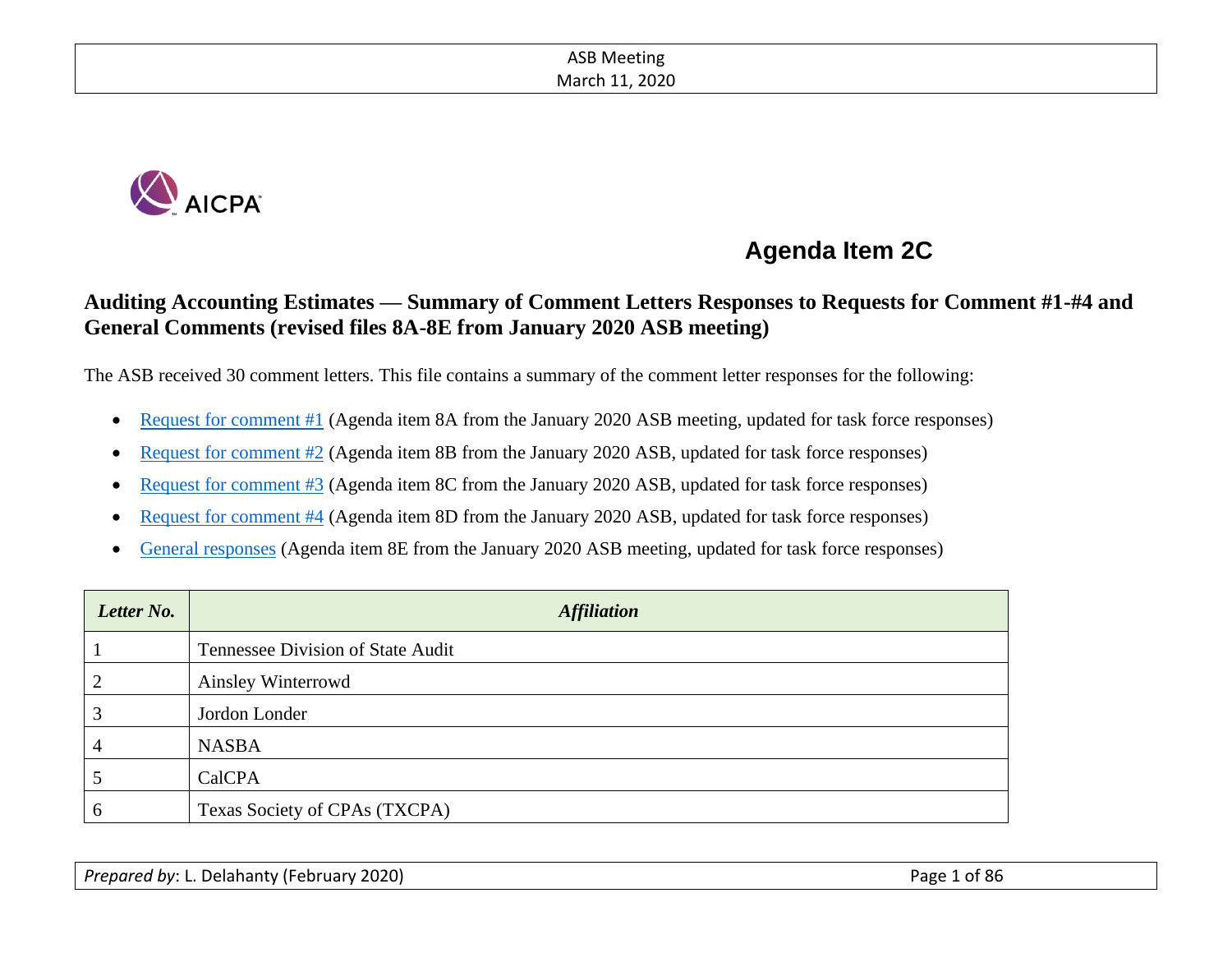| Letter No. | <b>Affiliation</b>                              |
|------------|-------------------------------------------------|
| 7          | Office of the Washington State Auditor          |
| 8          | Virginia Society of CPAs (VSCPAs)               |
| 9          | Michigan Office of the Auditor General (MI OAG) |
| 10         | <b>RSM US LLP</b>                               |
| 11         | Deloitte & Touche LLP                           |
| 12         | U.S. Government Accountability Office (GAO)     |
| 13         | WIPFLI/Mind the GAAP                            |
| 14         | <b>NYSSCPA</b>                                  |
| 15         | Illinois CPA Society (ICPAS)                    |
| 16         | Commonwealth of Virginia                        |
| 17         | National State Auditors Association (NSAA)      |
| 18         | <b>GT</b>                                       |
| 19         | EY                                              |
| 20         | Eide Bailly                                     |
| 21         | Florida Institute of CPAs (FiCPA)               |
| 22         | <b>TIC</b>                                      |
| 23         | The Connecticut Society of CPAs (CT CPAs)       |
| 24         | CohnReznick                                     |
| 25         | CliftonLarsonAllen LLP (CLA)                    |
| 26         | <b>BDO</b>                                      |
| 27         | Hunter College Graduate Program                 |

Agenda Item 2C (Question 1 (8A)) **Page 2 of 86**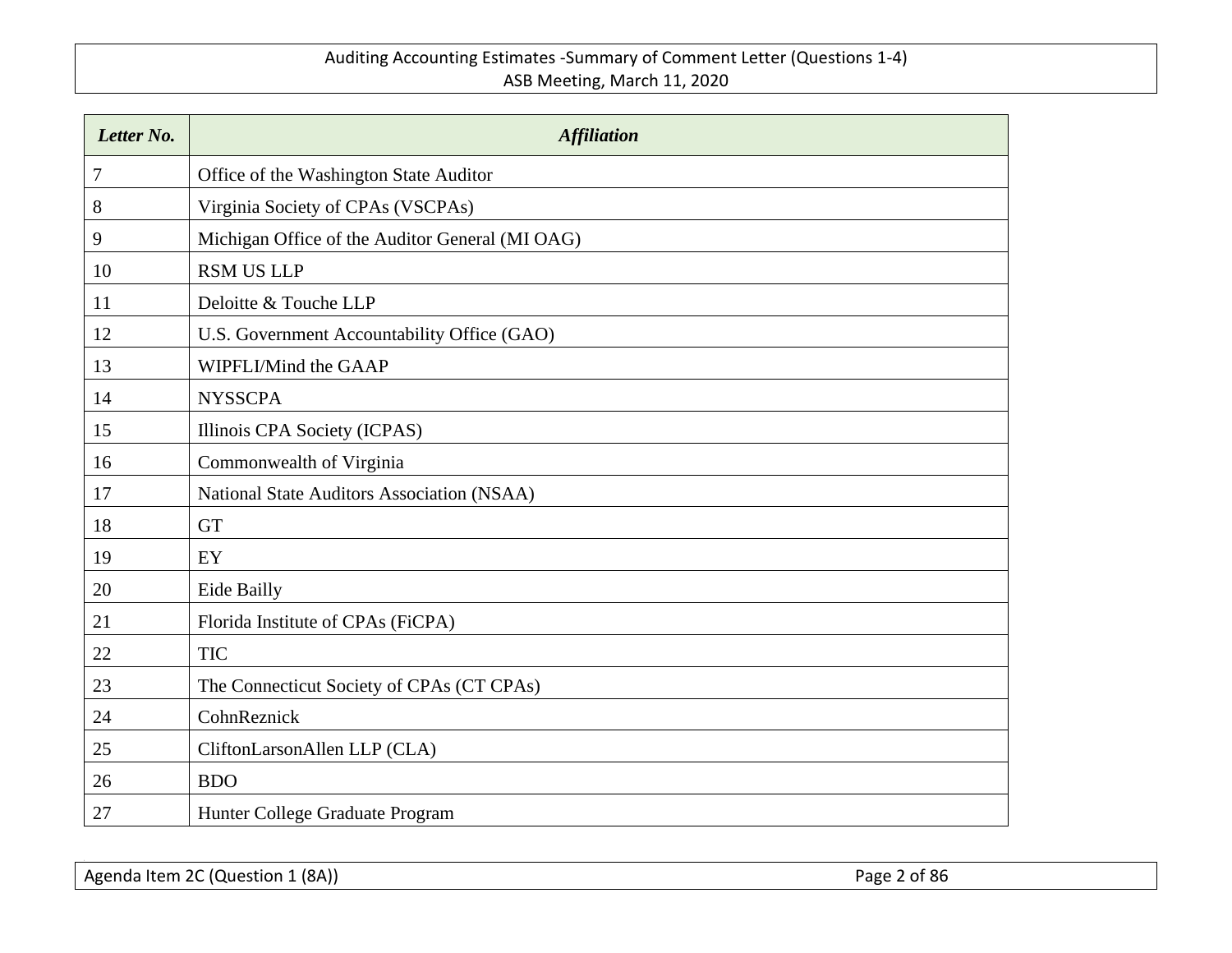| Letter No. | <b>Affiliation</b>                        |
|------------|-------------------------------------------|
| 28         | <b>KPMG</b>                               |
| 29         | <b>American Bankers Association (ABA)</b> |
| 30         | <b>PWC</b>                                |

# <span id="page-2-0"></span>**Responses to Request for Comment #1 (Agenda item 8A from the January 2020 ASB meeting, revised)**

This file contains the responses received relating to question 1 in the Request for Comment. This file is organized by respondent and classified as to whether the response was supportive, supportive with comments, not supportive, or there was no response relating to the Estimates ED. Each comment is numbered sequentially.

#### **Request for Comment #1**

1. Given the approach by the ASB to draft the proposed SAS using a framework-neutral approach, are there any instances in which the use of certain examples or terminology in the proposed SAS would result in a lack of clarity when applying the financial reporting frameworks commonly used in the United States (for example, U.S. GAAP)?

#### **Detailed Responses**

|        | <b>Commenter</b>    | <b>Comment</b>                                                                                                                                                                                                                                                                                                       | <b>Task Force Response</b> |  |  |
|--------|---------------------|----------------------------------------------------------------------------------------------------------------------------------------------------------------------------------------------------------------------------------------------------------------------------------------------------------------------|----------------------------|--|--|
|        | <b>Supportive</b>   |                                                                                                                                                                                                                                                                                                                      |                            |  |  |
| $8A-1$ | 01 - TN State Audit | We agree with the board that the principles-based requirements and<br>guidance within this proposed SAS are appropriately characterized,<br>and that the terminology used in the standard is appropriate. We<br>agree with using a framework-neutral approach and found no<br>examples that violated this principle. | Supportive                 |  |  |

| Agenda Item 2C (Question 1 (8A)) | Page 3 of 86 |
|----------------------------------|--------------|
|----------------------------------|--------------|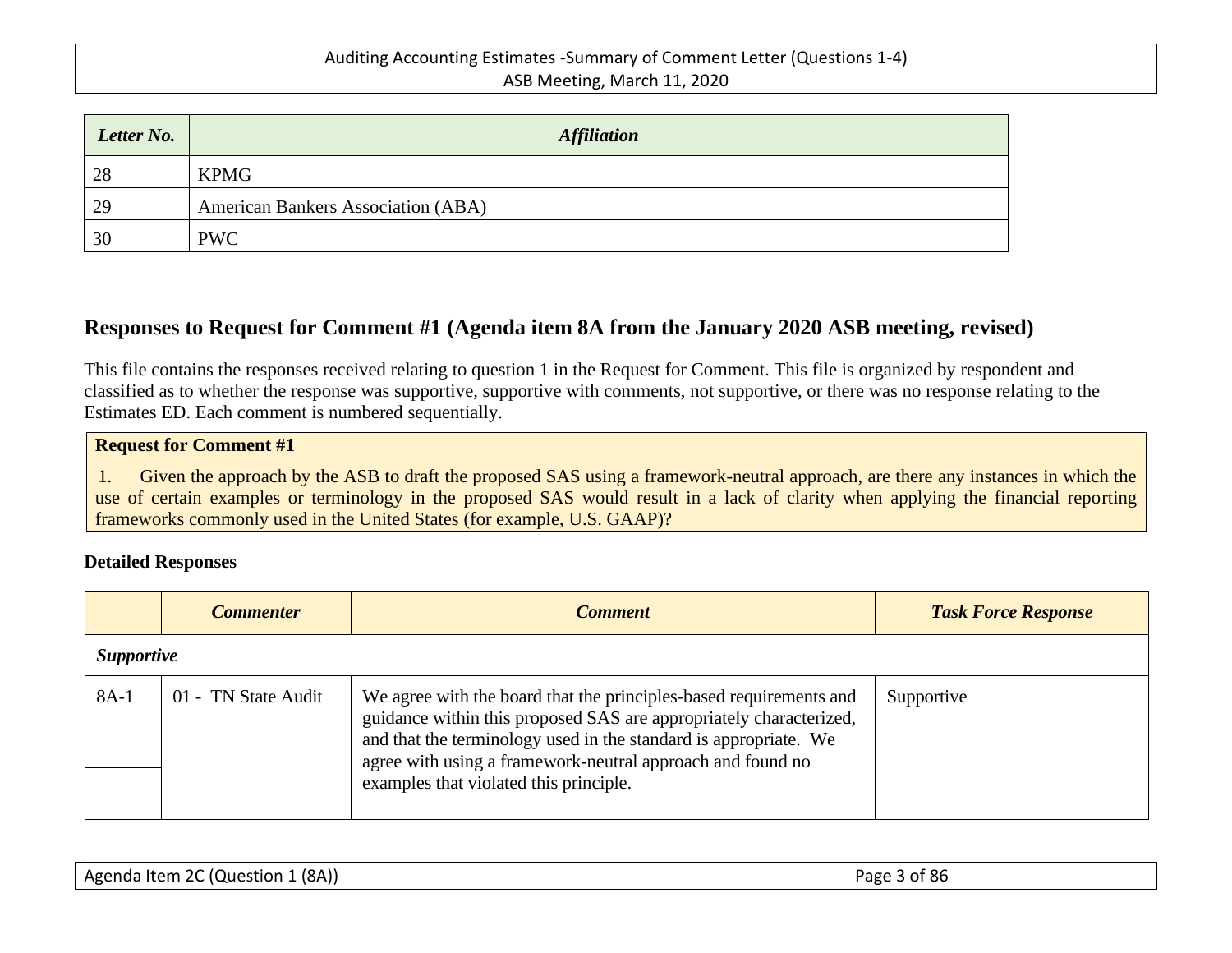|      | <b>Commenter</b>                    | <b>Comment</b>                                                                                                                                                                                                                                                                                                                                                          | <b>Task Force Response</b> |
|------|-------------------------------------|-------------------------------------------------------------------------------------------------------------------------------------------------------------------------------------------------------------------------------------------------------------------------------------------------------------------------------------------------------------------------|----------------------------|
| 8A-2 | $02 - \text{Ainsley}$<br>Winterrowd | In regard to the first request for comment I believe that terminology<br>used does not result in a lack of clarity. I believe the terminology<br>used would allow the users to effectively apply this to other<br>frameworks.                                                                                                                                           | Supportive                 |
| 8A-3 | 05 Cal CPA                          | The Committee did not identify any examples or terminology in the<br>proposed SAS that would lack clarity when applying the framework<br>to U.S. GAAP.                                                                                                                                                                                                                  | Supportive                 |
| 8A-4 | $06 - TXCPA PSC$                    | Response: We approve of the framework-neutral approach<br>exhibited in the proposed standard. It continues to be the<br>responsibility of the auditor to determine audit procedures required<br>according to the framework used by the client. We did not note any<br>instances of lack of clarity in the examples or the terminology used<br>in the proposed standard. | Supportive                 |
| 8A-5 | 07- WA state auditors               | No.                                                                                                                                                                                                                                                                                                                                                                     | Supportive                 |
| 8A-6 | 08-VSCPA                            | The VSCPA Committee agrees with the Board's framework-neutral<br>approach on drafting the SAS and does not identify any instances in<br>which the use of certain examples or terminology in the proposed<br>framework would result in lack of clarity in application.                                                                                                   | Supportive                 |
| 8A-7 | 09-MI OAG                           | Response: We considered the examples provided as appropriate.<br>We expect auditors to use judgment and apply the standard to their<br>respective financial reporting framework. While we have no<br>objections to a framework-neutral approach, we are mindful of the                                                                                                  | Supportive                 |

| Agenda Item 2C (Question 1 (8A))<br>Page 4 of 86 |  |
|--------------------------------------------------|--|
|--------------------------------------------------|--|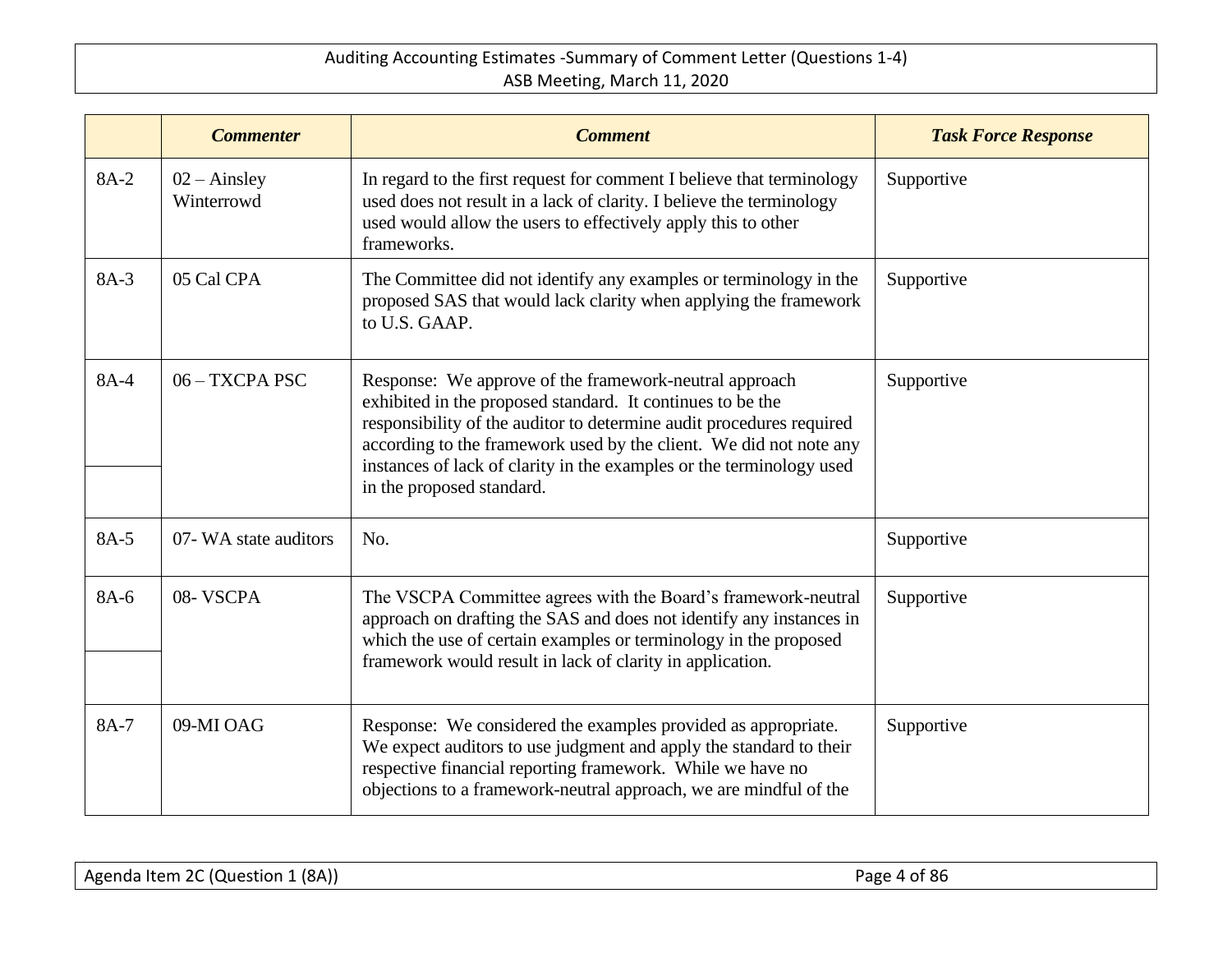|       | <b>Commenter</b>       | <b>Comment</b>                                                                                                                                                                                                                                                                 | <b>Task Force Response</b>                                                          |
|-------|------------------------|--------------------------------------------------------------------------------------------------------------------------------------------------------------------------------------------------------------------------------------------------------------------------------|-------------------------------------------------------------------------------------|
|       |                        | Board's use of "considerations specific to governmental entities" in<br>the extant standards and encourage the Board's continued use of<br>such guidance.                                                                                                                      | The ASB continues to include<br>considerations specific to<br>governmental entities |
| 8A-8  | $10 -$ RSM US LLP      | We are not aware of any instance in which the use of framework-<br>neutral examples or terminology in the proposed SAS would result<br>in a lack of clarity when applying the SAS in an audit of financial<br>statements prepared in accordance with U.S. GAAP.                | Supportive                                                                          |
| 8A-9  | $11 - \text{Deloitte}$ | We believe that the approach taken by the ASB is appropriate.                                                                                                                                                                                                                  | Supportive                                                                          |
| 8A-10 | $12 - GAO$             | We did not identify any instances in which the use of certain<br>examples or terminology in the proposed Statement on Auditing<br>Standards (SAS) would result in a lack of clarity when applying the<br>financial reporting frameworks commonly used in the United<br>States. | Supportive                                                                          |
| 8A-11 | $14 - NYSSCPA$         | Response: We noted no instances in which the use of certain<br>examples or terminology in the proposed SAS would result in a lack<br>of clarity when applying the financial reporting frameworks<br>commonly used in the United States.                                        | Supportive                                                                          |
| 8A-12 | $16 - Virginia$        | We believe the terminology and examples in the proposed SAS<br>provide adequate clarity in applying the financial reporting<br>frameworks commonly used in the United States.                                                                                                  | Supportive                                                                          |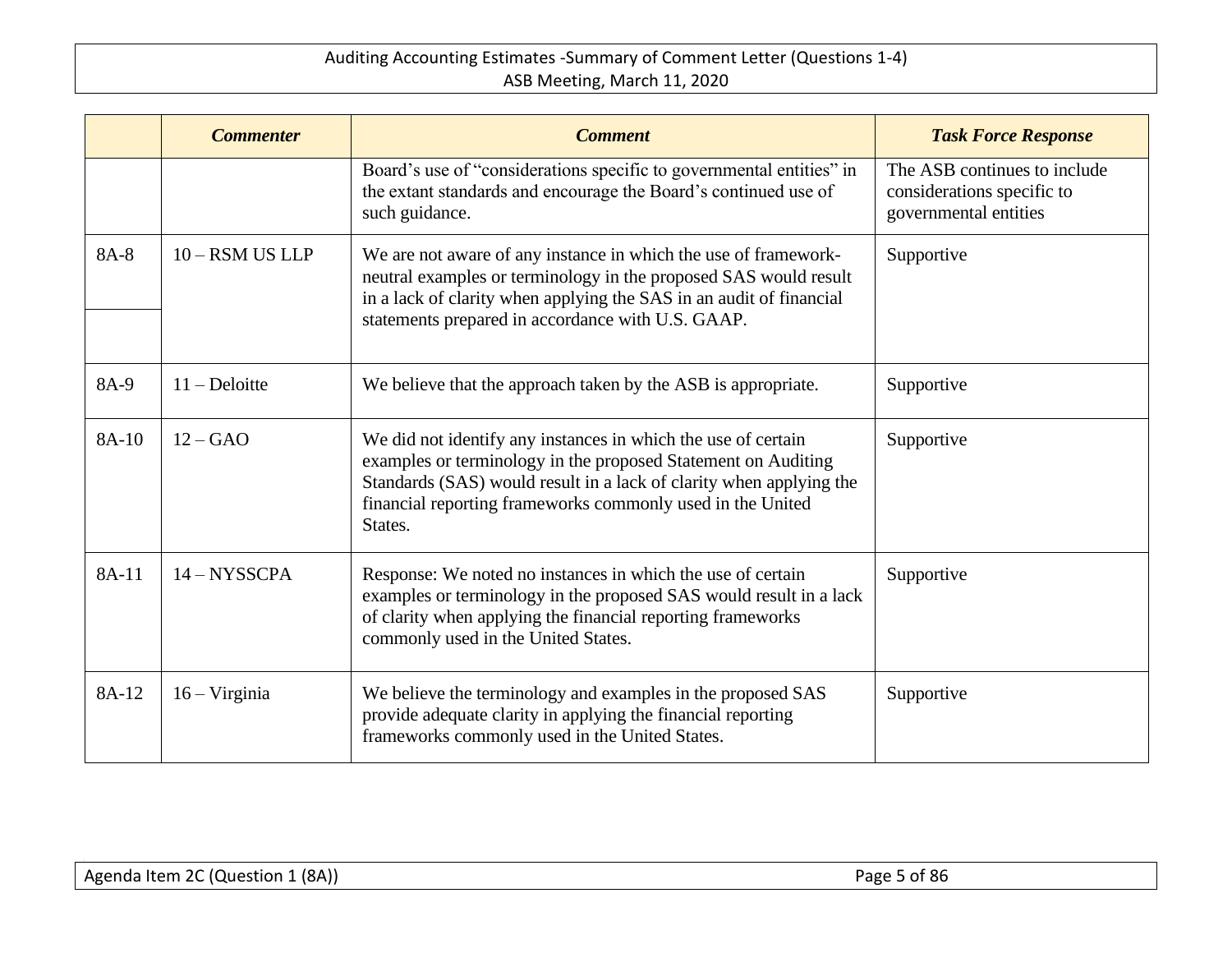|       | <b>Commenter</b>                             | <b>Comment</b>                                                                                                                                                                                                                                                                     | <b>Task Force Response</b> |
|-------|----------------------------------------------|------------------------------------------------------------------------------------------------------------------------------------------------------------------------------------------------------------------------------------------------------------------------------------|----------------------------|
| 8A-13 | $17 - NSAA$                                  | We did not identify any examples or terminology in the proposed<br>SAS that would result in a lack of clarity when applying the<br>financial reporting frameworks commonly used in the United<br>States.                                                                           | Supportive                 |
| 8A-14 | $18 - GT$                                    | We agree with the Board's approach to remain framework-neutral<br>in the proposed SAS. We do not note any significant instances<br>where this approach would cause a lack of clarity when considering<br>the requirements and application material in the context of U.S.<br>GAAP. | Supportive                 |
| 8A-15 | $19 - EY$                                    | The examples and terminology in the proposed SAS would not<br>result in a lack of clarity when applying the financial reporting<br>frameworks commonly used in the United States.                                                                                                  | Supportive                 |
| 8A-16 | $20$ – Eide Bailly                           | Response: We did not notice any issues regarding the terminology,<br>and believe it appears to be framework neutral.                                                                                                                                                               | Supportive                 |
| 8A-17 | $21$ – Florida Institute<br>of CPAs Response | Request for Comment 1 – The Committee supports the framework-<br>neutral approach and does not believe the examples or terminology<br>used in the ED would result in a lack of clarity.                                                                                            | Supportive                 |
| 8A-18 | $22 - TIC$                                   | TIC did not identify any instances where the use of examples or<br>terminology created a lack of clarity when applying this standard in<br>the US.                                                                                                                                 | Supportive                 |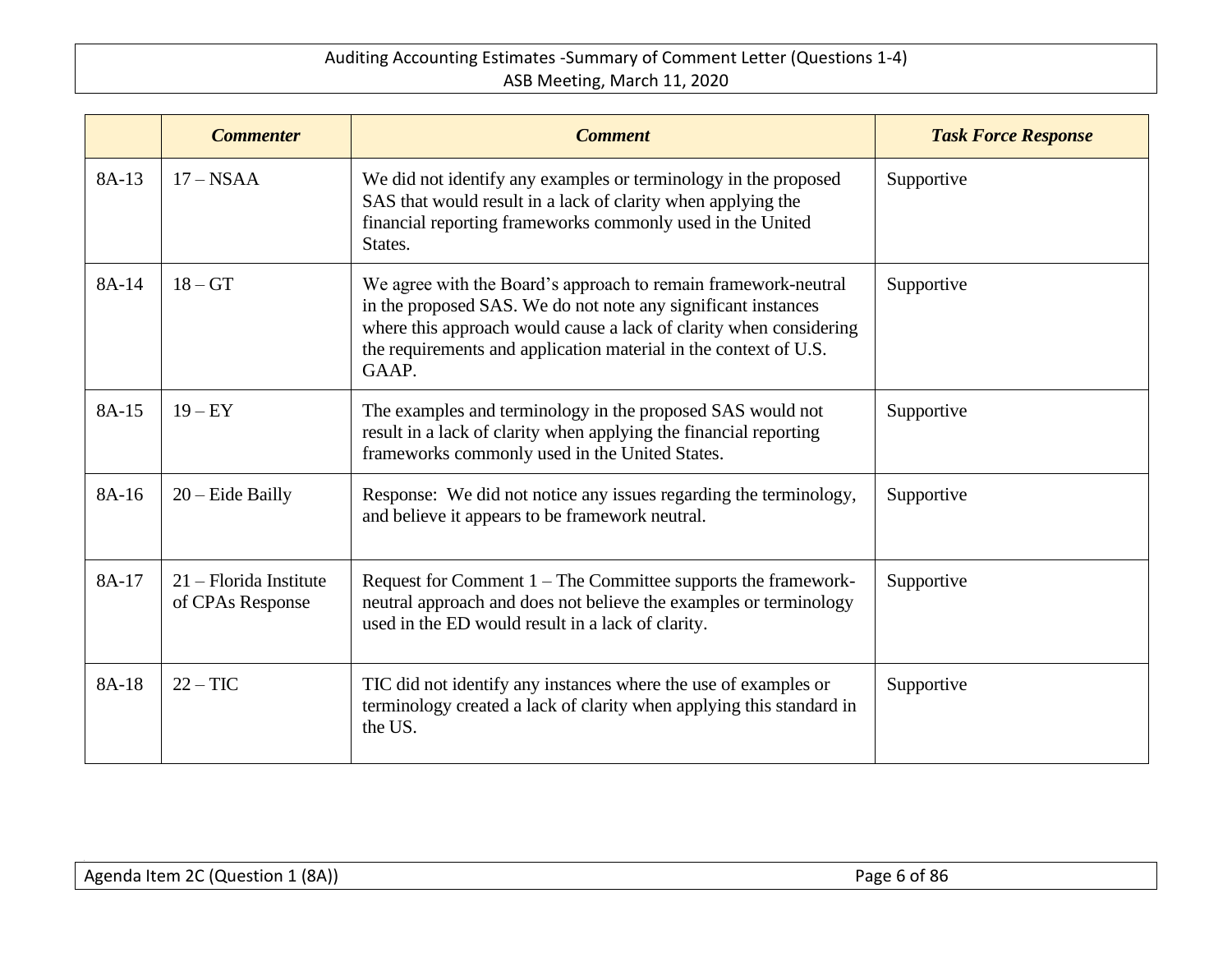|                                 | <b>Commenter</b>      | <b>Comment</b>                                                                                                                                                                                                                                                                                                                                                                                                                                                                                                                                                                                        | <b>Task Force Response</b> |
|---------------------------------|-----------------------|-------------------------------------------------------------------------------------------------------------------------------------------------------------------------------------------------------------------------------------------------------------------------------------------------------------------------------------------------------------------------------------------------------------------------------------------------------------------------------------------------------------------------------------------------------------------------------------------------------|----------------------------|
| 8A-19                           | $23 - CT$ CPA         | We did not identify any instances in which the use of certain<br>examples or terminology in the proposed SAS would result in a lack<br>of clarity when applying a financial reporting framework.                                                                                                                                                                                                                                                                                                                                                                                                      | Supportive                 |
| 8A-20                           | $25 - CLA$            | Response: We did not identify any instances in which the use of<br>certain examples or terminology in the proposed SAS would result<br>in a lack of clarity when applying the financial reporting<br>frameworks commonly used in the United States.                                                                                                                                                                                                                                                                                                                                                   | Supportive                 |
| 8A-21                           | $26 - BDO$            | We support the ASB's framework-neutral approach in the proposed<br>SAS. We did not identify any instances in which the examples or<br>terminology presented would result in a lack of clarity when<br>applying the financial reporting frameworks commonly used in the<br><b>United States.</b>                                                                                                                                                                                                                                                                                                       | Supportive                 |
| 8A-22                           | $27$ – Hunter college | No, the examples and terminology used in proposed SAS does not<br>result in lack of clarity when applying financial reporting<br>frameworks commonly used in the U.S, such as U.S GAAP. ASB<br>used ISA 540 (revised) as a base to draft the proposed SAS using a<br>framework-neutral approach, making it applicable to a variety of<br>estimates. ASB made certain changes to the language used in ISA<br>540 (revised) when constructing the proposed revisions in order to<br>use terms and phrases that are more commonly used in the U.S,<br>making it more clear and understandable for users. | Supportive                 |
| <b>Supportive with Comments</b> |                       |                                                                                                                                                                                                                                                                                                                                                                                                                                                                                                                                                                                                       |                            |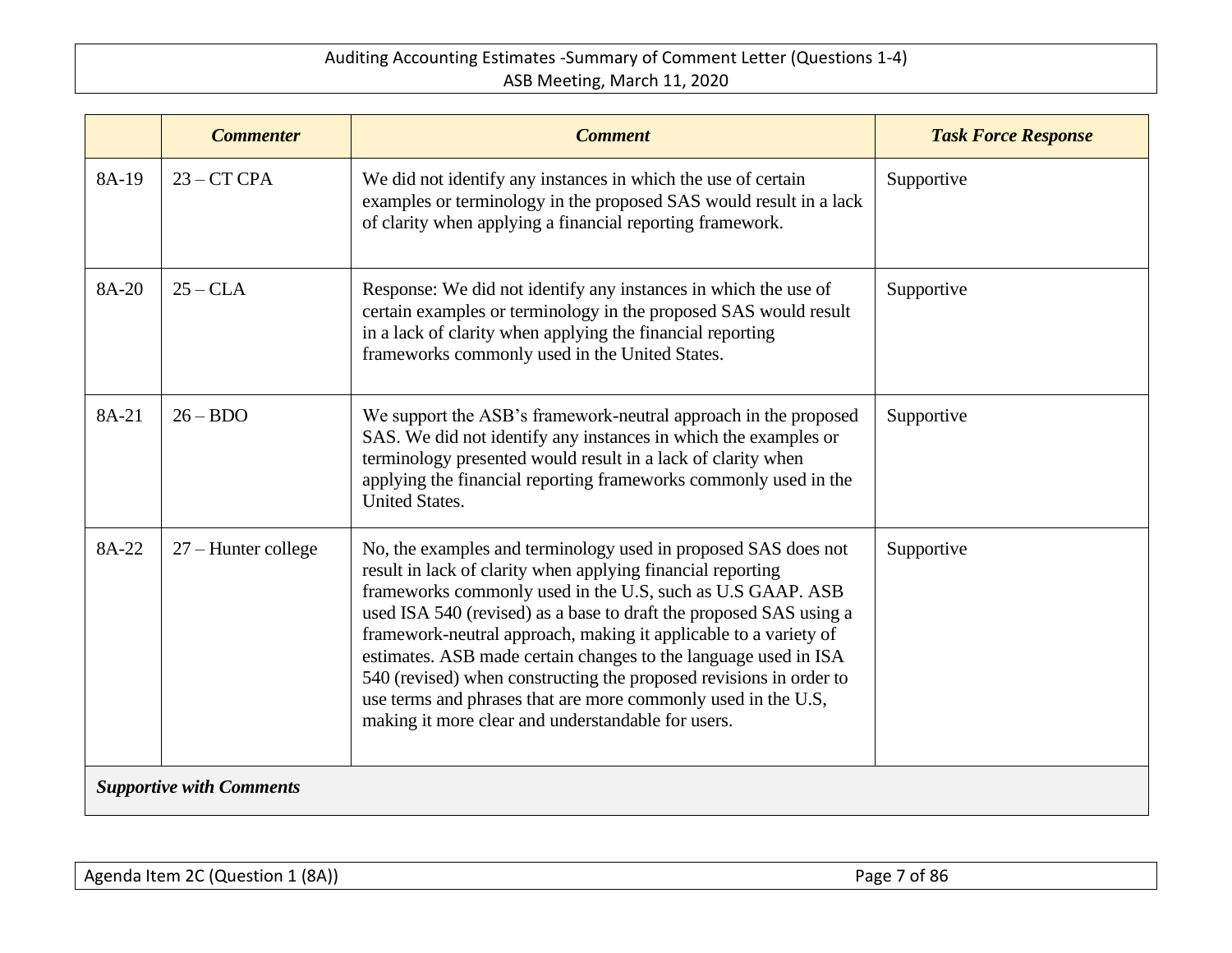|       | <b>Commenter</b>                   | <b>Comment</b>                                                                                                                                                                                                                                                                                                                                                                                                                                                                                                                                                                                                                                                                    | <b>Task Force Response</b>                                                                                                                                                                                                                                                                                                                                                        |
|-------|------------------------------------|-----------------------------------------------------------------------------------------------------------------------------------------------------------------------------------------------------------------------------------------------------------------------------------------------------------------------------------------------------------------------------------------------------------------------------------------------------------------------------------------------------------------------------------------------------------------------------------------------------------------------------------------------------------------------------------|-----------------------------------------------------------------------------------------------------------------------------------------------------------------------------------------------------------------------------------------------------------------------------------------------------------------------------------------------------------------------------------|
| 8A-24 | $04 - NASA$                        | We support the ASB's process to draft the proposed SAS using a<br>framework-neutral approach.<br>We believe that there might be a lack of clarity when applying the<br>considerations of regulatory frameworks and the basis of<br>measurement. There are situations in which statutory variables are<br>possible, such as estimating tax liabilities. Not only is there a<br>possibility of statutory differences, but also variables with other<br>statutory regulations and international considerations. Providing<br>examples of regulatory factors relevant to the entity's accounting<br>estimates, including, when applicable, regulatory frameworks<br>would be helpful. | Supportive with comments<br>The task force (TF) believes that<br>12c<br>related<br>paragraph<br>and<br>application material in paragraph<br>A28<br>adequately<br>address<br>regulatory factors and do not<br>support including examples. The<br>task force believes that the SAS<br>applies<br>special<br>to<br>purpose<br>frameworks.<br>See proposed change to paragraph<br>A1. |
| 8A-25 | $13 - Wipfli$ and Mind<br>the GAAP | We found one example in the Exposure Draft where more clarity<br>would be helpful. The first sentence of paragraph A126 states "The<br>size of the auditor's range may be multiples of materiality for the<br>financial statements as a whole, particularly when materiality is<br>based on operating results (for example, pre-tax income), and this<br>measure is relatively small in relation to assets or other balance<br>sheet measures." However, this paragraph provides no guidance<br>around an appropriate auditor's range when materiality is based on<br>balance sheet measures or a blend of balance sheet measures and<br>operating results.                       | Supportive with comments<br>The TF believes that paragraph<br>A126 contains a situation that<br>may arise and therefore proposes<br>to retain. The TF believes that<br>this SAS is not the appropriate<br>place to address questions<br>relating to the determination of<br>materiality or ranges of<br>materiality.                                                              |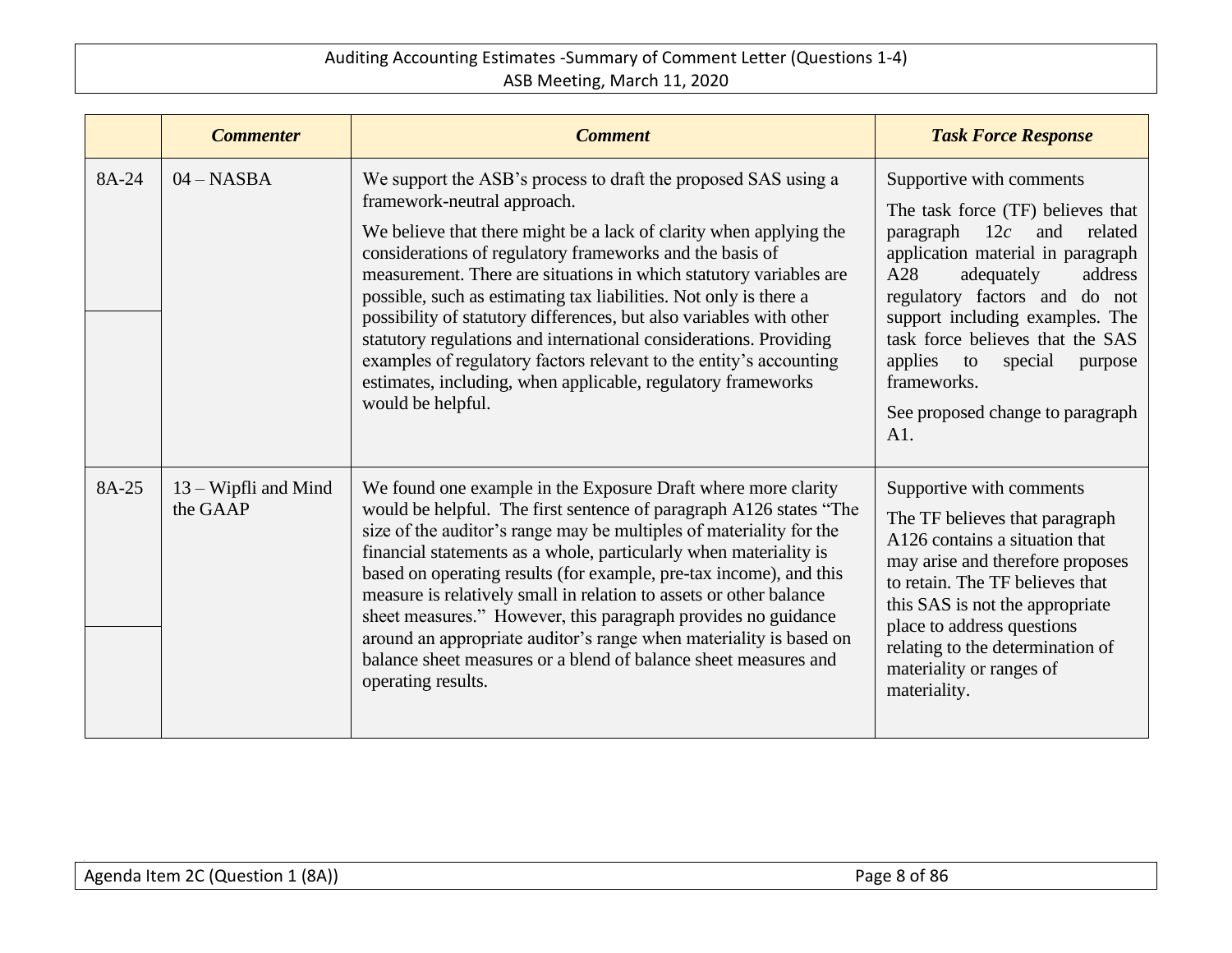|       | <b>Commenter</b>                 | <b>Comment</b>                                                                                                                                                                                                                                                                                                                                                                           | <b>Task Force Response</b>                                                                                                                                                                                                                           |
|-------|----------------------------------|------------------------------------------------------------------------------------------------------------------------------------------------------------------------------------------------------------------------------------------------------------------------------------------------------------------------------------------------------------------------------------------|------------------------------------------------------------------------------------------------------------------------------------------------------------------------------------------------------------------------------------------------------|
|       |                                  | As written, we are unsure as to what auditor's range would be<br>appropriate when materiality is based on balance sheet measures or<br>a blend of balance sheet measures and operating results. It would<br>be helpful if the final guidance could provide additional<br>commentary on this situation.                                                                                   | The TF is not proposing any<br>changes to paragraph A126.<br>Also see comment $#A66$ in<br>agenda item 2B.                                                                                                                                           |
| 8A-26 | 15 – Ill Society CPAs<br>(ICPAS) | Although we understand the ASB's intent on the proposed SAS to<br>be framework-neutral, we believe the proposed standard will likely<br>be less relevant to common Special Purpose Frameworks, such as<br>tax-basis, cash-basis, or modified cash basis, since these<br>frameworks typically involve fewer estimates in reporting than U.S.<br>generally accepted accounting principles. | Supportive with comments<br>See clarification added to<br>paragraph A1 relating to the<br>interaction with AU-C 800. The<br>proposed SAS applies when the<br>financial statements are prepared<br>in accordance with a special<br>purpose framework. |
|       |                                  |                                                                                                                                                                                                                                                                                                                                                                                          |                                                                                                                                                                                                                                                      |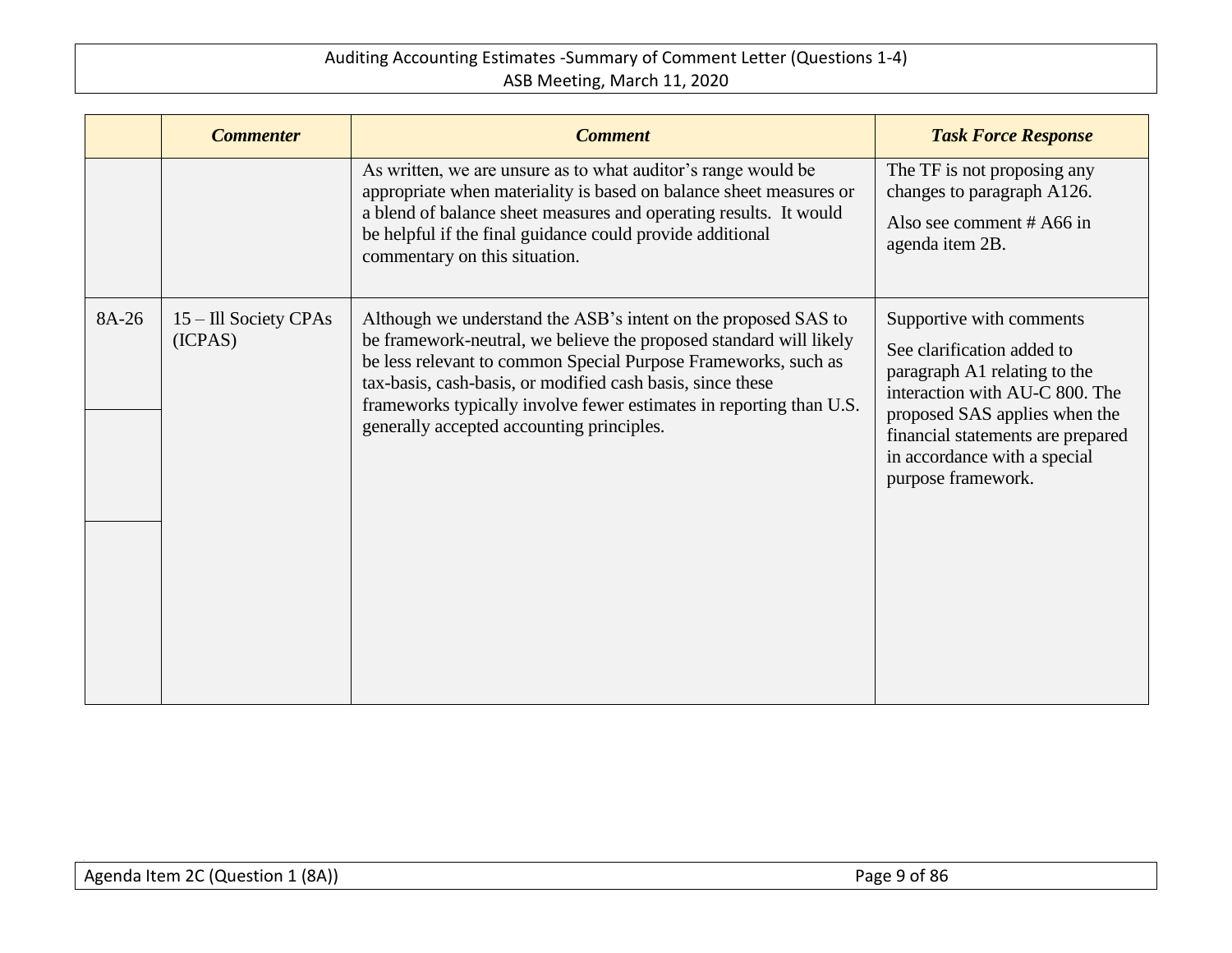|       | <b>Commenter</b>                 | <b>Comment</b>                                                                                                                                                                                                                                                                                                                                                                                                                                                                                                                                                                                                                                                                                                                                                                                                                                                                                                                                                                                                                                                                                                                                                                                                                                                                      | <b>Task Force Response</b>                                                                                                                                                                                                               |
|-------|----------------------------------|-------------------------------------------------------------------------------------------------------------------------------------------------------------------------------------------------------------------------------------------------------------------------------------------------------------------------------------------------------------------------------------------------------------------------------------------------------------------------------------------------------------------------------------------------------------------------------------------------------------------------------------------------------------------------------------------------------------------------------------------------------------------------------------------------------------------------------------------------------------------------------------------------------------------------------------------------------------------------------------------------------------------------------------------------------------------------------------------------------------------------------------------------------------------------------------------------------------------------------------------------------------------------------------|------------------------------------------------------------------------------------------------------------------------------------------------------------------------------------------------------------------------------------------|
|       | 15 – Ill Society CPAs<br>(con't) | We question the clarity of disclosure requirements in the proposed<br>SAS, specifically as outlined in paragraphs 36 and A144. Both<br>paragraphs require auditors to evaluate whether management has<br>included disclosures "beyond those specifically required by the<br>framework that are necessary to achieve the fair presentation of the<br>financial statements as a whole." We believe this language should<br>be removed from the proposed standard, as the language is already<br>included in AU-C 200.14a and does not need to be emphasized in<br>individual auditing standards. In general, we believe a more<br>effective approach to address this issue would be to encourage the<br>FASB board to amend existing standards around disclosure of<br>estimates, rather than requiring individual auditors and their clients<br>to agree on what additional disclosures "beyond those specifically<br>required by the framework" should be added. Requiring auditors<br>and their clients to consider disclosures beyond those required in an<br>existing framework also creates uncertainty as to the requirements<br>for compilation, review and financial statement preparation<br>engagements, since these engagements are not subject to auditing<br>standards. | At the January 2020 ASB<br>meeting the ASB directed the task<br>force to add application material<br>to paragraph 36 taken from AU-C<br>700.A16. See proposed changes<br>to paragraph 36.<br>[same as comment #70 in agenda]<br>item 2B) |
| 8A-27 | $24$ – Cohn Reznick              | When US GAAS is used, typically, the financial reporting<br>framework will be U.S. GAAP. We highly encourage the ASB to<br>draft standards that focus on terminology in U.S. GAAP. While we<br>encourage, where it is necessary, to include terminology and<br>examples that are exclusive to IFRS, other national GAAPs, or<br>special-purpose frameworks, we recommend such should generally<br>be placed in application guidance and segregated in a manner<br>similar to guidance specific to smaller, less complex entities.                                                                                                                                                                                                                                                                                                                                                                                                                                                                                                                                                                                                                                                                                                                                                   | Supportive with comments                                                                                                                                                                                                                 |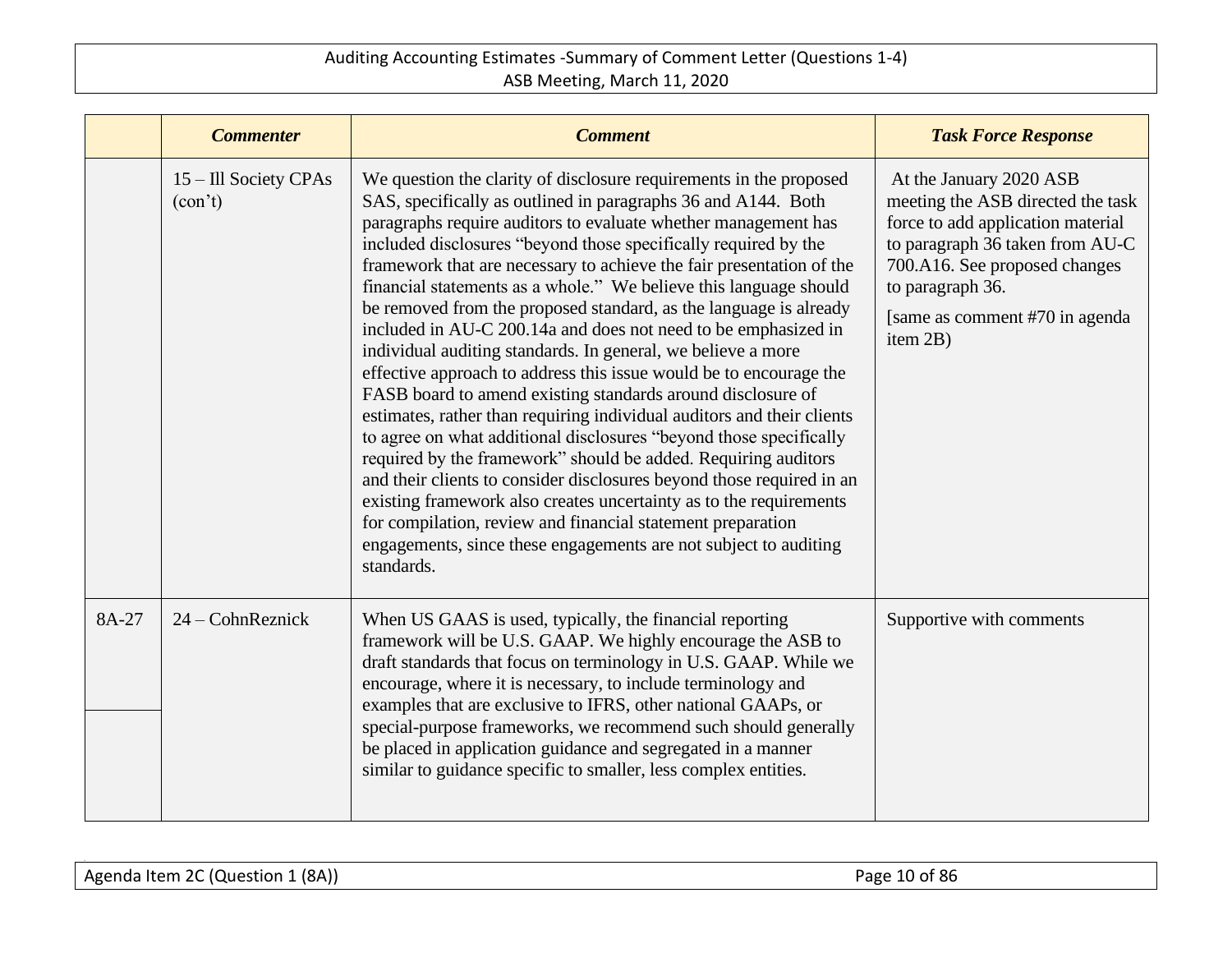|       | <b>Commenter</b>       | <b>Comment</b>                                                                                                                                                                                                                                                                                                                                                                                                                                                                                                                                                                                                                                                                       | <b>Task Force Response</b>                                                                                                                                                                                                                         |
|-------|------------------------|--------------------------------------------------------------------------------------------------------------------------------------------------------------------------------------------------------------------------------------------------------------------------------------------------------------------------------------------------------------------------------------------------------------------------------------------------------------------------------------------------------------------------------------------------------------------------------------------------------------------------------------------------------------------------------------|----------------------------------------------------------------------------------------------------------------------------------------------------------------------------------------------------------------------------------------------------|
|       |                        | Overall, we did not believe the examples or terminology in the<br>proposed SAS would result in a lack of clarity when applying the<br>financial reporting frameworks commonly used in the United<br>States. However, we do recommend the term "valuation of<br>infrastructure assets" be clarified in .A1 as this can be read as<br>physical structures and roadways, and also possibly as computer<br>infrastructure, or possibly misunderstood altogether. We<br>respectfully suggest a revision such as "valuation of infrastructure<br>assets such as buildings and roads, that are assets of a governmental<br>body."                                                           | See proposed change to<br>paragraph A1.<br>[same as comment #A3 in]<br>agenda item 2B]                                                                                                                                                             |
| 8A-28 | $28 - KPMG$<br>Comment | Except for the topics discussed below, we believe the changes made<br>to tailor terms, phrases and examples in ISA 540 (Revised) to the<br>U.S. environment are appropriate and will not create substantive<br>differences in application between ISA 540 (Revised), AS 2501,<br>and the Proposed Standard.                                                                                                                                                                                                                                                                                                                                                                          | Supportive with comments                                                                                                                                                                                                                           |
|       |                        | Impairment Considerations in the Application Material<br>Paragraph A27 in the application material of the Proposed Standard<br>focuses on evaluation of indicators of other than temporary<br>impairment (OTTI) of financial instruments. We note that in U.S.<br>GAAP, Accounting Standards Codification Topic 326, Financial<br><i>Instruments – Credit Losses</i> that was adopted by the Financial<br>Accounting Standards Board (FASB) in June 2016 replaced the<br>OTTI model with a credit loss model. As a result of this change,<br>entities are now prohibited from avoiding the recording of credit<br>losses by considering the length of time that the fair value of an | The task force agrees that<br>paragraph A27 should be<br>removed from the proposed SAS<br>because it will become outdated<br>once the CECL standard becomes<br>effective.<br>Paragraph A27 removed.<br>[Same as comment #19 in agenda]<br>item 2C] |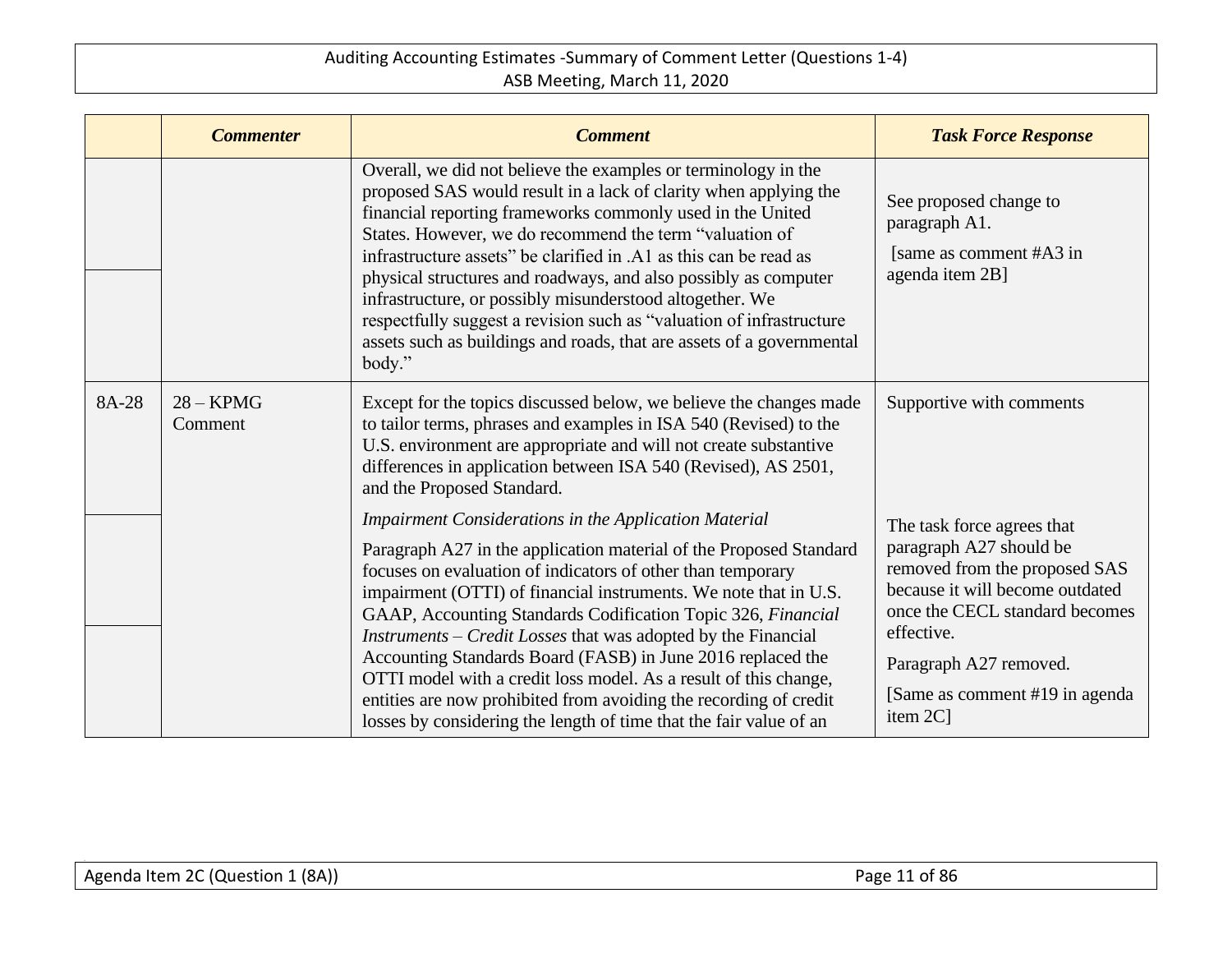| <b>Commenter</b> | <b>Comment</b>                                                                                                                                                                                                                                                                                                                                                                                                                                                                                                                                                                                                                                                       | <b>Task Force Response</b>                                                                                                                                                                                   |
|------------------|----------------------------------------------------------------------------------------------------------------------------------------------------------------------------------------------------------------------------------------------------------------------------------------------------------------------------------------------------------------------------------------------------------------------------------------------------------------------------------------------------------------------------------------------------------------------------------------------------------------------------------------------------------------------|--------------------------------------------------------------------------------------------------------------------------------------------------------------------------------------------------------------|
|                  | available for sale debt security has been less than its amortized cost<br>basis. Considering these changes to U.S. GAAP, we suggest that the<br>Board reconsider the guidance included in the above-referenced<br>paragraph in the application material of the Proposed Standard.                                                                                                                                                                                                                                                                                                                                                                                    |                                                                                                                                                                                                              |
|                  | <b>Fair Value Measurements</b>                                                                                                                                                                                                                                                                                                                                                                                                                                                                                                                                                                                                                                       |                                                                                                                                                                                                              |
|                  | While we appreciate the Board's desire to closely align with ISA<br>540 (Revised), for enhanced clarity, we encourage the Board to<br>more closely align and consistently use the U.S. general purpose<br>frameworks terminology of fair value measurement rather than fair<br>value accounting estimate. This change results in consistency with<br>U.S. accounting standard setters (e.g., FASB and GASB) and other<br>auditing standard setters (e.g., PCAOB).                                                                                                                                                                                                    | Discussed at the January 2020<br>ASB meeting. ASB agreed to<br>retain the use of fair value<br>accounting estimate because this<br>definition is broader than fair<br>value measurement. No changes<br>made. |
|                  | Further, because AU-C section 501 does not exist in the ISAs, we<br>believe there is often confusion as to whether investment securities<br>measured at fair value are accounting estimates. A careful read of<br>the Proposed Standard makes it clear that, absent a specific<br>transaction, using a published price is an estimation technique for<br>exchange traded securities valued using level 1 inputs. To clarify<br>the matter for all auditors, Appendix 1 includes our suggested edits<br>to the Proposed Standard intended to improve understandability and<br>consistency of application of the Proposed Standard and the<br>resulting audit quality. |                                                                                                                                                                                                              |
|                  |                                                                                                                                                                                                                                                                                                                                                                                                                                                                                                                                                                                                                                                                      |                                                                                                                                                                                                              |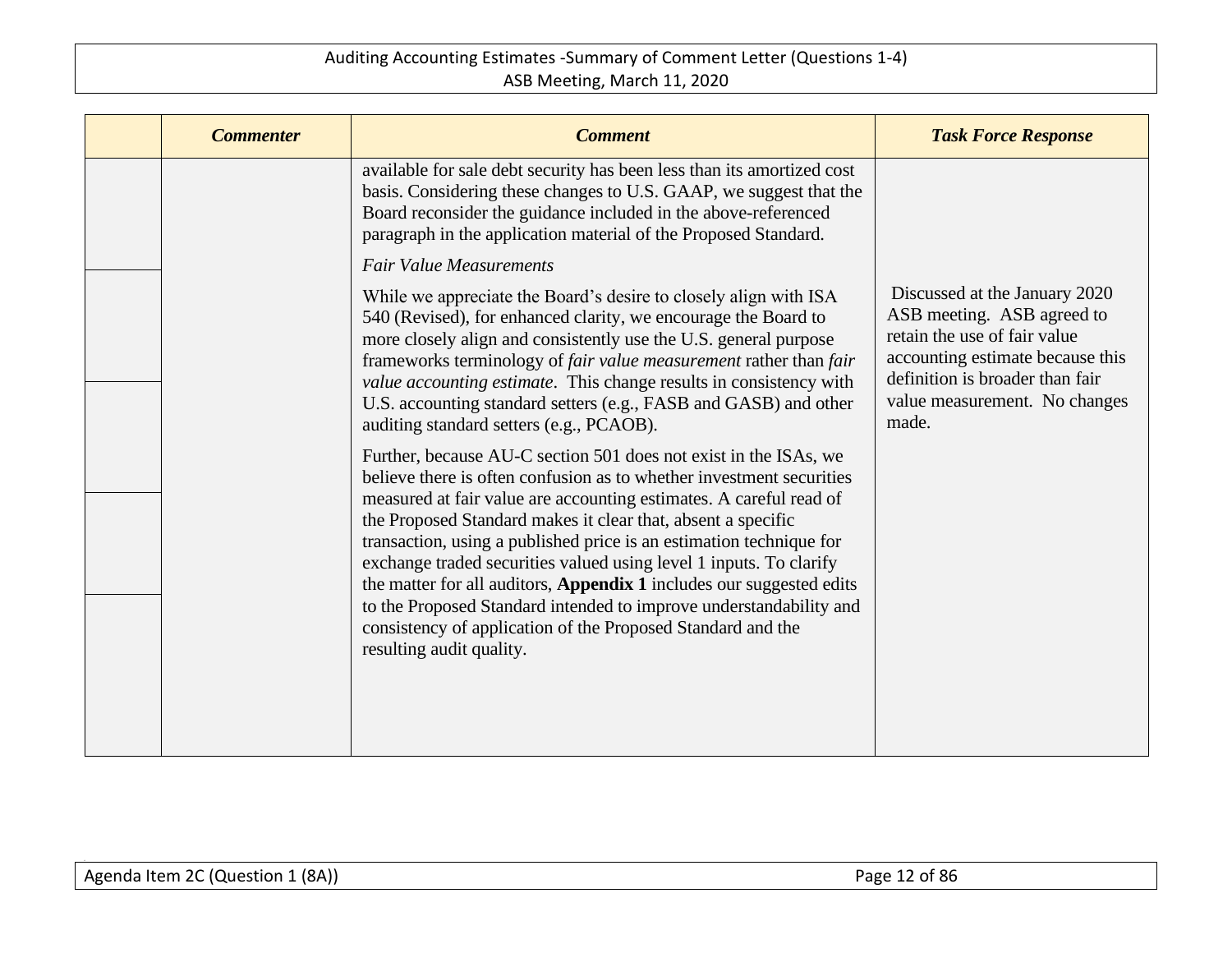|       | <b>Commenter</b> | <b>Comment</b>                                                                                                                                                                                                                                                                                                                                                                                                                                                                                                                                                                                                                                                                                                                   | <b>Task Force Response</b>                       |
|-------|------------------|----------------------------------------------------------------------------------------------------------------------------------------------------------------------------------------------------------------------------------------------------------------------------------------------------------------------------------------------------------------------------------------------------------------------------------------------------------------------------------------------------------------------------------------------------------------------------------------------------------------------------------------------------------------------------------------------------------------------------------|--------------------------------------------------|
| 8A-29 | $30 - PWC$       | We agree that the proposed SAS should endeavor to be framework-<br>neutral. While we have not identified any specific terminology that<br>would be of concern, we believe it would be helpful to provide<br>additional context to certain requirements in the standard as follows.                                                                                                                                                                                                                                                                                                                                                                                                                                               | Supportive with comments                         |
|       |                  | Fair presentation<br>Consistent with our feedback to SAS 134, we believe the ASB<br>should ensure that any requirements to evaluate fair presentation in<br>its standards are grounded in, rather than incremental or potentially<br>inconsistent with, the applicable financial reporting framework.<br>Any changes to AU-C section 540 should not result in the auditor's<br>responsibilities differing from what is required to evaluate whether<br>the financial statements and related disclosures about accounting<br>estimates are presented, in all material respects, in accordance with<br>GAAP. The ASB cannot and should not establish disclosure<br>requirements in auditing standards, so reference should be made | See additional content added to<br>paragraph 36. |
|       |                  | more explicitly to US GAAP (in particular FASB and GASB<br>standards), with guidance to explain what is expected to be<br>achieved.                                                                                                                                                                                                                                                                                                                                                                                                                                                                                                                                                                                              |                                                  |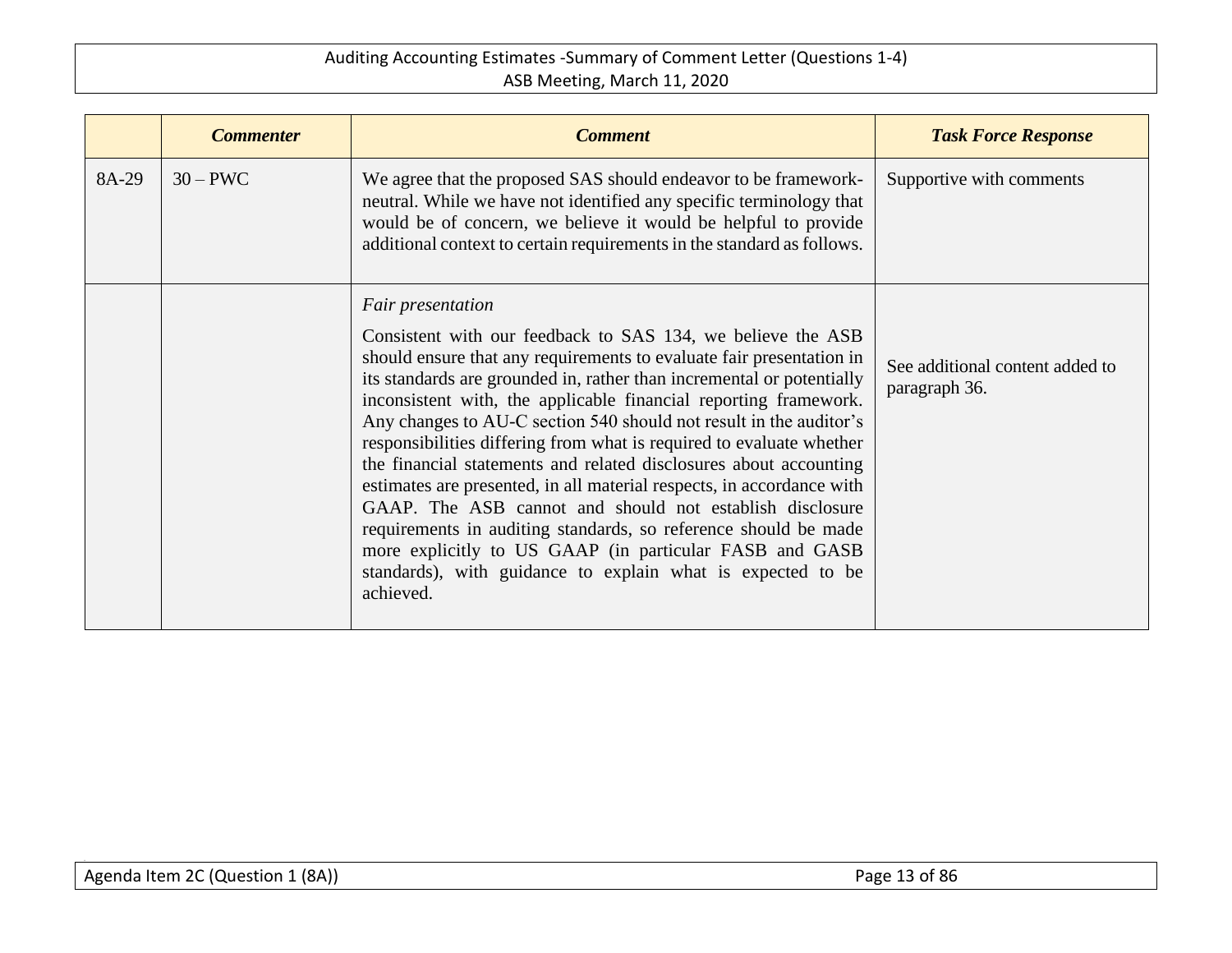| <b>Commenter</b> | <b>Comment</b>                                                                                                                                                                                                                                                                                                                                                                                                                                                                                        | <b>Task Force Response</b>      |
|------------------|-------------------------------------------------------------------------------------------------------------------------------------------------------------------------------------------------------------------------------------------------------------------------------------------------------------------------------------------------------------------------------------------------------------------------------------------------------------------------------------------------------|---------------------------------|
|                  | We therefore suggest the following language from SAS 134 and an<br>appropriate cross reference to AU-C section 700, Forming an<br>Opinion and Reporting on Financial Statements, be added as<br>application material to paragraph 36:                                                                                                                                                                                                                                                                 |                                 |
|                  | The auditor's professional judgment concerning the fairness<br>of the presentation of the financial statements is applied<br>within the context of the financial reporting framework.<br>Without that framework, the auditor would have no consistent<br>standard for evaluating the presentation of financial position,<br>results of operations, and cash flows in financial statements.                                                                                                            |                                 |
|                  | Management bias<br>Consideration of potential management bias, and whether such bias<br>results in a material misstatement, is an essential component of the<br>auditor's evaluation of accounting estimates. As noted in paragraph<br>7 of the proposed SAS, the exercise of professional skepticism is<br>important when there is greater susceptibility to misstatement due<br>to management bias or fraud.                                                                                        | Supportive. No change proposed. |
|                  | We believe the enhanced focus on judgments made by management<br>in selecting the methods, assumptions, and data used in developing<br>an accounting estimate is an appropriate way to prompt auditors to<br>devote attention to addressing potential management bias in<br>accounting estimates. However, it is important that the standard<br>acknowledges that, given the subjective assumptions and<br>measurement uncertainty inherent in many estimates, bias cannot<br>be eliminated entirely. |                                 |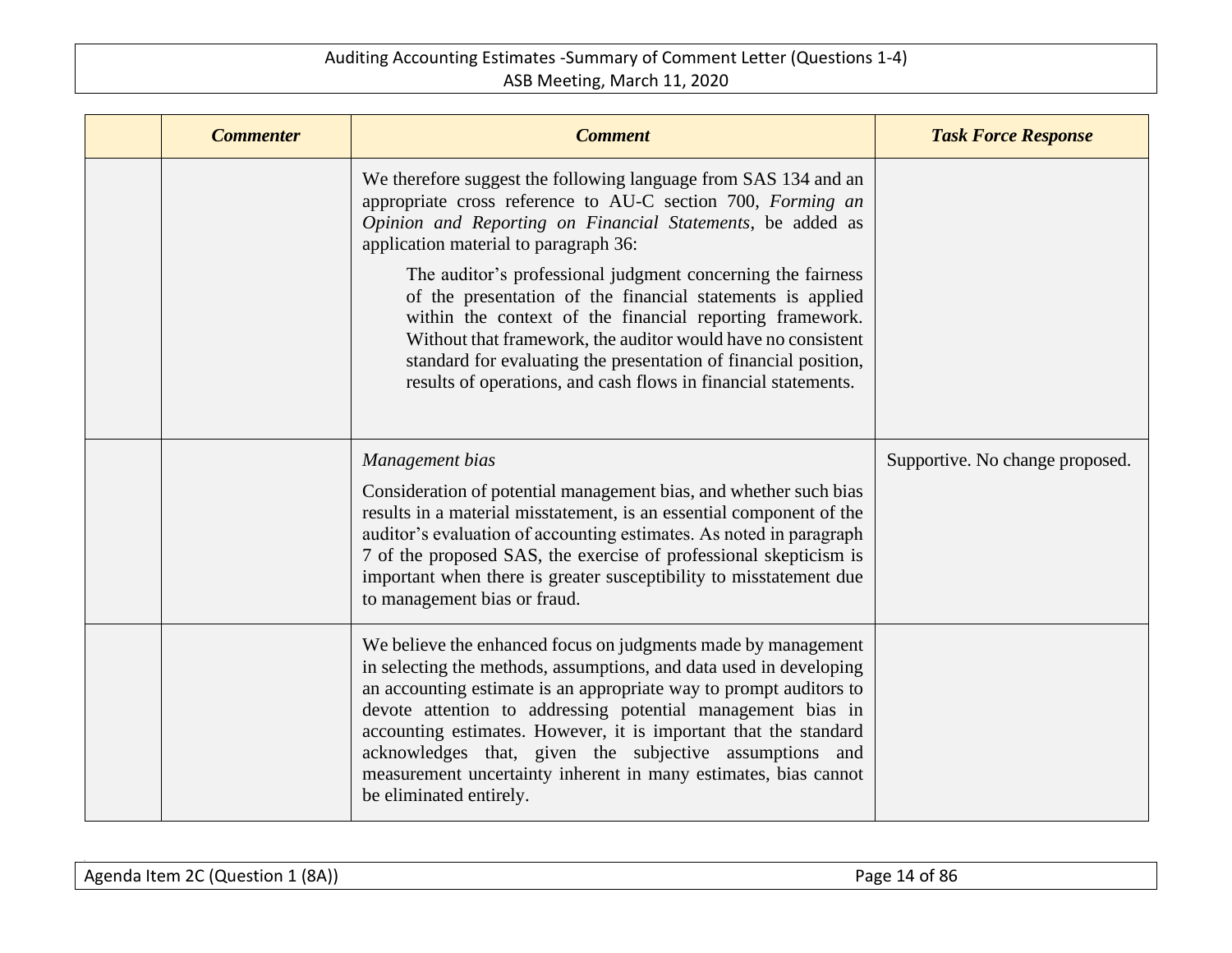|                    | <b>Commenter</b>  | <b>Comment</b>                                                                                                                                                                                                                                                                                                                                                                                                                                                                                                            | <b>Task Force Response</b>                                                                                   |  |
|--------------------|-------------------|---------------------------------------------------------------------------------------------------------------------------------------------------------------------------------------------------------------------------------------------------------------------------------------------------------------------------------------------------------------------------------------------------------------------------------------------------------------------------------------------------------------------------|--------------------------------------------------------------------------------------------------------------|--|
|                    |                   | Finally, we believe that the consideration of management bias is<br>also relevant in the evaluation of information to be used as audit<br>evidence. We encourage the ASB to consider whether any<br>incremental changes are necessary to AU-C section 540 or its<br>proposed revisions to AU-C section 500, Audit Evidence, to ensure<br>the two standards take a consistent approach to considering whether<br>there is a risk of bias in information to be used as audit evidence<br>related to an accounting estimate. | TF to share with evidence TF to<br>consider consistency between this<br>proposed SAS and the evidence<br>ED. |  |
| <b>No Response</b> |                   |                                                                                                                                                                                                                                                                                                                                                                                                                                                                                                                           |                                                                                                              |  |
| 8A-30              | $03$ – Londer_JS_ | No response                                                                                                                                                                                                                                                                                                                                                                                                                                                                                                               | No response                                                                                                  |  |
| 8A-31              | $29 - ABA$        | No response                                                                                                                                                                                                                                                                                                                                                                                                                                                                                                               | No Response                                                                                                  |  |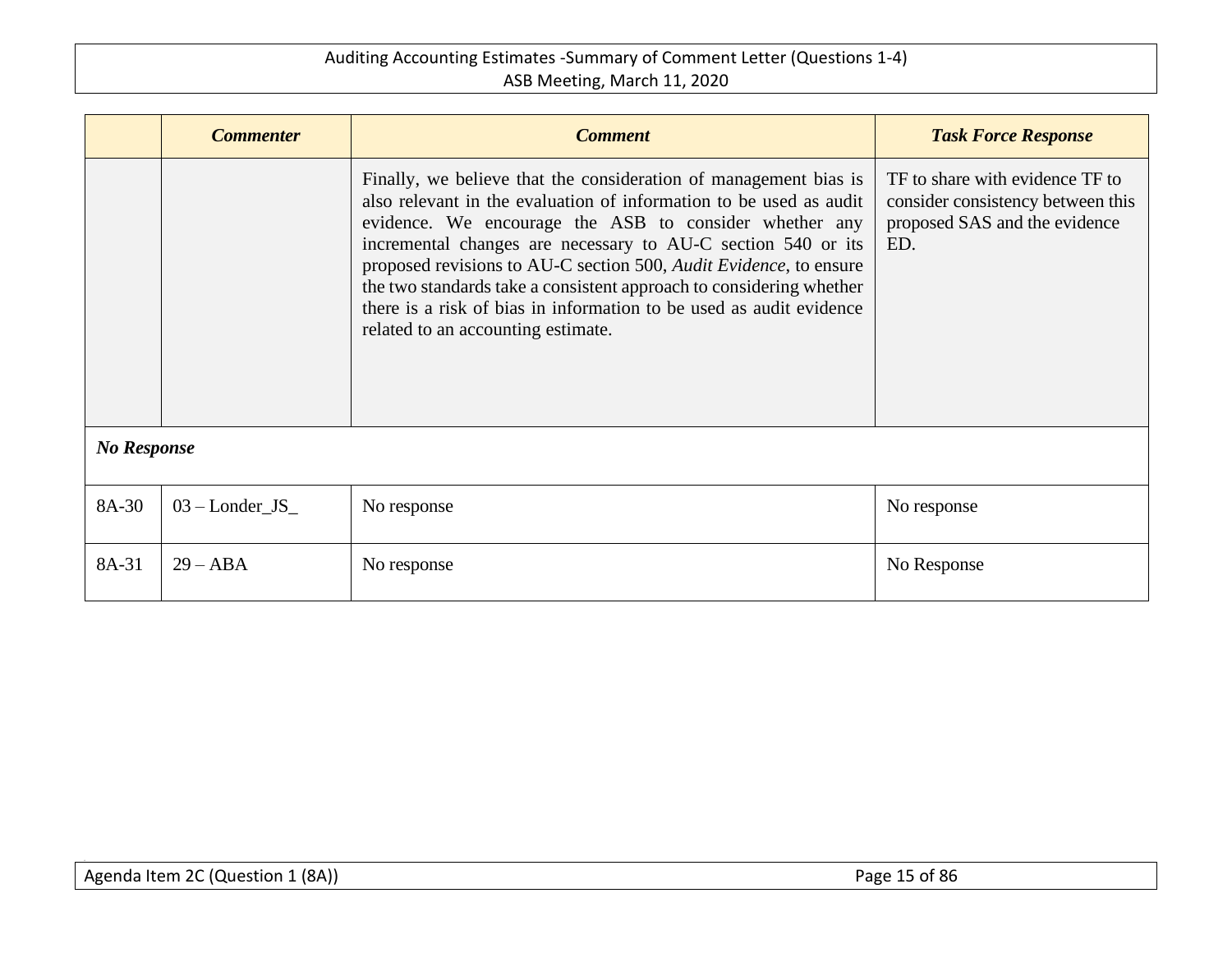# <span id="page-15-0"></span>**Responses to Request for Comment #2 (Agenda item 8B from the January 2020 ASB meeting, revised)**

This file contains the responses received relating to question 2 in the Request for Comment. This file is organized by respondent and classified as to whether the response was supportive, supportive with comments, not supportive, or there was no response relating to the Estimates ED. Each comment is numbered sequentially.

#### **Request for Comment #2**

2. Are paragraphs 2–9 of the proposed SAS helpful in describing the key concepts of the proposed SAS, and do they adequately explain the interplay between the proposed SAS and other AU-C sections?

#### *Detailed Responses*

|        | <b>Commenter</b>                    | <b>Comment</b>                                                                                                                                                                                                                                                                                                                                                                                     | <b>Task Force Response</b> |  |  |
|--------|-------------------------------------|----------------------------------------------------------------------------------------------------------------------------------------------------------------------------------------------------------------------------------------------------------------------------------------------------------------------------------------------------------------------------------------------------|----------------------------|--|--|
|        | <i>Supportive</i>                   |                                                                                                                                                                                                                                                                                                                                                                                                    |                            |  |  |
| $8B-1$ | $02 - \text{Ainsley}$<br>Winterrowd | In regard to the second request for comment I believe that<br>paragraphs 2-9 do adequately describe the key concepts that apply<br>to this proposed SAS and how they interplay with other AU-C<br>sections. This is shown in paragraph 5 by relating these concepts to<br>AU-C sections 315 and 330, where the importance of this new<br>proposal of assessing the risk levels aid these sections. | Supportive                 |  |  |
| $8B-2$ | 03 - Londer_JS_                     | Paragraphs 2-9 of the proposed SAS are helpful in describing the<br>key concepts of the proposed SAS and do adequately explain the<br>interplay between the proposed SAS and other AU-C Sections.                                                                                                                                                                                                  | Supportive                 |  |  |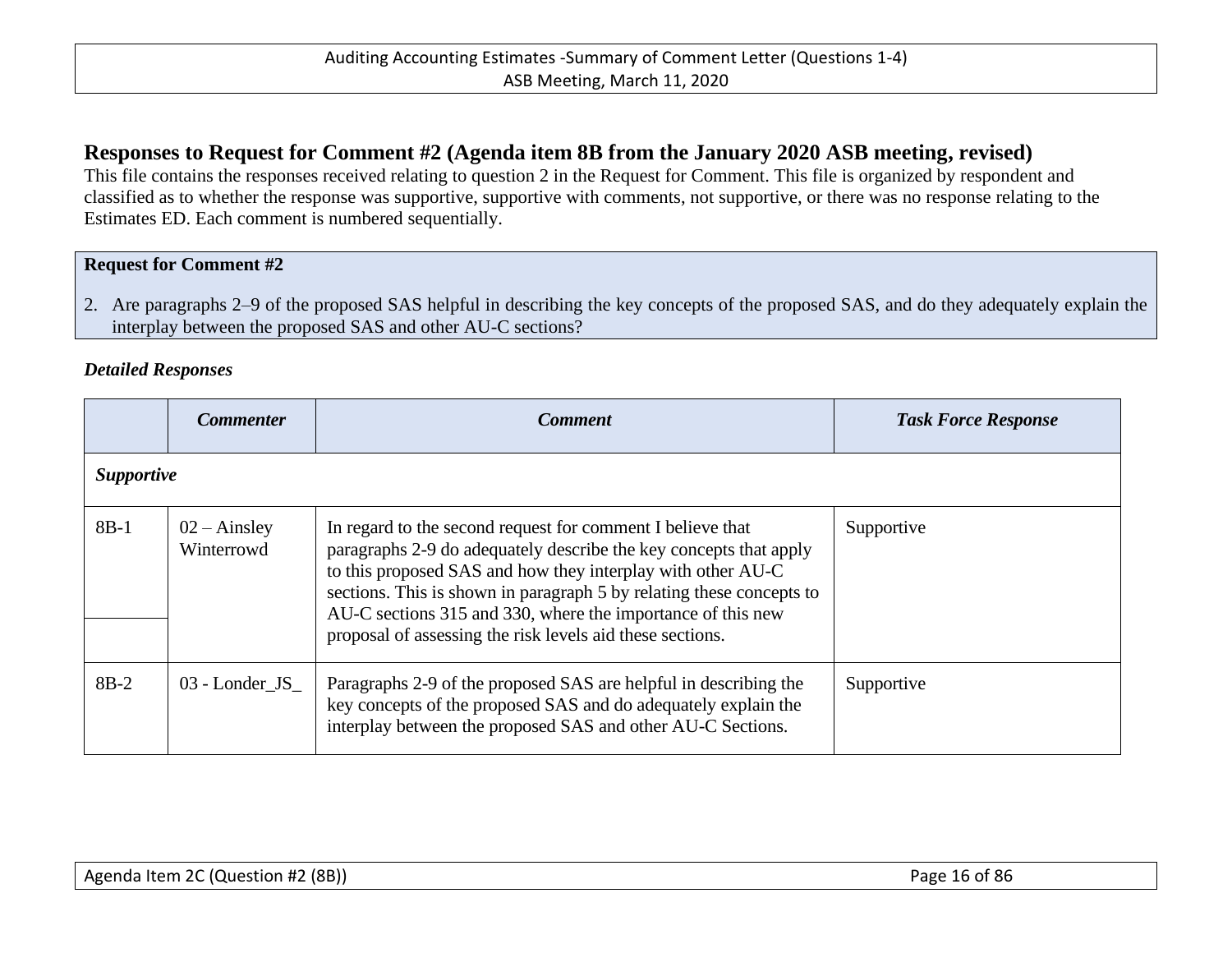|        | <b>Commenter</b> | <b>Comment</b>                                                                                                                                                                                                                                                                                                                                                                                                                                                                                                                                                                                                                                                                                                                                                                                                                                                                                                                                                                                                                                                                                                                                                                                                                 | <b>Task Force Response</b> |
|--------|------------------|--------------------------------------------------------------------------------------------------------------------------------------------------------------------------------------------------------------------------------------------------------------------------------------------------------------------------------------------------------------------------------------------------------------------------------------------------------------------------------------------------------------------------------------------------------------------------------------------------------------------------------------------------------------------------------------------------------------------------------------------------------------------------------------------------------------------------------------------------------------------------------------------------------------------------------------------------------------------------------------------------------------------------------------------------------------------------------------------------------------------------------------------------------------------------------------------------------------------------------|----------------------------|
|        |                  | Specifically, paragraphs 2 and 3 clearly describe the nature of<br>accounting estimates and how the proposed SAS applies to all<br>estimates. Paragraphs $4-8$ identify the key concepts of the<br>proposed change and how individual sections will be impacted.<br>Specifically, paragraph four identifies what standards are used to<br>assess inherent and control risk in reference to the overall risk of<br>material misstatement as well as how the proposed change will<br>simplify assessing inherent risk. Paragraph five identifies the<br>relevant requirements that will be modified as well as emphasizes<br>the importance of accounting estimates. Paragraph six emphasizes<br>what the proposed change will mean when the auditor's further<br>procedures need to be responsive to the risk of material<br>misstatement at the relevant assertion level. Paragraph seven<br>explains how professional skepticism should still be implemented<br>with the proposed standard update. Paragraph nine clearly<br>identifies the interplay between the proposed updated and the<br>impacted AU-C sections and paragraph nine explicitly states the<br>date said proposed change will become effective if approved. |                            |
|        |                  | As a whole, paragraphs $2 - 9$ of the proposed SAS updated are<br>helpful in describing the concepts being proposed and do<br>adequately explain the interplay between the proposed SAS and<br>AU-C sections. Thank you for the opportunity to submit my<br>opinion on section 2 of the request for comment of the proposed<br>SAS change.                                                                                                                                                                                                                                                                                                                                                                                                                                                                                                                                                                                                                                                                                                                                                                                                                                                                                     |                            |
| $8B-3$ | 04 - NASBA       | We believe that paragraphs 2-9 of the proposed SAS are helpful in<br>describing the key concepts of the proposed SAS. We believe they<br>adequately explain the interplay between the proposed SAS and<br>other AU-C sections.                                                                                                                                                                                                                                                                                                                                                                                                                                                                                                                                                                                                                                                                                                                                                                                                                                                                                                                                                                                                 | Supportive                 |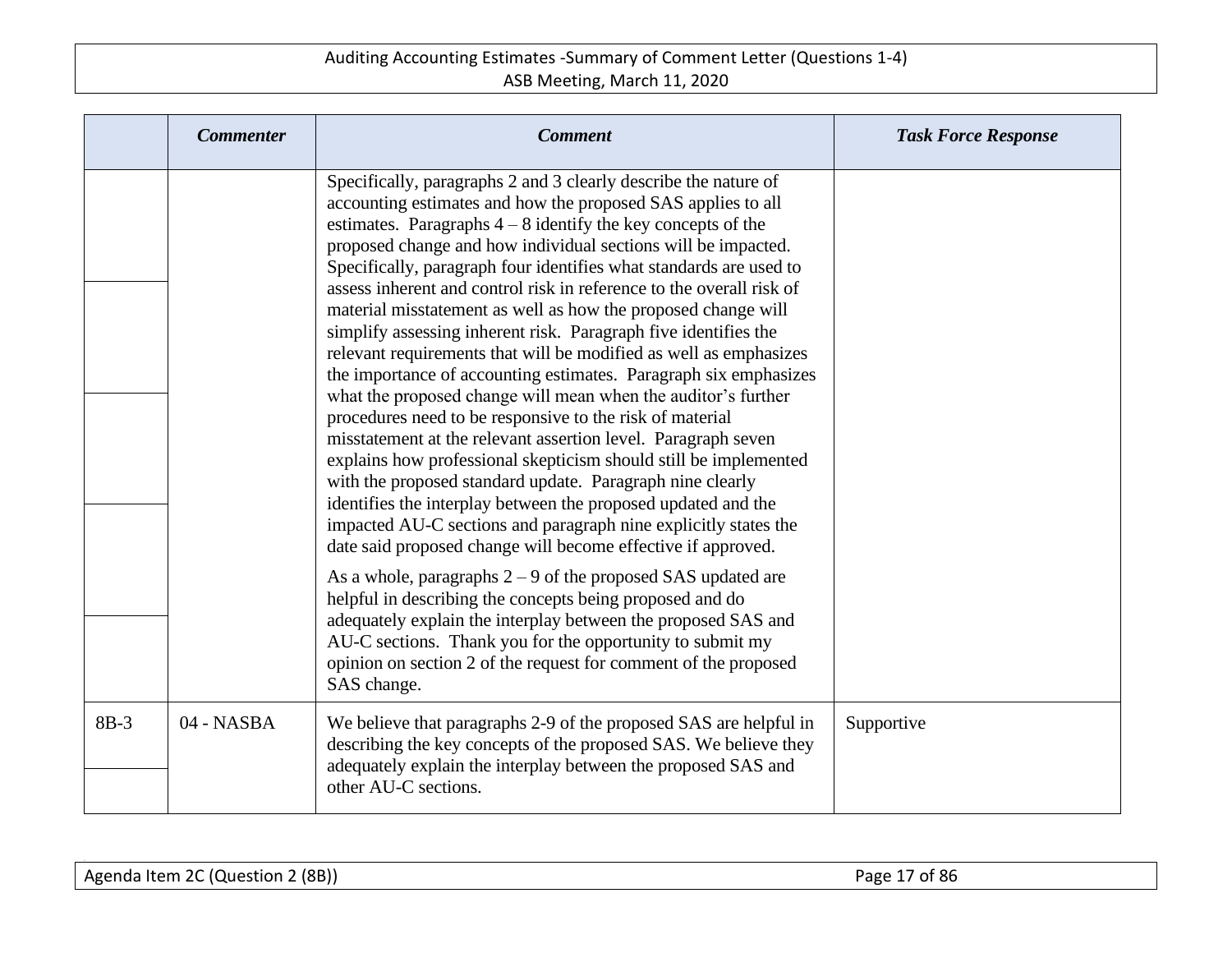|      | <b>Commenter</b>                 | <b>Comment</b>                                                                                                                                                                                                                                             | <b>Task Force Response</b> |
|------|----------------------------------|------------------------------------------------------------------------------------------------------------------------------------------------------------------------------------------------------------------------------------------------------------|----------------------------|
| 8B-4 | 05 Cal CPA-                      | Yes; we believe these paragraphs are helpful to explain the<br>relationships between the proposed SAS and other AU-C sections.                                                                                                                             | Supportive                 |
| 8B-5 | 08-VSCPA                         | The Committee agrees that the information provided in paragraphs<br>2-9 of the proposed SAS is helpful in relation to the key concepts.                                                                                                                    | Supportive                 |
| 8B-6 | 09-MI OAG                        | Response: Yes, these paragraphs provide the Board's concepts<br>regarding estimates such that practitioners may apply the standards<br>to their financial reporting framework. We consider the paragraphs<br>informative and offer no suggested revisions. | Supportive                 |
| 8B-7 | 12 - GAO                         | In our view, paragraphs 2 through 9 of the proposed SAS are<br>helpful in describing the key concepts and adequately explain the<br>interplay between the proposed SAS and other AU-C sections.                                                            | Supportive                 |
| 8B-8 | 13 - Wipfli and<br>Mind the GAAP | We found paragraph 2-9 of the proposed SAS to be helpful in<br>describing the key concepts of the proposed SAS; they adequately<br>explain the interplay between the proposed SAS and other AU-C<br>sections.                                              | Supportive                 |
| 8B-9 | 16 - Virginia                    | We believe that paragraphs 2–9 of the proposed SAS are helpful in<br>describing the key concepts of the proposed SAS and that they<br>adequately explain the interplay between the proposed SAS and<br>other AU-C sections.                                | Supportive                 |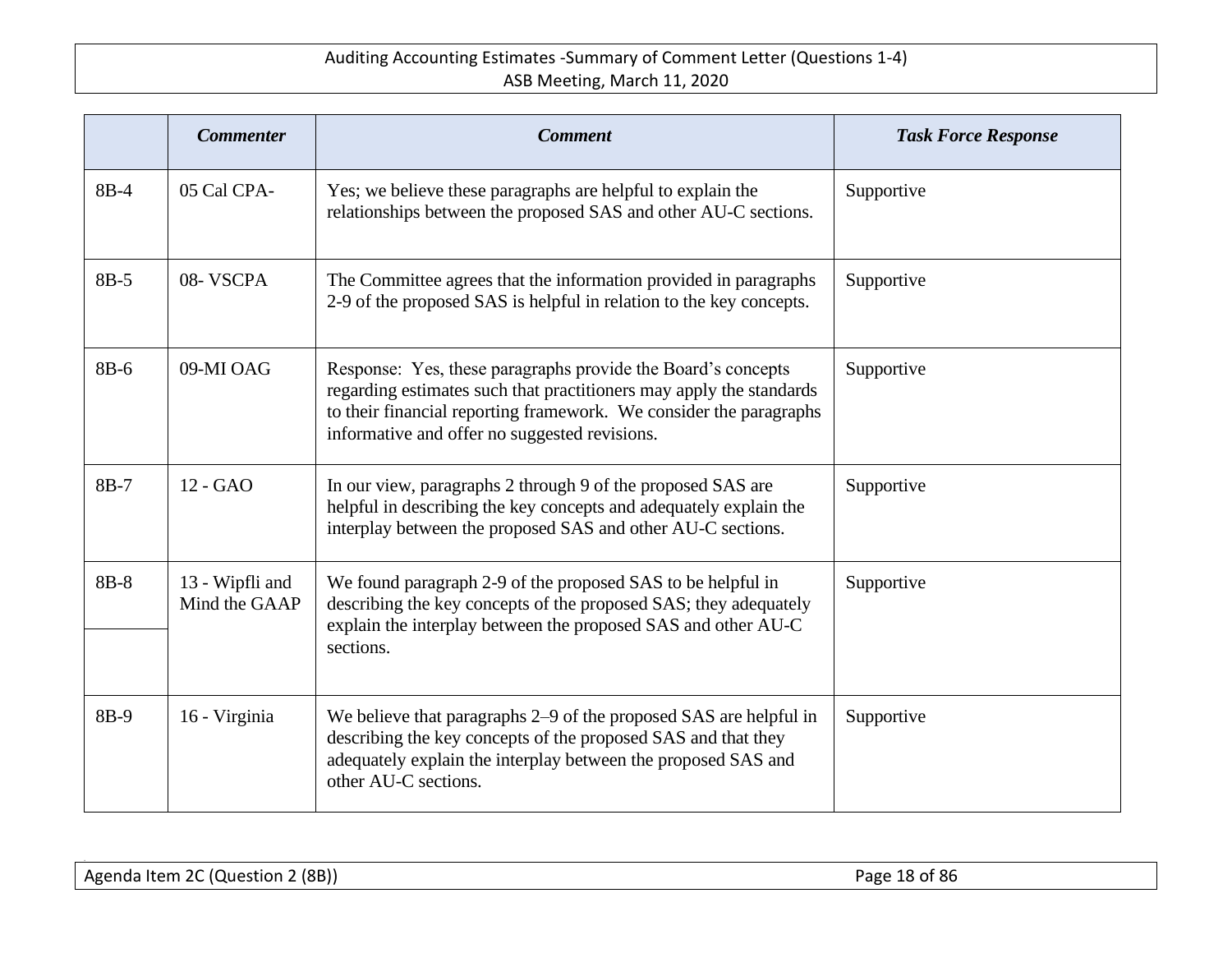|       | <b>Commenter</b>                            | <b>Comment</b>                                                                                                                                                                                                                                                                                                                                                                   | <b>Task Force Response</b> |
|-------|---------------------------------------------|----------------------------------------------------------------------------------------------------------------------------------------------------------------------------------------------------------------------------------------------------------------------------------------------------------------------------------------------------------------------------------|----------------------------|
| 8B-10 | 17 - NSAA                                   | Yes, we believe the proposed SAS sufficiently describes the key<br>concepts and adequately explains the interplay between the<br>proposed SAS and other AU-C sections.                                                                                                                                                                                                           | Supportive                 |
| 8B-11 | 18 - GT                                     | Because the proposed SAS is more robust than what exists in the<br>current standard, we found paragraphs 2-9 to be helpful in<br>summarizing the key concepts of the proposed SAS. We encourage<br>the Board to retain these paragraphs in the final standard in order to<br>assist auditors in navigating the new requirements.                                                 | Supportive                 |
| 8B-12 | 21 - Florida<br>Institute of<br><b>CPAs</b> | Request for Comment $2$ – The Committee believes the information<br>in paragraphs $2 - 9$ of the ED adequately describe the key concepts<br>as well as the interplay between the proposed SAS and other AU-C<br>sections.                                                                                                                                                        | Supportive                 |
| 8B-13 | 22 - TIC                                    | TIC believes that paragraphs 2-9 of the ED appropriately describe<br>the key concepts and their relationship to other AU-C sections. TIC<br>is pleased that the concept of scalability is clearly addressed in the<br>description of the nature of accounting estimates (paragraph 3)<br>which provides important context to the discussion of the key<br>concepts which follow. | Supportive                 |
| 8B-14 | 23 - CT CPA                                 | The paragraphs 2-9 of the proposed SAS adequately explain the<br>key concepts and the interplay between this proposed SAS and<br>other AU-C sections.                                                                                                                                                                                                                            | Supportive                 |

Agenda Item 2C (Question 2 (8B)) Agenda Item 2C (Question 2 (8B)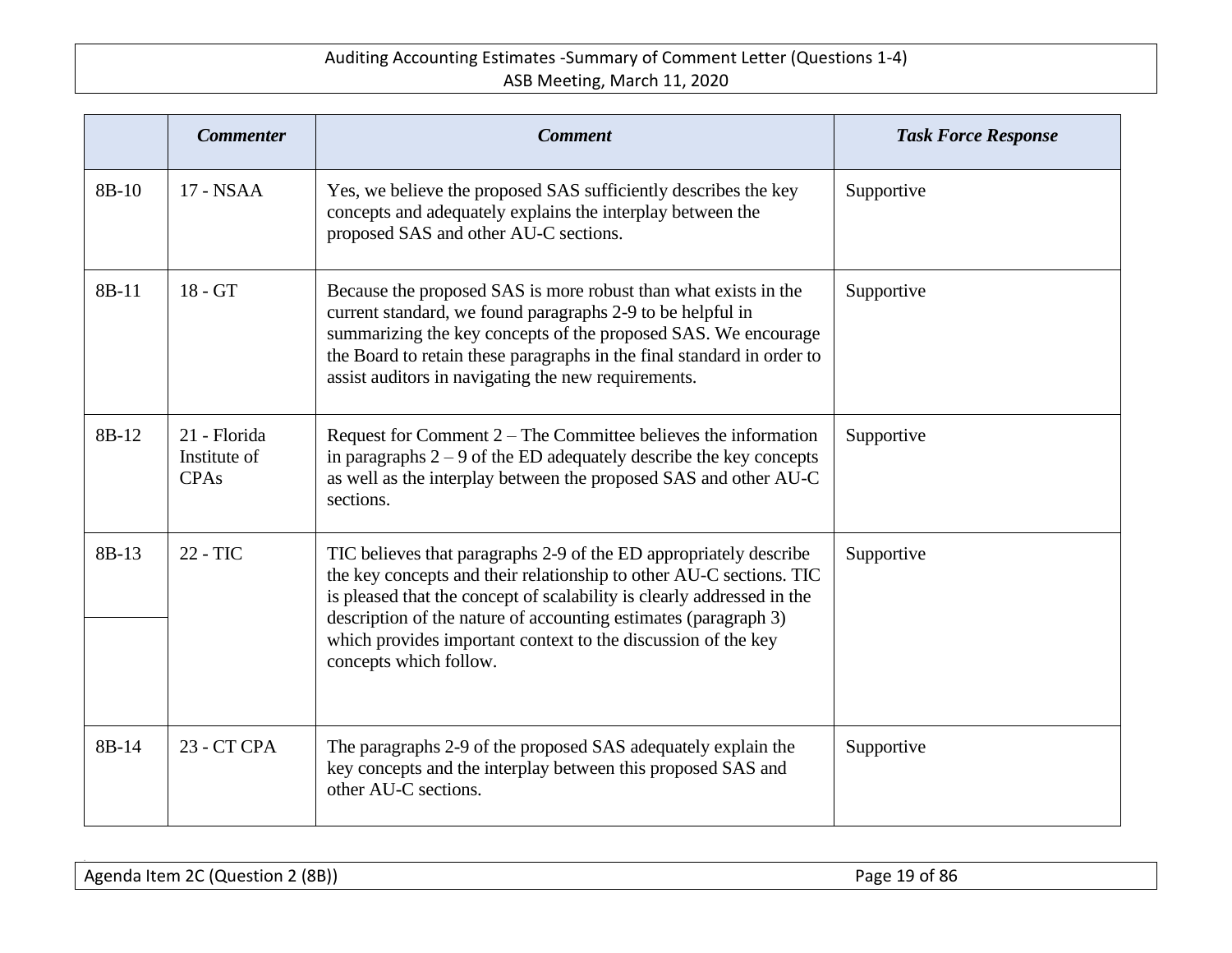|       | <b>Commenter</b>       | <b>Comment</b>                                                                                                                                                                                                                                                                                                                                                                                                                                                                                                                                                                                                                                                                                                                                                                                                                                                                                                                                                                                                                                                                                                                                                                                                                                                                                                                                                                                                                                                                                                                                                                                                                               | <b>Task Force Response</b> |
|-------|------------------------|----------------------------------------------------------------------------------------------------------------------------------------------------------------------------------------------------------------------------------------------------------------------------------------------------------------------------------------------------------------------------------------------------------------------------------------------------------------------------------------------------------------------------------------------------------------------------------------------------------------------------------------------------------------------------------------------------------------------------------------------------------------------------------------------------------------------------------------------------------------------------------------------------------------------------------------------------------------------------------------------------------------------------------------------------------------------------------------------------------------------------------------------------------------------------------------------------------------------------------------------------------------------------------------------------------------------------------------------------------------------------------------------------------------------------------------------------------------------------------------------------------------------------------------------------------------------------------------------------------------------------------------------|----------------------------|
| 8B-15 | 25 - CLA               | Response: We believe paragraphs 2-9 of the proposed SAS are<br>helpful in describing the key concepts of the proposed SAS and<br>that they adequately explain the interplay between the proposed<br>SAS and other AU-C sections.                                                                                                                                                                                                                                                                                                                                                                                                                                                                                                                                                                                                                                                                                                                                                                                                                                                                                                                                                                                                                                                                                                                                                                                                                                                                                                                                                                                                             | Supportive                 |
| 8B-16 | 27 - Hunter<br>college | These paragraphs make a clear presentation of the susceptibility of<br>accounting estimates to misstatement due to the complex nature of<br>factors that affect the valuation of events or transactions that<br>business environments are prone to in the normal course of<br>business. The interplay of the key topics and concepts of material<br>misstatements and the inherent risk of complex events is conveyed<br>in a clear manner to aid the understanding of auditors in evaluating<br>the relevant facts and circumstances of economic events. These<br>paragraphs make clear the key role that relevant financial reporting<br>standards play in providing guidance to accountants and auditors in<br>faithfully presenting economic events free of bias and<br>misstatements to aid the users of accounting information. Putting a<br>big emphasis on scalability and how different kinds of processes<br>are affected differently by inherent risk will allow auditors to focus<br>on those aspects most susceptible to financial misstatements.<br>Understanding complexity and providing guidance for the auditor<br>to exercise professional skepticism, in all stages of the audit, will<br>enhance the approach auditors take in carrying out their<br>assessments. Using an analytical approach in evaluating the risk of<br>subjectivity with respect to judgments, regarding the evaluation<br>and valuation of events, will provide the auditor with some<br>powerful conceptual tools in carrying out their duties and in<br>challenging circumstances and conditions that may raise doubts<br>about their validity. | Supportive                 |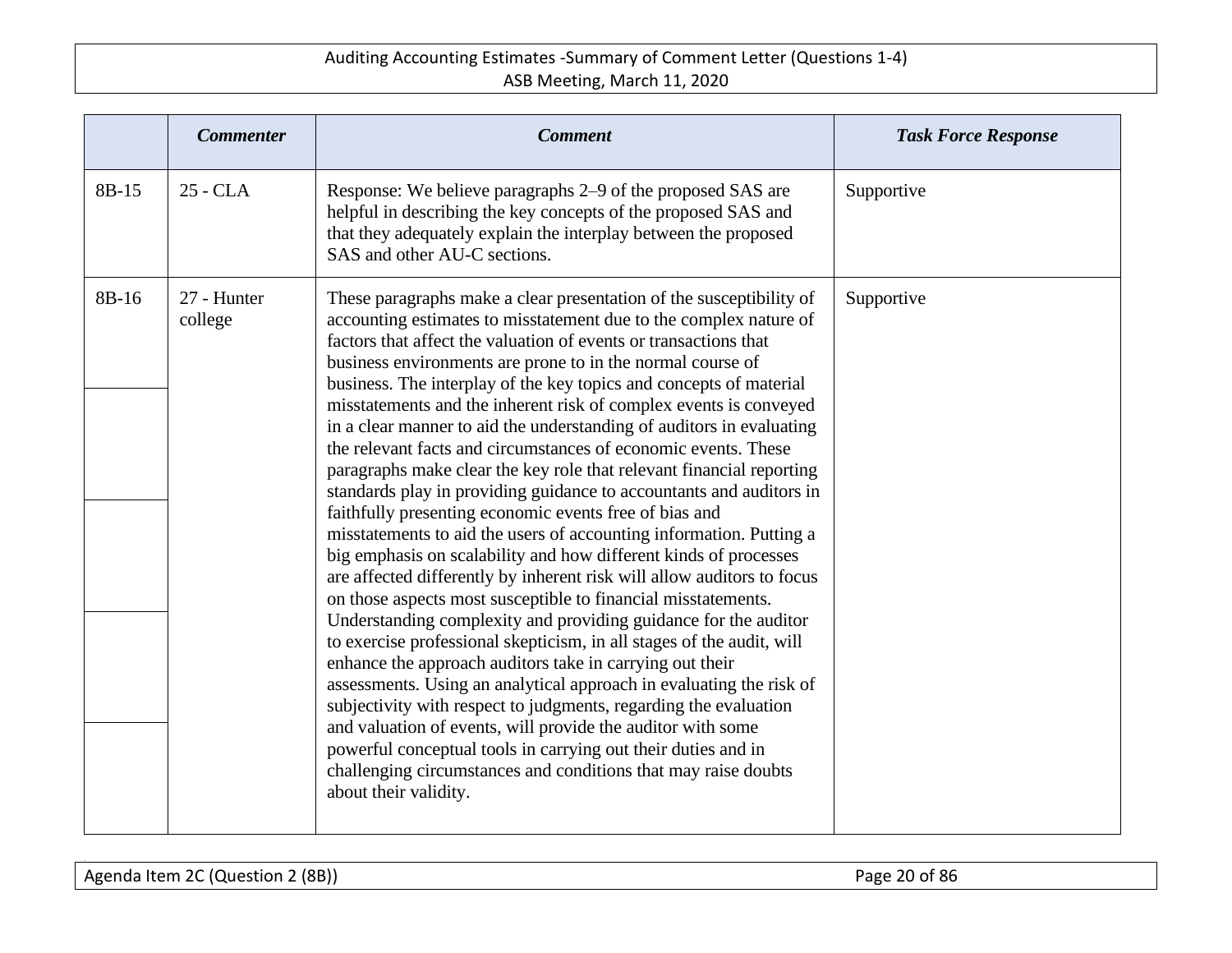|                                 | <b>Commenter</b> | <b>Comment</b>                                                                                                                                                                                                                                                                                                                                                                                                                                                                                                                                                                   | <b>Task Force Response</b> |  |
|---------------------------------|------------------|----------------------------------------------------------------------------------------------------------------------------------------------------------------------------------------------------------------------------------------------------------------------------------------------------------------------------------------------------------------------------------------------------------------------------------------------------------------------------------------------------------------------------------------------------------------------------------|----------------------------|--|
|                                 |                  | With respect to the interplay between this proposed SAS and other<br>AU-C sections, the relationships and references pointed out do not<br>give a complete picture of all the relevant sections mentioned from<br>other AU-C. Such a task cannot be fulfilled in these opening<br>paragraphs as those references and guidance are further connected<br>to this SAS as the topics arise in the body of this proposed SAS. A<br>minimal discussion avoids confusing the reader as the topics would<br>be too varied and covered briefly if mentioned in these short<br>paragraphs. |                            |  |
| 8B-16A                          | $30 - PWC$       | We believe that the ASB's inclusion of these paragraphs, which<br>introduce the nature of accounting estimates and the key concepts<br>of the proposed SAS, will be helpful to the auditor's understanding<br>in applying the proposed SAS. We agree that providing this upfront<br>context to facilitate the auditor's understanding of how the<br>concepts within the proposed SAS build upon requirements in<br>other AU-C sections can enhance the auditor's ability to effectively<br>apply these new or amended requirements.                                              | Supportive                 |  |
| <b>Supportive With Comments</b> |                  |                                                                                                                                                                                                                                                                                                                                                                                                                                                                                                                                                                                  |                            |  |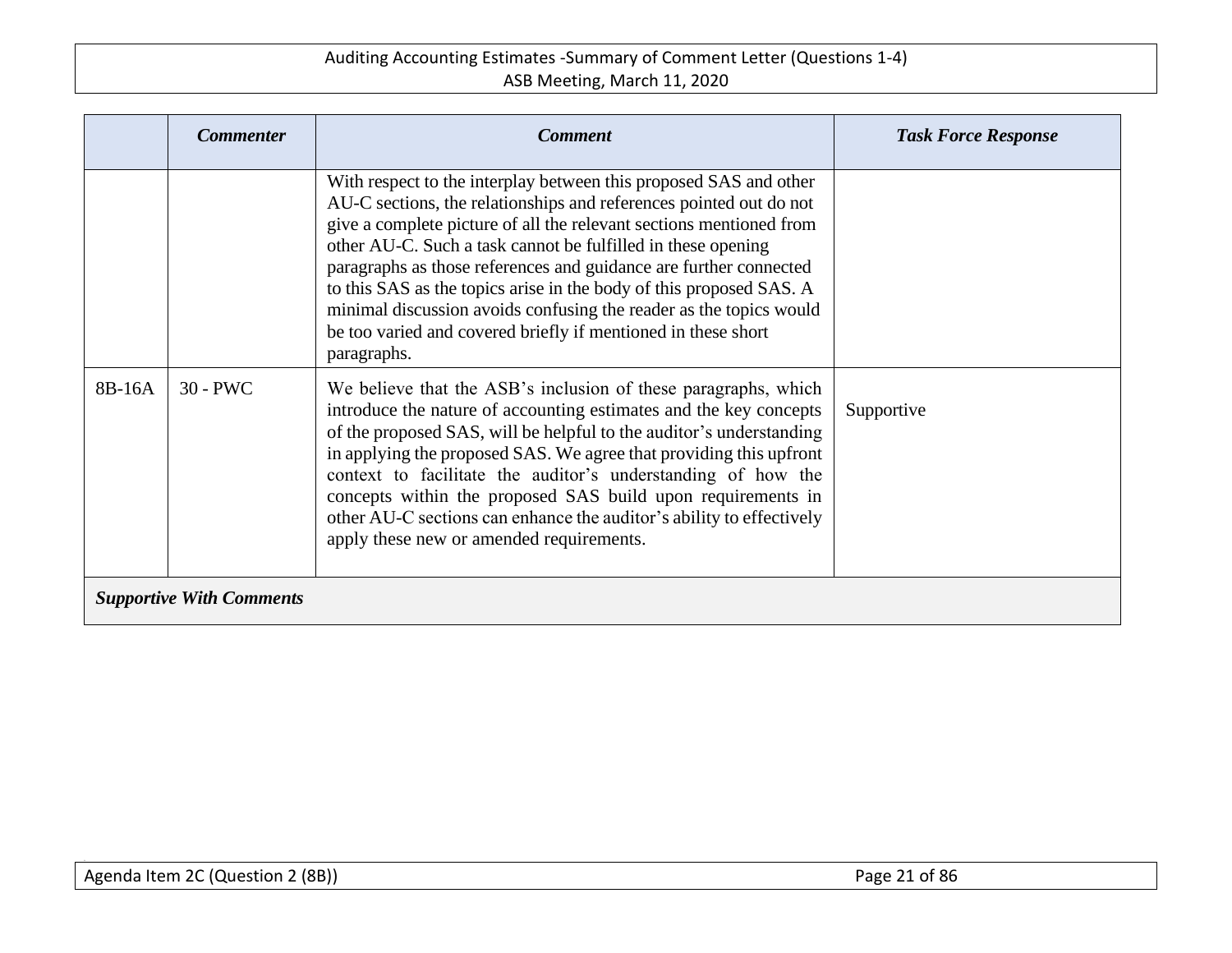|       | <b>Commenter</b>         | <b>Comment</b>                                                                                                                                                                                                                                                                                                                                                                                                                                                                          | <b>Task Force Response</b>                                                                                                                                                                                                                                             |
|-------|--------------------------|-----------------------------------------------------------------------------------------------------------------------------------------------------------------------------------------------------------------------------------------------------------------------------------------------------------------------------------------------------------------------------------------------------------------------------------------------------------------------------------------|------------------------------------------------------------------------------------------------------------------------------------------------------------------------------------------------------------------------------------------------------------------------|
| 8B-17 | 01 - TN State<br>Audit   | We agree that the proposed SAS is helpful in describing the key<br>concepts of the proposed SAS and adequately explains the<br>interplay between the proposed SAS and other AU-C sections.<br>However, "point estimate" could be clarified in the definition of<br>the auditor's or management's point estimate. How is this different<br>than just an "estimate?" Why is the modifier needed?                                                                                          | Supportive with comments<br>TF believes the definitions in<br>paragraph 11 are clear and the point<br>estimate definition should be well<br>understood.<br>No changes proposed<br>[same as comment #22 in agenda]<br>item 2C]                                          |
| 8B-18 | 06 - TXCPA<br><b>PSC</b> | Response: With few exceptions, the committee did not have an<br>issue with any of the concepts in paragraphs 2-9 of the proposed<br>SAS. In paragraph 4, the use of the word "spectrum" in relation to<br>inherent risk seems strange. The committee prefers the more<br>common phrase of "range of inherent risk." The standard does not<br>appear to contain any new auditing requirements. The committee<br>agrees with the framework neutral approach taken in the proposed<br>SAS. | Supportive with comments<br>TF believes the term should align<br>with ISA 315 (Revised)<br>terminology. The TF believes it<br>would be confusing to use different<br>words for the same concept.<br>No changes proposed.<br>[same as comment #8 in agenda]<br>item 2B] |
| 8B-19 | 07-WA state<br>auditors  | We found some of this content to be helpful. However, we found<br>that duplication of the requirements of other AU-C sections was<br>confusing. For example, when paragraph 4 states "this proposed<br>SAS requires inherent risk and control risk to be assessed<br>separately" it calls into question whether AU-C 330.07 somehow                                                                                                                                                     | Supportive with comments<br>The TF noted that the inclusion of<br>general requirements from other<br>AU-C sections in the proposed<br>SAS was an intentional construct of                                                                                              |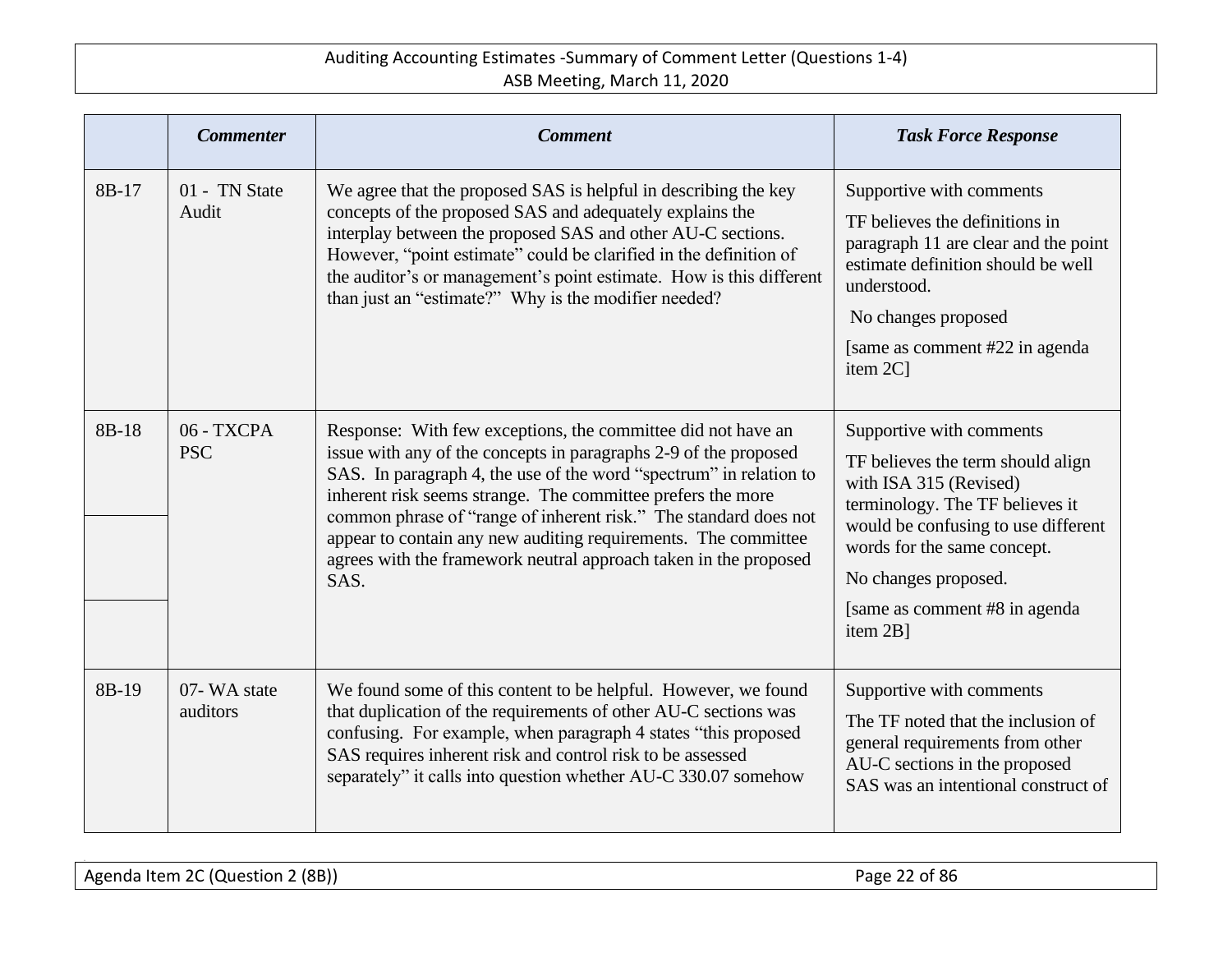|       | <b>Commenter</b> | <b>Comment</b>                                                                                                                                                                                                                                                                                                                                                                                                                                                                                                                                      | <b>Task Force Response</b>                                                                                                                                                                                                                              |
|-------|------------------|-----------------------------------------------------------------------------------------------------------------------------------------------------------------------------------------------------------------------------------------------------------------------------------------------------------------------------------------------------------------------------------------------------------------------------------------------------------------------------------------------------------------------------------------------------|---------------------------------------------------------------------------------------------------------------------------------------------------------------------------------------------------------------------------------------------------------|
|       |                  | does not require this already. We believe this assessment is already<br>required; therefore, its inclusion in this standard is unnecessary.                                                                                                                                                                                                                                                                                                                                                                                                         | the proposed SAS to emphasize the<br>link between the AU-C sections.                                                                                                                                                                                    |
|       |                  | It has not been the pattern of audit standards to fully duplicate<br>general requirements for every application, but rather to expand on<br>those requirements for certain specific applications (such as<br>accounting estimates) and to use application guidance to identify<br>examples of how the requirement should be applied. In this way,<br>readers are not left guessing whether a particular requirement is the<br>same as - or somehow different than - general requirements found<br>elsewhere in standards.                           | No changes proposed.                                                                                                                                                                                                                                    |
|       |                  | If the Board is intending to clarify or expand on general concepts<br>(such as the discussion of the spectrum of inherent risk in<br>paragraph 4), then we would encourage the Board to do so by<br>amending these concepts as they are described in standards that<br>apply generally, such as AU-C 315 or AU-C 330.                                                                                                                                                                                                                               |                                                                                                                                                                                                                                                         |
| 8B-20 | 10 - RSM         | We believe that, overall, paragraphs 2 through 9 are helpful in<br>describing the key concepts of the proposed SAS and adequately<br>explain the interplay between the proposed SAS and other AU-C<br>sections. However, we suggest consideration be given to adding<br>audit documentation as a key concept of the proposed SAS and to<br>referencing AU-C section 230, Audit Documentation, and the<br>Audit Evidence SAS after it is issued. This would further remind<br>auditors that (a) audit documentation is a critical aspect of auditing | Supportive with comments<br>The TF believes that paragraphs 2-<br>9 relate to key concepts in the<br>proposed SAS with a focus on<br>execution. The requirement relating<br>to audit documentation is not a new<br>concept relating to estimates and is |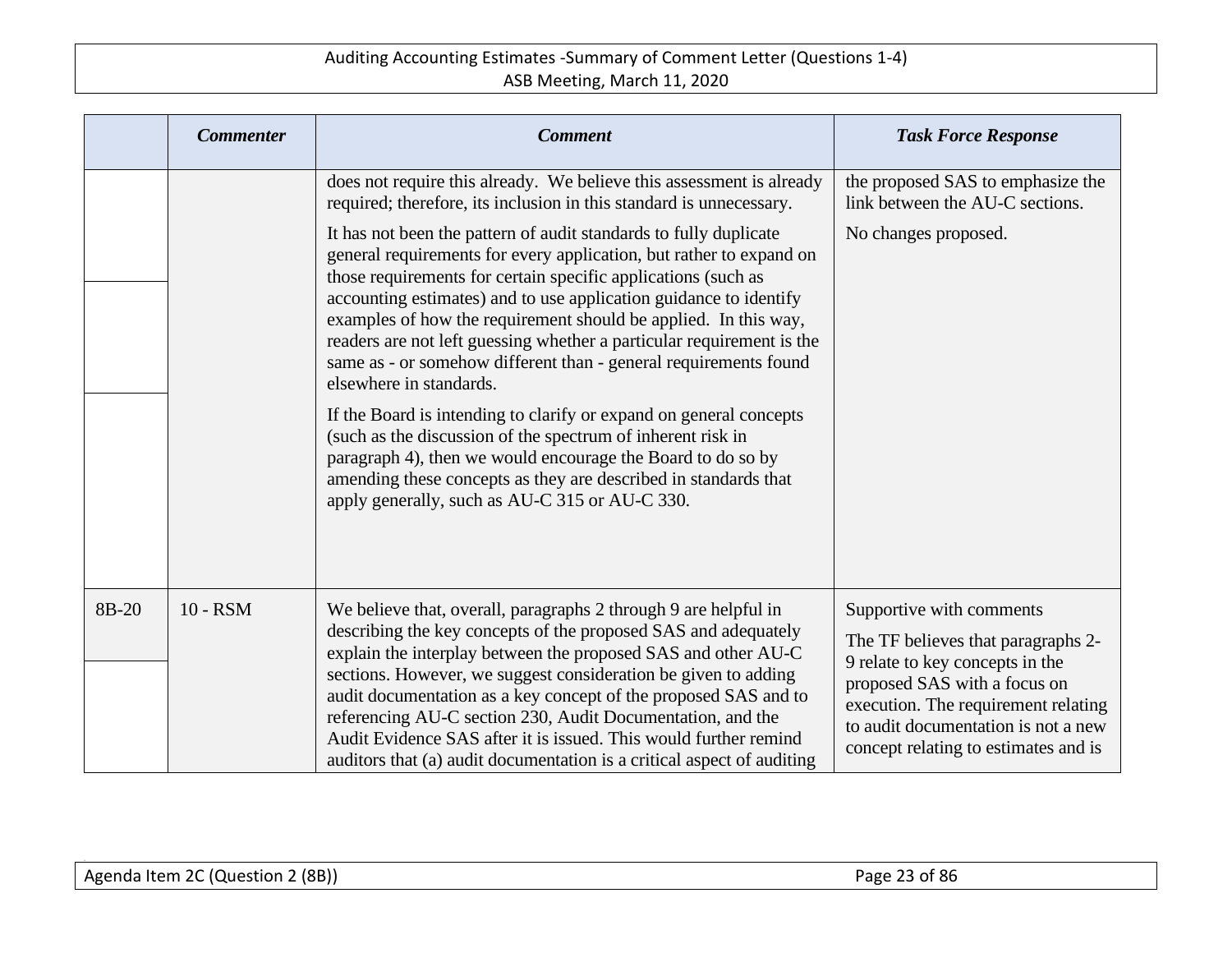|       | <b>Commenter</b> | <b>Comment</b>                                                                                                                                                                                                                                                                                                                                                                                                                                                                                                                                                                                                                                                                 | <b>Task Force Response</b>                                         |
|-------|------------------|--------------------------------------------------------------------------------------------------------------------------------------------------------------------------------------------------------------------------------------------------------------------------------------------------------------------------------------------------------------------------------------------------------------------------------------------------------------------------------------------------------------------------------------------------------------------------------------------------------------------------------------------------------------------------------|--------------------------------------------------------------------|
|       |                  | estimates and (b) the proposed SAS should not be considered in<br>isolation, but rather as part of the AU-C sections taken together.<br>We believe paragraph 7 should be revised as follows to remind<br>auditors that the exercise of professional skepticism is required in<br>all circumstances (proposed additions are shown in bold font and<br>proposed deletions are struck through):                                                                                                                                                                                                                                                                                   | not incremental content, therefore<br>the TF proposes no changes.  |
|       |                  | The exercise of professional skepticism in relation to<br>accounting estimates is affected by the auditor's<br>consideration of inherent risk factors, and its importance.<br>The extent to which professional skepticism is exercised<br>increases when accounting estimates are subject to a greater<br>degree of estimation uncertainty or are affected to a greater<br>degree by complexity, subjectivity, or other inherent risk<br>factors. Similarly, the exercise of professional skepticism,<br>which always is required, is even more critical important<br>when there is greater susceptibility to misstatement due to<br>management bias or fraud. (Ref: par. A11) | See response in comment #14 in<br>agenda item 2B. No change made.  |
| 8B-21 | 11 - Deloitte    | We believe these paragraphs are helpful to describe the key<br>concepts of the proposed SAS.<br>Further, we believe that the paragraphs explain the interplay<br>between the proposed SAS and other AU-C sections in most cases;                                                                                                                                                                                                                                                                                                                                                                                                                                               | Supportive with comments<br>See proposed change to paragraph<br>4. |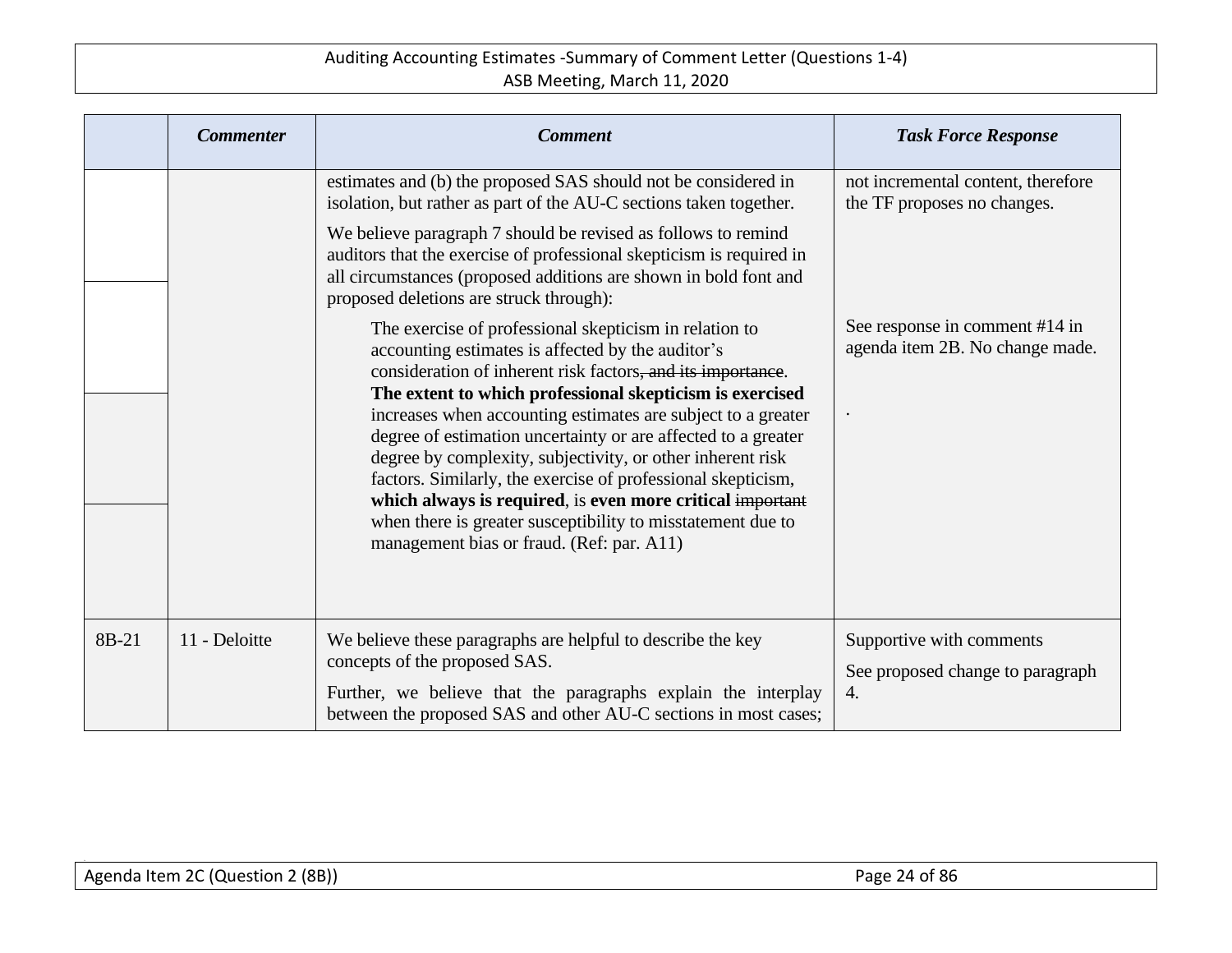|       | <b>Commenter</b> | <b>Comment</b>                                                                                                                                                                                                                                                                                                                                                                                                                                                                                                                                                                                                                                                                                                    | <b>Task Force Response</b>                                             |
|-------|------------------|-------------------------------------------------------------------------------------------------------------------------------------------------------------------------------------------------------------------------------------------------------------------------------------------------------------------------------------------------------------------------------------------------------------------------------------------------------------------------------------------------------------------------------------------------------------------------------------------------------------------------------------------------------------------------------------------------------------------|------------------------------------------------------------------------|
|       |                  | however, we recommend the following edit noted in bold underline<br>to paragraph 4 within the Key Concepts of This Proposed SAS<br>section to emphasize from the outset that the assessment of the risk<br>of material misstatement at the relevant assertion level is not<br>separate to the requirements in AU-C section 315, Understanding<br>the Entity and Its Environment and Assessing the Risks of Material<br>Misstatement (AU-C section 315):<br>4. For purposes of assessing the risk of material misstatement<br>at the relevant assertion level for accounting estimates, as<br>required by AU-C section 315, this proposed SAS requires<br>inherent risk and control risk to be assessed separately | Comment repeated at comment #10<br>in agenda item 2B                   |
| 8B-22 | 14 - NYSSCPA     | Response: Generally, we noted synchronization between the<br>proposed SAS and the other AU-C sections, except as set forth in<br>$(a)-(g)$ below where we offer suggestions to strengthen<br>consistency.                                                                                                                                                                                                                                                                                                                                                                                                                                                                                                         | Supportive with comments                                               |
|       |                  | The proposed SAS states in part in paragraph 3:<br>(a)                                                                                                                                                                                                                                                                                                                                                                                                                                                                                                                                                                                                                                                            |                                                                        |
|       |                  | "For certain accounting estimates, estimation uncertainty<br>may be very low, based on their nature, and the complexity<br>and subjectivity involved in making them may also be very<br>low. For such accounting estimates, the risk assessment<br>procedures and further audit procedures required by this<br>proposed SAS would not be expected to be extensive."                                                                                                                                                                                                                                                                                                                                               |                                                                        |
|       |                  | The proposed SAS suggests that the complexity and subjectivity of<br>an estimate should be assessed separately to have a high or low                                                                                                                                                                                                                                                                                                                                                                                                                                                                                                                                                                              | The comment does not propose any<br>changes to be made to the proposed |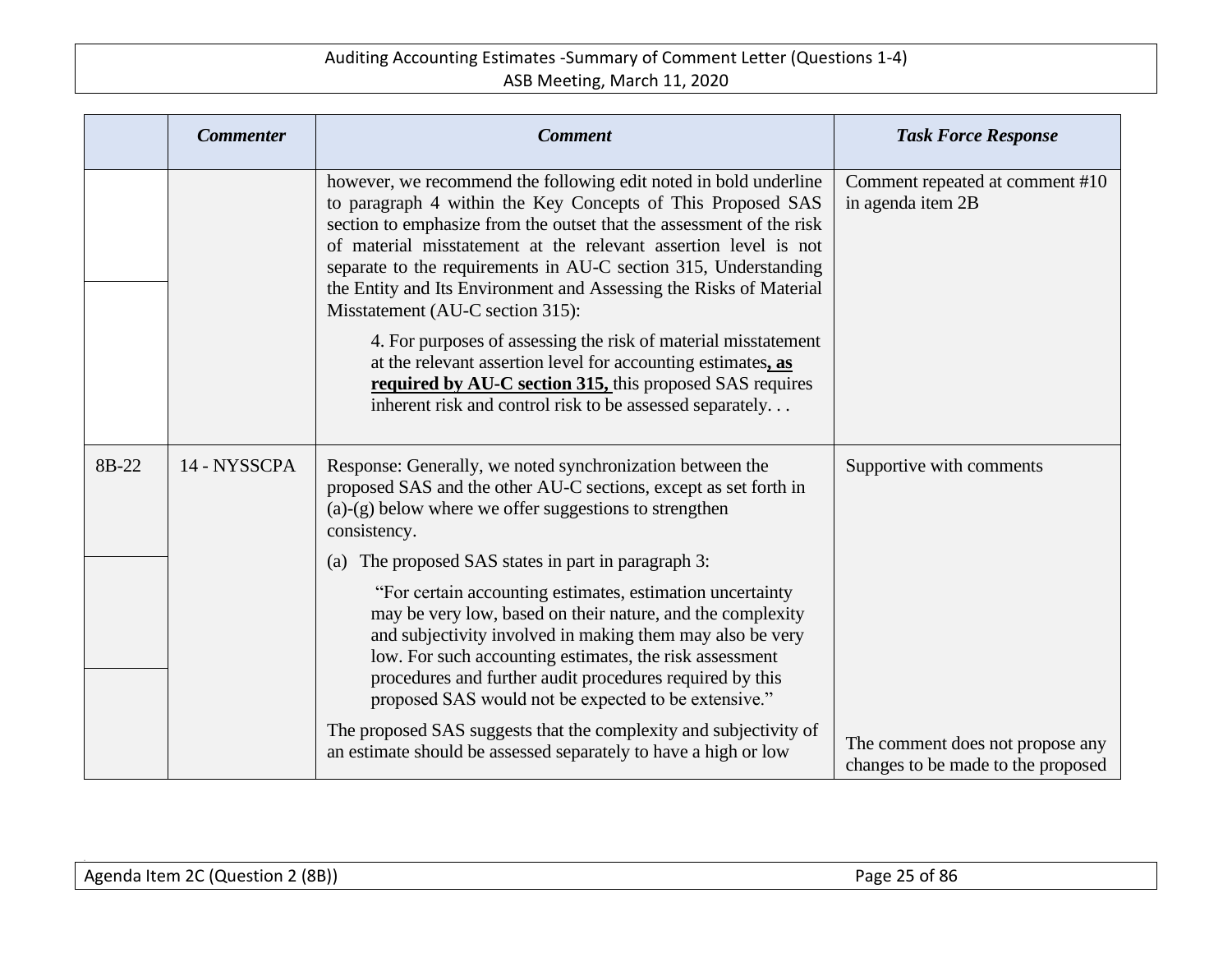| <b>Commenter</b> | <b>Comment</b>                                                                                                                                                                                                                                                                                                                                                                                                                                                                                | <b>Task Force Response</b>                                                                                |
|------------------|-----------------------------------------------------------------------------------------------------------------------------------------------------------------------------------------------------------------------------------------------------------------------------------------------------------------------------------------------------------------------------------------------------------------------------------------------------------------------------------------------|-----------------------------------------------------------------------------------------------------------|
|                  | level of " <i>uncertainty</i> ." We believe that the degree of uncertainty<br>versus reliability should be considered an integral component<br>consideration in the assessment of inherent risk of material<br>misstatement.                                                                                                                                                                                                                                                                  | SAS and the TF believes no<br>changes are necessary.                                                      |
|                  | For example, depreciation expense, which is based on an<br>estimated useful life with a low degree of uncertainty might<br>nevertheless be evaluated to have a high inherent risk. Contrast<br>that with a complex derivative instrument, for which the valuation<br>has a high level of uncertainty and ordinarily should be subject to<br>multiple controls to assure management that the estimate is done<br>properly, thus reducing the combined risk of material misstatement<br>to low. |                                                                                                           |
|                  | (b) Paragraph 8 of the proposed SAS guides auditors with respect<br>to the methodology that is applied by management to arrive at<br>an accounting estimate states, in part:                                                                                                                                                                                                                                                                                                                  |                                                                                                           |
|                  | "For purposes of this proposed SAS, reasonable, in the context<br>of the applicable financial reporting framework, means that the<br>relevant requirements of the applicable financial reporting<br>framework have been applied appropriately, including those<br>that address the following: (Ref: paragraph A12–A13 and<br>$A140 - A145$                                                                                                                                                    |                                                                                                           |
|                  | The development of the accounting estimate, including the<br>selection of the method, assumptions, and data in view of<br>the nature of the accounting estimate and the facts and<br>circumstances of the entity [emphasis added] "                                                                                                                                                                                                                                                           | TF believes no change is necessary<br>because the concept of consistency<br>is embedded in the accounting |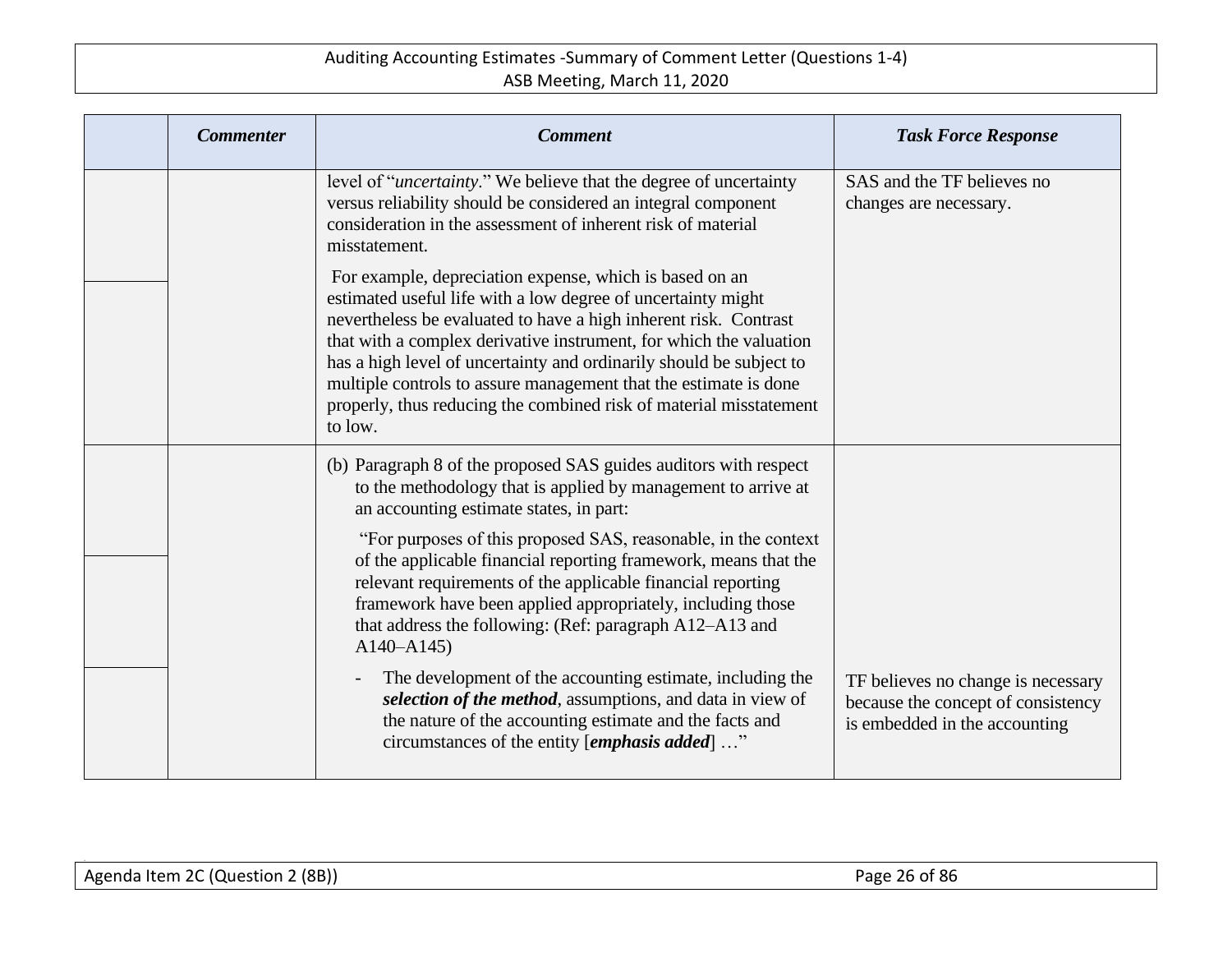| <b>Commenter</b> | <b>Comment</b>                                                                                                                                                                                                                                                                                                      | <b>Task Force Response</b>                                                                                                                                                                                                                        |
|------------------|---------------------------------------------------------------------------------------------------------------------------------------------------------------------------------------------------------------------------------------------------------------------------------------------------------------------|---------------------------------------------------------------------------------------------------------------------------------------------------------------------------------------------------------------------------------------------------|
|                  | The selection of method is relevant to any evaluation of an<br>estimate, and we suggest that the final standard indicate that once<br>an entity selects a method, the auditor should determine whether<br>the entity has applied that method consistently based on the<br>applicable financial reporting framework. | framework. [same as comment #18]<br>in agenda item 2B]<br>The TF noted that examples                                                                                                                                                              |
|                  | (c) Paragraph 3 of the proposed SAS refers auditors to paragraph<br>A7 for guidance on <b>scalability</b> . We suggest that the proposed<br>SAS provide enhanced guidance when discussing scalability in<br>paragraph A7, A21, A22 and elsewhere in the proposed SAS<br>wherever the term is mentioned.             | contained in audit guides to aid in<br>implementation may be a better<br>option rather than included more in<br>the proposed SAS. The proposed<br>SAS creates the framework. No<br>change proposed.<br>[same as comment #5 in agenda]<br>item 2B] |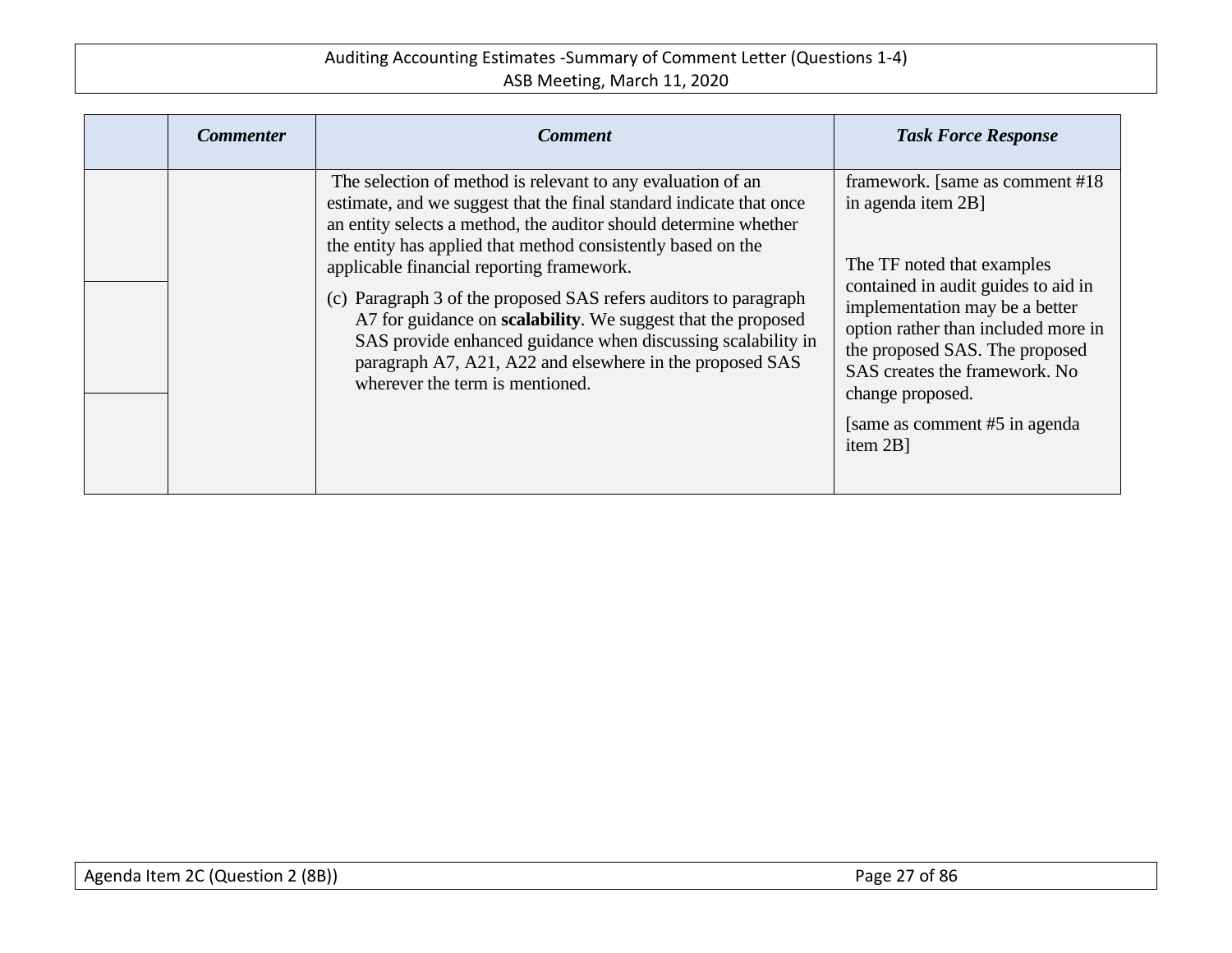| <b>Commenter</b> | <b>Comment</b>                                                                                                                                                                                                                                                                                                                                                                    | <b>Task Force Response</b>                                                                                                                                                                                                                                 |
|------------------|-----------------------------------------------------------------------------------------------------------------------------------------------------------------------------------------------------------------------------------------------------------------------------------------------------------------------------------------------------------------------------------|------------------------------------------------------------------------------------------------------------------------------------------------------------------------------------------------------------------------------------------------------------|
|                  | (d) The subject of <b>professional skepticism</b> is particularly critical<br>to auditing accounting estimates. We suggest that professional<br>skepticism be more prominently placed directly in the body of<br>the final standard and the discussion in paragraphs 7 and A11<br>be enhanced.                                                                                    | Discussed at the January 2020 ASB.<br>meeting. The ASB believes that<br>much thought went into the crafting<br>of the use of professional<br>skepticism in ISA 540 (Revised)<br>and directed to task force to retain<br>the structure of the proposed SAS. |
|                  | (e) Paragraph 8 of the proposed SAS defines <b>reasonable</b> with                                                                                                                                                                                                                                                                                                                | See proposed changes to paragraph<br>7 from comments #14 and 20 that<br>may help address these concerns.<br>[Same as comment #15 of agenda]<br>item 2B]                                                                                                    |
|                  | words that appear to be synonymous with "materially correct"<br>or "not materially misstated" but the term, as defined, and used<br>in paragraph 10, is limited more appropriately to the<br>applicability of the accounting method to the circumstances,<br>and the judgments made, as explained in paragraph A13, but<br>without regard to the accuracy of the underlying data. | Discussed at the January ASB<br>meeting. The ASB supported<br>retaining the term "reasonable"<br>because it is a term that is used in<br>the standards. To introduce a new<br>term may have unintended<br>consequences in applying. No                     |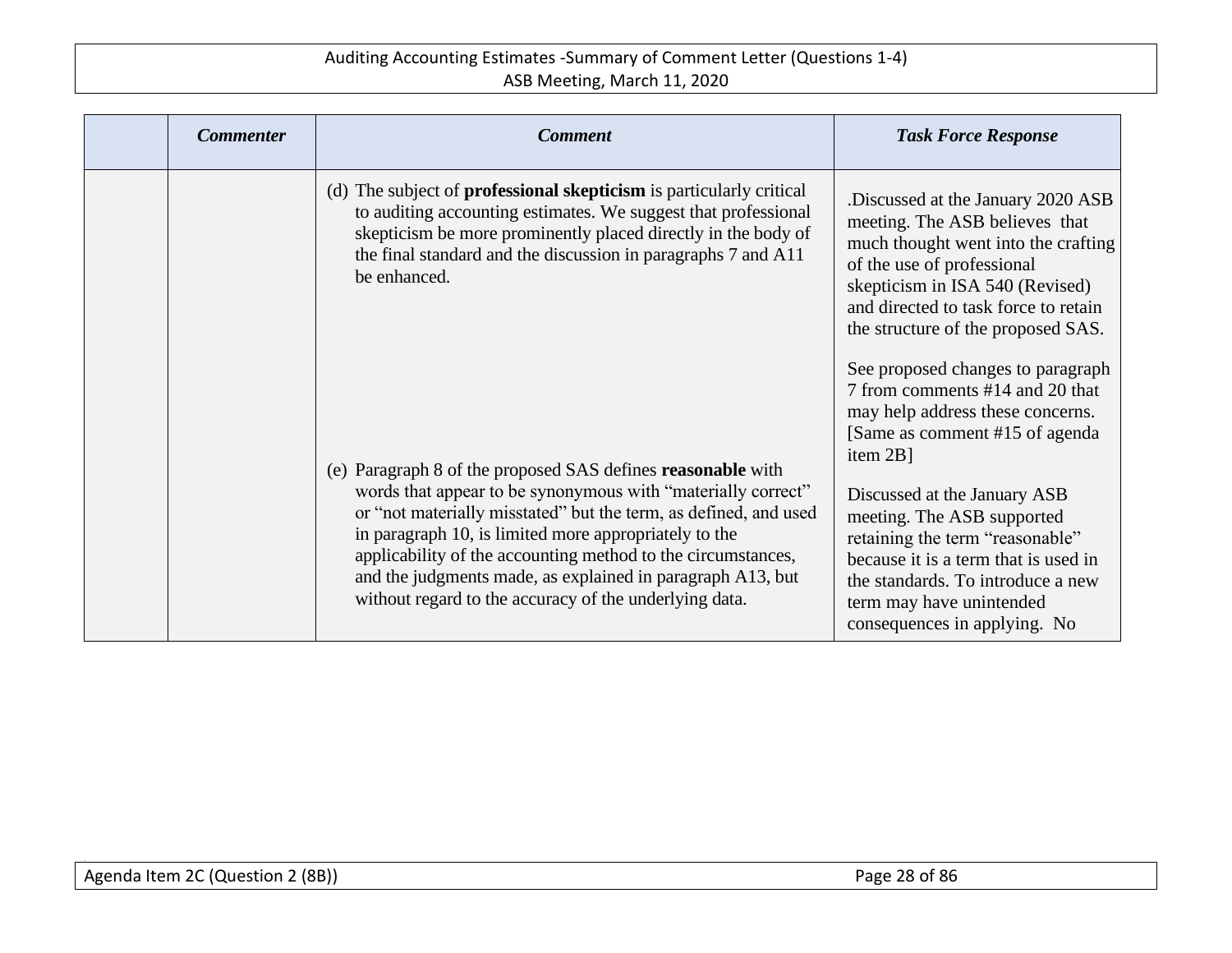| <b>Commenter</b> | <b>Comment</b>                                                                                                                                                                                                                                                                                                                                                                                                                                                                                                                                                                                                                                                                                                                          | <b>Task Force Response</b>                                                                                                                                                                                                                                                                                                                                                                                 |
|------------------|-----------------------------------------------------------------------------------------------------------------------------------------------------------------------------------------------------------------------------------------------------------------------------------------------------------------------------------------------------------------------------------------------------------------------------------------------------------------------------------------------------------------------------------------------------------------------------------------------------------------------------------------------------------------------------------------------------------------------------------------|------------------------------------------------------------------------------------------------------------------------------------------------------------------------------------------------------------------------------------------------------------------------------------------------------------------------------------------------------------------------------------------------------------|
|                  | We suggest that the proposed SAS be revised to replace the term<br>"reasonable" in paragraph 8, along with related paragraphs, with a<br>term that is more precise, such as "materially correct" or "not<br>materially misstated."                                                                                                                                                                                                                                                                                                                                                                                                                                                                                                      | change proposed. [Same as<br>comment #17 of agenda item 2B]<br>TF noted that at the May 2019 ASB<br>meeting, the ASB agreed that the<br>proposed Estimates SAS should<br>converge with ISA 540 (Revised)<br>and the requirements and<br>application material in ISA 540<br>(Revised) relating to risk<br>assessment should be included in<br>the proposed Estimates SAS rather<br>than in AU-C section 315 |
|                  | (f) Although the proposed requirement for a <b>separate assessment</b><br>of inherent and control risks is not specifically mentioned in<br>paragraphs 2-9 of the proposed SAS, we believe this comment<br>relates directly to the substance of Question 1. Both page 9 of<br>the ED and paragraph 15 of the proposed SAS state that the<br>proposed SAS would invariably require separate assessments<br>of inherent and control risk for accounting estimates. In support<br>of that proposed requirement, reference is made to AU-C<br>315.26-.27. However, separate assessments are not required<br>under generally accepted auditing standards (GAAS) in any<br>other audit application except to the extent necessary to identify | At the January 2020 ASB meeting,<br>the ASB continued to support the<br>retention of the risk assessment<br>guidance within the proposed<br>SAS. No changes proposed. [Same<br>as comment #50 in agenda item<br>$2B$ ]<br>TF does not believe this proposed<br>SAS would preclude auditor<br>judgment. No changes proposed.                                                                                |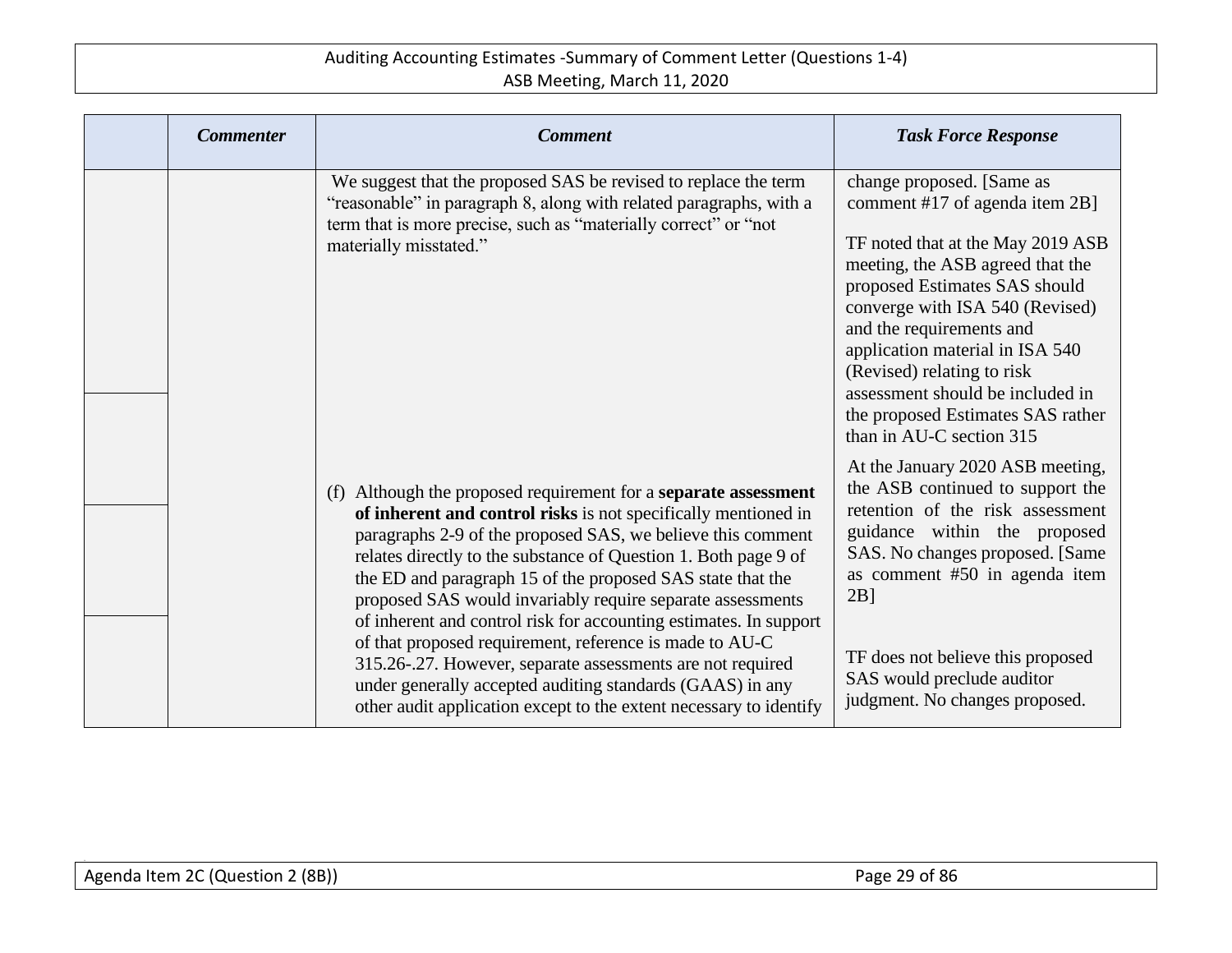| <b>Commenter</b> | <b>Comment</b>                                                                                                                                                                                                                                                                                                                                                                                                                                                                                                                                                                                                                                                                                                                                                                                                                                                                                                                                                                                                                  | <b>Task Force Response</b>                                                                                                                                           |
|------------------|---------------------------------------------------------------------------------------------------------------------------------------------------------------------------------------------------------------------------------------------------------------------------------------------------------------------------------------------------------------------------------------------------------------------------------------------------------------------------------------------------------------------------------------------------------------------------------------------------------------------------------------------------------------------------------------------------------------------------------------------------------------------------------------------------------------------------------------------------------------------------------------------------------------------------------------------------------------------------------------------------------------------------------|----------------------------------------------------------------------------------------------------------------------------------------------------------------------|
|                  | a "significant risk" as discussed in AU-C 315.28-.29, and<br>effectively defined there as one that requires "special audit<br>consideration." AU-C 315.28-.29 further states that an auditor<br>should use professional judgment to determine if special audit<br>consideration is warranted based on, among other things, "the<br>degree of subjectivity in the measurement of financial<br>information related to the risk, especially those measurements<br>involving a wide range of measurement uncertainty<br>[emphasis added]."<br>The language on page 9 of the ED and the first sentence in paragraph<br>15 of the proposed SAS seem to have the effect of precluding<br>auditor's judgment, without regard to their degree of subjectivity, by<br>prejudging all estimates as possessing "significant risk," thereby<br>being inconsistent with AU-C 315.28-.29, and with paragraphs 2, 3,<br>7, and 16 of the proposed SAS. We suggest that these inconsistencies<br>be addressed before a final standard is issued. |                                                                                                                                                                      |
|                  | (g) Auditors often establish point or range estimates by using<br>variable sampling techniques. We believe the adjustment<br>guidance in paragraph A140 of the proposed SAS (discussed<br>above in part (f) of our response to this Question and under the<br>caption "Other Comments" below) appears somewhat                                                                                                                                                                                                                                                                                                                                                                                                                                                                                                                                                                                                                                                                                                                  | TF believes that the reasonableness<br>of a point estimate and sampling<br>are different concepts. No change<br>proposed. [Same as comment #78<br>in agenda item 2B] |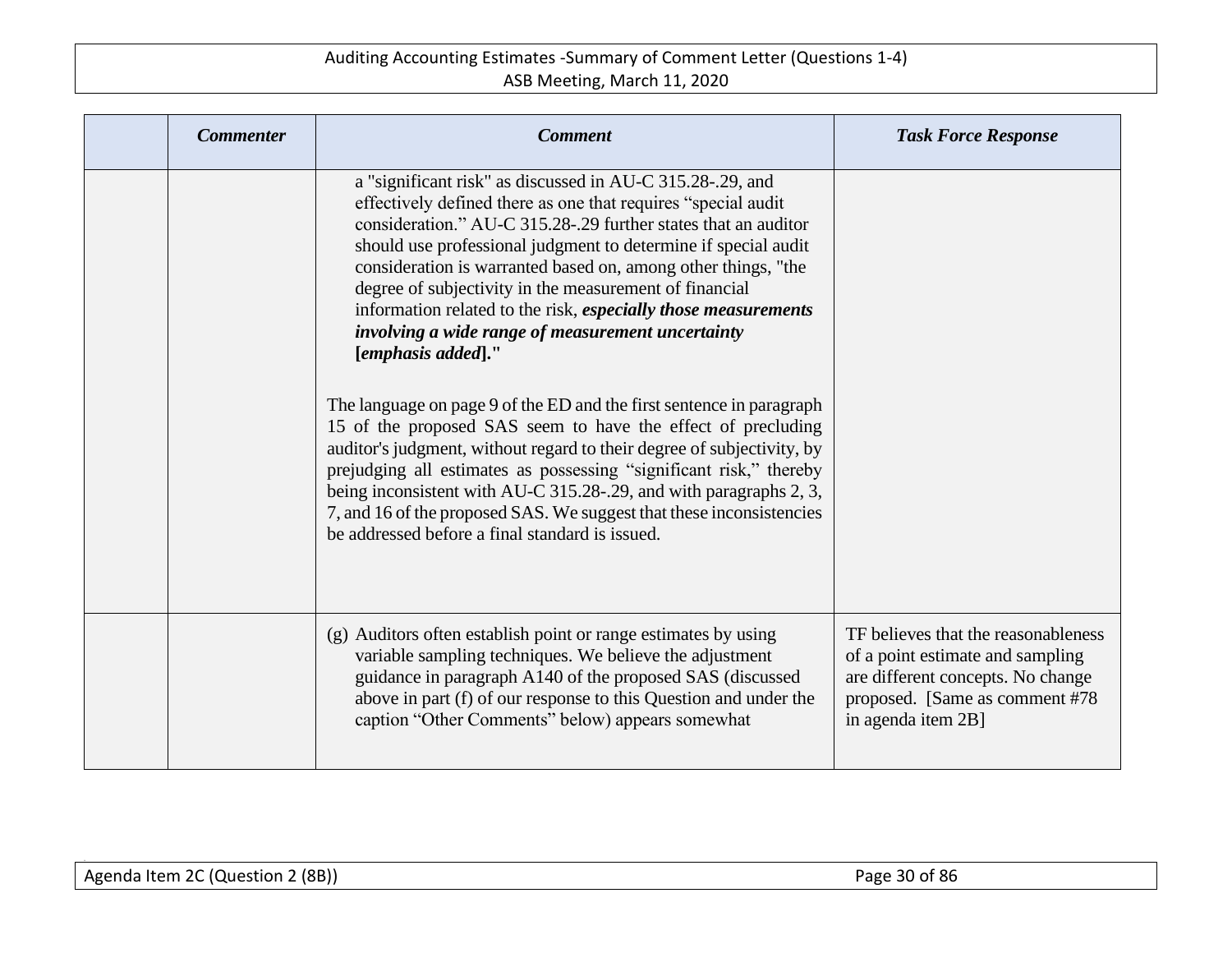| <b>Commenter</b> | <b>Comment</b>                                                                                                                                                                                                                                                                                                                                                                                                                                                                                                                                                                            | <b>Task Force Response</b>                                                                                                                                         |
|------------------|-------------------------------------------------------------------------------------------------------------------------------------------------------------------------------------------------------------------------------------------------------------------------------------------------------------------------------------------------------------------------------------------------------------------------------------------------------------------------------------------------------------------------------------------------------------------------------------------|--------------------------------------------------------------------------------------------------------------------------------------------------------------------|
|                  | inconsistent with paragraph A28 of AU-C 530, Audit<br>Sampling, which provides, in part, as follows:<br>"If the auditor concludes that audit sampling has not provided a<br>reasonable basis for conclusions about the population being tested<br>the auditor may;<br>request management to investigate the misstatements that<br>have been identified and the potential for further<br>misstatement and to make any adjustments or                                                                                                                                                       |                                                                                                                                                                    |
|                  | tailor the nature timing and extent of those further<br>procedures to achieve the required assurance."                                                                                                                                                                                                                                                                                                                                                                                                                                                                                    |                                                                                                                                                                    |
|                  | Subject to our other comments in this letter about paragraph A140<br>of the proposed SAS, we believe the adjustment guidance in that<br>paragraph is appropriate when the auditor believes its estimates are<br>reliable and they differ materially from the clients' estimates.<br>However, we believe the paragraph should refer auditors to AU-C<br>530.A28 when their estimates are based on sampling and the Board<br>should amend AU-C 530, accordingly, to indicate that one of the<br>foregoing alternative courses of action should be taken before<br>proposing any adjustment. | TF believes the considerations for<br>estimates compared to those of<br>sampling are different.<br>No changes proposed. [Same as<br>comment #78 in agenda item 2B] |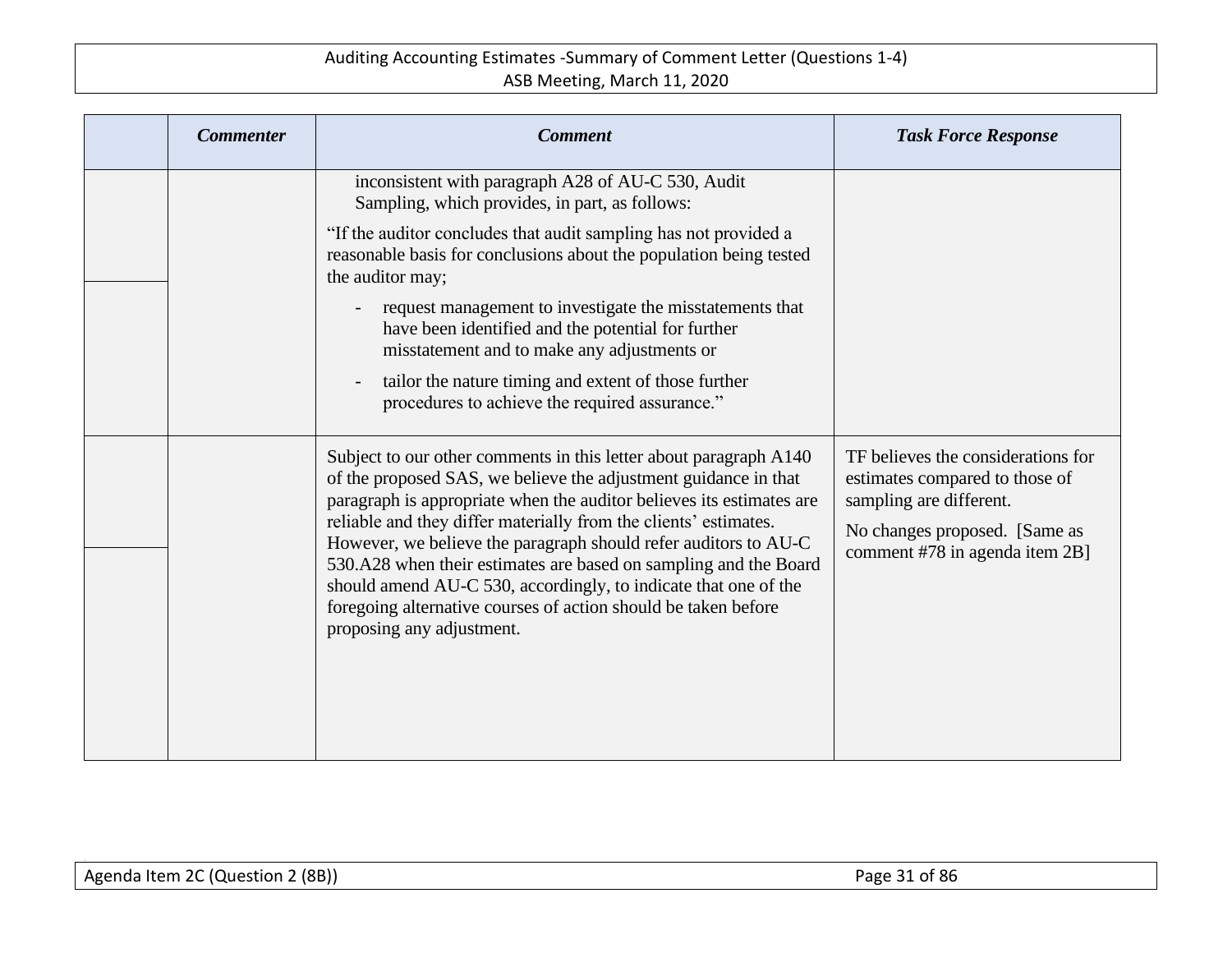|       | <b>Commenter</b>                     | <b>Comment</b>                                                                                                                                                                                                                                                                                                                                                                                                                                                                                                                                                           | <b>Task Force Response</b>                                                                                                                                                                                              |
|-------|--------------------------------------|--------------------------------------------------------------------------------------------------------------------------------------------------------------------------------------------------------------------------------------------------------------------------------------------------------------------------------------------------------------------------------------------------------------------------------------------------------------------------------------------------------------------------------------------------------------------------|-------------------------------------------------------------------------------------------------------------------------------------------------------------------------------------------------------------------------|
| 8B-23 | 15 - Ill Society<br>CPA <sub>s</sub> | We believe the scope section of the exposure draft adequately<br>explains the relationship between the proposed SAS and most other<br>sections of existing auditing standards. However, paragraph 4 uses<br>the term "spectrum of inherent risk," and we believe it would be<br>beneficial to provide more clarity as to application of this concept,<br>including where different types of estimates fall within the<br>spectrum. We would also like to see how this evaluation of risk is<br>integrated into the existing risk assessment standards in Section<br>315. | Supportive with comments<br>At the January 2020 ASB meeting,<br>the ASB continued to support the<br>retention of the risk assessment<br>guidance within the proposed<br>SAS. [Same as comment #11 in<br>agenda item 2B] |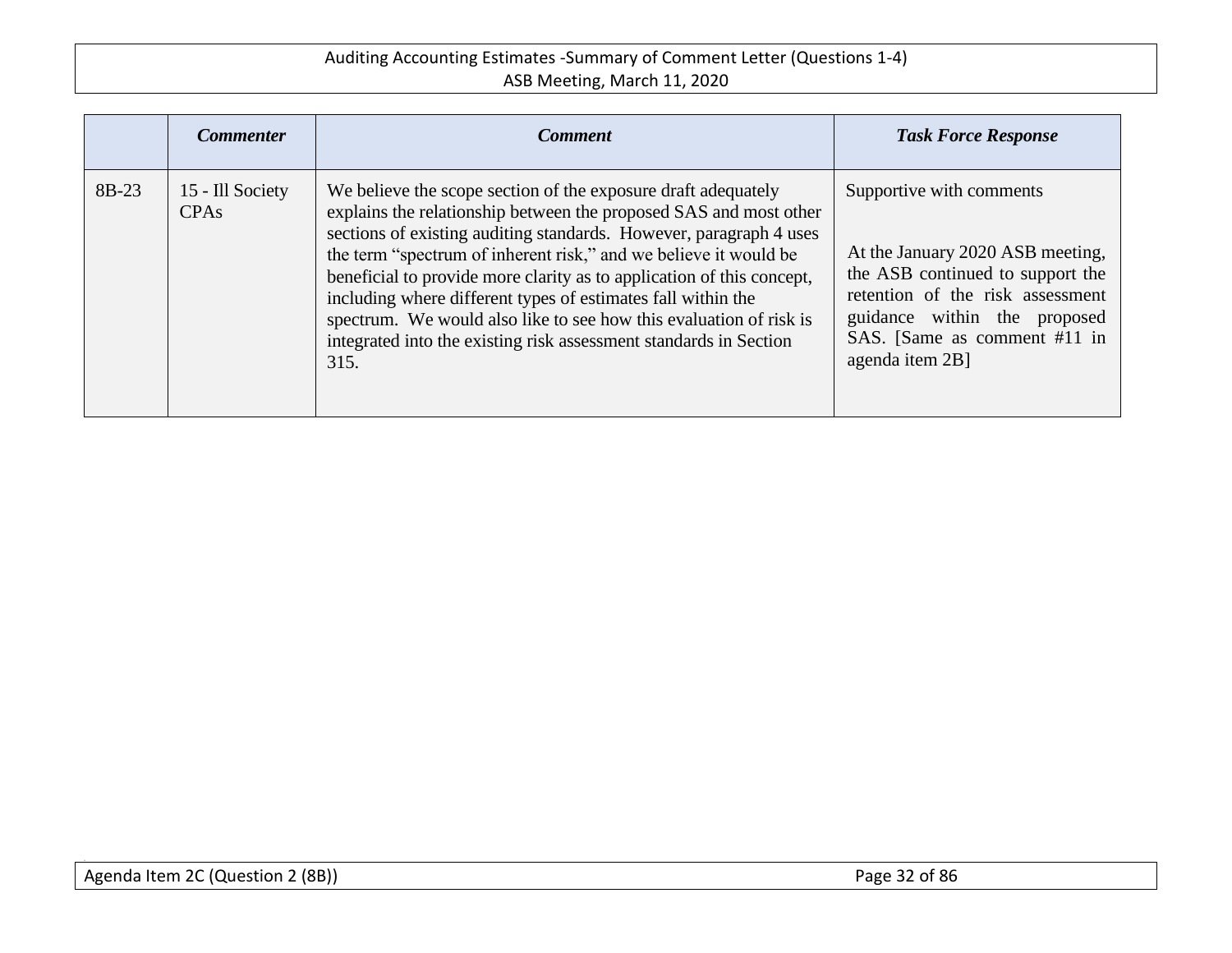|       | <b>Commenter</b> | <b>Comment</b>                                                                                                                                                                                                                                                                                                                                                                                                                                                                                                                                                                                                                                                                                                                                                                                                                                                                                                                                                                                                                                                                                                                                                                                                                                                                                                                                                                                                                                                                                      | <b>Task Force Response</b>                                                                                                                                                                                                                                                                                                                                                                                                                                                                                                                                                                                                                                                                                                                             |
|-------|------------------|-----------------------------------------------------------------------------------------------------------------------------------------------------------------------------------------------------------------------------------------------------------------------------------------------------------------------------------------------------------------------------------------------------------------------------------------------------------------------------------------------------------------------------------------------------------------------------------------------------------------------------------------------------------------------------------------------------------------------------------------------------------------------------------------------------------------------------------------------------------------------------------------------------------------------------------------------------------------------------------------------------------------------------------------------------------------------------------------------------------------------------------------------------------------------------------------------------------------------------------------------------------------------------------------------------------------------------------------------------------------------------------------------------------------------------------------------------------------------------------------------------|--------------------------------------------------------------------------------------------------------------------------------------------------------------------------------------------------------------------------------------------------------------------------------------------------------------------------------------------------------------------------------------------------------------------------------------------------------------------------------------------------------------------------------------------------------------------------------------------------------------------------------------------------------------------------------------------------------------------------------------------------------|
| 8B-24 | $19 - EY$        | We support the key concepts of the proposed SAS as outlined in<br>paragraphs 2-9. To effectively audit estimates, including fair value<br>measurements, auditors refer to many of the significant concepts of<br>other AU-C sections. The complexity of auditing estimates may<br>make the application of those AU-C sections more challenging and<br>highlighting the nature of accounting estimates and key concepts of<br>the proposed SAS is helpful to the reader.<br>We believe that the key concepts of the proposed SAS could be<br>further enhanced by reiterating the point made in paragraph 1 that a<br>fair value measurement is a form of accounting estimate. This<br>could be accomplished by making the following amendment to the<br>first sentence of proposed paragraph 3:<br>"Although this proposed SAS applies to all accounting<br>estimates, <i>including fair value measurements</i> , the degree to<br>which an accounting estimate is subject to estimation<br>uncertainty will vary substantially."<br>Consistent with the PCAOB's definition of an accounting estimate,<br>we also recommend the following addition to the proposed<br>definition of an accounting estimate in paragraph 11:<br>"Accounting estimate. A monetary amount for which the<br>measurement, in accordance with the requirements of the<br>applicable financial reporting framework, is subject to<br>estimation uncertainty. A fair value measurement is a form<br>of accounting estimate." | Supportive with comments<br>At the January 2020 ASB meeting<br>the ASB directed the task force to<br>retain the title as proposed.<br>Task force to continue to discuss<br>whether<br>definition<br>the<br>of<br>accounting estimate should call<br>out fair value measurements by<br>bringing some of the content from<br>paragraph A14 into the definition.<br>The ASB agreed that the<br>SAS<br>should<br>proposed<br>be<br>framework neutral and retain the<br>references<br>"fair<br>value<br>to<br>accounting estimates" rather than<br>"fair"<br>value<br>measurement"<br>because the latter term may imply<br>a narrower view of what is<br>intended to be included. No<br>changes proposed.<br>(same as comment #23 in agenda)<br>item $2C$ ) |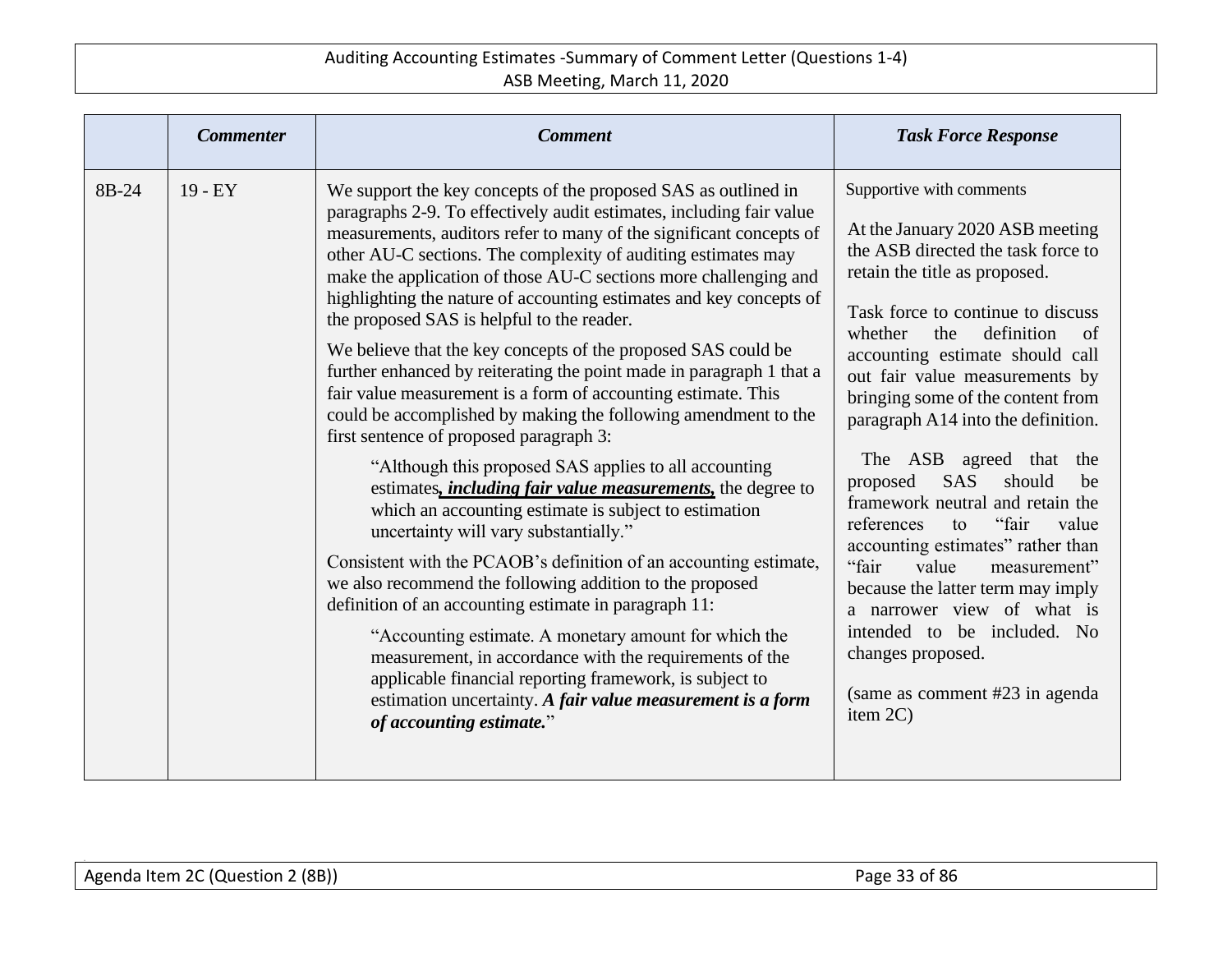|       | <b>Commenter</b>      | <b>Comment</b>                                                                                                                                                                                                                                                                                                                                                                                                                                                                                                                                                                                                                                                                          | <b>Task Force Response</b>                                                                                                                                                                       |
|-------|-----------------------|-----------------------------------------------------------------------------------------------------------------------------------------------------------------------------------------------------------------------------------------------------------------------------------------------------------------------------------------------------------------------------------------------------------------------------------------------------------------------------------------------------------------------------------------------------------------------------------------------------------------------------------------------------------------------------------------|--------------------------------------------------------------------------------------------------------------------------------------------------------------------------------------------------|
|       |                       | We also recommend that the definition of an accounting estimate<br>should be clarified to explain that an estimate may drive a decision<br>not to recognize amounts in the financial statements. That is, we<br>believe the definition should explicitly address estimates an entity<br>uses in an analysis such as an asset impairment analysis, even if the<br>entity does not recognize an impairment charge that relates to the<br>estimates.                                                                                                                                                                                                                                       | TF believes this is covered<br>sufficiently in paragraph A14.<br>(see above response)                                                                                                            |
| 8B-25 | 20 - Eide Bailly      | Response: In paragraphs .04, .A66, .A67, the conforming<br>amendments to AU-C 200 on page 83, and other places throughout<br>the proposal the concept of risk assessment is discussed.<br>Generally, we believe it is confusing to include new risk<br>assessment requirements, such as the requirement to separately<br>assess inherent risk and control risk and introducing the concept of<br>"a spectrum of inherent risk", outside of the existing risk<br>assessment standards. We believe that if there are specific risk<br>assessment concepts that need to be addressed or updated, such<br>concepts should be addressed with amendments to the risk<br>assessment standards. | Supportive with comments<br>At the January 2020 ASB meeting<br>the ASB continued to support the<br>retention of the risk assessment<br>guidance within the proposed<br>SAS. No changes proposed. |
| 8B-26 | $24 -$<br>CohnReznick | We believe paragraphs 2–9 of the proposed SAS are helpful in<br>describing the key concepts of the proposed SAS. While<br>paragraphs 2-9 do adequately explain the interplay between the<br>proposed SAS and other AU-C sections, we recommend the                                                                                                                                                                                                                                                                                                                                                                                                                                      | Supportive with comments                                                                                                                                                                         |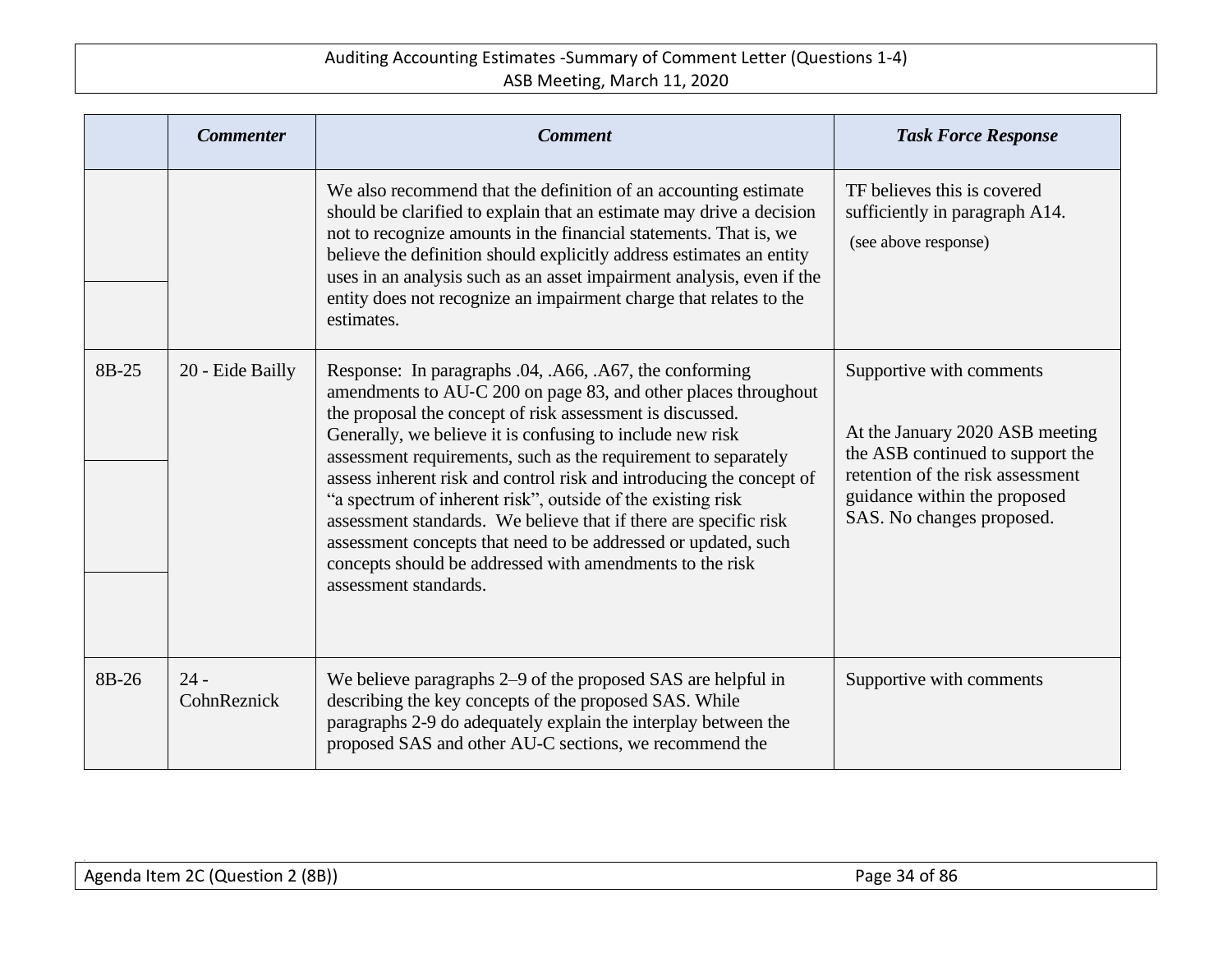|       | <b>Commenter</b> | <b>Comment</b>                                                                                                                                                                                                                                                    | <b>Task Force Response</b>                                                                                                                                           |
|-------|------------------|-------------------------------------------------------------------------------------------------------------------------------------------------------------------------------------------------------------------------------------------------------------------|----------------------------------------------------------------------------------------------------------------------------------------------------------------------|
|       |                  | flowchart from "Linkages Between Proposed 540 and Other AU-C<br>Sections" which was included with the exposure draft, be included<br>as an appendix.                                                                                                              | TF believes flowchart does not<br>belong in the standards. Consider<br>for inclusion in a revised risk<br>assessment guide.                                          |
|       |                  | Regarding the concept of "spectrum of inherent risk," while the<br>concept appears valid, we have concerns that in practice two<br>occurrences may result:                                                                                                        |                                                                                                                                                                      |
|       |                  | (1) auditors keep assessing risk as "low, high" or "low, moderate,<br>high," etc. due to the proposed standard discussing assessing<br>inherent risk at the " lower end of the spectrum of inherent<br>risk" or                                                   | At the January 2020 ASB meeting<br>the ASB continued to support the<br>retention of the risk assessment<br>guidance within the proposed<br>SAS. No changes proposed. |
|       |                  | (2) driving auditors to spend time weighing various risks against<br>one another on an unnecessarily granular scale (80% vs. 90%)<br>or even 80% vs. 85%). Such would drive auditor focus in a<br>manner that may not result in an improvement in audit quality.  |                                                                                                                                                                      |
|       |                  | Given the factors above, we question as to what the intended effect<br>the ASB has in specifying the concept of a "spectrum of inherent<br>risk" and wonder if the concept will actually improve audit quality.                                                   |                                                                                                                                                                      |
| 8B-27 | $26 - BDO$       | We find paragraphs 2-9 of the proposed SAS to be helpful in<br>describing the key concepts of the proposed SAS; however, we<br>believe that additional explanations are necessary to emphasize the<br>incremental requirements in the proposed SAS over the other | Supportive with comments                                                                                                                                             |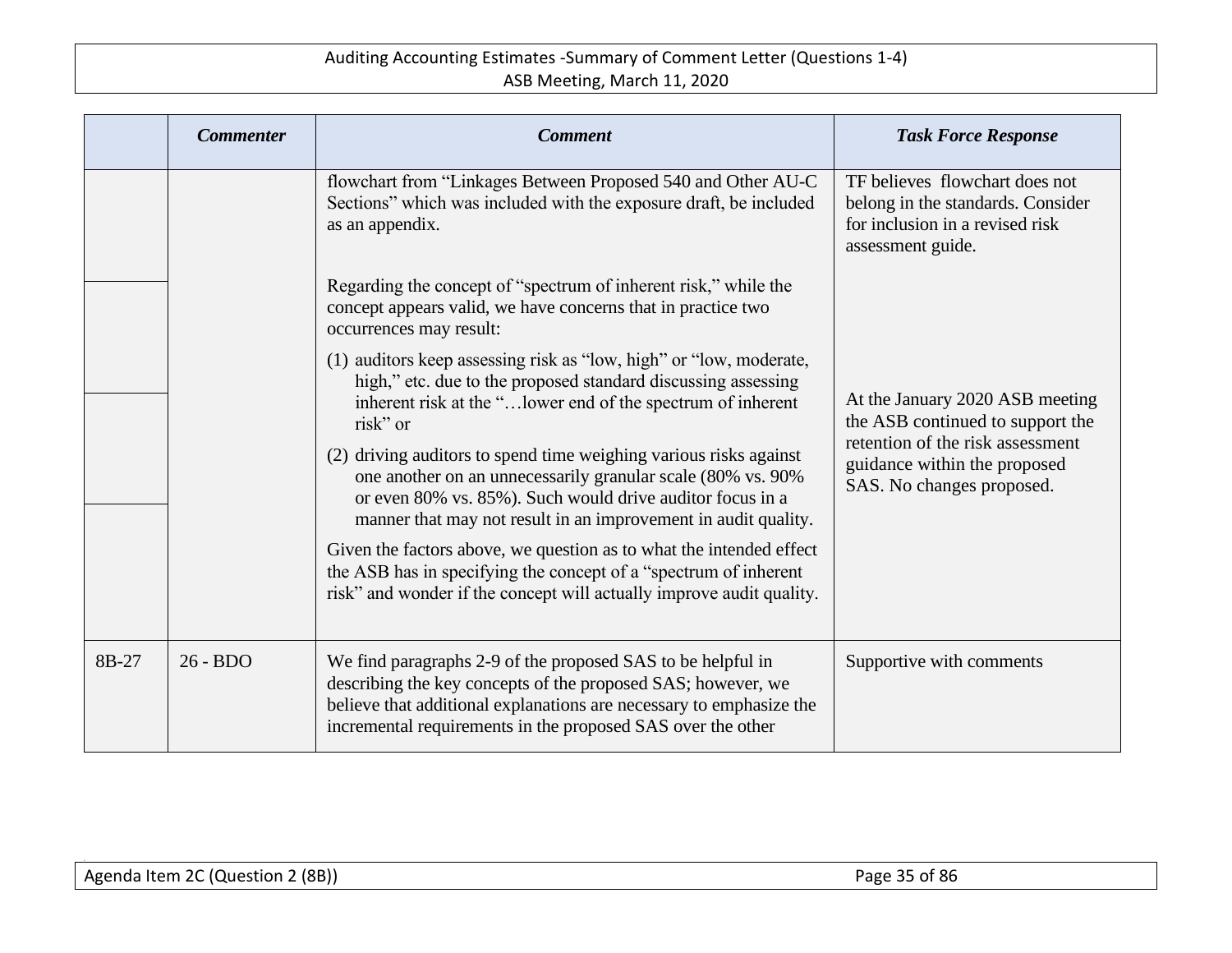|       | <b>Commenter</b> | <b>Comment</b>                                                                                                                                                                                                                                                                                                                                                                                                                                                                                                                                                                                                                                                                                                                                                                                                                                                                   | <b>Task Force Response</b>                                                                                                                                                                       |
|-------|------------------|----------------------------------------------------------------------------------------------------------------------------------------------------------------------------------------------------------------------------------------------------------------------------------------------------------------------------------------------------------------------------------------------------------------------------------------------------------------------------------------------------------------------------------------------------------------------------------------------------------------------------------------------------------------------------------------------------------------------------------------------------------------------------------------------------------------------------------------------------------------------------------|--------------------------------------------------------------------------------------------------------------------------------------------------------------------------------------------------|
|       |                  | foundational auditing standards that are to be considered in<br>conjunction with one another.<br>For example, the auditor's risk assessment procedures is a critical<br>element of the proposed SAS, and builds on extant AU-C section<br>315, Understanding the Entity and Its Environment and Assessing<br>the Risks of Material Misstatement, by establishing additional<br>requirements in the context of accounting estimates. We<br>recommend that the Board add additional emphasis in the<br>introductory paragraphs of the proposed SAS to draw the reader's<br>attention towards these additional requirements that are to be<br>applied in conjunction with extant AU-C section 315.                                                                                                                                                                                  | At the January 2020 ASB meeting<br>the ASB continued to support the<br>retention of the risk assessment<br>guidance within the proposed<br>SAS. No changes proposed.                             |
| 8B-28 | <b>28 - KPMG</b> | We appreciate that paragraphs 2-9 of the Proposed Standard may<br>be helpful to some auditors. However, specifically with reference<br>to the risk assessment procedures in paragraphs 12-14 of the<br>Proposed Standard and their interplay with AU-C section 315,<br>Understanding the Entity and Its Environment and Assessing the<br>Risks of Material Misstatement (AU-C section 315), we are<br>concerned that the more risk assessment requirements are included<br>in various stand-alone standards, the greater the risk that they will<br>not be applied consistently. We agree with the Board's decisions to<br>retain topics such as management's representations and<br>communications with those charge with governance in the<br>respective AU-C sections. We think that construct enhances both<br>understanding and compliance. For this reason, we think audit | Supportive with comments<br>At the January 2020 ASB meeting<br>the ASB continued to support the<br>retention of the risk assessment<br>guidance within the proposed<br>SAS. No changes proposed. |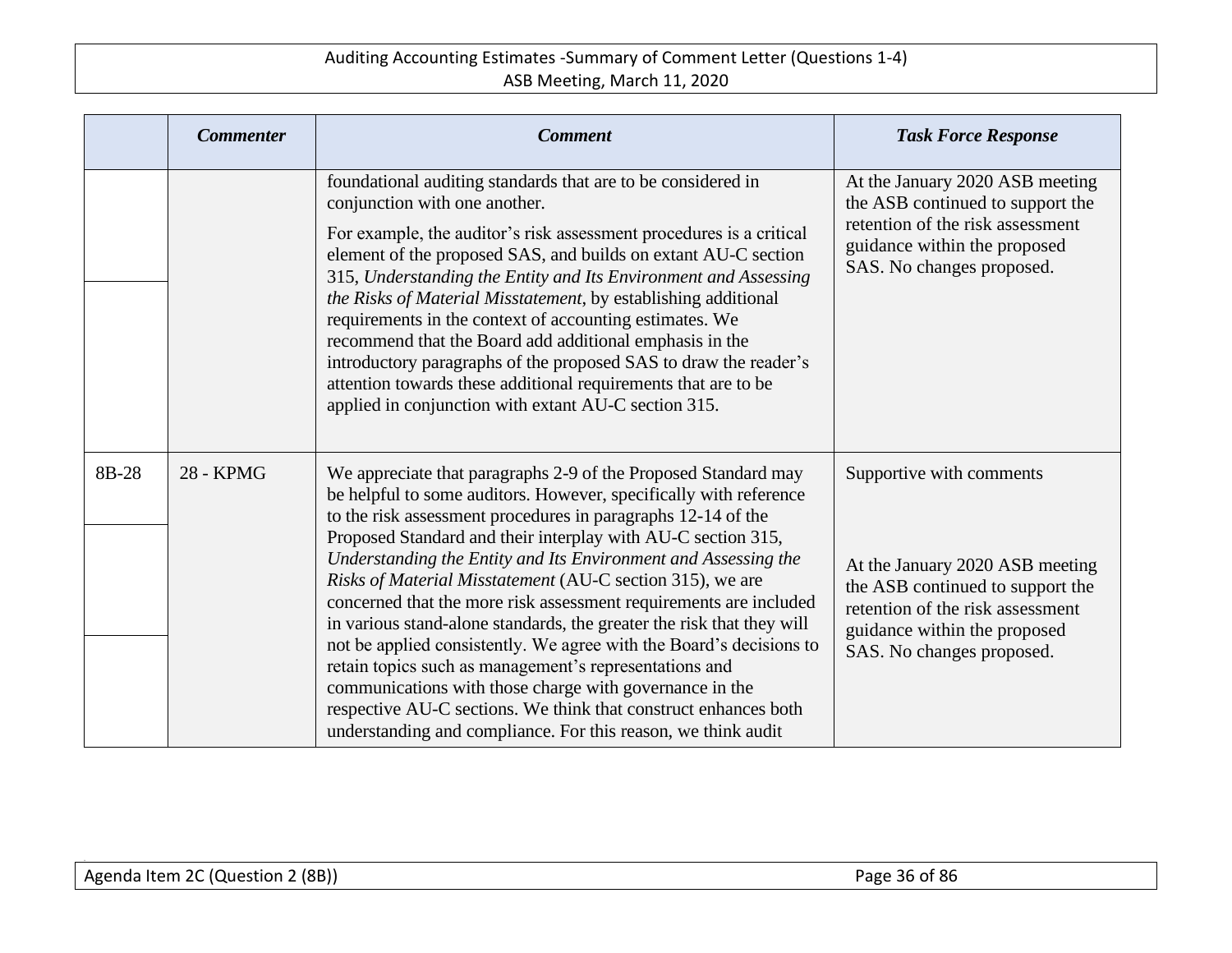| <b>Commenter</b> | <b>Comment</b>                                                                                                                                     | <b>Task Force Response</b> |
|------------------|----------------------------------------------------------------------------------------------------------------------------------------------------|----------------------------|
|                  | execution would be better if the requirements for risk assessment<br>from this Exposure Draft were ultimately integrated into AU-C<br>section 315. |                            |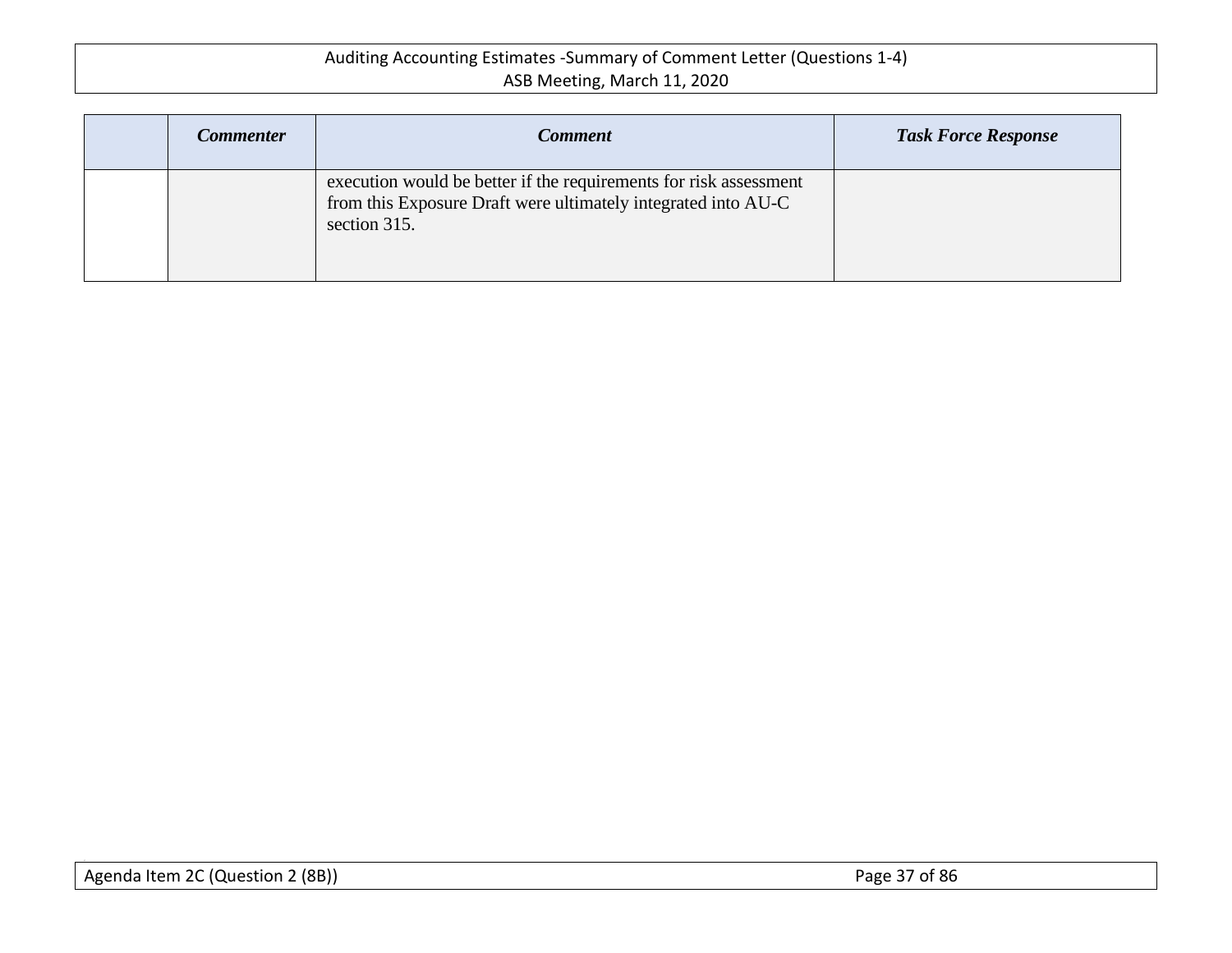## **Responses to Request for Comment #3 (Agenda item 8C from the January 2020 ASB meeting, revised)**

This file contains the responses received relating to question 3 in the Request for Comment. This file is organized by respondent and classified as to whether the response was supportive, supportive with comments, not supportive, or there was no response relating to the Estimates ED. Each comment is numbered sequentially.

### **Request for Comment #3**

3. Do you agree with the approach to the proposed changes to AU-C section 501? If not, please provide suggestions on a way forward.

#### **Detailed Responses**

|        | <b>Commenter</b>                    | <b>Comment</b>                                                                                                                                                                                                           | <b>Task Force Response</b> |
|--------|-------------------------------------|--------------------------------------------------------------------------------------------------------------------------------------------------------------------------------------------------------------------------|----------------------------|
| $8C-1$ | 01 - TN State Audit                 | We agree with the board's proposal to remove paragraphs .06–.10<br>from AU-C section 501 because those paragraphs were mainly<br>related to performing audit procedures and not related to evaluating<br>audit evidence. | Supportive                 |
| $8C-2$ | $02 - \text{Ainsley}$<br>Winterrowd | In regard to the third request for comment I agree with the<br>approach to the prosed changes to AU-C section 501.                                                                                                       | Supportive                 |
| $8C-3$ | $04 - NASA$                         | We agree with the approach to the proposed changes to AU-C<br>section 501.                                                                                                                                               | Supportive                 |
| $8C-4$ | 05 Cal CPA                          | Yes; the Committee agrees with approach to the proposed changes.                                                                                                                                                         | Supportive                 |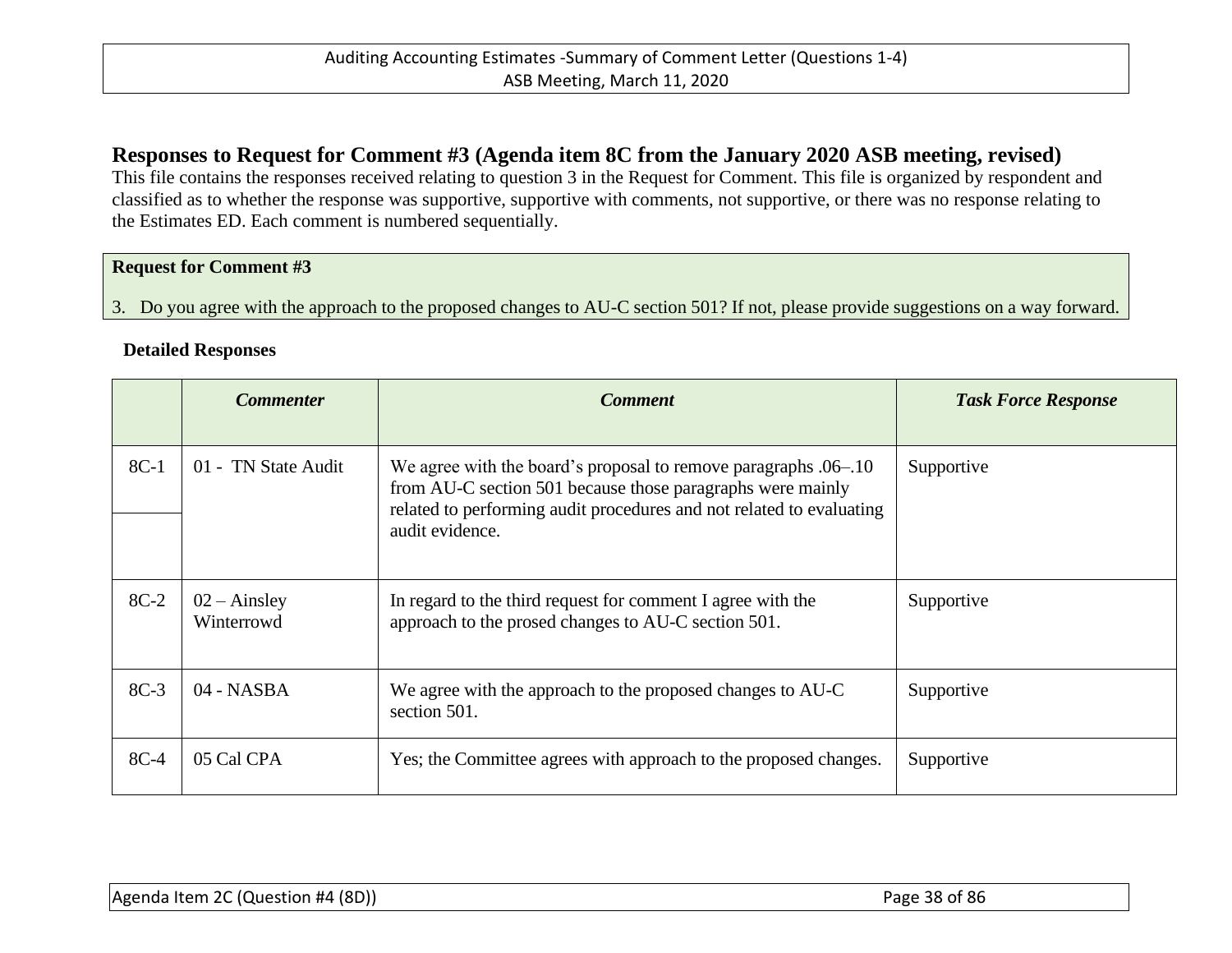|       | <b>Commenter</b>                 | <b>Comment</b>                                                                                                                                                                                                                                                                                                                                                                       | <b>Task Force Response</b> |
|-------|----------------------------------|--------------------------------------------------------------------------------------------------------------------------------------------------------------------------------------------------------------------------------------------------------------------------------------------------------------------------------------------------------------------------------------|----------------------------|
| 8C-5  | 06 - TXCPA PSC                   | Response: The committee agrees with the approach used in the<br>changes to AU-C section 501 and has no suggestions for changes.                                                                                                                                                                                                                                                      | Supportive                 |
| 8C-6  | 07- WA state auditors            | Yes.                                                                                                                                                                                                                                                                                                                                                                                 | Supportive                 |
| 8C-7  | 08-VSCPA                         | The Committee agrees with the approach to the changes to AU-C<br>section 501, specifically the removal of paragraphs .01-.10 because<br>the requirements in those paragraphs, related to investments in<br>derivative instruments and securities measured at fair value, were<br>related to the performance of audit procedures rather than related to<br>evaluating audit evidence. | Supportive                 |
| 8C-8  | 09-MI OAG                        | Response: Yes, we support the removal of paragraphs AU-C<br>501.06-501.10 as we agree they are duplicative to the standards in<br>the proposed SAS.                                                                                                                                                                                                                                  | Supportive                 |
| 8C-9  | 12 - GAO                         | Yes, we agree with removing paragraphs 6 through 10 of AU-C<br>section 501. We agree that the requirements in those paragraphs<br>are duplicative of the requirements in the proposed SAS.                                                                                                                                                                                           | Supportive                 |
| 8C-10 | 13 - Wipfli and Mind<br>the GAAP | We do not have any comments regarding the approach to the<br>proposed changes to AU-C section 501.                                                                                                                                                                                                                                                                                   | Supportive                 |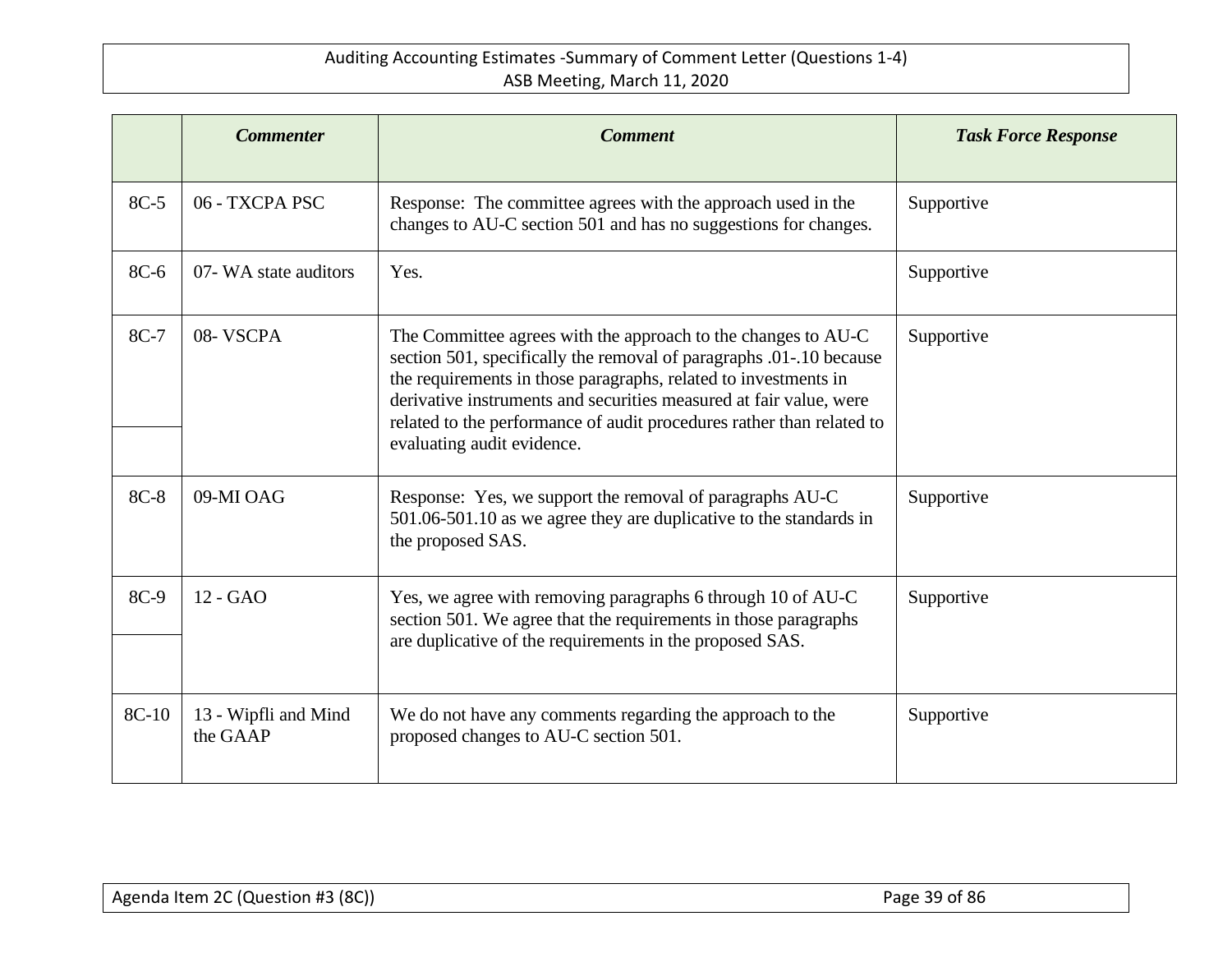|       | <b>Commenter</b> | <b>Comment</b>                                                                                                                                                                                                                                                                                                                                                                                                                                                                                                                                                                                                                                                                                                                                    | <b>Task Force Response</b> |
|-------|------------------|---------------------------------------------------------------------------------------------------------------------------------------------------------------------------------------------------------------------------------------------------------------------------------------------------------------------------------------------------------------------------------------------------------------------------------------------------------------------------------------------------------------------------------------------------------------------------------------------------------------------------------------------------------------------------------------------------------------------------------------------------|----------------------------|
| 8C-11 | 14 - NYSSCPA     | Response: We agree with the approach to the proposed changes to<br>AU-C section 501.                                                                                                                                                                                                                                                                                                                                                                                                                                                                                                                                                                                                                                                              | Supportive                 |
| 8C-12 | 16 - Virginia    | We agree with the approach to the proposed changes to AU-C<br>section 501.                                                                                                                                                                                                                                                                                                                                                                                                                                                                                                                                                                                                                                                                        | Supportive                 |
| 8C-13 | 17 - NSAA        | We agree with the approach to the proposed changes to AU-C 501.                                                                                                                                                                                                                                                                                                                                                                                                                                                                                                                                                                                                                                                                                   | Supportive                 |
| 8C-14 | $18 - GT$        | We support the approach taken by the Board regarding changes to<br>AU-C section 501, Audit Evidence-Specific Considerations for<br>Selected Items. We believe it would provide greater clarity to<br>auditors and eliminate the need to traverse multiple standards when<br>auditing accounting estimates, particularly fair value<br>measurements. We also support taking the requirements from AU-<br>C section 501 and, in general, adding them as application guidance<br>in the proposed SAS. We believe this approach is appropriate<br>because it makes the standards more principles-based, particularly<br>because the notion of fair value measurements in the accounting<br>standards is no longer considered a new or emerging topic. | Supportive                 |
| 8C-15 | $19 - EY$        | We believe the proposed changes to AU-C section 501 are<br>appropriate and would remove guidance that would be duplicative<br>after the proposed SAS is finalized.                                                                                                                                                                                                                                                                                                                                                                                                                                                                                                                                                                                | Supportive                 |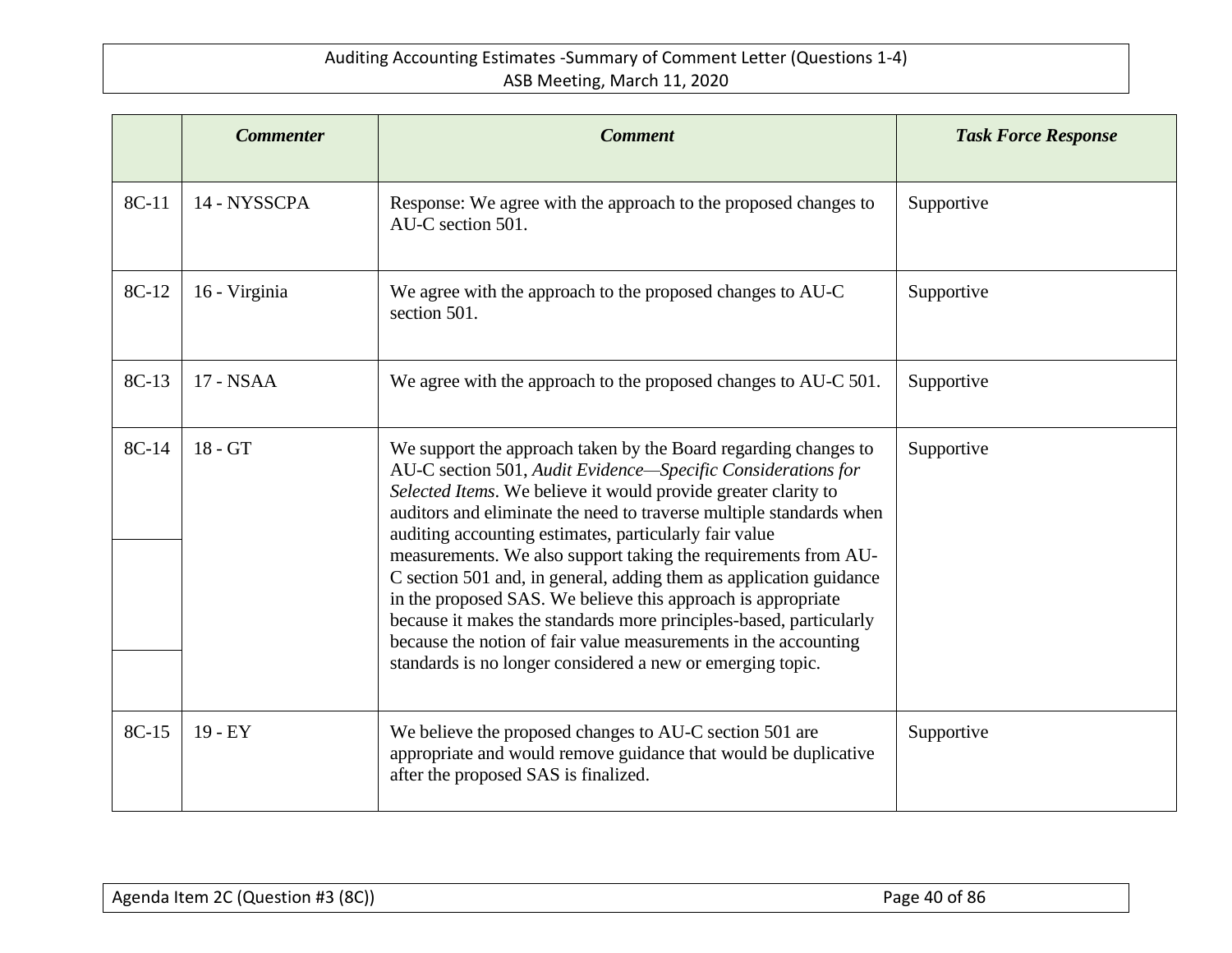|       | <b>Commenter</b>                         | <b>Comment</b>                                                                                                                                                                        | <b>Task Force Response</b> |
|-------|------------------------------------------|---------------------------------------------------------------------------------------------------------------------------------------------------------------------------------------|----------------------------|
| 8C-16 | 20 - Eide Bailly                         | Response: We believe the approach seems reasonable.                                                                                                                                   | Supportive                 |
| 8C-17 | 21 - Florida Institute of<br><b>CPAs</b> | Request for Comment $3$ – The Committee agrees with the<br>approach to the proposed changes to AU-C section 501.                                                                      | Supportive                 |
| 8C-18 | 22 - TIC                                 | TIC has no objections to the approach regarding changes to AU-C<br>section 501.                                                                                                       | Supportive                 |
| 8C-19 | 23 - CT CPA                              | The proposed changes AU-C section 501 appear to be reasonable.                                                                                                                        | Supportive                 |
| 8C-20 | 24 - CohnReznick                         | We agree with the approach to the proposed changes to AU-C<br>section 501.                                                                                                            | Supportive                 |
| 8C-21 | 25 - CLA                                 | Response: We agree with the approach to the proposed changes to<br>AU-C section 501.                                                                                                  | Supportive                 |
| 8C-22 | $26 - BDO$                               | We agree with the Board's rationale and approach to removing the<br>duplicative requirements in AU-C section 501 based on the<br>inclusion of these requirements in the proposed SAS. | Supportive                 |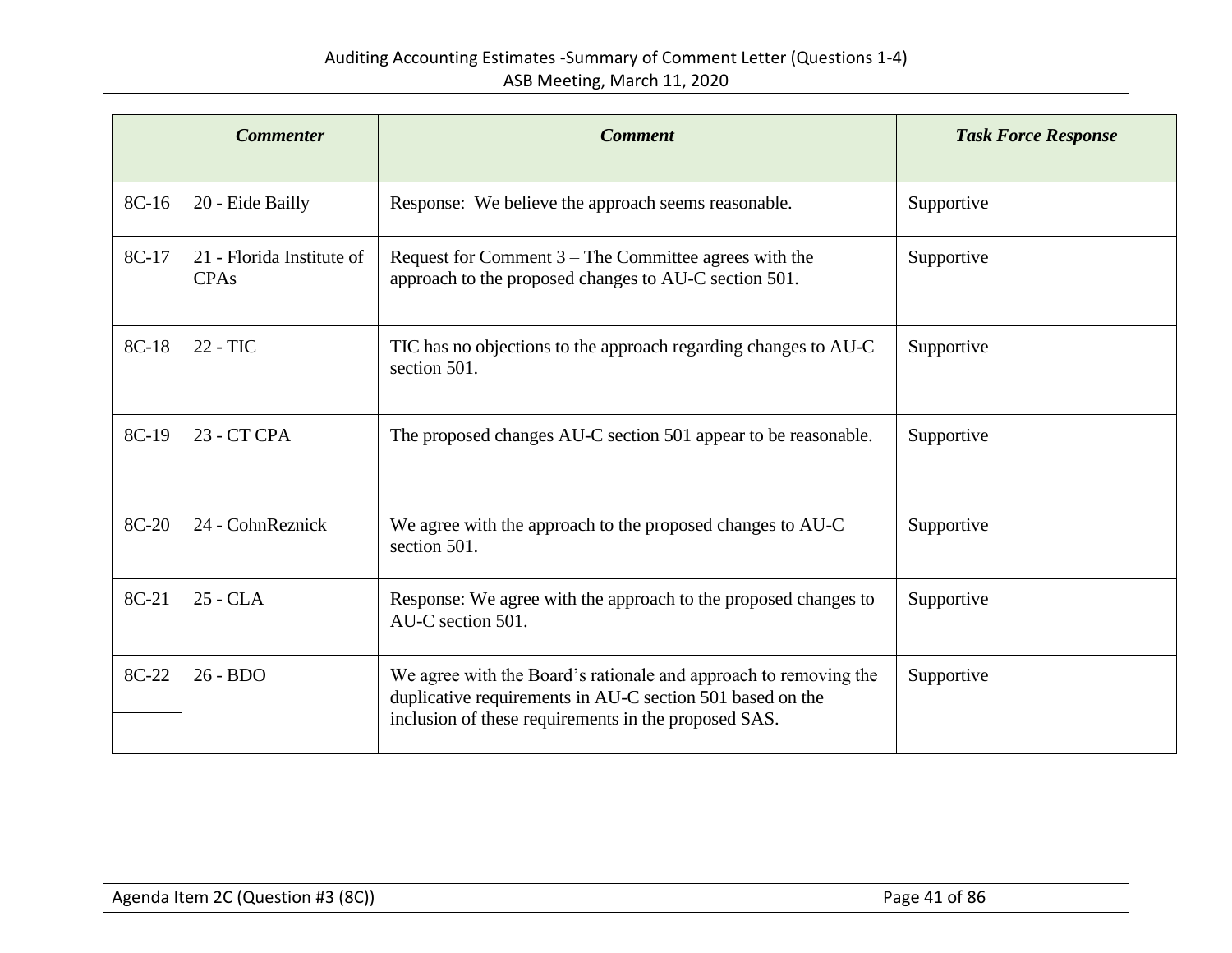|       | <b>Commenter</b>    | <b>Comment</b>                                                                                                                                                                                                                                                                                                                                                                                                                                                                                                                                                                                                                                                                                                                            | <b>Task Force Response</b>                                                                                                                                              |
|-------|---------------------|-------------------------------------------------------------------------------------------------------------------------------------------------------------------------------------------------------------------------------------------------------------------------------------------------------------------------------------------------------------------------------------------------------------------------------------------------------------------------------------------------------------------------------------------------------------------------------------------------------------------------------------------------------------------------------------------------------------------------------------------|-------------------------------------------------------------------------------------------------------------------------------------------------------------------------|
| 8C-23 | 27 - Hunter college | This part of the AU-C section 501 refers to investments in<br>derivative instruments and securities measured or disclosed at fair<br>value as well as impairment losses. Referring to these topics, I<br>agree with the proposed changed to AU-C that paragraphs .06-.10<br>should be eliminated because it is true that keeping the section<br>would first copy what will be stated in the proposed SAS. Also, the<br>guidance also refers to how to perform certain audit procedures<br>instead of what AU-C is trying to explain, which is evaluating<br>audit evidence. The paragraphs in question do not weigh in on<br>audit evidence but only talk about what audit procedures to use<br>which makes the information out of place. | Supportive                                                                                                                                                              |
|       | Agree with Comments |                                                                                                                                                                                                                                                                                                                                                                                                                                                                                                                                                                                                                                                                                                                                           |                                                                                                                                                                         |
| 8C-24 | 10 - RSM US LLP     | We agree that AU-C section 501, Audit Evidence – Specific<br>Considerations for Selected Items, is designed to address<br>considerations related to evaluating audit evidence and that the<br>requirements in paragraphs .06 through .10 of AU-C section 501<br>primarily relate to performing audit procedures. Therefore, we<br>agree that paragraphs .06 through .10 should be removed from AU-<br>C section 501.<br>We agree that the guidance from application paragraphs .A11,<br>.A12 and .A14 through .A19 of AU-C section 501 has been                                                                                                                                                                                           | Supportive with comments<br>TF intentionally did not include<br>the sentence proposed in this<br>comment because the terminology<br>is outdated.<br>No change proposed. |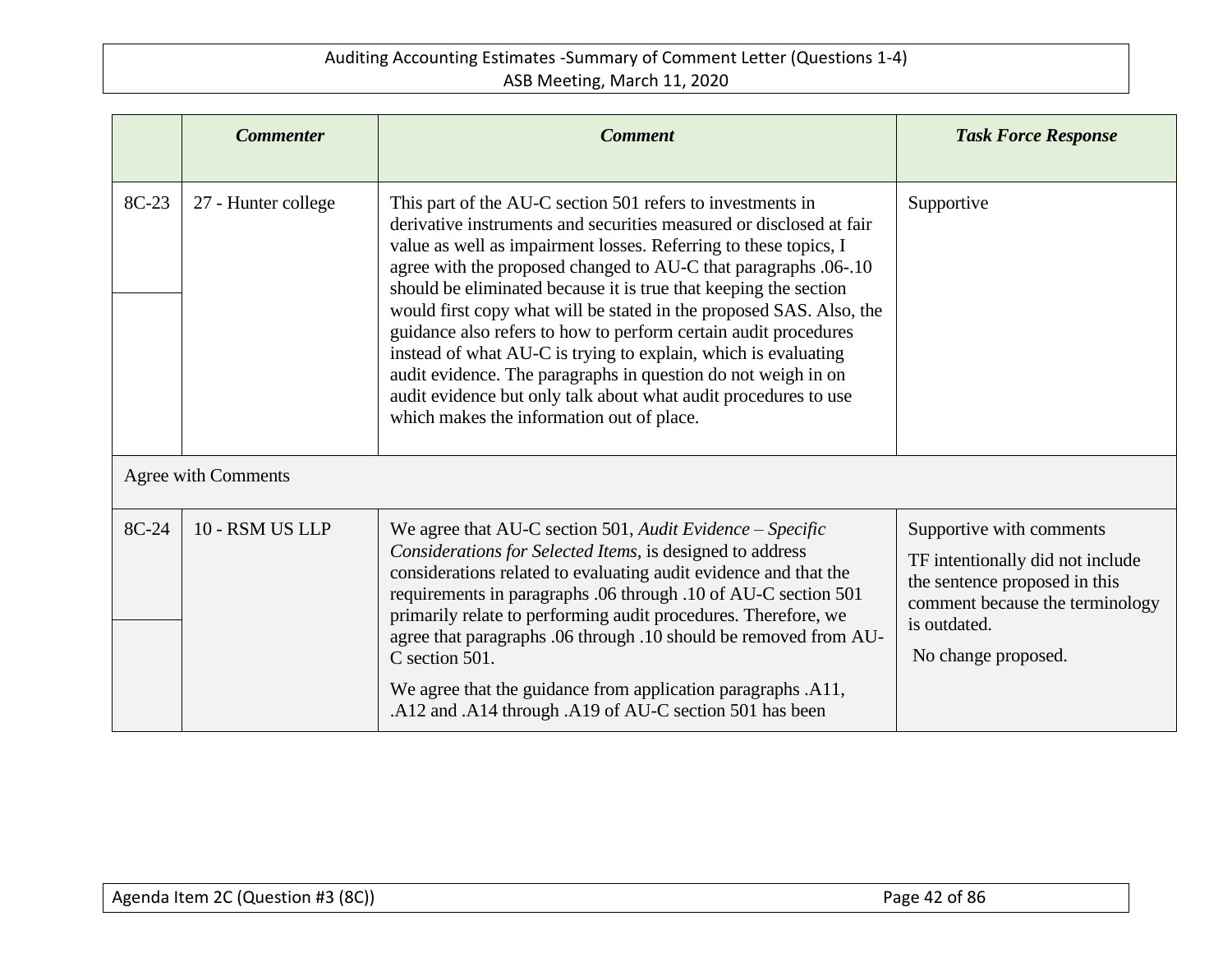|       | <b>Commenter</b> | <b>Comment</b>                                                                                                                                                                                                                                                                                                                                                                                                                                                                                                                                                                                                                                                                     | <b>Task Force Response</b> |
|-------|------------------|------------------------------------------------------------------------------------------------------------------------------------------------------------------------------------------------------------------------------------------------------------------------------------------------------------------------------------------------------------------------------------------------------------------------------------------------------------------------------------------------------------------------------------------------------------------------------------------------------------------------------------------------------------------------------------|----------------------------|
|       |                  | included in the proposed SAS. However, to ensure that the<br>guidance from the last sentence of application paragraph .A13 of<br>AU-C section 501 is included in the proposed SAS, we suggest<br>adding "Quoted market prices obtained from active markets<br>generally provide sufficient evidence of the fair value of<br>securities." in application paragraph .A129 of the proposed SAS<br>after "Examples of sources related to (a) and (b) for derivative<br>instruments and securities listed on national exchanges or over-the-<br>counter (OTC) markets include financial publications, the<br>exchanges, NASDAQ, or pricing services based on sources such as<br>those." |                            |
| 8C-25 | 11 - Deloitte    | We substantially agree with the approach to the proposed changes<br>to AU-C section 501. However, overall, we recommend the ASB<br>develop a holistic plan to clearly identify the scope and purpose of<br>this AU-C section and in doing so consider whether a project<br>should be undertaken by the Board to address the requirements and<br>application material in AU-C section 501 to verify the special<br>considerations that remain unique and specific to our jurisdiction.<br>The following include our considerations over the proposed<br>changes to AU-C section 501:                                                                                                | Supportive with comments   |
|       |                  | We believe the deletion of paragraphs .06-.10 from AU-C<br>$\bullet$<br>section 501 and the associated application paragraphs are<br>appropriate, given these paragraphs highlight requirements<br>primarily related to audit procedures that are already                                                                                                                                                                                                                                                                                                                                                                                                                          | Supportive                 |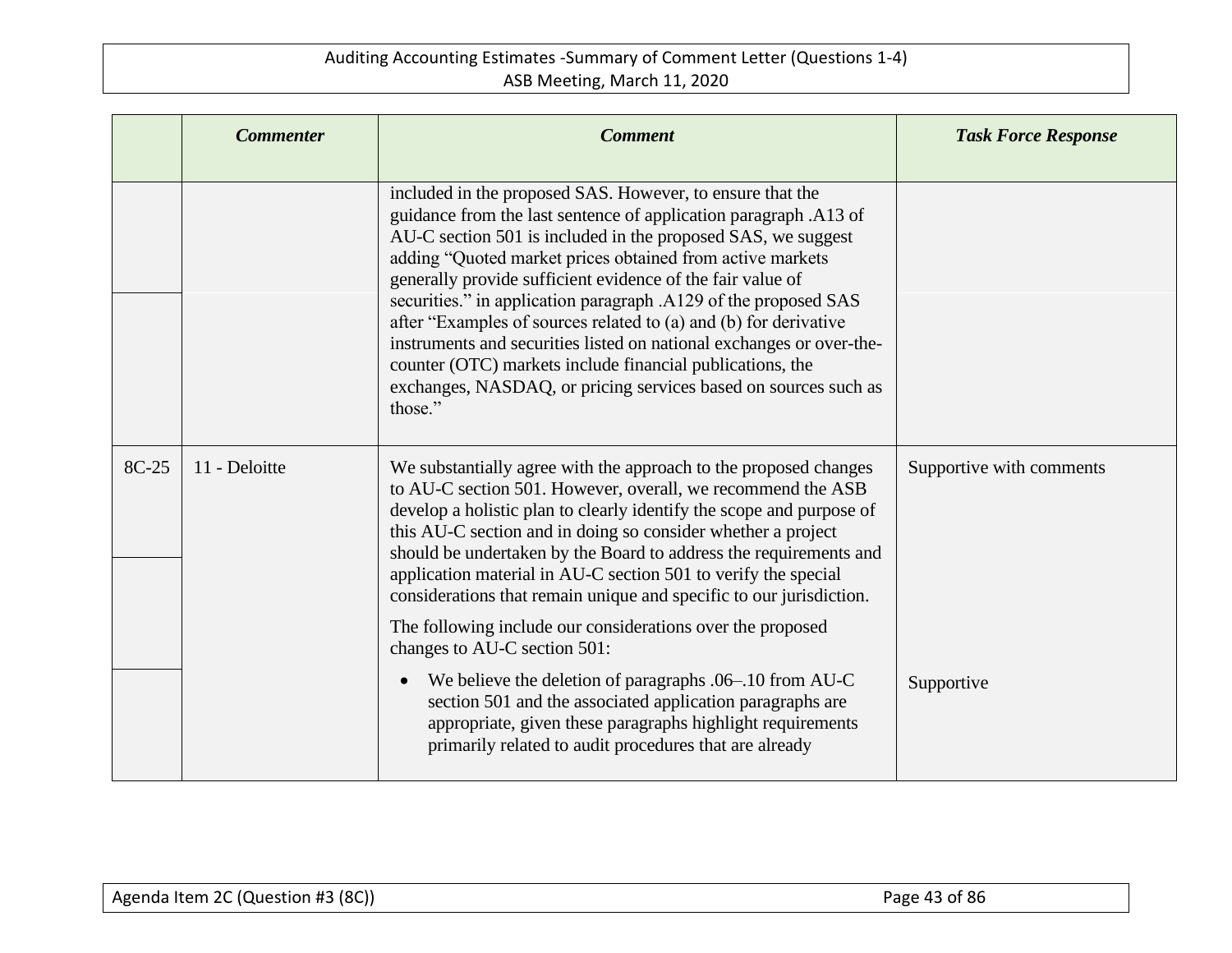| <b>Commenter</b> | <b>Comment</b>                                                                                                                                                                                                                                                                                                                                                                                                                                                                                                                                                                                                                | <b>Task Force Response</b>                                          |
|------------------|-------------------------------------------------------------------------------------------------------------------------------------------------------------------------------------------------------------------------------------------------------------------------------------------------------------------------------------------------------------------------------------------------------------------------------------------------------------------------------------------------------------------------------------------------------------------------------------------------------------------------------|---------------------------------------------------------------------|
|                  | encompassed by the relevant requirements and guidance in<br>the proposed SAS and are therefore duplicative.                                                                                                                                                                                                                                                                                                                                                                                                                                                                                                                   |                                                                     |
|                  | We believe that one of the application paragraphs in AU-C<br>$\bullet$<br>section 501 (paragraph A12) implies that there may be some<br>fair value determinations that are not accounting estimates,<br>which is inconsistent with the proposed SAS. Therefore, we<br>believe deletion is acceptable in this case to be consistent with<br>the proposed SAS.                                                                                                                                                                                                                                                                  | Supportive                                                          |
|                  | We believe the last bullet included within application<br>$\bullet$<br>paragraph A128, which was moved to the proposed SAS from<br>application paragraph A15 of AU-C section 501, should be<br>reworded. If a valuation of derivative instruments or securities<br>is based on assumptions that are highly subjective or sensitive<br>in nature, it is likely that there will only be one reliable<br>pricing source. In these cases, we may expect the auditor to<br>test how management made the valuation rather than obtain<br>estimates from more than one pricing source. We propose the<br>following edit as a result: | See proposed edit to paragraph<br>A128 to remove second sub-bullet. |
|                  | A128. When, for derivative instruments or securities,                                                                                                                                                                                                                                                                                                                                                                                                                                                                                                                                                                         |                                                                     |
|                  | — a pricing source has a relationship with an entity that<br>might impair its objectivity, such as an affiliate or a<br>counterparty involved in selling or structuring the product,<br>$\Theta$ <b>r</b>                                                                                                                                                                                                                                                                                                                                                                                                                     |                                                                     |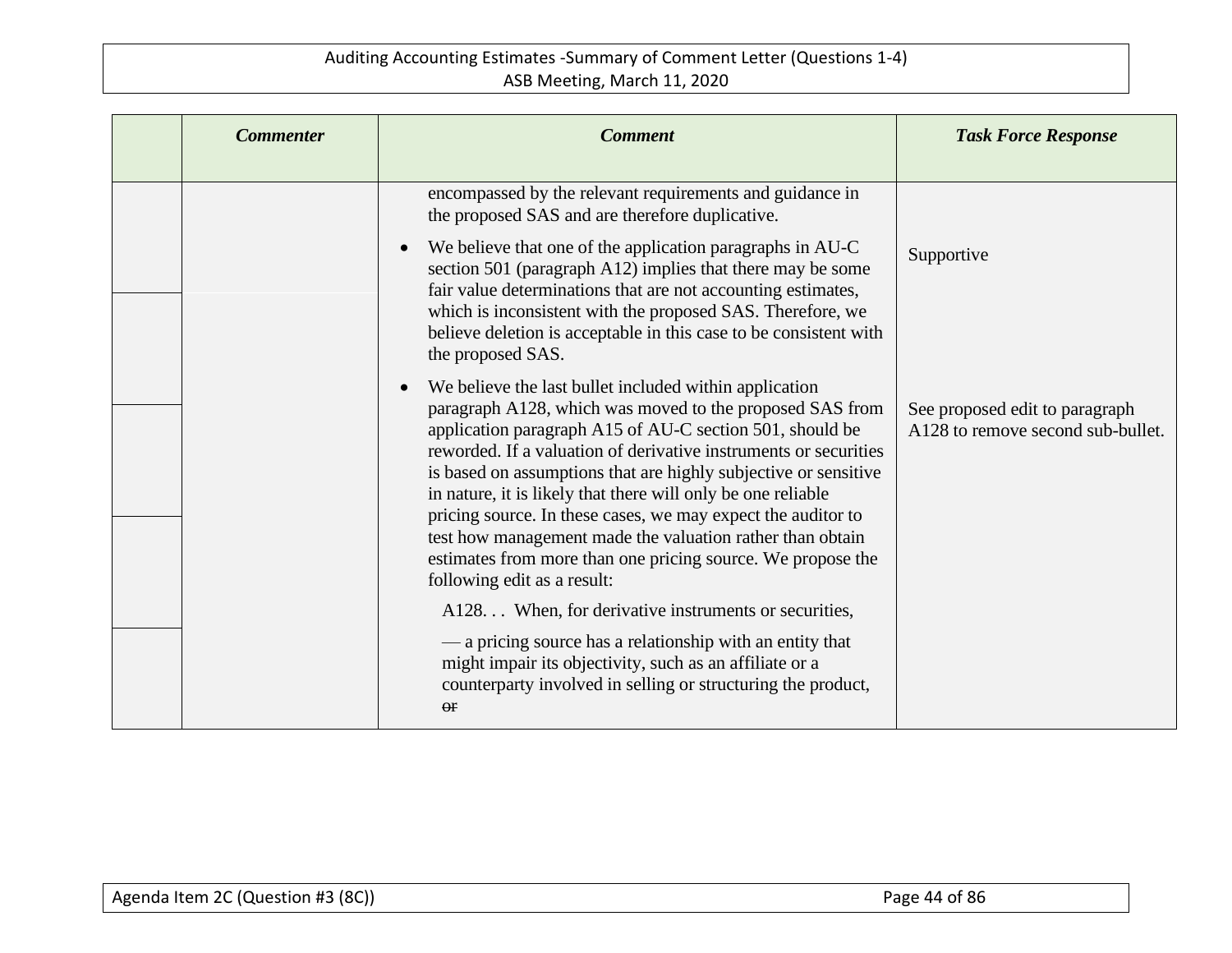| <b>Commenter</b> | <b>Comment</b>                                                                                                                                                                                                                                                                                                                                                                                                                                                                                                                                                                                                                                                                                                                                                                                                                                                                                                                                                                                                                                                                                                                                                                                             | <b>Task Force Response</b>                                                                                          |
|------------------|------------------------------------------------------------------------------------------------------------------------------------------------------------------------------------------------------------------------------------------------------------------------------------------------------------------------------------------------------------------------------------------------------------------------------------------------------------------------------------------------------------------------------------------------------------------------------------------------------------------------------------------------------------------------------------------------------------------------------------------------------------------------------------------------------------------------------------------------------------------------------------------------------------------------------------------------------------------------------------------------------------------------------------------------------------------------------------------------------------------------------------------------------------------------------------------------------------|---------------------------------------------------------------------------------------------------------------------|
|                  | a valuation is based on assumptions that are highly<br>subjective or particularly sensitive to changes in the<br>underlying circumstances<br>the auditor may determine that it is necessary to obtain<br>estimates from more than one pricing source.                                                                                                                                                                                                                                                                                                                                                                                                                                                                                                                                                                                                                                                                                                                                                                                                                                                                                                                                                      |                                                                                                                     |
|                  | We believe that the movement of application paragraph A17<br>$\bullet$<br>from AU-C section 501 to application paragraph A27 of the<br>proposed SAS is not appropriate, as the inclusion of this<br>paragraph within this respective section is out of place. This<br>section (i.e., the application material to paragraph 12b of the<br>proposed SAS) is intended to provide guidance on how the<br>auditor understands the requirements of the applicable<br>financial reporting framework as part of its understanding of<br>the entity and its environment. The example appears too<br>granular for this section as it discusses the nature of the<br>significant judgments involved in estimating an impairment<br>loss for a decline in fair value that is other than temporary, in<br>addition to the level of subjectivity of the assumptions used to<br>develop the accounting estimate.<br>In addition, D&T believes that this paragraph may be<br>outdated upon the adoption of the Current Expected Credit<br>Loss (CECL) accounting standard. As such, we recommend<br>removing this paragraph entirely from the proposed SAS.<br>However, if the ASB chooses to maintain this example within | ASB agreed (Jan 2020 ASB)<br>meeting) to remove paragraph<br>A27 from proposed SAS.<br>See removal of paragraph A27 |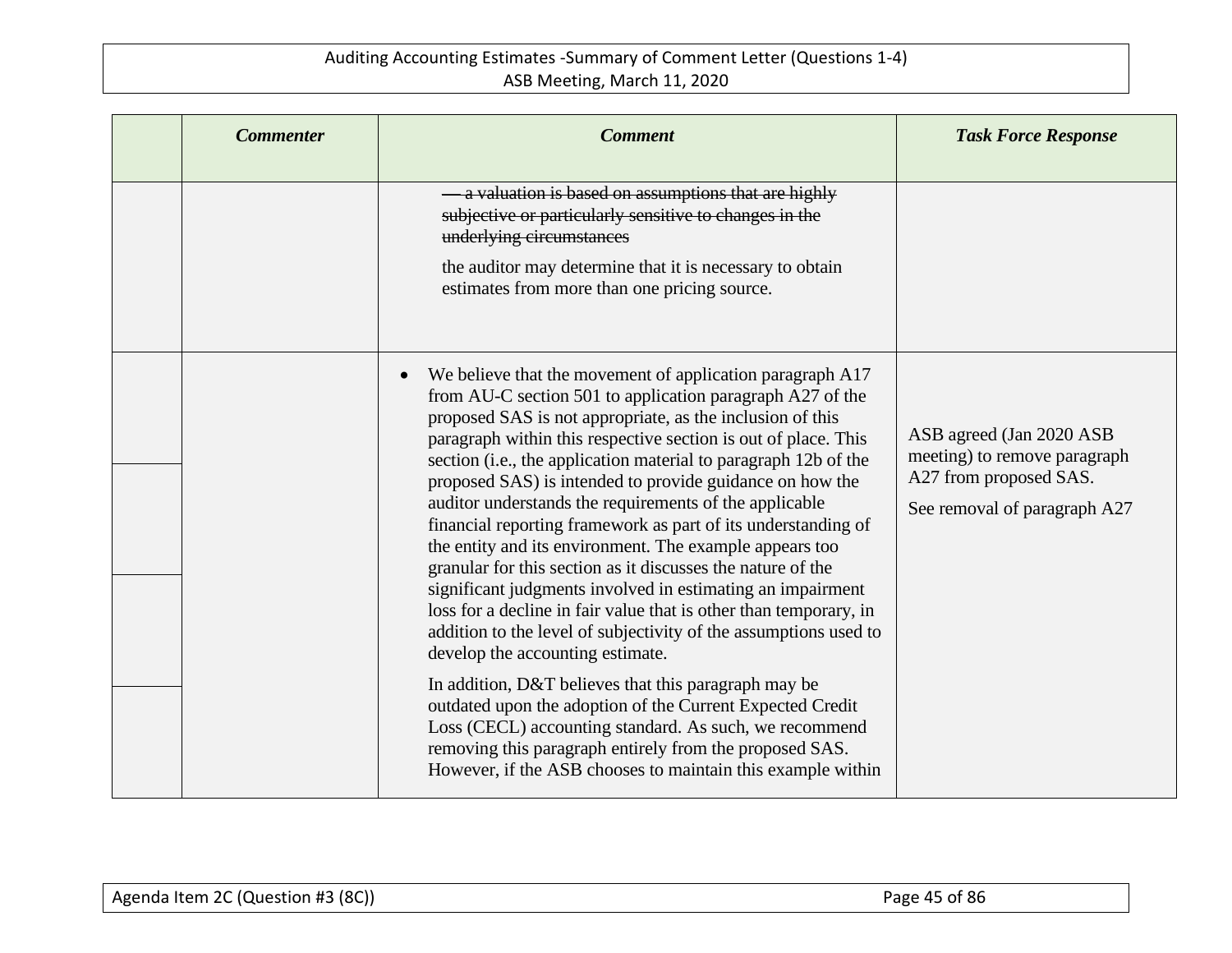| <b>Commenter</b> | <b>Comment</b>                                                                                                                                                                                                                                                                                                                                                                                                                                                                                                                                                                                                                                                 | <b>Task Force Response</b> |
|------------------|----------------------------------------------------------------------------------------------------------------------------------------------------------------------------------------------------------------------------------------------------------------------------------------------------------------------------------------------------------------------------------------------------------------------------------------------------------------------------------------------------------------------------------------------------------------------------------------------------------------------------------------------------------------|----------------------------|
|                  | the proposed SAS, we recommend that the example be<br>integrated into paragraph A68 as follows:                                                                                                                                                                                                                                                                                                                                                                                                                                                                                                                                                                |                            |
|                  | A68. The reasons for the auditor's assessment of inherent<br>risk at the relevant assertion level may result from one or<br>more of the inherent risk factors of estimation uncertainty,<br>complexity, subjectivity, or other inherent risk factors.<br>Examples follow:                                                                                                                                                                                                                                                                                                                                                                                      |                            |
|                  | Accounting estimates of expected credit<br>losses are likely to be complex because the expected<br>credit losses cannot be directly observed and may<br>require the use of a complex model. The model may<br>use a complex set of historical data and assumptions<br>about future developments in a variety of entity-<br>specific scenarios that may be difficult to predict.<br>Accounting estimates for expected credit losses are<br>also likely to be subject to high estimation uncertainty<br>and significant subjectivity in making judgments<br>about future events or conditions. Similar<br>considerations apply to insurance contract liabilities. |                            |
|                  | An accounting estimate for an impairment<br>loss for a decline in fair value that is other than<br>temporary may involve estimating the outcome of<br>future events and making judgments in                                                                                                                                                                                                                                                                                                                                                                                                                                                                    |                            |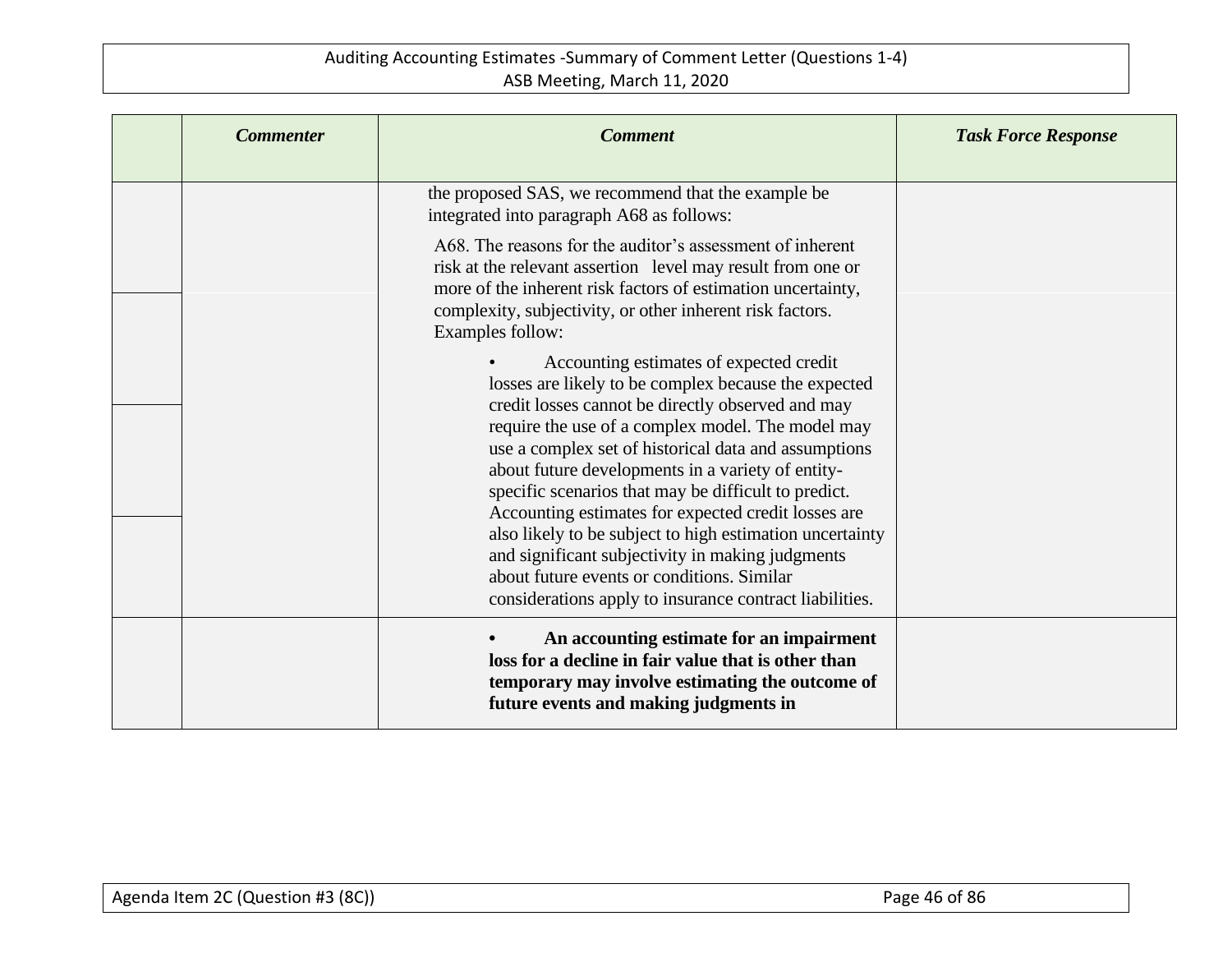|       | <b>Commenter</b>      | <b>Comment</b>                                                                                                                                                                                                                                                                                                                                                                                                                                                                                                                                                                                                                                                                                                                                                                                                                                                                                                                                                                                                                      | <b>Task Force Response</b>                                                                                                                |
|-------|-----------------------|-------------------------------------------------------------------------------------------------------------------------------------------------------------------------------------------------------------------------------------------------------------------------------------------------------------------------------------------------------------------------------------------------------------------------------------------------------------------------------------------------------------------------------------------------------------------------------------------------------------------------------------------------------------------------------------------------------------------------------------------------------------------------------------------------------------------------------------------------------------------------------------------------------------------------------------------------------------------------------------------------------------------------------------|-------------------------------------------------------------------------------------------------------------------------------------------|
|       |                       | determining whether factors exist that indicate<br>that an impairment loss has been incurred at the<br>end of the reporting period. These judgments are<br>based on subjective as well as objective factors,<br>including knowledge and experience about past<br>and current events and assumptions about future<br>events. The following are examples of such<br>factors: fair value is significantly below cost or<br>carrying value and the decline has existed for an<br>extended period of time, the security has been<br>downgraded by a rating agency, the financial<br>condition of the issuer of those securities has<br>deteriorated, dividends have been reduced or<br>eliminated or scheduled interest payments have<br>not been made, and/or the entity recorded losses<br>from the security subsequent to the end of the<br>reporting period. The degree of estimation<br>uncertainty for these accounting estimates may be<br>high given the significant subjectivity involved in<br>determining the impairment loss |                                                                                                                                           |
| 8C-26 | 15 - Ill Society CPAs | We believe that the removal of paragraphs .06 - .10 from AU-C<br>section 501 is appropriate, as the requirements related to<br>investments in derivative instruments and securities measured at<br>fair value within this section are more related to performing audit                                                                                                                                                                                                                                                                                                                                                                                                                                                                                                                                                                                                                                                                                                                                                              | Supportive with comments ASB<br>is considering a project that will<br>look at AU-C section 501. At the<br>January 2020 ASB meeting it was |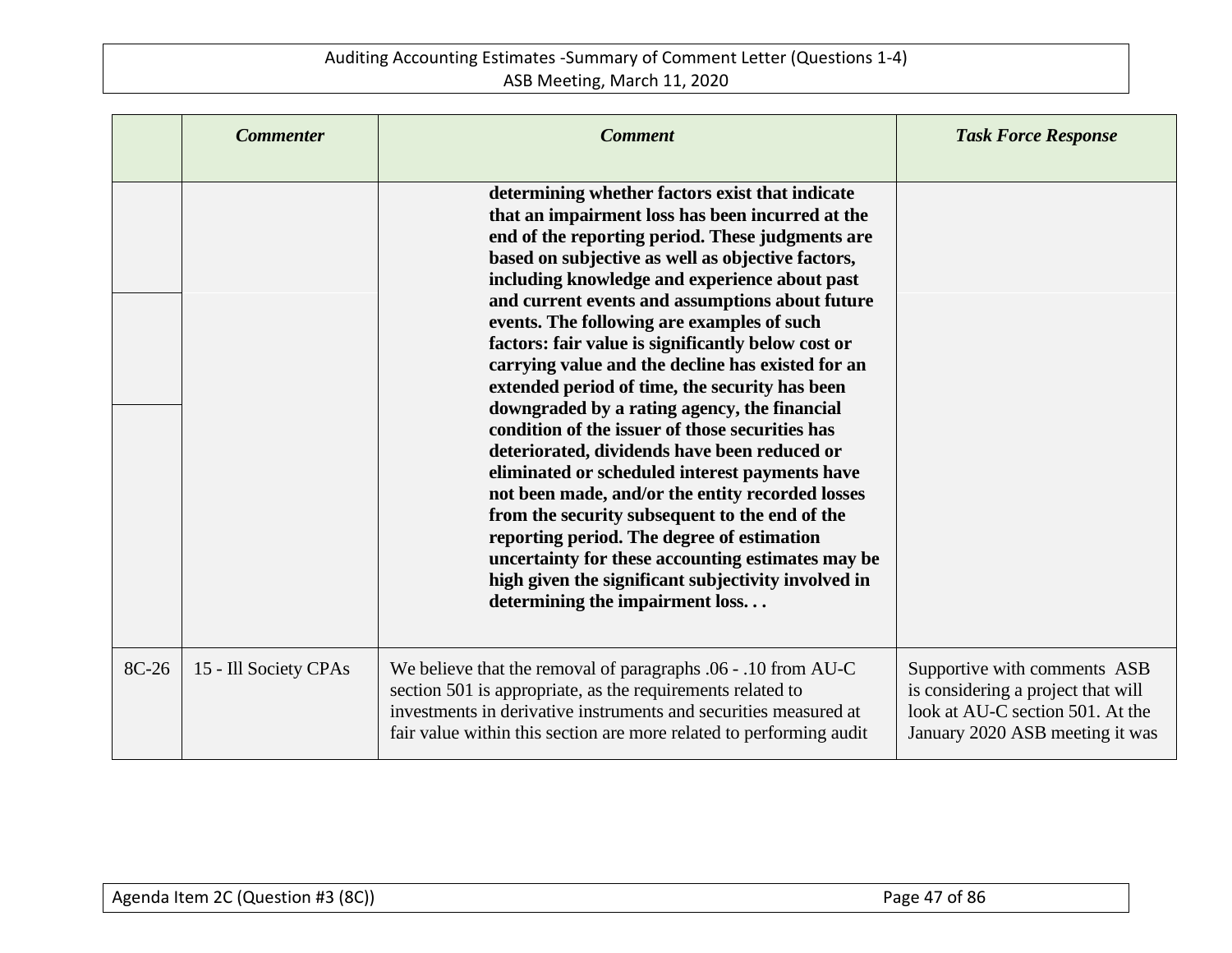| <b>Commenter</b> | <b>Comment</b>                                                                                                                                                                                                                                                                                                                                                                                                                                                                                                                          | <b>Task Force Response</b>                                                                                                                                                                     |
|------------------|-----------------------------------------------------------------------------------------------------------------------------------------------------------------------------------------------------------------------------------------------------------------------------------------------------------------------------------------------------------------------------------------------------------------------------------------------------------------------------------------------------------------------------------------|------------------------------------------------------------------------------------------------------------------------------------------------------------------------------------------------|
|                  |                                                                                                                                                                                                                                                                                                                                                                                                                                                                                                                                         |                                                                                                                                                                                                |
|                  | procedures and not related to evaluating audit evidence, as AU-C<br>section 501 requires. However, we question why requirements of<br>other areas cited in this section, specifically the existence and<br>condition of inventory (paragraphs .11 - .15) and completeness of<br>litigation, claims, and assessments (paragraph .16) are also not<br>designated for removal from AU-C section 501, as the<br>requirements for these areas also involve performing audit<br>procedures, that appear to be duplicated in the proposed SAS. | noted that paragraphs .11-.16 of<br>AU-C 501 correspond to ISA 501<br>and therefore may not be within<br>the scope of the project being<br>considered. Comments provided to<br>501 task force. |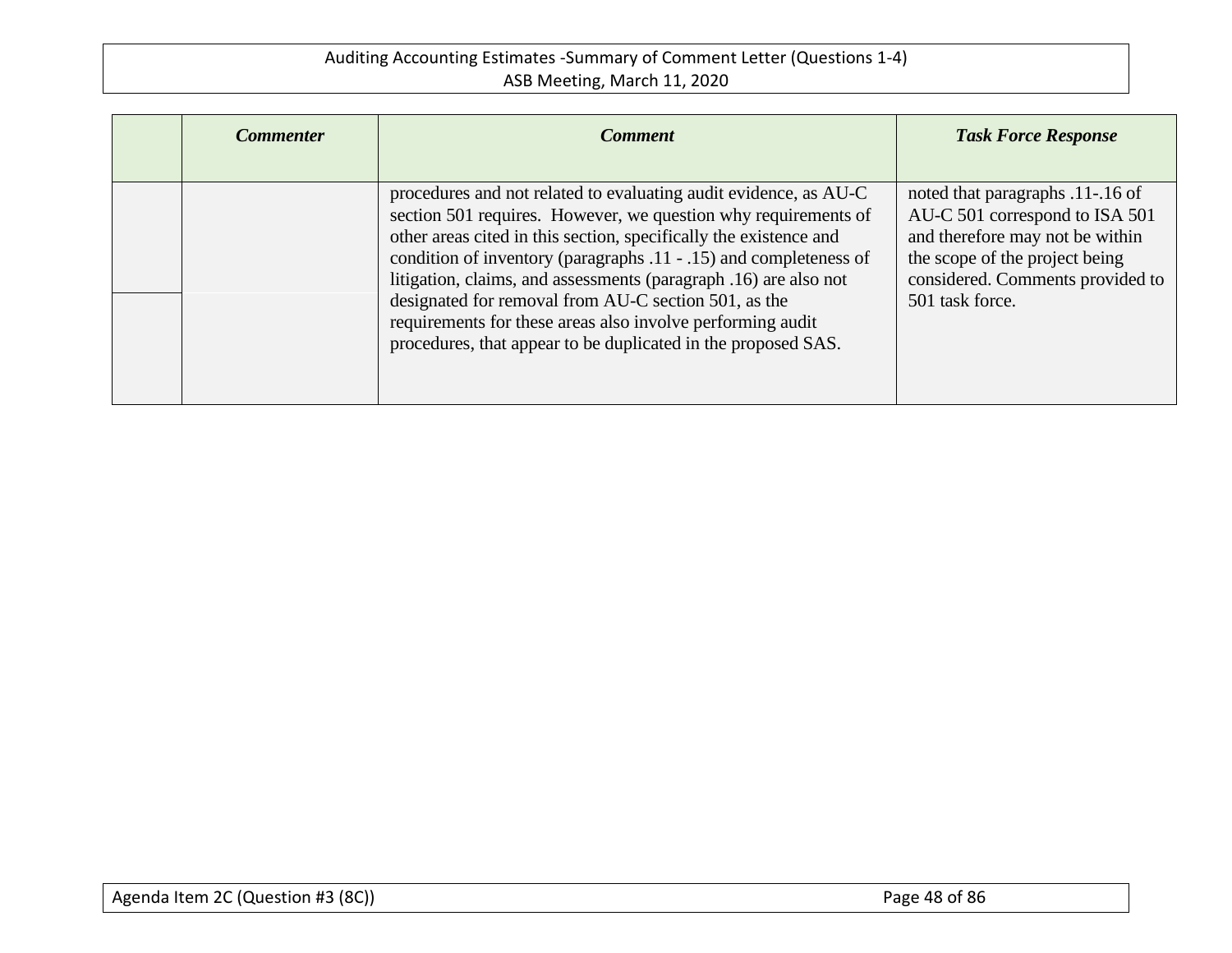|       | <b>Commenter</b> | <b>Comment</b>                                                                                                                                                                                                                                                                                                                                                                                                                                                                                                                                                                                                                                                                                                                                                                                                                                                                                                                                                                                                                                                                                                                                                                                                                                                                                                                                                                                                                                                                                                                                                                                                                                                                         | <b>Task Force Response</b>                                                                                                                          |
|-------|------------------|----------------------------------------------------------------------------------------------------------------------------------------------------------------------------------------------------------------------------------------------------------------------------------------------------------------------------------------------------------------------------------------------------------------------------------------------------------------------------------------------------------------------------------------------------------------------------------------------------------------------------------------------------------------------------------------------------------------------------------------------------------------------------------------------------------------------------------------------------------------------------------------------------------------------------------------------------------------------------------------------------------------------------------------------------------------------------------------------------------------------------------------------------------------------------------------------------------------------------------------------------------------------------------------------------------------------------------------------------------------------------------------------------------------------------------------------------------------------------------------------------------------------------------------------------------------------------------------------------------------------------------------------------------------------------------------|-----------------------------------------------------------------------------------------------------------------------------------------------------|
| 8C-27 | 28 - KPMG        | We generally agree with the proposed changes to AU-C section<br>501, relocating the specific content for investments and derivatives<br>originally sourced from AU 332. These changes bring the<br>Proposed Standard closer to the ISAs where AU-C section 501<br>does not exist. We encourage the Board to recognize that moving<br>the content into the Proposed Standard is only the first step.<br>Investments in Derivative Instruments and Securities Measured or<br>Disclosed at Fair Value<br>In the U.S., capital market regulations dictate how transactions in<br>derivative instruments and securities measured or disclosed at fair<br>value are processed and U.S. GAAP dictates valuation. The<br>inherent risk associated with subjectivity, complexity and<br>uncertainty of these securities is not affected by the status of an<br>entity as either public or private. The risk associated with using<br>information sourced from third party pricing services also should<br>not be fundamentally different. And yet, if the Proposed Standard<br>and related amendments are adopted as exposed, the auditing<br>standards related to evaluation of pricing information provided by<br>third parties would be different for public and private entities and<br>the Board's requirements would arguably be out of sync with both<br>the financial reporting frameworks and how these instruments are<br>transacted. We recognize that ISA 540 (Revised) acknowledges<br>pricing services as external information sources and that the<br>Proposed Standard integrates the requirements and related<br>application material moved from AU-C section 501.06-.10 as an | Supportive with comments<br>To be considered as part of<br>separate project to address AU-C<br>section 501. Comments provided<br>to 501 task force. |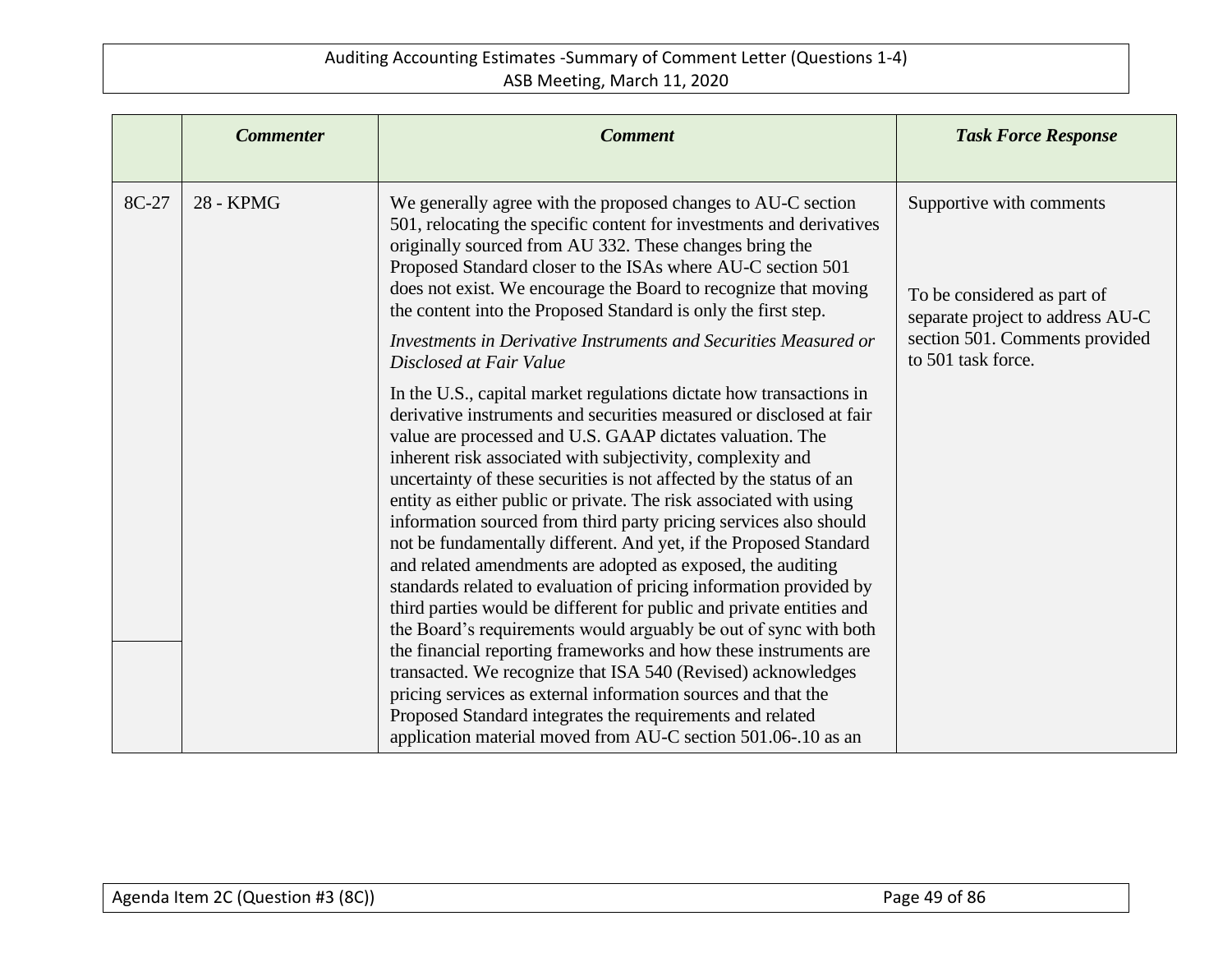| <b>Commenter</b> | <b>Comment</b>                                                                                                                                                                                                                                                                                                                                                                                                                                                                                                                                                                                                                                                                                                                                                                                                                                                                                                                                                                                                                                                                                                                                                                                                                                                                                                                                                                                                                                   | <b>Task Force Response</b> |
|------------------|--------------------------------------------------------------------------------------------------------------------------------------------------------------------------------------------------------------------------------------------------------------------------------------------------------------------------------------------------------------------------------------------------------------------------------------------------------------------------------------------------------------------------------------------------------------------------------------------------------------------------------------------------------------------------------------------------------------------------------------------------------------------------------------------------------------------------------------------------------------------------------------------------------------------------------------------------------------------------------------------------------------------------------------------------------------------------------------------------------------------------------------------------------------------------------------------------------------------------------------------------------------------------------------------------------------------------------------------------------------------------------------------------------------------------------------------------|----------------------------|
|                  | intermediary step. However, the integration of specific content that<br>has not been reconsidered in many years with the ISA content is<br>detracting from the usefulness of the new requirements and<br>application guidance in the Proposed Standard. The following<br>paragraphs provide examples of integration of content from the<br>extant AU-C section 501 into the Proposed Standard that we<br>believe require further consideration and modernization:<br>Extant paragraphs A13 and A14 of AU-C section 501 are<br>now in paragraph A129 of the Proposed Standard – The<br>content is accurate in that estimates of fair value [for<br>market prices] may be obtained from other sources and that<br>"using such a price quote to test valuation assertions may<br>require special knowledge to understand the circumstances<br>in which the quote was developed". However, unlike the<br>PCAOB's special topics appendix to AS 2501, the<br>Proposed Standard does not provide guidance on how such<br>knowledge may be obtained. Further, it is not clear how the<br>content of this application paragraph regarding the<br>relevance and reliability of fair value of trades relates to the<br>content in paragraph A128 regarding alternative sources,<br>using multiple sources and evaluating an entity's<br>relationship with the third party source in determining<br>whether it is necessary to obtain information from more |                            |
|                  | than one pricing source.                                                                                                                                                                                                                                                                                                                                                                                                                                                                                                                                                                                                                                                                                                                                                                                                                                                                                                                                                                                                                                                                                                                                                                                                                                                                                                                                                                                                                         |                            |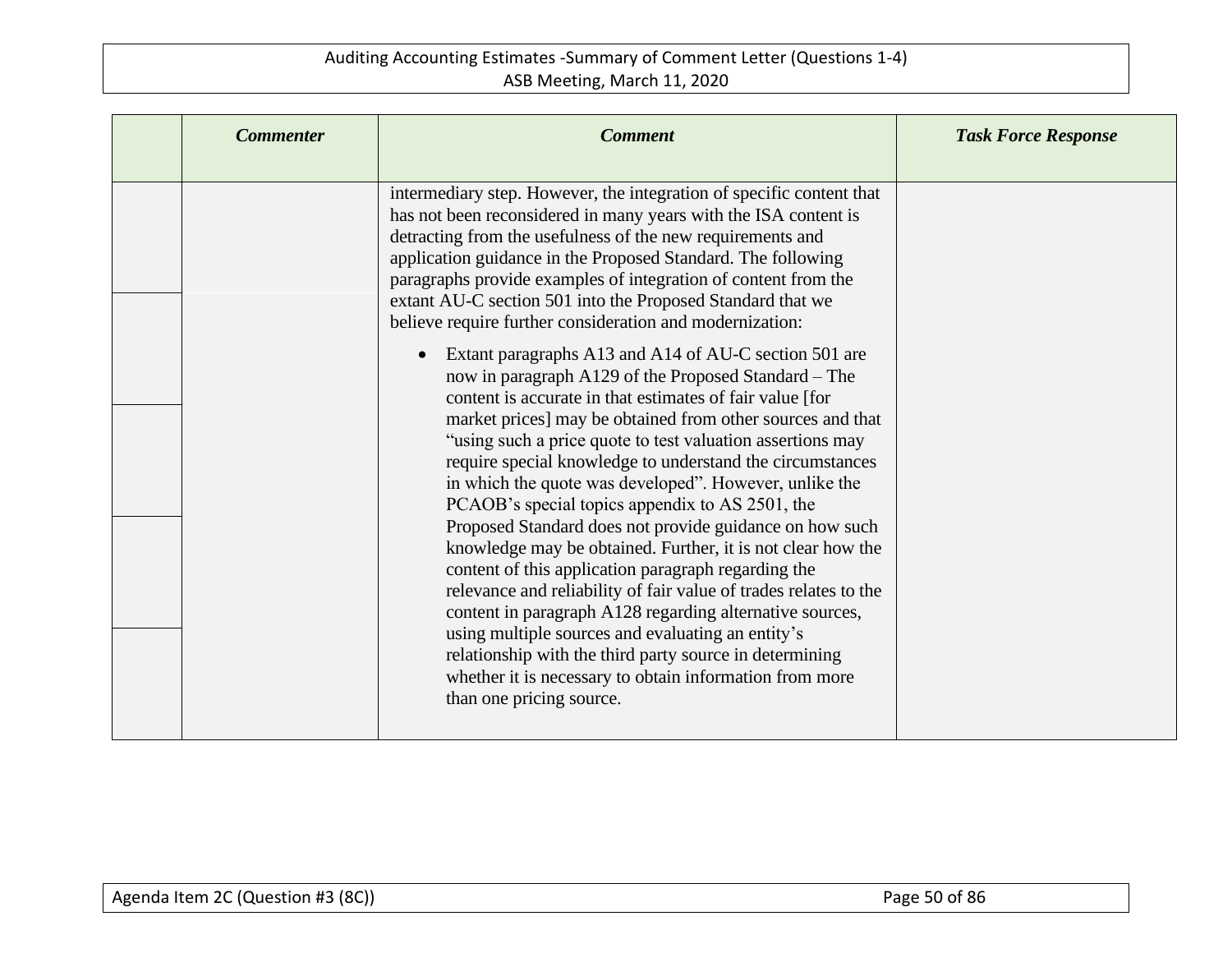| <b>Commenter</b> | <b>Comment</b>                                                                                                                                                                                                                                                                                                                                                                                                                                                                                                                                              | <b>Task Force Response</b>                                                                   |
|------------------|-------------------------------------------------------------------------------------------------------------------------------------------------------------------------------------------------------------------------------------------------------------------------------------------------------------------------------------------------------------------------------------------------------------------------------------------------------------------------------------------------------------------------------------------------------------|----------------------------------------------------------------------------------------------|
|                  | Extant paragraph A15 of AU-C section 501 is now in paragraph<br>A128 of the Proposed Standard – We are unclear as to how<br>"Proposed SAS Audit Evidence" is relevant when the external<br>information source uses its own models. We also note that the<br>wording of paragraph A128 is different than paragraph A132 such<br>that we are unclear as to whether execution is intended to be<br>different as well.                                                                                                                                          |                                                                                              |
|                  | The PCAOB's significant efforts to understand the valuation<br>methodologies used by third party pricing services and how<br>management uses the information resulted in the special topics<br>appendix to AS 2501 for financial instruments that we believe is<br>generally responsive to current practices of pricing services and the<br>underlying risks. Therefore, we believe that the Board should<br>further consider the PCAOB's guidance to revise and modernize<br>the application material on the use of pricing services as audit<br>evidence. | To be considered as part of<br>separate 501 project. Comments<br>provided to 501 task force. |
|                  | Investments in Securities When Valuations are Based on the<br>Investee's Financial Results (Excluding Equity Method)                                                                                                                                                                                                                                                                                                                                                                                                                                        |                                                                                              |
|                  | The content retained in extant AU-C section 501.04-.05, and<br>related application material in paragraphs A4-A6 is generally<br>consistent with the PCAOB's Appendix B to AS 1105, Audit<br>Evidence Regarding Valuation of Investments Based on Investee<br>Financial Results. The PCAOB largely retained the extant<br>requirements with only limited conforming changes to better align<br>the required procedures with the risk assessment standards when<br>neither AS 1201 (supervision) nor AS 1205 (other independent                               |                                                                                              |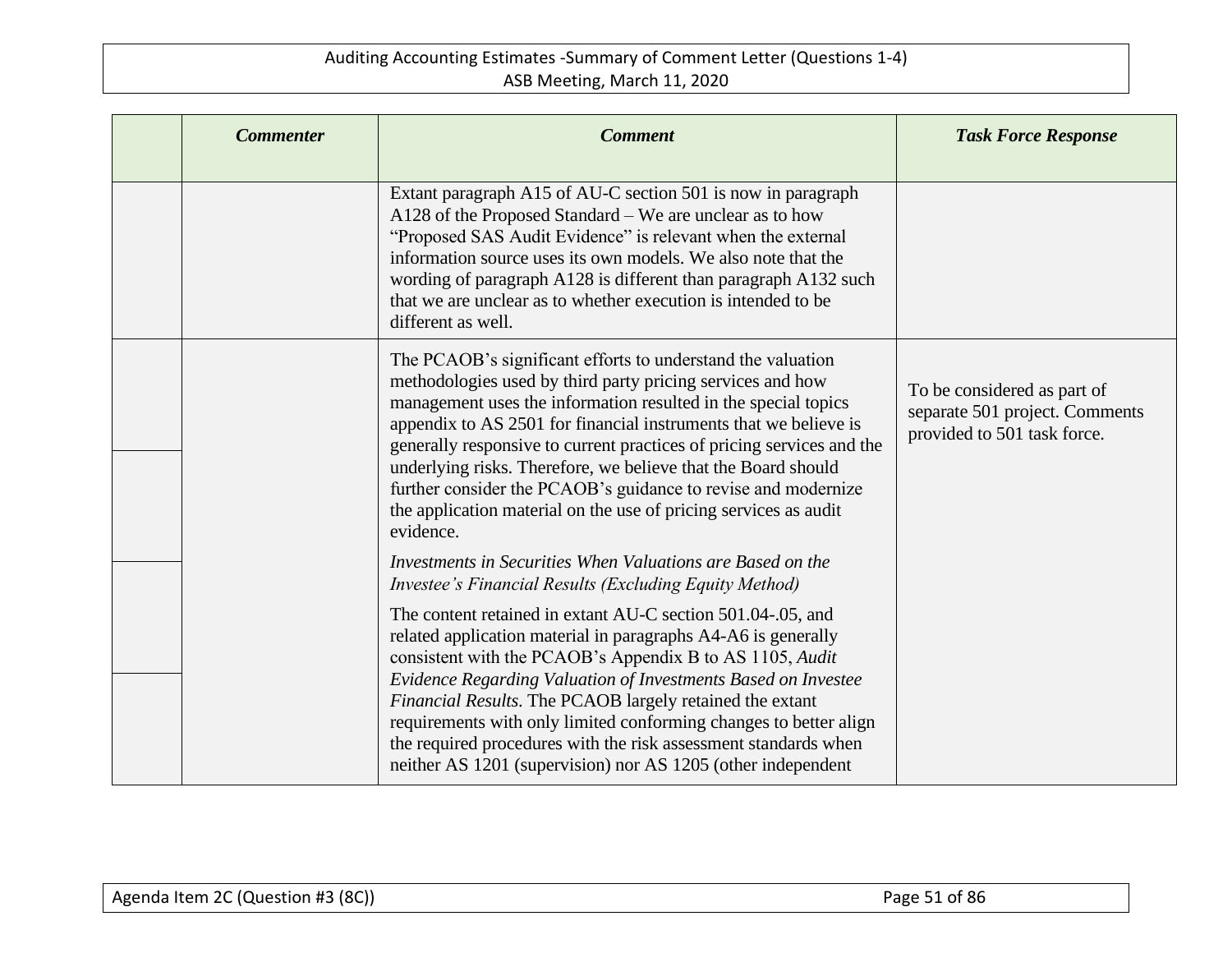| <b>Commenter</b> | <b>Comment</b>                                                                                                                                                                                                                                                                                                                                                                                                                                                                                                                                                                                                                                                                                                                                                                                                                                                                                                        | <b>Task Force Response</b>                           |
|------------------|-----------------------------------------------------------------------------------------------------------------------------------------------------------------------------------------------------------------------------------------------------------------------------------------------------------------------------------------------------------------------------------------------------------------------------------------------------------------------------------------------------------------------------------------------------------------------------------------------------------------------------------------------------------------------------------------------------------------------------------------------------------------------------------------------------------------------------------------------------------------------------------------------------------------------|------------------------------------------------------|
|                  | auditors) applies. The PCAOB did not intend to substantively<br>change audit practice in this area.                                                                                                                                                                                                                                                                                                                                                                                                                                                                                                                                                                                                                                                                                                                                                                                                                   |                                                      |
|                  | We are supportive of the limited amendments made to these<br>paragraphs as a beginning. Since the guidance on alternative<br>investments was first issued in 2005, there have been changes to<br>U.S. GAAP (e.g., introduction of NAV as a practical expedient of<br>fair value), inconsistencies in describing relevant audit procedures<br>in a number of AICPA Audit and Accounting Guides and non-<br>authoritative technical questions and answers. Because we believe<br>that practice is mixed as to how entities use and auditors evaluate<br>investee financial results as an input into a fair value measurement,<br>we believe the time is appropriate to revisit the existing<br>requirements and provide updated and more consistent guidance on<br>how to use and evaluate investee financial results as an input to an<br>accounting estimate. This relates in particular to the following<br>matters: |                                                      |
|                  | Procedures to be performed to obtain sufficient and<br>appropriate audit evidence for the period between the<br>investee's financial reporting date and the investor's<br>measurement date;<br>Alternative procedures to be performed when the available<br>financial information of the investee has not been audited;<br>and<br>Differences in the auditing standards applied in the audit of<br>the investee's financial statements and those used in the<br>audit of the investor's financial statements.                                                                                                                                                                                                                                                                                                                                                                                                         | To be considered as part of<br>separate 501 project. |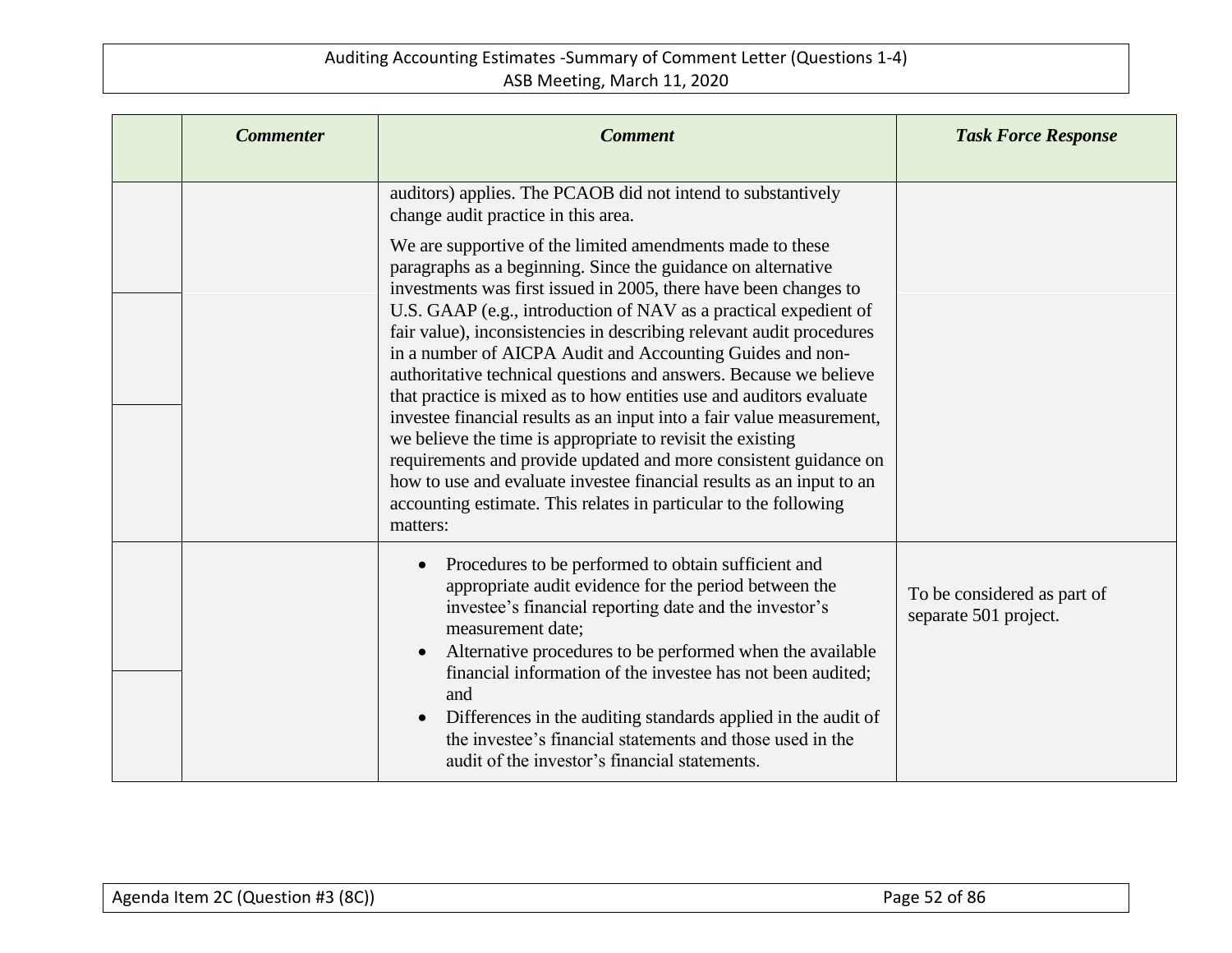| <b>Commenter</b> | <b>Comment</b>                                                                                                                                                                                                                                                                                                                                                                                                                                                                                                                                                                                                                                                                                                                              | <b>Task Force Response</b>         |
|------------------|---------------------------------------------------------------------------------------------------------------------------------------------------------------------------------------------------------------------------------------------------------------------------------------------------------------------------------------------------------------------------------------------------------------------------------------------------------------------------------------------------------------------------------------------------------------------------------------------------------------------------------------------------------------------------------------------------------------------------------------------|------------------------------------|
|                  | In addition, we note that the PCAOB included a note in the new<br>appendix B to AS 1105 which indicates that to the extent the<br>audited item "reflects factors that are not recognized in the<br>investee's financial statements or fair values of assets that are<br>materially different from the investee's carrying amounts", the<br>auditor should look to the requirements of AS 2501 on auditing<br>accounting estimates for further guidance. We believe that a<br>similar note explaining the applicability of various requirements to<br>auditing valuations based on the investee's financial results that<br>also reflect other factors would benefit the users of the Proposed<br>Standard and the amended AU-C section 501. |                                    |
|                  | Additional cross-references between standards would be beneficial<br>To aid in application of the Proposed Standard, we recommend<br>additional cross-referencing. Specifically, we suggest the following<br>edit.<br><b>Other Considerations Relating to Audit Evidence</b> (additions<br>underscored)<br>29. In obtaining audit evidence regarding the risks of                                                                                                                                                                                                                                                                                                                                                                           |                                    |
|                  | material misstatement relating to accounting estimates,<br>irrespective of the sources of information to be used as audit<br>evidence, the auditor should comply with the relevant<br>requirements in AU-C sections 500 and 501.                                                                                                                                                                                                                                                                                                                                                                                                                                                                                                            | See proposed edit to paragraph 29. |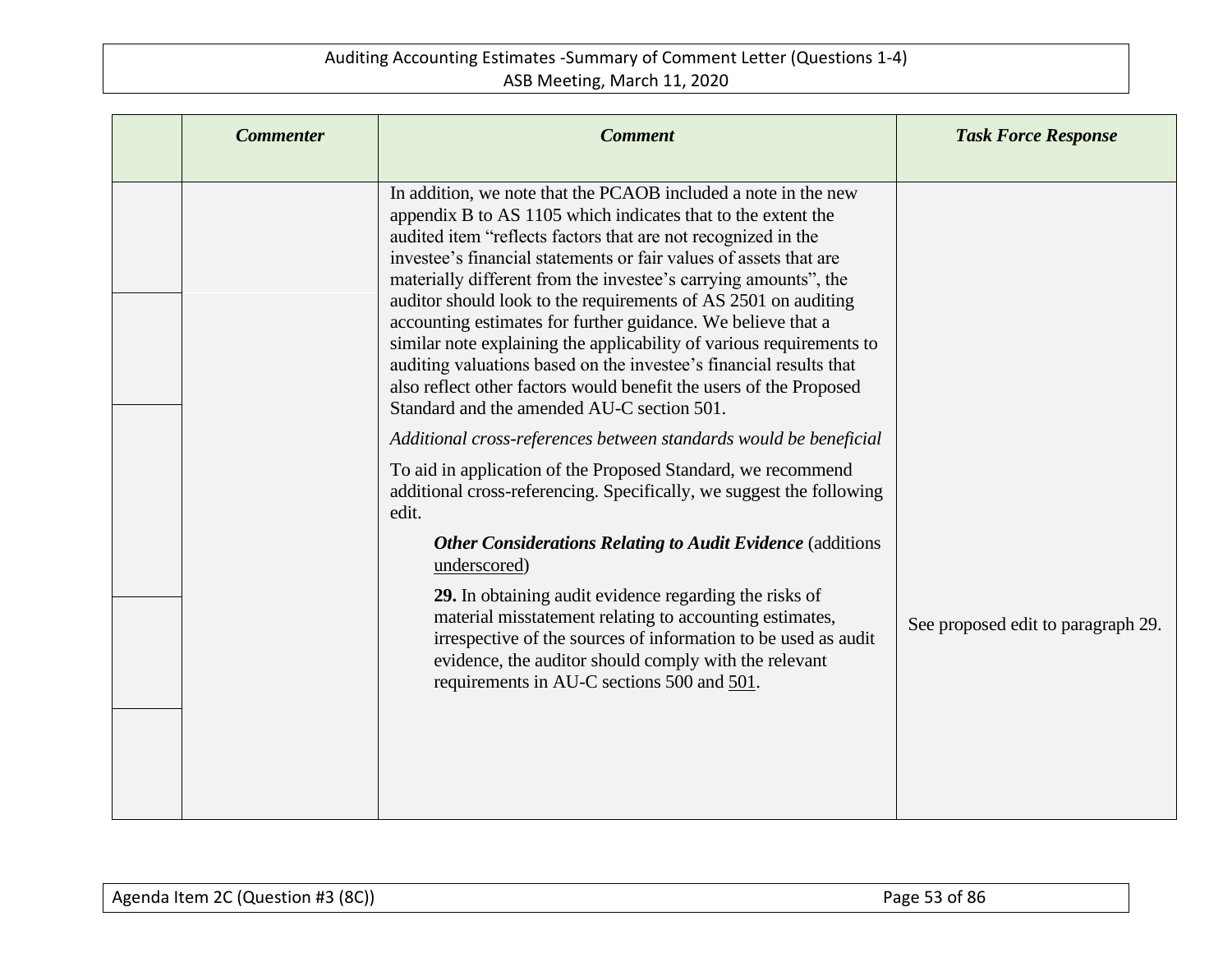|             | <b>Commenter</b> | <b>Comment</b>                                                                                                                                                                                                                                                                                                                                                                                                                                                                                                                                       | <b>Task Force Response</b>                                                                                                |  |
|-------------|------------------|------------------------------------------------------------------------------------------------------------------------------------------------------------------------------------------------------------------------------------------------------------------------------------------------------------------------------------------------------------------------------------------------------------------------------------------------------------------------------------------------------------------------------------------------------|---------------------------------------------------------------------------------------------------------------------------|--|
| 8C-28       | $30 - PWC$       | We support the ASB's decision to relocate material in AU-C<br>section 501 related to obtaining sufficient appropriate audit<br>evidence about the valuation of securities and derivative<br>instruments to the proposed SAS. The ASB should consider<br>whether the remaining material in AU-C section 501 remains<br>relevant or if updates are necessary in light of its current projects<br>to revise AU-C section 500 and AU-C section 315, Understanding<br>the Entity and Its Environment and Assessing the Risks of Material<br>Misstatement. | Supportive with comments<br>To be considered as part of a<br>separate 501 project. Comment<br>provided to 501 task force. |  |
| No response |                  |                                                                                                                                                                                                                                                                                                                                                                                                                                                                                                                                                      |                                                                                                                           |  |
|             | 03 - Londer JS   | Jordan S. Londer                                                                                                                                                                                                                                                                                                                                                                                                                                                                                                                                     |                                                                                                                           |  |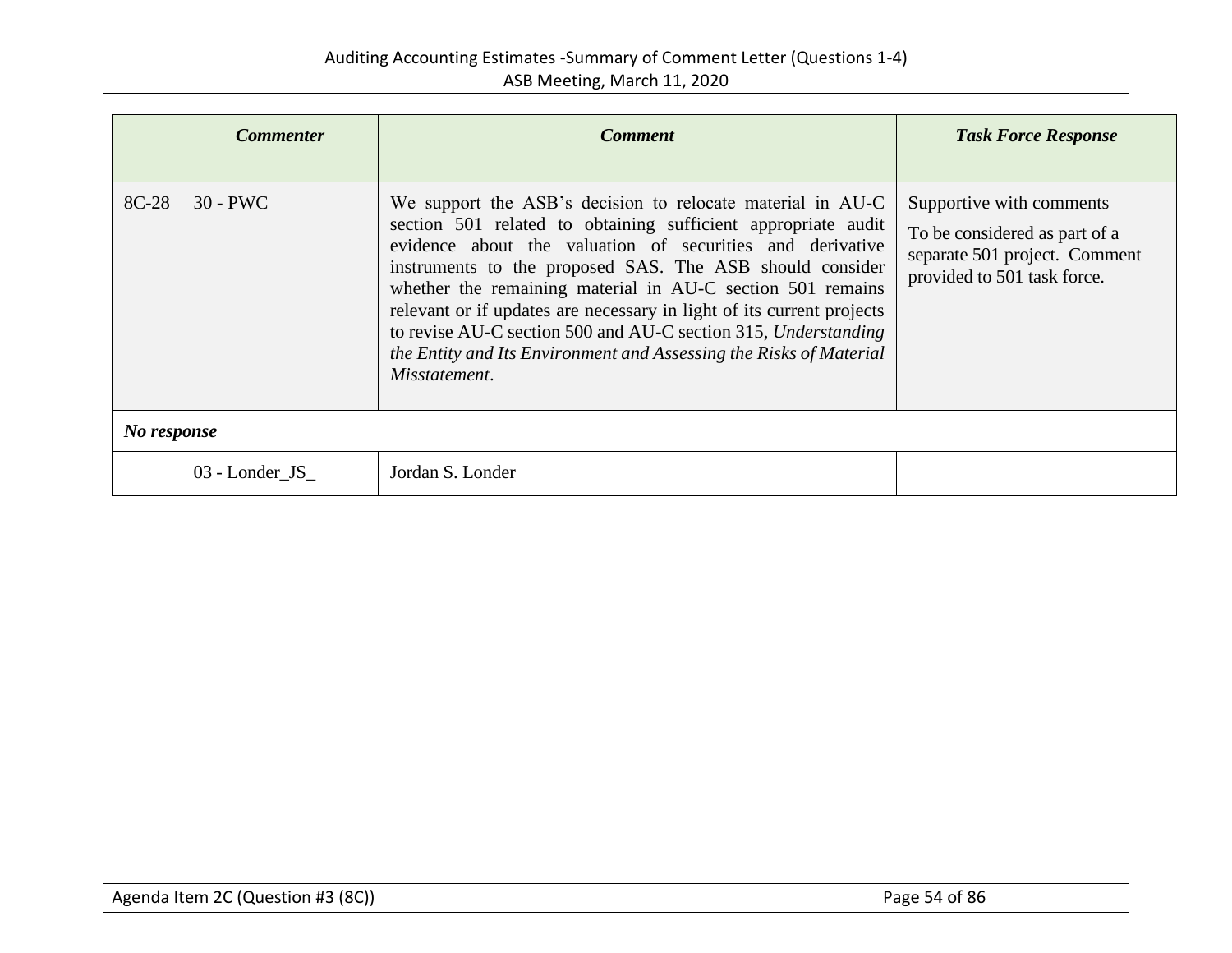## **Responses to Request for Comment #4 (Agenda item 8D from the January 2020 ASB meeting, revised)**

This file contains the responses received relating to question 4 in the Request for Comment. This file is organized by respondent and classified as to whether the response was supportive, supportive with comments, not supportive, or there was no response relating to the Estimates ED. Each comment is numbered sequentially.

### **Request for Comment #4**

4. Does the proposed effective date provide sufficient time for preparers, auditors, and others to adopt the new standard and related conforming amendments?

### **Detailed Responses**

|        | <b>Commenter</b>           | <b>Comment</b>                                                                                                                                                                                | <b>Task Force Response</b> |
|--------|----------------------------|-----------------------------------------------------------------------------------------------------------------------------------------------------------------------------------------------|----------------------------|
| $8D-1$ | 01 - TN State Audit        | We agree with the proposed effective date and believe it provides<br>adequate time to prepare for implementation.                                                                             | Supportive                 |
|        |                            |                                                                                                                                                                                               |                            |
| $8D-2$ | 02 - Ainsley<br>Winterrowd | In regard to the fourth request for comment I believe the effective<br>date provides for sufficient time for preparers, auditors, and others to<br>adopt and conform to the proposed changes. | Supportive                 |
| $8D-3$ | 05 Cal CPA                 | Yes; the Committee believes there is sufficient time between now<br>and audits for the years ending after December 15, 2022 to adopt the<br>new standard.                                     | Supportive                 |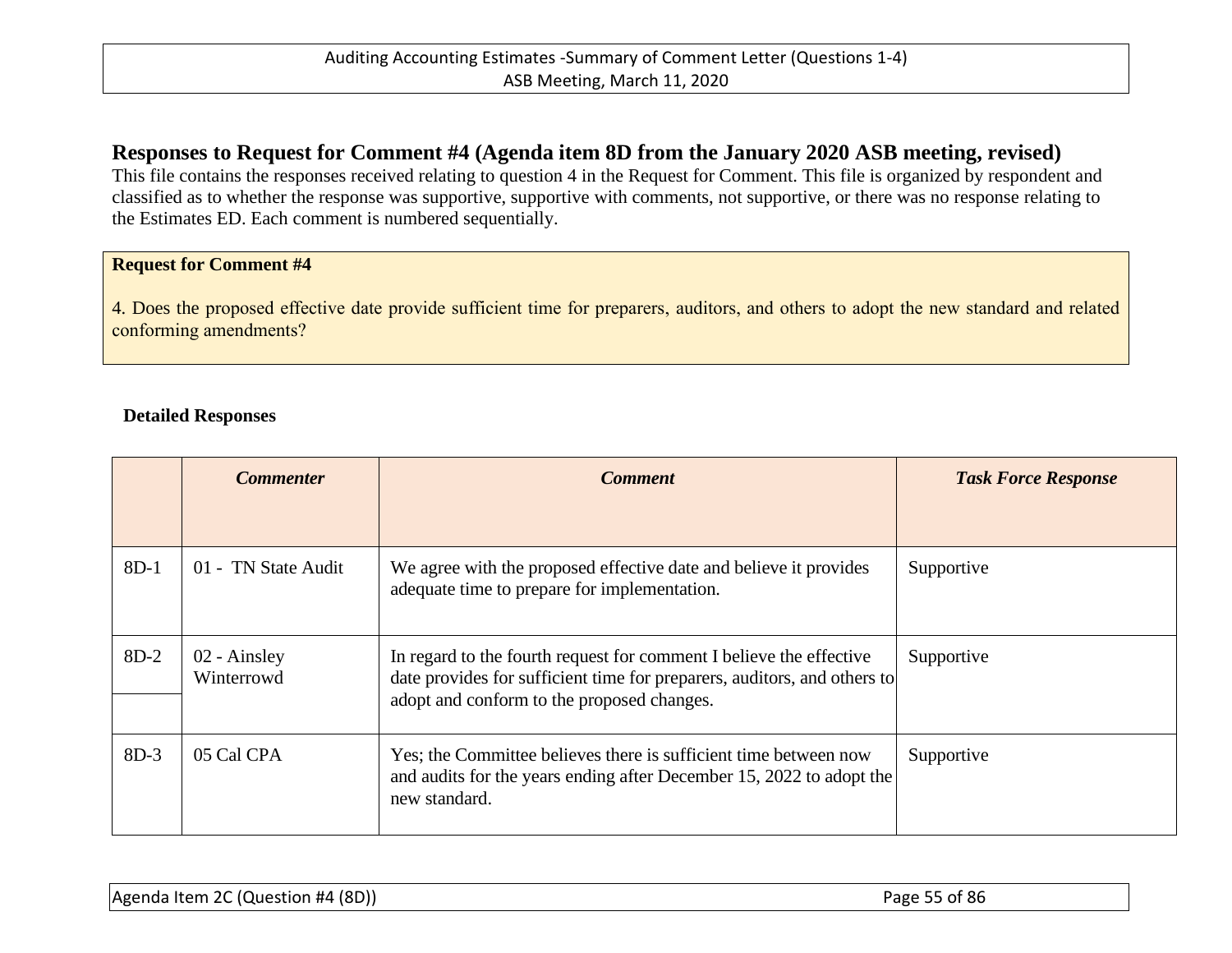|        | <b>Commenter</b>                                                      | <b>Comment</b>                                                                                                                                                                                                                                                                    | <b>Task Force Response</b> |
|--------|-----------------------------------------------------------------------|-----------------------------------------------------------------------------------------------------------------------------------------------------------------------------------------------------------------------------------------------------------------------------------|----------------------------|
|        |                                                                       |                                                                                                                                                                                                                                                                                   |                            |
| $8D-4$ | 07- WA state auditors                                                 | Yes.                                                                                                                                                                                                                                                                              | Supportive                 |
| 8D-5   | 08- VSCPA                                                             | The VSCPA Committee agrees that the effective date for audits of<br>financial statements for periods ending on or after Dec. 15, 2022, is<br>sufficient time for preparers, auditors and others to adopt the new<br>standard.                                                     | Supportive                 |
| 8D-6   | 09-MI OAG                                                             | Response: Yes, the proposed effective date of "periods ending on or<br>after December 15, 2022" is sufficient for education and training to<br>occur necessary for the proper implementation of the proposed<br>standard.                                                         | Supportive                 |
| 8D-7   | 10 - RSM US LLP<br><b>Estimates and Related</b><br><b>Disclosures</b> | We believe the proposed effective date provides sufficient time for<br>auditors to adopt the new standard and related conforming<br>amendments.                                                                                                                                   | Supportive                 |
| 8D-8   | 11 - Deloitte                                                         | We believe that the effective date as stated in this proposed SAS<br>allows sufficient time for the auditor to adequately prepare for the<br>implementation of the proposed SAS. Furthermore, we believe that<br>the proposed SAS should be implemented prior to or in accordance | Supportive                 |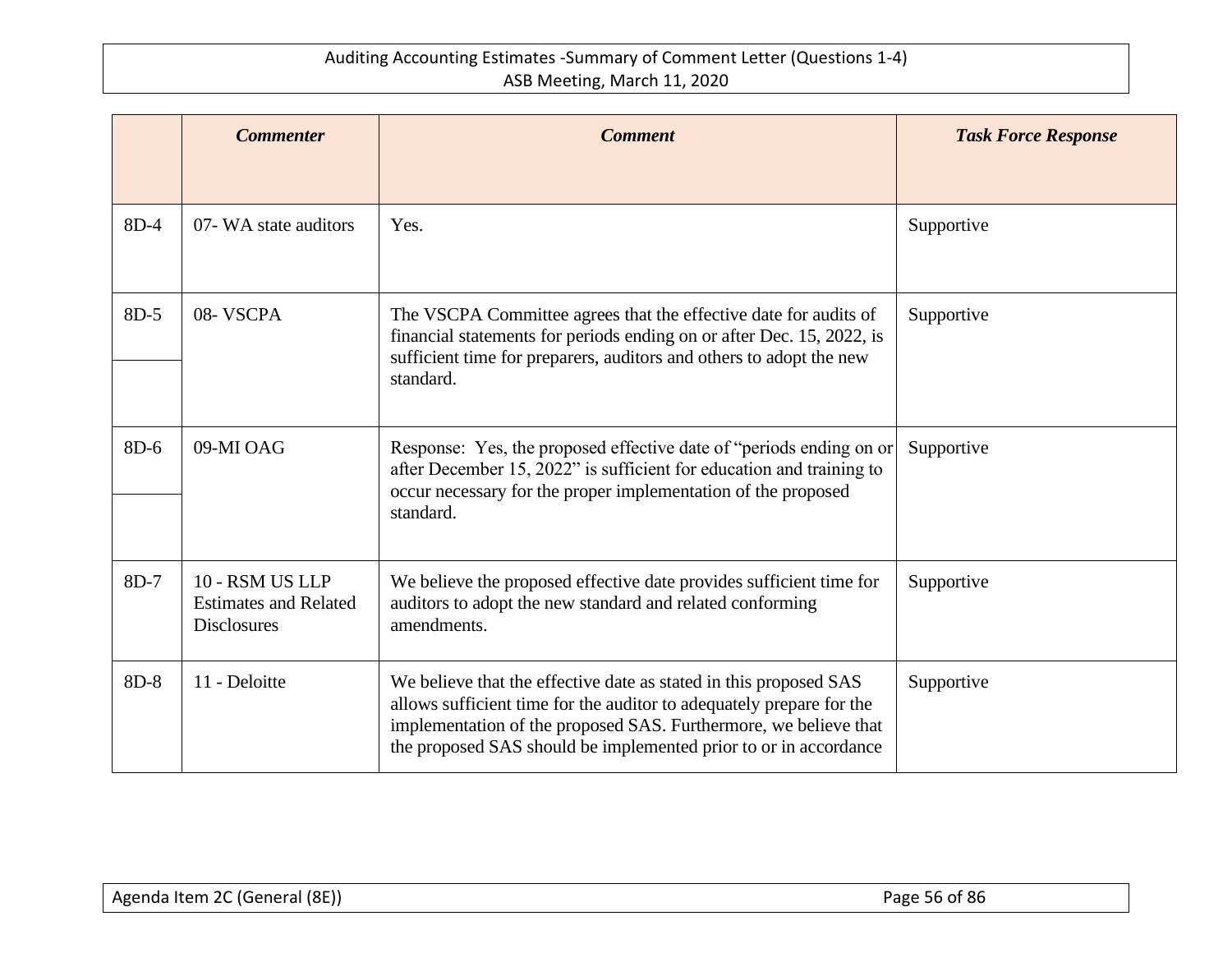|       | <b>Commenter</b>                        | <b>Comment</b>                                                                                                                                                                                                                                                           | <b>Task Force Response</b> |
|-------|-----------------------------------------|--------------------------------------------------------------------------------------------------------------------------------------------------------------------------------------------------------------------------------------------------------------------------|----------------------------|
|       |                                         |                                                                                                                                                                                                                                                                          |                            |
|       |                                         | with the CECL accounting standard effective date for nonpublic<br>business companies, which is January 2023. The proposed SAS will<br>be critical to effectively auditing credit loss models for loan loss<br>provisions.                                                |                            |
| 8D-9  | 12 - GAO                                | We believe that the proposed effective date for audits of financial<br>statements for periods ending on or after December 15, 2022, would<br>provide sufficient time for preparers, auditors, and others to adopt<br>the new standard and related conforming amendments. | Supportive                 |
| 8D-10 | 13 - Wipfli and Mind the<br><b>GAAP</b> | We believe the proposed effective date for audits of financial<br>statements for periods ending after December 15, 2022 would<br>provide sufficient time for preparers, auditors, and other to adopt the<br>new standard and related conforming amendments.              | Supportive                 |
| 8D-11 | 14 - NYSSCPA                            | Response: We believe that the proposed effective date provides<br>sufficient time for preparers, auditors, and others and suggest that<br>early adoption be permissible.                                                                                                 | Supportive                 |
| 8D-12 | 15 - Ill Society CPAs                   | As the proposed SAS appears to be an enhancement to existing<br>standards, we believe the effective date will provide sufficient time                                                                                                                                    | Supportive                 |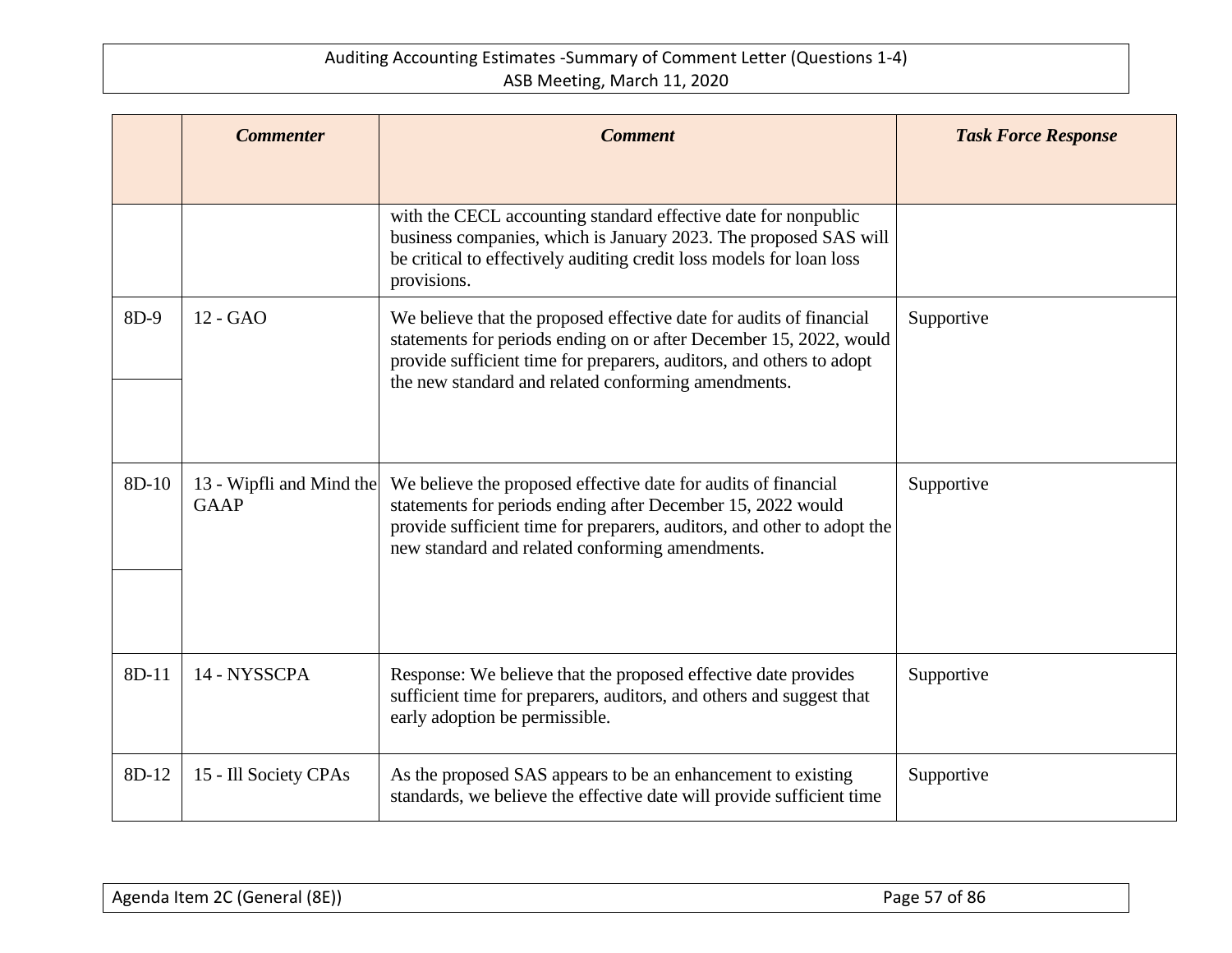|         | <b>Commenter</b>                         | <b>Comment</b>                                                                                                                                                                                                       | <b>Task Force Response</b> |
|---------|------------------------------------------|----------------------------------------------------------------------------------------------------------------------------------------------------------------------------------------------------------------------|----------------------------|
|         |                                          |                                                                                                                                                                                                                      |                            |
|         |                                          | for all relevant parties to adopt the new standard and related<br>amendments.                                                                                                                                        |                            |
| $8D-13$ | 16 - Virginia                            | We believe that the proposed effective date provides sufficient time<br>for auditors to adopt the new standard and related conforming<br>amendments.                                                                 | Supportive                 |
| 8D-14   | 17 - NSAA                                | Yes, we believe the proposed effective date provides sufficient time<br>for the adoption and implementation of the new standard and related<br>conforming amendments.                                                | Supportive                 |
| 8D-15   | 21 - Florida Institute of<br><b>CPAs</b> | Request for Comment 4 – The Committee believes the proposed<br>effective date will likely provide preparers, auditors, and others<br>sufficient time to adopt the new standard and related conforming<br>amendments. | Supportive                 |
| $8D-16$ | 22 - TIC                                 | TIC believes the proposed effective date allows for adequate time to<br>adopt the new standard.                                                                                                                      | Supportive                 |
| $8D-17$ | 23 - CT CPA                              | Yes, the proposed effective date should provide sufficient time for<br>preparers, auditors, and others to adopt the new standard and related<br>conforming amendments.                                               | Supportive                 |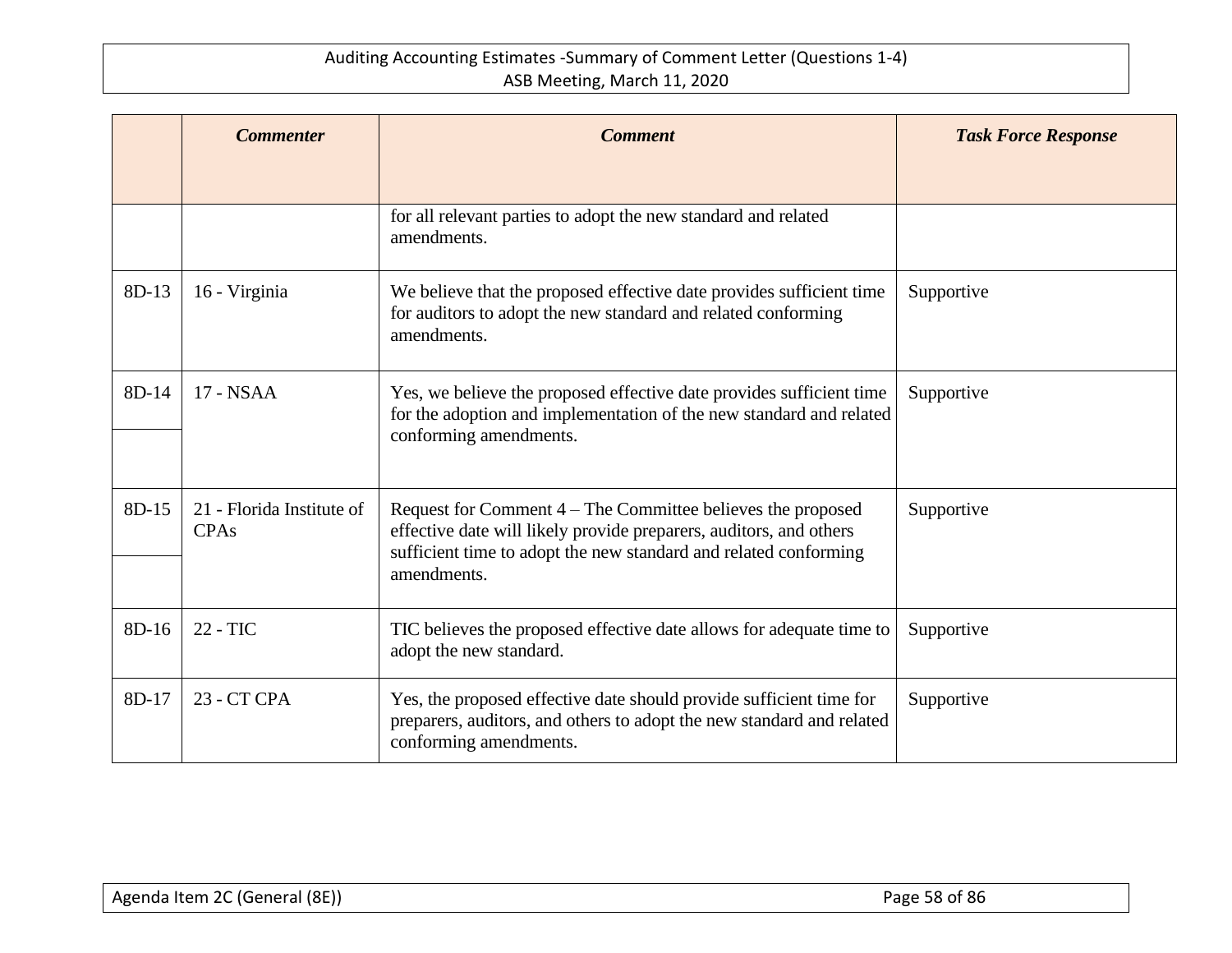|       | <b>Commenter</b>    | <b>Comment</b>                                                                                                                                                                                                                                                                                                                                                                                                                                                                                                                                                                                            | <b>Task Force Response</b>                              |
|-------|---------------------|-----------------------------------------------------------------------------------------------------------------------------------------------------------------------------------------------------------------------------------------------------------------------------------------------------------------------------------------------------------------------------------------------------------------------------------------------------------------------------------------------------------------------------------------------------------------------------------------------------------|---------------------------------------------------------|
| 8D-18 | 24 - CohnReznick    | We believe the proposed effective date provides sufficient time for<br>preparers, auditors, and others to adopt the new standard and related<br>conforming amendments.                                                                                                                                                                                                                                                                                                                                                                                                                                    | Supportive                                              |
| 8D-19 | 25 - CLA            | Response: We believe the proposed effective date provides sufficient<br>time to adopt the new standard and related conforming amendments.                                                                                                                                                                                                                                                                                                                                                                                                                                                                 | Supportive                                              |
| 8D-20 | 27 - Hunter college | Yes, the proposed date provides sufficient time for all affected<br>parties to adopt the new standard. The effective date set for financial<br>statements for periods ending on or after December 15, 2022<br>provides at least two full years for professionals to learn the new<br>standard before they are required to begin implementing them into<br>practice on the start of the third fiscal year. The lengthy allotted time<br>is appropriate, as the material is complex and extensive in nature.                                                                                                | Supportive                                              |
| 8D-21 | 28 - KPMG           | As both ISA 540 (Revised) and AS 2501 will be effective for most<br>financial statement audits for periods ending on or after December<br>15, 2020, many firms will already be amending methodology for<br>compliance with those standards. Therefore, we believe there will<br>not be incremental difficulty to implement this Proposed Standard<br>by the effective date exposed. Moreover, because this Proposed<br>Standard is substantially similar to the above-referenced standards of<br>other standard setters, we believe early implementation of the<br>Proposed Standard should be permitted. | Supportive because early<br>implementation is permitted |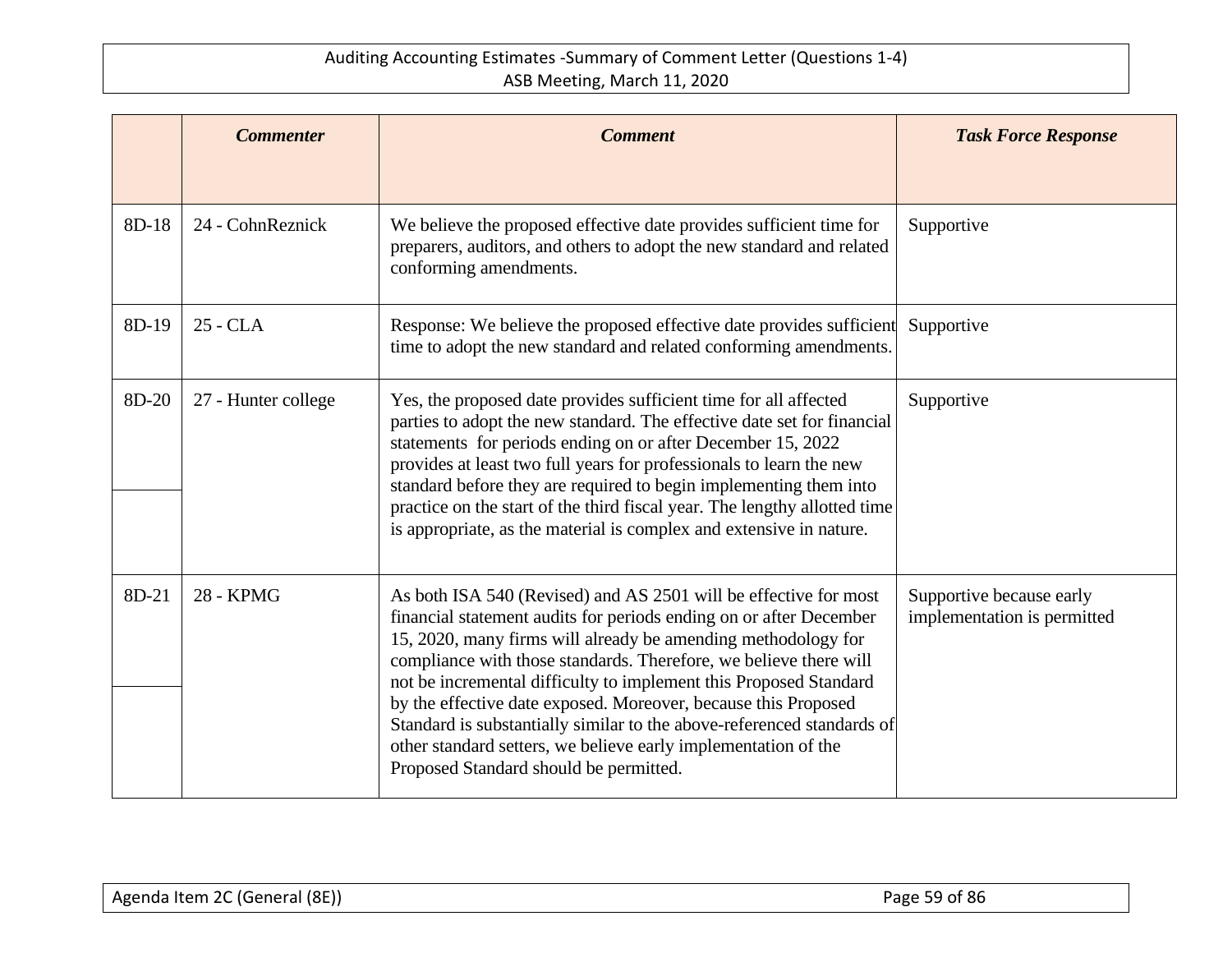|       | <b>Commenter</b>                | <b>Comment</b>                                                                                                                                                                                                                                                                                                                                                                                                                                                                                                                                                                                                                                                                                                          | <b>Task Force Response</b>        |
|-------|---------------------------------|-------------------------------------------------------------------------------------------------------------------------------------------------------------------------------------------------------------------------------------------------------------------------------------------------------------------------------------------------------------------------------------------------------------------------------------------------------------------------------------------------------------------------------------------------------------------------------------------------------------------------------------------------------------------------------------------------------------------------|-----------------------------------|
|       | <b>Supportive with comments</b> |                                                                                                                                                                                                                                                                                                                                                                                                                                                                                                                                                                                                                                                                                                                         |                                   |
|       |                                 |                                                                                                                                                                                                                                                                                                                                                                                                                                                                                                                                                                                                                                                                                                                         |                                   |
| 8D-22 | 04 - NASBA                      | While we believe that the proposed effective date would provide<br>sufficient time for preparers, auditors and others to adopt the new<br>standard, we would welcome the opportunity to move up the<br>effective date, given the nature of the subject matter and the fact that<br>the PCAOB has already issued Auditing Standard 2501 (Revised)<br>with an effective date for audits of fiscal years ending on or after<br>December 15, 2020.                                                                                                                                                                                                                                                                          | Early implementation is permitted |
| 8D-23 | $18 - GT$                       | We believe the proposed effective date provides sufficient time for<br>stakeholders to adopt the new standard and related conforming<br>amendments. Because the Board has proposed the approach of full<br>convergence with the international standards, we believe some<br>efficiencies will be gained for those firms that have already<br>incorporated International Standard on Auditing (ISA) 540<br>(Revised), Auditing Accounting Estimates and Related<br>Disclosures, into their methodologies. Further, we believe the<br>proposed changes would not create a fundamental shift in auditing<br>accounting estimates thereby being overly burdensome for firms<br>that have not yet adopted ISA 540 (Revised). | Supportive                        |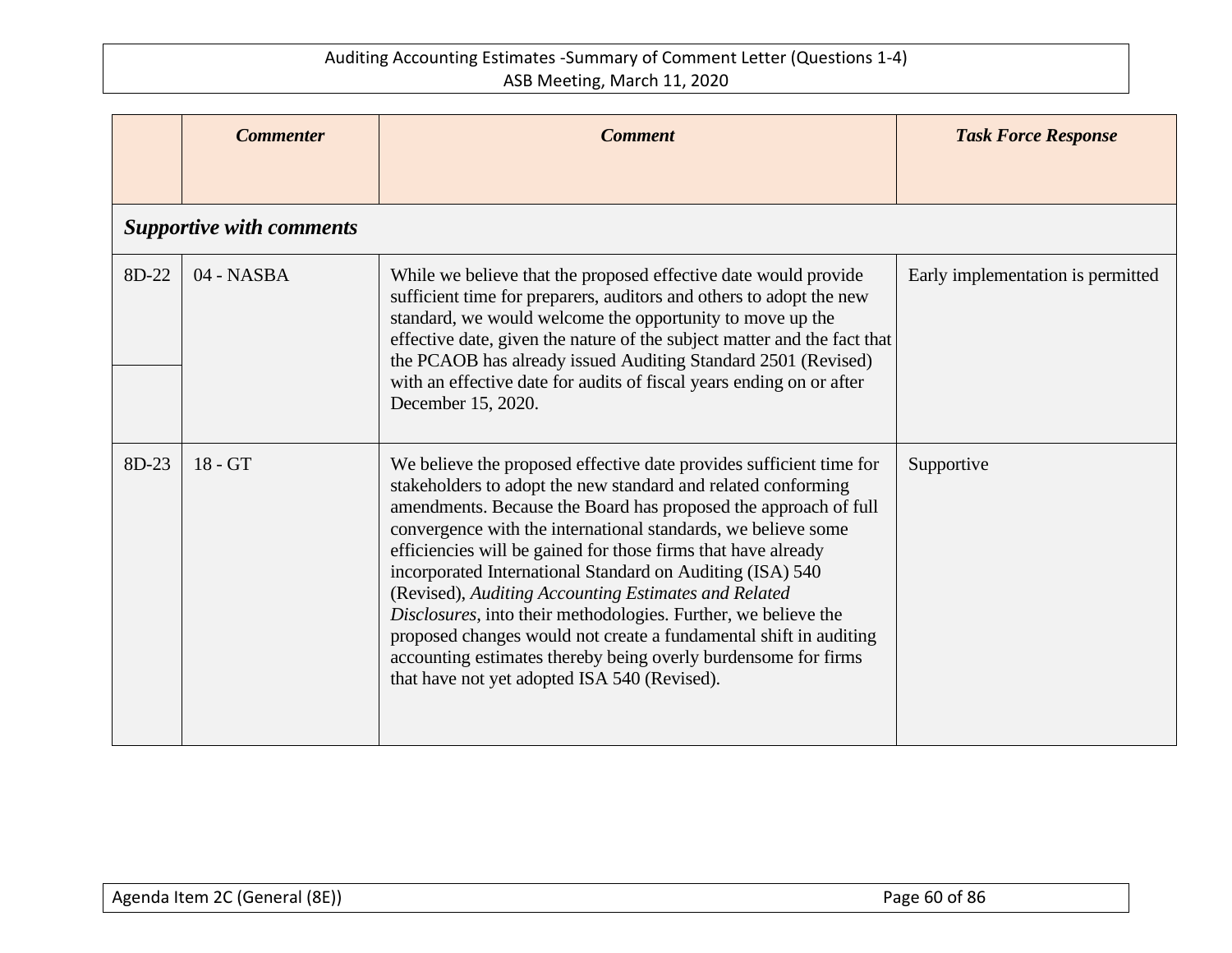|       | <b>Commenter</b> | <b>Comment</b>                                                                                                                                                                                                                                                                                                                                                                                                                                                                                                                                                                                                                                                                                                                                                                                                                                                                                                                                                                                                                                                                                                                                                                                                                 | <b>Task Force Response</b>                                                                                              |
|-------|------------------|--------------------------------------------------------------------------------------------------------------------------------------------------------------------------------------------------------------------------------------------------------------------------------------------------------------------------------------------------------------------------------------------------------------------------------------------------------------------------------------------------------------------------------------------------------------------------------------------------------------------------------------------------------------------------------------------------------------------------------------------------------------------------------------------------------------------------------------------------------------------------------------------------------------------------------------------------------------------------------------------------------------------------------------------------------------------------------------------------------------------------------------------------------------------------------------------------------------------------------|-------------------------------------------------------------------------------------------------------------------------|
|       | 18 - GT          | Risk assessment/effective date<br>We support the changes related to risk assessment in the proposed<br>SAS. We also note that the Board's proposal to converge the U.S.<br>auditing standards with ISA 315 (Revised), Identifying and<br>Assessing the Risks of Material Misstatement, is quickly<br>forthcoming. We believe that the changes in the proposed standard,<br>when considered with extant AU-C section 315, Understanding the<br>Entity and Its Environment and Assessing the Risks of Material<br>Misstatement, could be perceived as disjointed given that some of<br>the new concepts in the proposed standard are not also covered in<br>extant AU-C section 315. In order for auditors to appropriately<br>implement the potential requirements related to risk assessment,<br>which are likely to be substantial, we strongly recommend that the<br>Board align the effective dates of this proposed standard and the<br>standard that results from the ISA 315 (Revised) project. We believe<br>this approach would also provide efficiencies for audit firms<br>updating their methodologies in order to avoid multiple revisions to<br>the auditor's approach to risk assessment over different periods. | Supportive with comments $-TF$<br>proposes to change to "beginning of<br>year" See proposed change to<br>paragraph .09. |
| 8D-24 | $19 - EY$        | The proposed SAS and conforming amendments would enhance the<br>risk assessment process for accounting estimates, which may be<br>performed by auditors early in the financial period (e.g., in the first<br>six months of the financial period for many audits). Therefore, the<br>effective date should be no less than 18 months after the approval of<br>the final standard so auditors have sufficient time to implement it.                                                                                                                                                                                                                                                                                                                                                                                                                                                                                                                                                                                                                                                                                                                                                                                              | Supportive with comments<br>TF proposes to change to "beginning"<br>of year" See proposed change to<br>paragraph .09.   |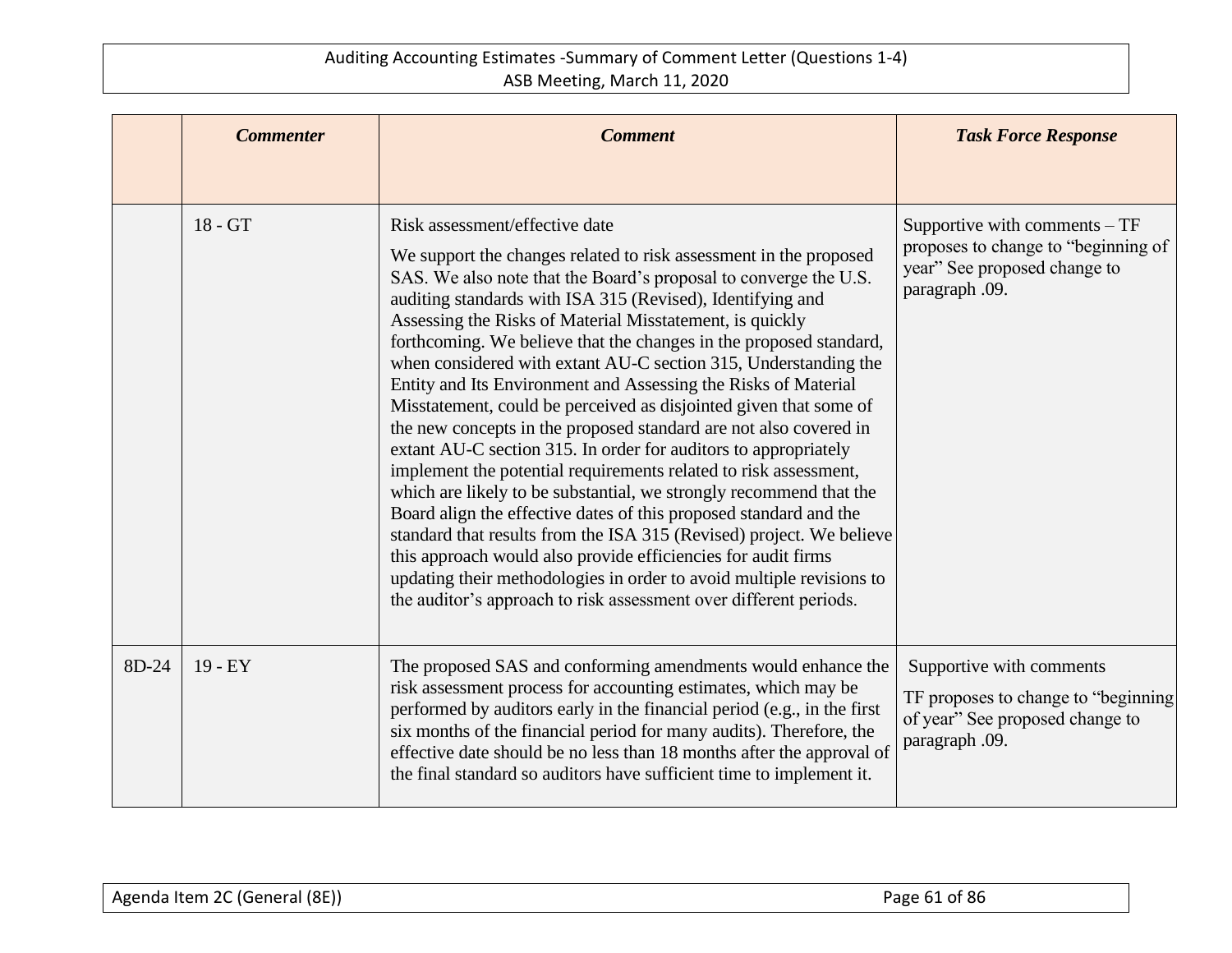|       | <b>Commenter</b> | <b>Comment</b>                                                                                                                                                                                                                                                                                                                                                                                                                                                                                                                                                                                                                                                                                                                                                                                                                  | <b>Task Force Response</b>                                                                                           |
|-------|------------------|---------------------------------------------------------------------------------------------------------------------------------------------------------------------------------------------------------------------------------------------------------------------------------------------------------------------------------------------------------------------------------------------------------------------------------------------------------------------------------------------------------------------------------------------------------------------------------------------------------------------------------------------------------------------------------------------------------------------------------------------------------------------------------------------------------------------------------|----------------------------------------------------------------------------------------------------------------------|
|       |                  |                                                                                                                                                                                                                                                                                                                                                                                                                                                                                                                                                                                                                                                                                                                                                                                                                                 |                                                                                                                      |
| 8D-25 | 20 - Eide Bailly | Response: Yes, we believe the effective date appears reasonable<br>depending on when the final standard is issued. It normally takes<br>up to 18 months after a standard is issued to update practice<br>guidance and develop training materials.                                                                                                                                                                                                                                                                                                                                                                                                                                                                                                                                                                               | Supportive with comments<br>TF proposes to change to "beginning<br>of year" See proposed change to<br>paragraph .09. |
| 8D-26 | $26 - BDO$       | Yes, we believe that the proposed effective date would provide<br>sufficient time to implement the new standard. Notwithstanding that<br>early adoption may be permitted, we encourage the ASB to continue<br>monitoring the IAASB's project to revise ISA 315, Identifying and<br>Assessing the Risk of Material Misstatement through Understanding<br>the Entity and Its Environment, which may result in further<br>conforming amendments to ISA 540 (Revised), and to consider the<br>merits of applying an effective date that is proximate to that of the<br>revised risk assessment standard, which is foundational to the<br>proposed SAS. Such an approach may reduce the practical<br>challenges associated with implementing the proposed SAS prior to<br>the forthcoming revisions to the risk assessment standard. | Supportive with comments<br>TF proposes to change to "beginning<br>of year" See proposed change to<br>paragraph .09. |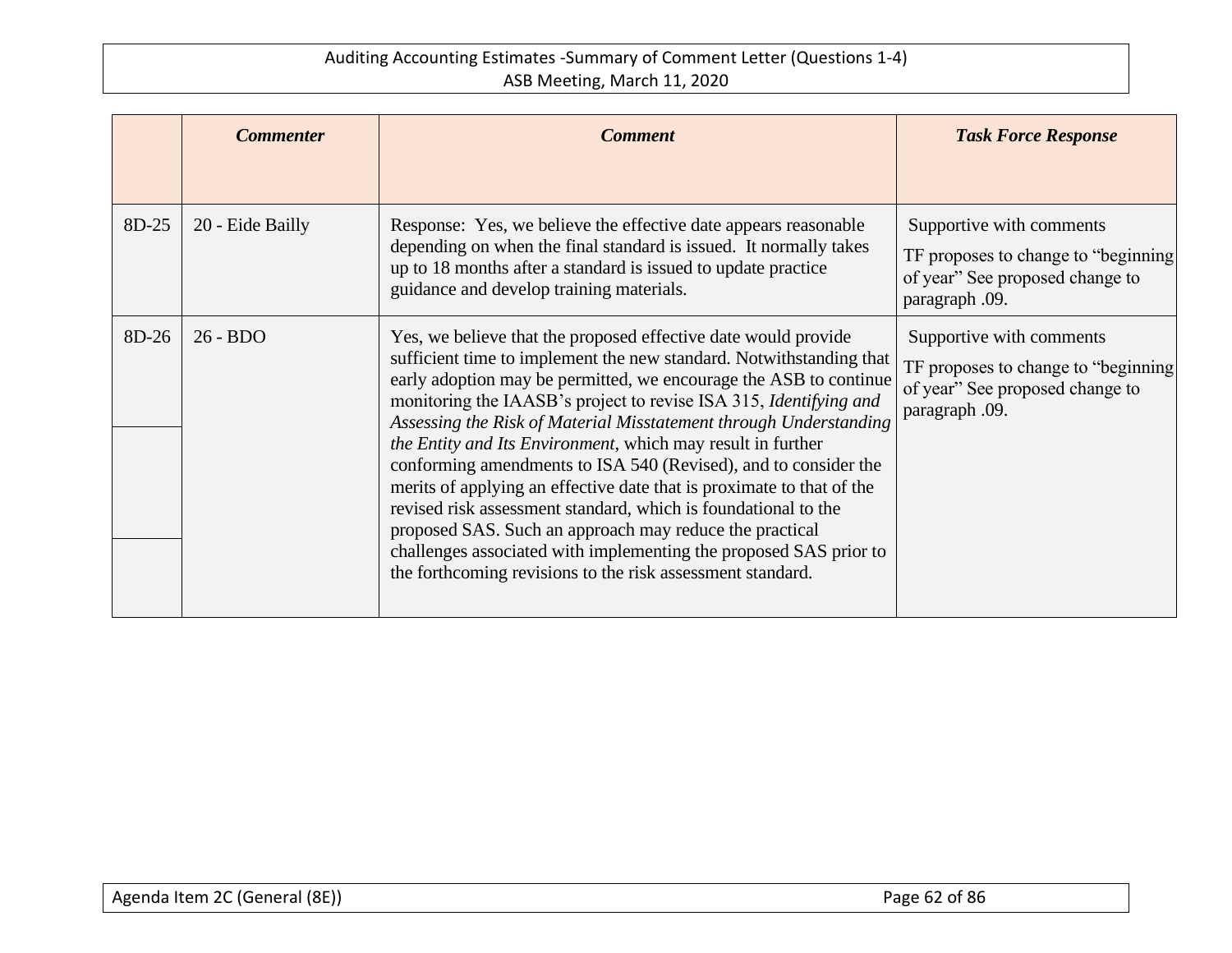|                    | <b>Commenter</b> | <b>Comment</b>                                                                                                                                                                                                                                                                                                                                                                                                                                                                                                                                                                                                                                                                                                                                                        | <b>Task Force Response</b>                                                                                                                                  |
|--------------------|------------------|-----------------------------------------------------------------------------------------------------------------------------------------------------------------------------------------------------------------------------------------------------------------------------------------------------------------------------------------------------------------------------------------------------------------------------------------------------------------------------------------------------------------------------------------------------------------------------------------------------------------------------------------------------------------------------------------------------------------------------------------------------------------------|-------------------------------------------------------------------------------------------------------------------------------------------------------------|
|                    |                  |                                                                                                                                                                                                                                                                                                                                                                                                                                                                                                                                                                                                                                                                                                                                                                       |                                                                                                                                                             |
| 8D-27              | $30 - PWC$       | The proposed SAS indicated that, if issued as final, it would be<br>effective for audits of financial statements for periods ending on<br>or after December 15, 2022. We believe that this effective date<br>provides sufficient time for auditors to prepare for the adoption of<br>the proposed SAS. We also believe it would be helpful to align<br>the effective dates of the proposed SAS with the proposed<br>changes to AU-C section 500. Doing so has the benefit of<br>enabling firms to consider how best to update their methodologies<br>and tools to take into account enhanced performance<br>requirements related to auditing estimates and evaluating the<br>results of those procedures and other information that may be<br>used as audit evidence. |                                                                                                                                                             |
|                    | Not supportive   |                                                                                                                                                                                                                                                                                                                                                                                                                                                                                                                                                                                                                                                                                                                                                                       |                                                                                                                                                             |
| 8D-28              | 06 - TXCPA PSC   | Response: The committee thinks that the use of "ending on or after"<br>December 15, 2022" may result in practitioners not adequately<br>considering the proposed standard when conducting audit planning<br>for the year ending December 31, 2022. The committee thinks that<br>the effective date should be "ending on or after December 15, 2021."                                                                                                                                                                                                                                                                                                                                                                                                                  | Not supportive<br>TF proposes to change to "beginning"<br>of year" See proposed change to<br>paragraph .09.<br>(Same as comment #19 in agenda)<br>item 2B). |
| <b>No Response</b> |                  |                                                                                                                                                                                                                                                                                                                                                                                                                                                                                                                                                                                                                                                                                                                                                                       |                                                                                                                                                             |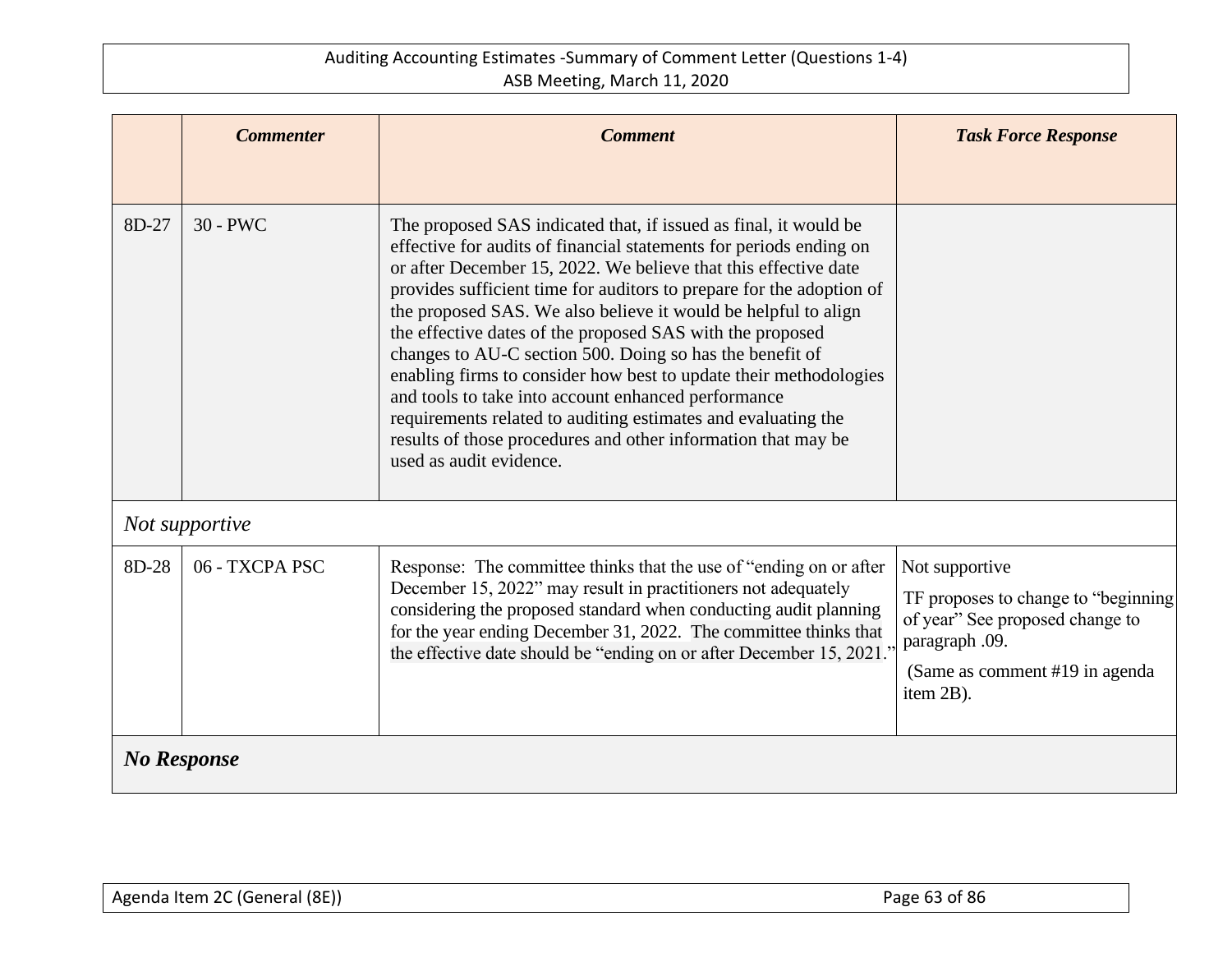|       | <b>Commenter</b> | <b>Comment</b>             | <b>Task Force Response</b> |
|-------|------------------|----------------------------|----------------------------|
| 8D-29 | 03 - Londer      | Jordan S. Londer - Student |                            |
| 8D-30 | <b>ABA</b>       | No response                |                            |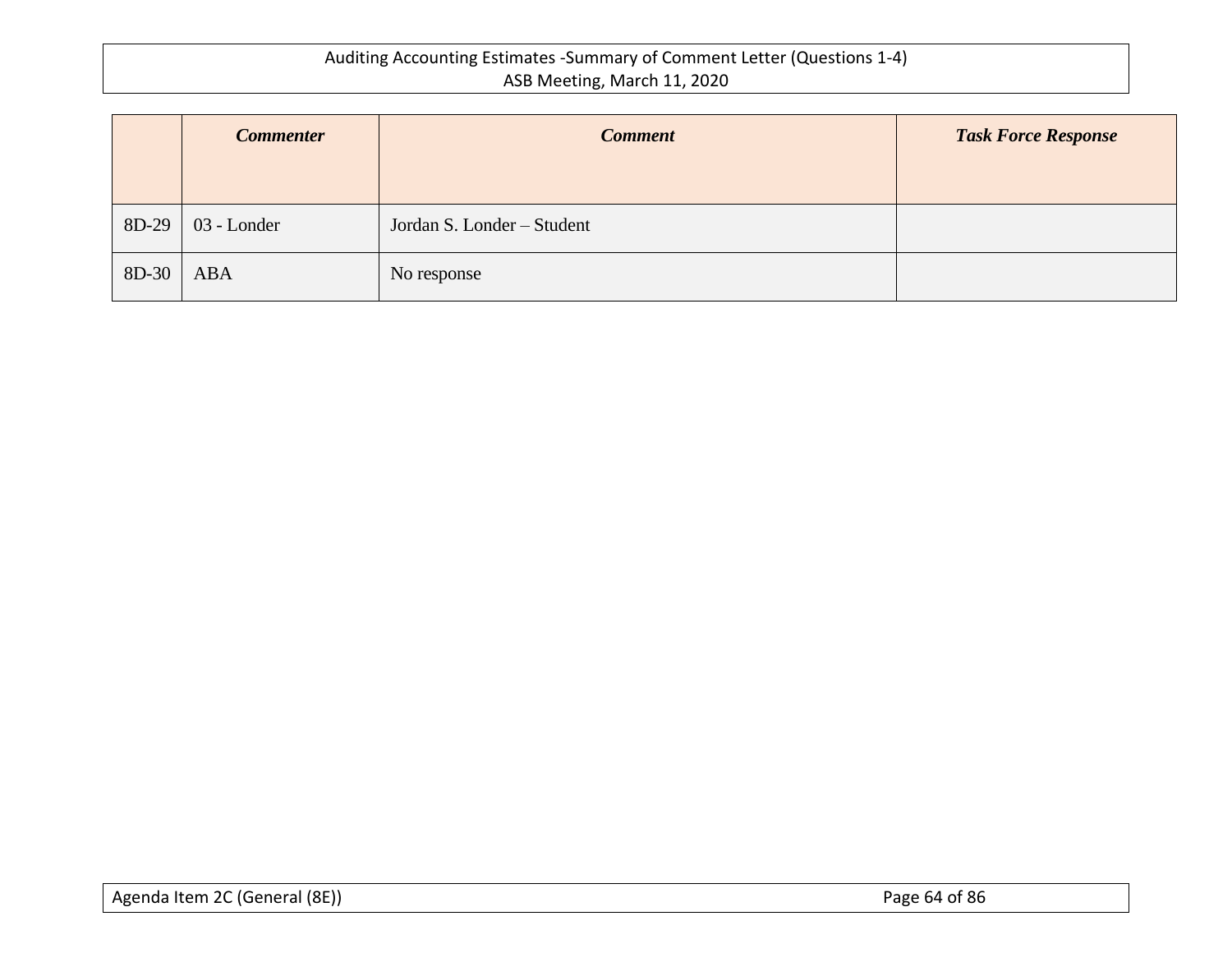## **Summary of General Comment Letter Responses (Agenda item 8E from the January 2020 ASB meeting, revised)**

This file contains general comments from the comment letters received.

# **General Comments**

|      | Paragraph<br><b>Reference</b> | <b>Commenter</b>          | <b>Comment</b>                                                                                                                                                                                                                                                                                                                                                                                                                                                                                                                                                                                                                                                                                                                                                                                                                                                                                                                                                                                                 | <b>Task force response</b>                                                                                                                                                                                                                                                                                 |
|------|-------------------------------|---------------------------|----------------------------------------------------------------------------------------------------------------------------------------------------------------------------------------------------------------------------------------------------------------------------------------------------------------------------------------------------------------------------------------------------------------------------------------------------------------------------------------------------------------------------------------------------------------------------------------------------------------------------------------------------------------------------------------------------------------------------------------------------------------------------------------------------------------------------------------------------------------------------------------------------------------------------------------------------------------------------------------------------------------|------------------------------------------------------------------------------------------------------------------------------------------------------------------------------------------------------------------------------------------------------------------------------------------------------------|
| 8E-1 | $Nodes\q$<br>neral            | 10 - RSM US<br><b>LLP</b> | Consideration of PCAOB Release 2018-005 Appendix A,<br>"Special Topics"<br>We encourage the ASB to undertake a project to evaluate the<br>guidance in Appendix A, "Special Topics," of PCAOB<br>Release 2018-005 and incorporate relevant policies and<br>guidance from this appendix into AU-C 540. Topics<br>considered in this appendix include (a) identifying and<br>assessing the risks of material misstatement related to the fair<br>value of financial instruments, (b) use of pricing information<br>from third parties as audit evidence, (c) using pricing<br>information from pricing services, (d) using pricing<br>information from multiple services, (e) using pricing<br>information from a broker or dealer and (f) unobservable<br>inputs. Additional standards and guidance on these topics<br>will better enable auditors to appropriately address the<br>increasingly complex scenarios that arise from new<br>accounting standards that include estimates and related<br>disclosures. | At the January 2020 ASB<br>meeting the ASB<br>acknowledged that a separate<br>project relating to AU-C 501<br>would be considered that<br>will take into consideration<br>the guidance in appendix A,<br>"Special Topics" of PCAOB<br>Release 2018-005 as well as<br>the use of management<br>specialists. |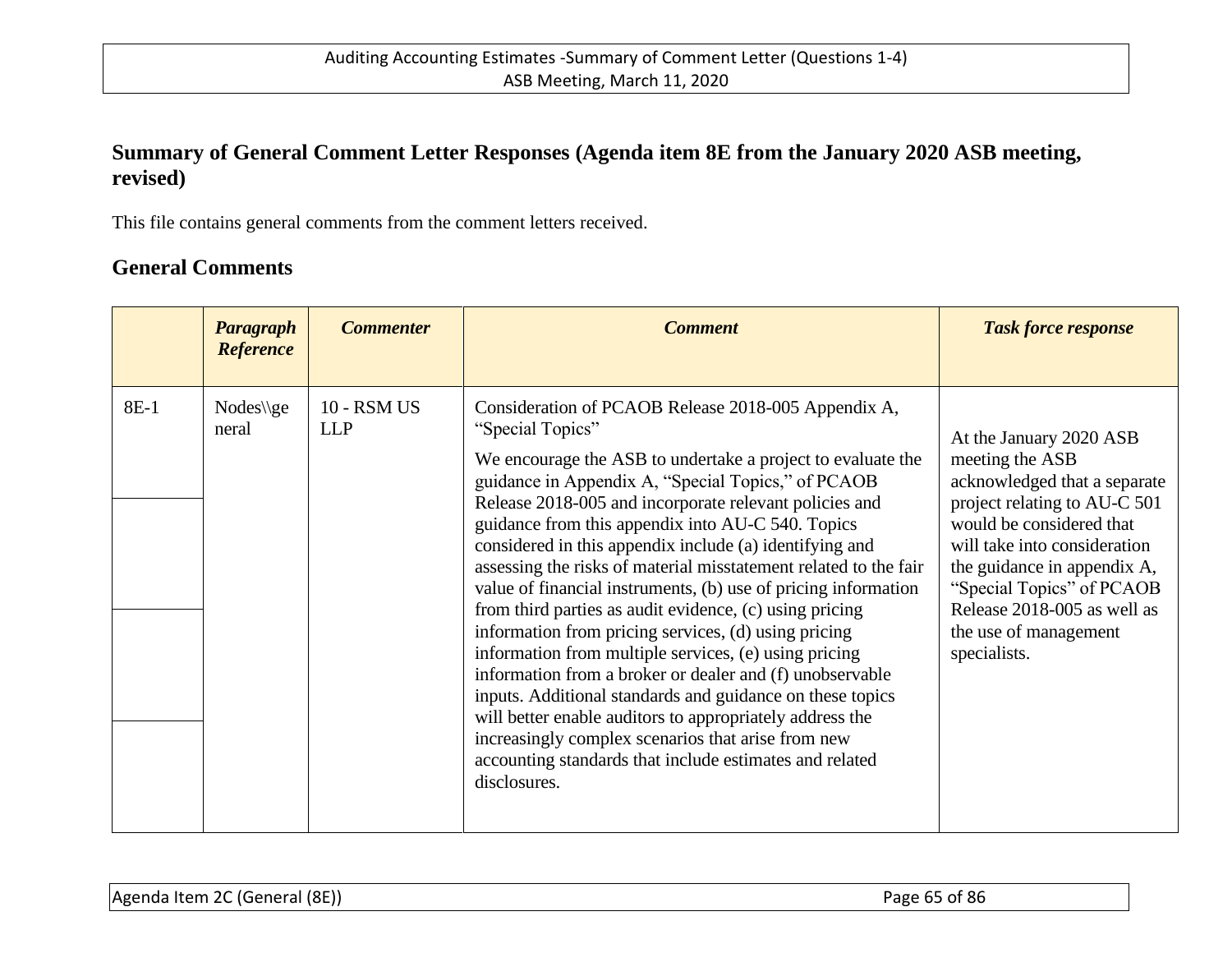|      | Paragraph<br><b>Reference</b> | <b>Commenter</b> | <b>Comment</b>                                                                                                                                                                                                                                                                                                                                                                                                                                                                                                                                                                                                                                                                                                                                       | <b>Task force response</b>                                                                                                                                                                                                                                                                                 |
|------|-------------------------------|------------------|------------------------------------------------------------------------------------------------------------------------------------------------------------------------------------------------------------------------------------------------------------------------------------------------------------------------------------------------------------------------------------------------------------------------------------------------------------------------------------------------------------------------------------------------------------------------------------------------------------------------------------------------------------------------------------------------------------------------------------------------------|------------------------------------------------------------------------------------------------------------------------------------------------------------------------------------------------------------------------------------------------------------------------------------------------------------|
|      |                               |                  | Consideration of PCAOB Release No. 2018-006<br>Because the auditor often uses the work of specialists when<br>auditing accounting estimates, we believe it is important for<br>the ASB to also consider the content of PCAOB Release No.<br>2018-006, Amendments to Auditing Standards for Auditor's<br>Use of the Work of Specialists, to discern whether any of<br>those amendments may also be appropriate for an audit<br>conducted in accordance with U.S. generally accepted<br>auditing principles (U.S. GAAS). We believe the timely<br>completion of the evaluation of the elimination of<br>unnecessary differences between PCAOB Standards and U.S.<br>GAAS in the use of the work of specialists is highly relevant<br>to practitioners. |                                                                                                                                                                                                                                                                                                            |
| 8E-2 | $Nodes\q$<br>neral            | 11 - Deloitte    | We substantially agree with the approach to the proposed<br>changes to AU-C section 501. However, overall, we<br>recommend the ASB develop a holistic plan to clearly<br>identify the scope and purpose of this AU-C section and in<br>doing so consider whether a project should be undertaken by<br>the Board to address the requirements and application<br>material in AU-C section 501 to verify the special<br>considerations that remain unique and specific to our<br>jurisdiction.                                                                                                                                                                                                                                                          | At the January 2020 ASB<br>meeting the ASB<br>acknowledged that a separate<br>project relating to AU-C 501<br>would be considered that<br>will take into consideration<br>the guidance in appendix A,<br>"Special Topics" of PCAOB<br>Release 2018-005 as well as<br>the use of management<br>specialists. |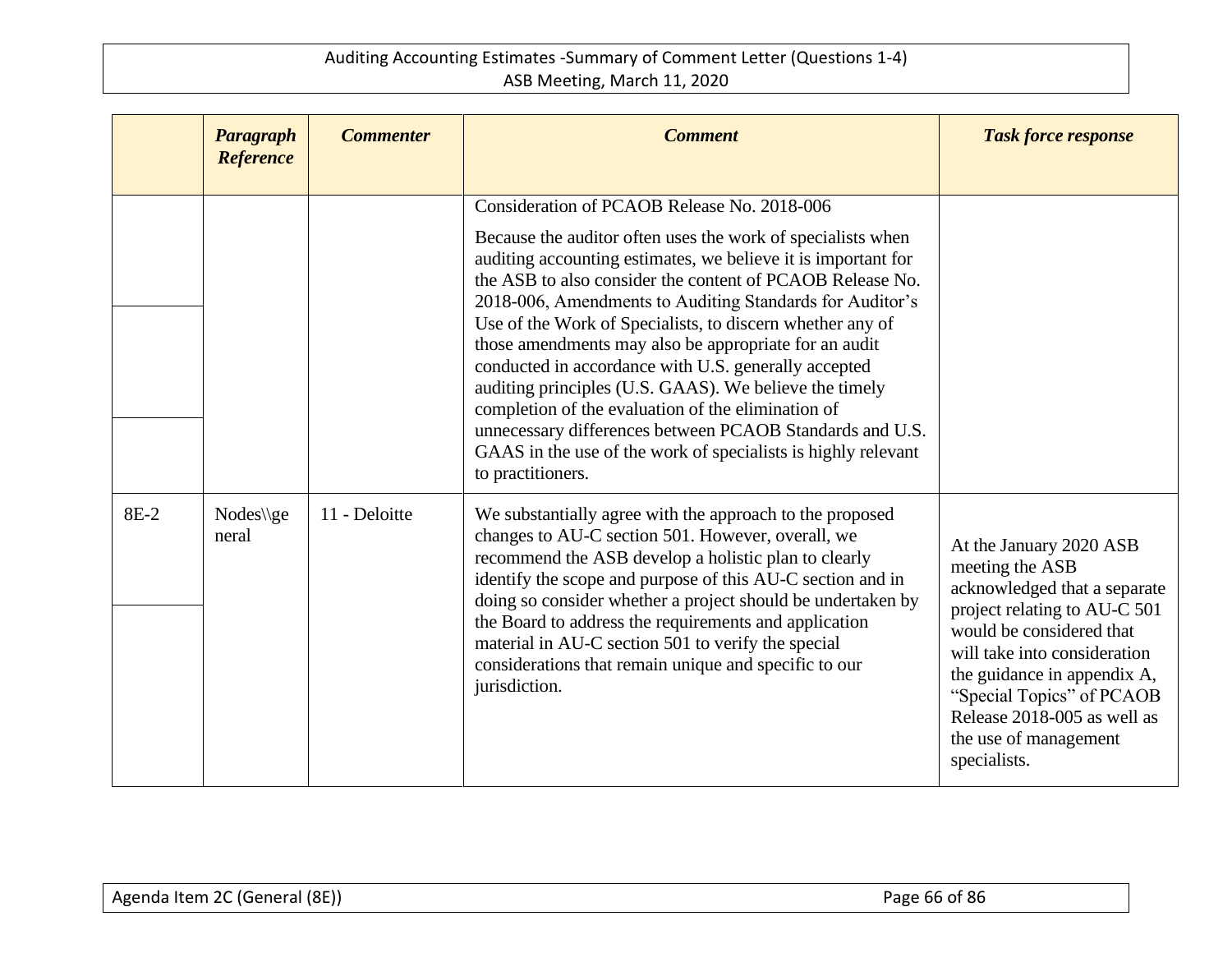|      | Paragraph<br><b>Reference</b> | <b>Commenter</b>                         | <b>Comment</b>                                                                                                                                                                                                                                                                                                                                                                                                                                                                                                                                                                                                                                                                                                                                                                                                              | <b>Task force response</b>                                                                                                                                                                                                                                                                                                                |
|------|-------------------------------|------------------------------------------|-----------------------------------------------------------------------------------------------------------------------------------------------------------------------------------------------------------------------------------------------------------------------------------------------------------------------------------------------------------------------------------------------------------------------------------------------------------------------------------------------------------------------------------------------------------------------------------------------------------------------------------------------------------------------------------------------------------------------------------------------------------------------------------------------------------------------------|-------------------------------------------------------------------------------------------------------------------------------------------------------------------------------------------------------------------------------------------------------------------------------------------------------------------------------------------|
| 8E-3 | $Nodes\q$<br>neral            | 21 - Florida<br>Institute of CPAs        | <b>Application Material</b><br>After reviewing the ED and discussing the proposed<br>standard, the Committee believes the proposed standard may<br>require modifications to the management representation<br>letter. In some cases, the Committee believes certain<br>representations relating to estimates may need to be<br>bifurcated and attested to by different members of<br>management. For example, estimates relating to asset<br>retirement obligations are not typically measured by<br>accounting and finance personnel because engineers play a<br>major role in these measurements. The Committee believes<br>it would be appropriate to include a discussion of this in the<br>Application Material.                                                                                                        | In accordance with AU-C<br>580 management is expected<br>to have sufficient knowledge<br>in which to base the<br>representations – and may<br>decide to make inquiries of<br>others who participate in<br>preparing the financial<br>statements. (Paragraphs<br>A3-.A4). Ultimately,<br>management is responsible.<br>No change proposed. |
| 8E-4 | $Nodes\q$<br>neral            | 21 - Florida<br><b>Institute of CPAs</b> | Audits of Governmental Organizations and Small Entities<br>While the Committee agrees with the proposed requirements<br>outlined in the ED, some concerns exist relating to the audits<br>of governmental organizations and relatively small entities.<br>Based on their experience, Committee members believe it is<br>highly likely the financial statement auditor for a government<br>or small entity provides various nonattest services.<br>Frequently these nonattest services involve assistance in<br>developing estimates relating to fair value, uncollectible<br>receivables, future cash flows, discount rates, depreciable<br>lives and salvage values of capital assets, et al. The<br>Committee is concerned the proposed requirement in<br>paragraph 4 to separately assess inherent risk and control risk | The proposed SAS applies<br>to all entities. No change<br>made.<br>Same as comment #51 in<br>agenda item 2B                                                                                                                                                                                                                               |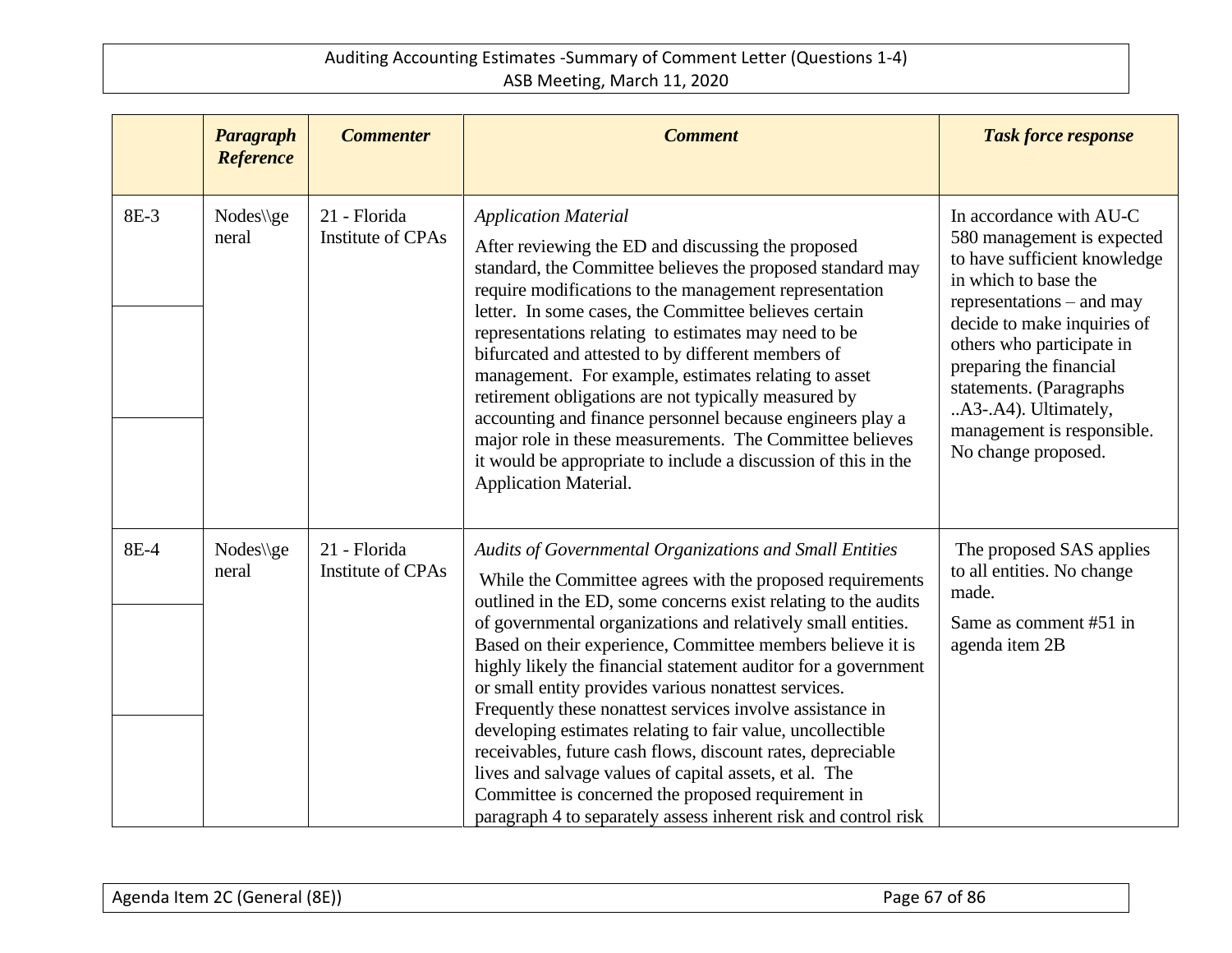|      | Paragraph<br><b>Reference</b>                | <b>Commenter</b> | <b>Comment</b>                                                                                                                                                                                                                                                                                                                                                                                                                                                                                                                                                                                                                                                                                                                                          | <b>Task force response</b> |
|------|----------------------------------------------|------------------|---------------------------------------------------------------------------------------------------------------------------------------------------------------------------------------------------------------------------------------------------------------------------------------------------------------------------------------------------------------------------------------------------------------------------------------------------------------------------------------------------------------------------------------------------------------------------------------------------------------------------------------------------------------------------------------------------------------------------------------------------------|----------------------------|
|      |                                              |                  | may prove problematic in audits of some governmental<br>organizations and smaller entities. For example, the auditor<br>might not conclude an estimate of future cash flows and the<br>related discount rate is a significant risk because he/she<br>assists management in developing this information. This<br>type of a situation could also have an effect on implementing<br>the requirements in paragraphs $21 - 26$ relating to responding<br>to the assessed risk of material misstatement in<br>"management's" estimates. Therefore, the Committee<br>believes the Application Material relating to paragraph 4, as<br>well as paragraphs $21 - 26$ , should include guidance for<br>audits of governmental organizations and smaller entities. |                            |
| 8E-5 | Nodes\\ge<br>neral\gener<br>al<br>supportive | 04 - NASBA       | <b>Overall Comment</b><br>We support the ASB's efforts in developing revisions to<br>generally accepted auditing standards for auditing accounting<br>estimates using ISA 540 (Revised) as the base and aligning<br>with the PCAOB's Auditing Standard 2501 (Revised) as<br>much as possible.<br>From the State Board's charge to be regulators protecting the<br>public interest, the consistency among the standards is<br>beneficial in regulatory and enforcement matters involving<br>CPAs and firms. We believe the best way to avoid public<br>confusion is to limit the differences in the three standards.                                                                                                                                     | Supportive                 |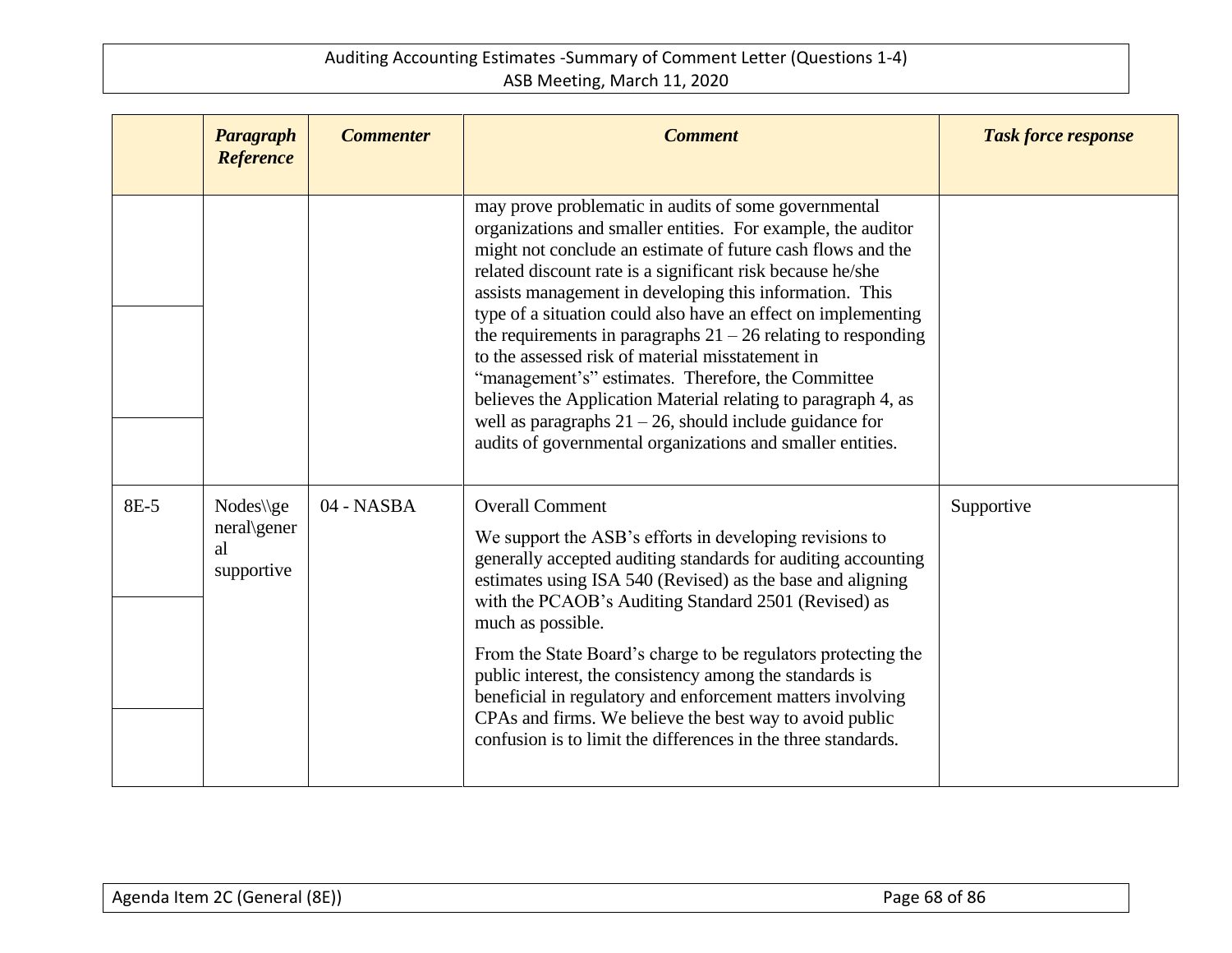|             | Paragraph<br><b>Reference</b>                | <b>Commenter</b>                 | <b>Comment</b>                                                                                                                                                                                                                                                                                                                                                                                                                                                                                | <b>Task force response</b> |
|-------------|----------------------------------------------|----------------------------------|-----------------------------------------------------------------------------------------------------------------------------------------------------------------------------------------------------------------------------------------------------------------------------------------------------------------------------------------------------------------------------------------------------------------------------------------------------------------------------------------------|----------------------------|
| 8E-6        | $Nodes\q$<br>neral\gener<br>al<br>supportive | 06 - TXCPA PSC                   | In general, we did not note any substantive changes to the<br>current requirements regarding auditing accounting estimates<br>and the related disclosures. The proposed standard appears to<br>focus on alterations to the wording of the current standard to<br>align with the IAASB.                                                                                                                                                                                                        | Supportive                 |
| 8E-7        | Nodes\\ge<br>neral\gener<br>al<br>supportive | 08-VSCPA                         | In general, the Committee supports the Board's objectives to<br>enhance the auditing standards relating to auditing<br>accounting estimates in a manner that will enable auditors to<br>appropriately address the complexity of scenarios from new<br>accounting standards that include estimates and related<br>disclosures. Overall, we agree with the Board's approach to<br>enhance the auditor's focus on factors driving the uncertainty<br>of estimates and potential management bias. | Supportive                 |
| <b>8E-8</b> | Nodes\\ge<br>neral\gener<br>al<br>supportive | 09-MI OAG                        | We have reviewed the AICPA Auditing Standards Board's<br>proposed statement on auditing standards entitled Auditing<br>Accounting Estimates and Related Disclosures and generally<br>agree with the proposed standards.                                                                                                                                                                                                                                                                       | Supportive                 |
| 8E-9        | Nodes\\ge<br>neral\gener<br>al<br>supportive | <b>10 - RSM US</b><br><b>LLP</b> | We understand the proposed SAS was drafted by the<br>Auditing Standards Board (ASB) primarily to (a) better<br>enable auditors to appropriately address the increasingly<br>complex scenarios that arise from new accounting standards                                                                                                                                                                                                                                                        | Supportive                 |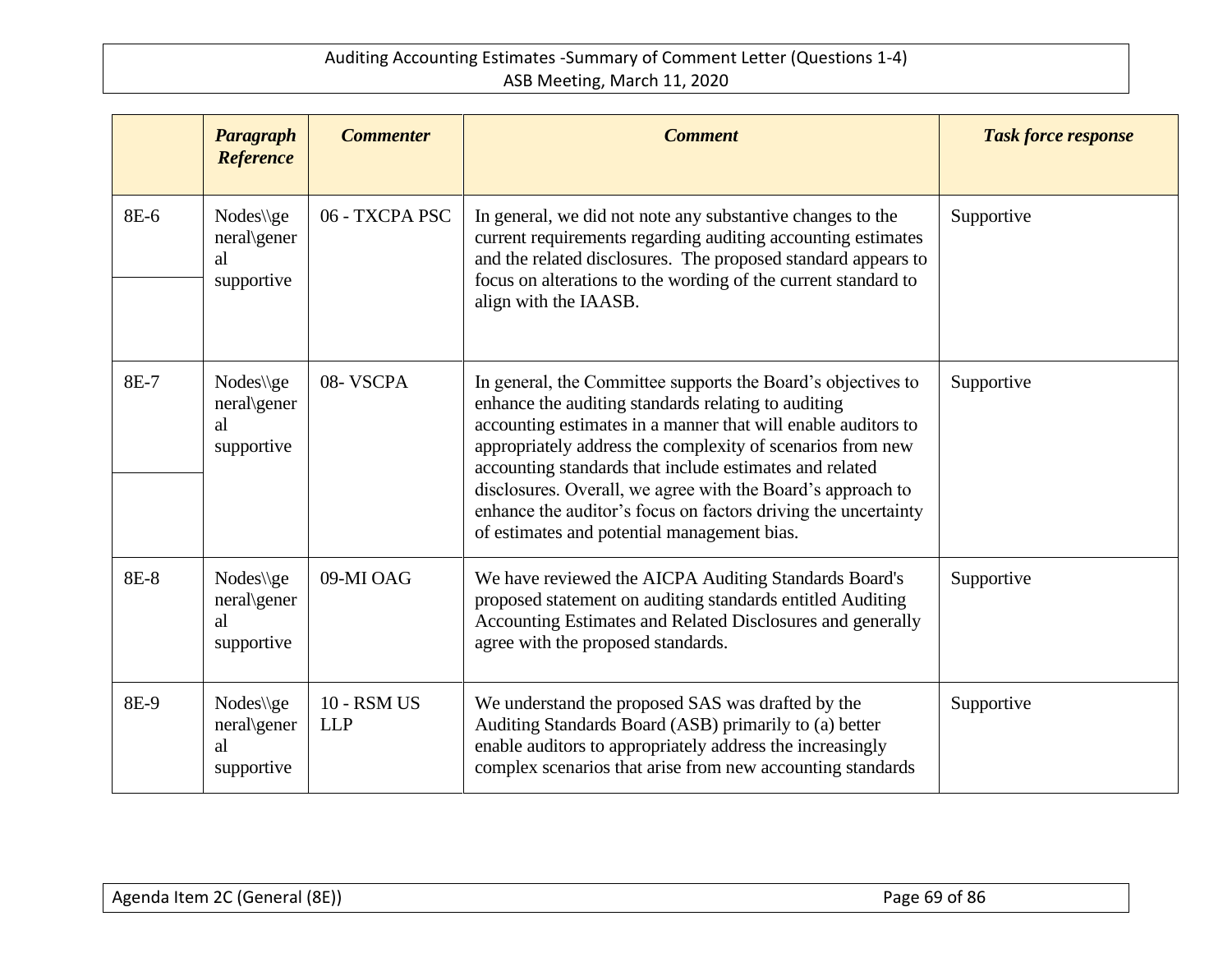| <b>Paragraph</b><br><b>Reference</b> | <b>Commenter</b> | <b>Comment</b>                                                                                                                                                                                                                                                                                                                                                                                                                                                                                                                                                                                                                                                                                                                                                 | <b>Task force response</b> |
|--------------------------------------|------------------|----------------------------------------------------------------------------------------------------------------------------------------------------------------------------------------------------------------------------------------------------------------------------------------------------------------------------------------------------------------------------------------------------------------------------------------------------------------------------------------------------------------------------------------------------------------------------------------------------------------------------------------------------------------------------------------------------------------------------------------------------------------|----------------------------|
|                                      |                  | that include estimates and related disclosures, (b) consider<br>implications of the International Auditing and Assurance<br>Standards Board's (IAASB) and Public Company<br>Accounting Oversight Board's (PCAOB) estimates projects<br>when auditing accounting estimates for audits of nonissuers,<br>(c) enhance the auditor's focus on factors driving estimation<br>uncertainty and potential management bias, (d) help auditors<br>perform appropriate audit procedures when auditing<br>accounting estimates and (e) drive auditors to exercise<br>professional skepticism when auditing accounting estimates.                                                                                                                                           |                            |
|                                      |                  | Overall, we believe the proposed changes will help auditors<br>better perform appropriate audit procedures relating to<br>auditing accounting estimates and related disclosures and will<br>encourage the use of professional skepticism in auditing<br>estimates. We found the requirements in the proposed SAS<br>understandable and the related examples and references to<br>other standards helpful. We support the ASB's strategy to<br>converge with the IAASB's standards and applaud the<br>additional consideration of the requirements in PCAOB<br>Release No 2018-005, Auditing Accounting Estimates,<br>Including Fair Value Measurements, and Amendments to<br>PCAOB Auditing Standards. Those considerations strengthen<br>this exposure draft. |                            |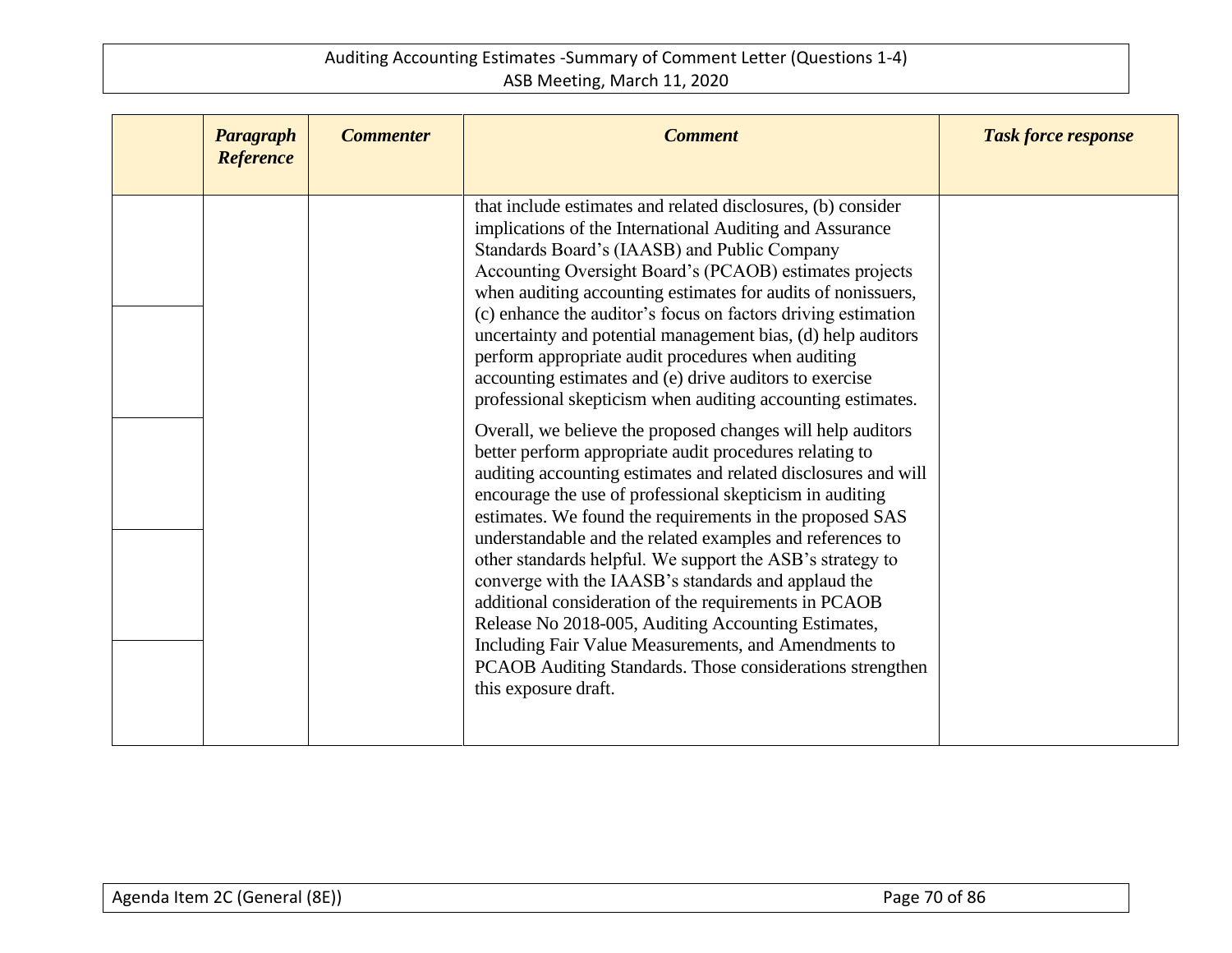|       | Paragraph<br><b>Reference</b>                                                 | <b>Commenter</b> | <b>Comment</b>                                                                                                                                                                                                                                                                                                                                                                                                                                                                                                                                                                                                                                                                                                                                                                                                                                                                                                                                                                                                                                                                                                                                                                                                                                                 | <b>Task force response</b> |
|-------|-------------------------------------------------------------------------------|------------------|----------------------------------------------------------------------------------------------------------------------------------------------------------------------------------------------------------------------------------------------------------------------------------------------------------------------------------------------------------------------------------------------------------------------------------------------------------------------------------------------------------------------------------------------------------------------------------------------------------------------------------------------------------------------------------------------------------------------------------------------------------------------------------------------------------------------------------------------------------------------------------------------------------------------------------------------------------------------------------------------------------------------------------------------------------------------------------------------------------------------------------------------------------------------------------------------------------------------------------------------------------------|----------------------------|
| 8E-10 | $Nodes\left\langle \text{ge}\right\rangle$<br>neral\gener<br>al<br>supportive | 11 - Deloitte    | <b>Overall Comments</b><br>We are supportive of the objectives of the ASB's proposal to<br>converge with the recently released International Standard on<br>Auditing (ISA) 540 (Revised), Auditing Accounting<br>Estimates and Related Disclosures (ISA 540 (Revised)), and<br>are also supportive of the ASB's efforts to consider the<br>Public Company Accounting Oversight Board's (PCAOB)<br>recently adopted Auditing Standard (AS) No. 2501<br>(Revised), Auditing Accounting Estimates, Including Fair<br>Value Measurements, and Amendments to PCAOB Auditing<br>Standards (PCAOB Release No. 2018-005), and whether the<br>requirements and guidance in this PCAOB standard could or<br>should also be incorporated into the ASB's proposed SAS to<br>enhance audit quality for audits of nonissuers. Convergence<br>to ISA 540 (Revised) brings the following integral concepts<br>to the proposed SAS:<br>The enhancement and ability to provide for a more<br>granular risk assessment process over accounting<br>estimates, which will support the auditor's efforts to<br>drive targeted procedures that are responsive to the<br>granular risk assessment, leading to improvements in<br>the quality of our audit. This includes more focus on | Supportive                 |
|       |                                                                               |                  | identifying the factors driving estimation uncertainty,<br>complexity, and subjectivity and potential                                                                                                                                                                                                                                                                                                                                                                                                                                                                                                                                                                                                                                                                                                                                                                                                                                                                                                                                                                                                                                                                                                                                                          |                            |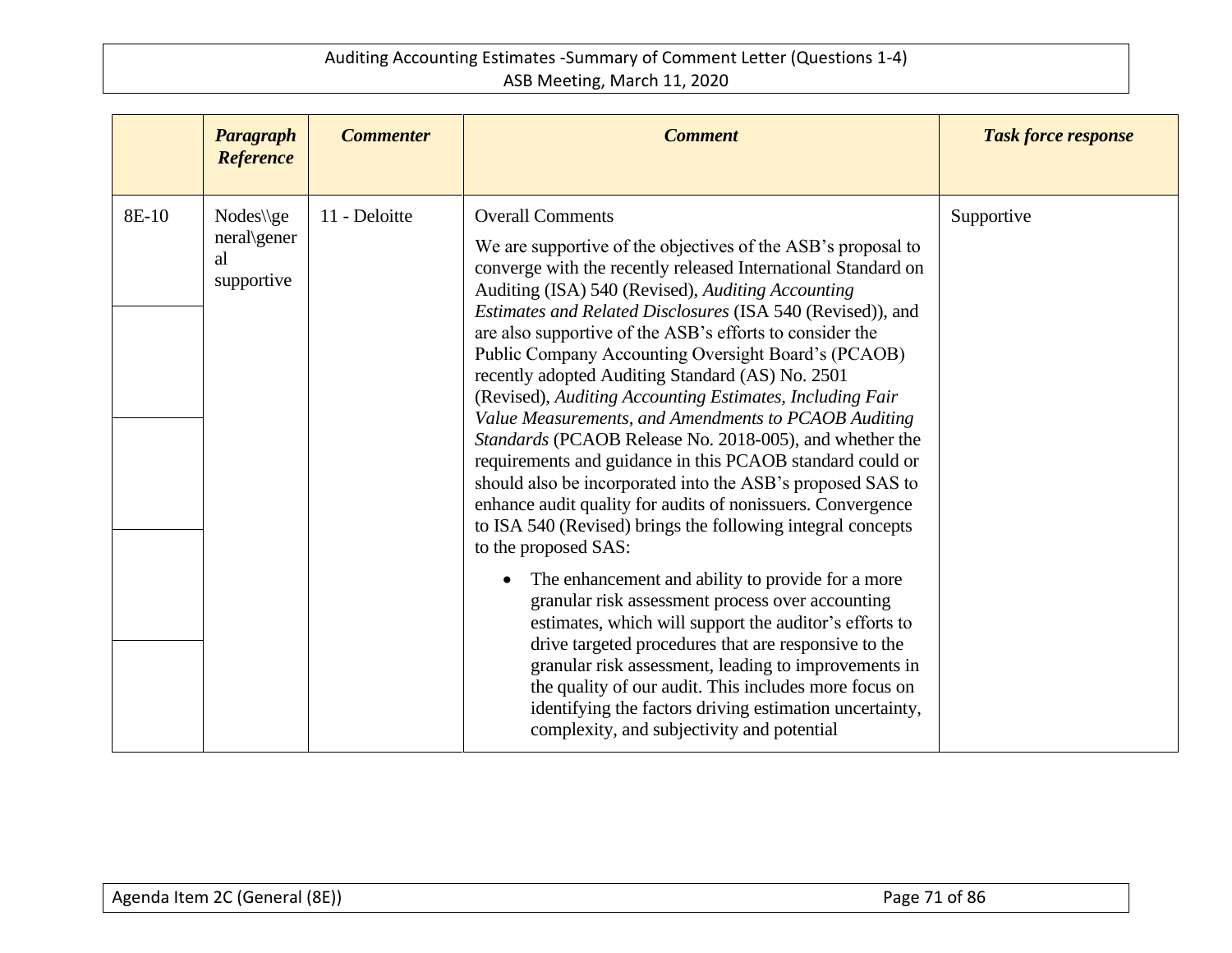| Paragraph<br><b>Reference</b> | <b>Commenter</b> | <b>Comment</b>                                                                                                                                                                                                                                                                                                                                                                                                                                                                                                                                                                                                                                                                                                                                                                                                                                                                                                                            | <b>Task force response</b> |
|-------------------------------|------------------|-------------------------------------------------------------------------------------------------------------------------------------------------------------------------------------------------------------------------------------------------------------------------------------------------------------------------------------------------------------------------------------------------------------------------------------------------------------------------------------------------------------------------------------------------------------------------------------------------------------------------------------------------------------------------------------------------------------------------------------------------------------------------------------------------------------------------------------------------------------------------------------------------------------------------------------------|----------------------------|
|                               |                  | management bias, in addition to added emphasis for<br>an auditor to understand the entity and its<br>environment and internal control in relation to<br>accounting estimates. Targeting the auditor's work<br>efforts based on their risk assessment, in particular<br>focusing the auditor's attention on those matters that<br>are the most difficult to audit and particularly unique<br>to the auditing of accounting estimates, is the<br>appropriate way forward.                                                                                                                                                                                                                                                                                                                                                                                                                                                                   |                            |
|                               |                  | The incorporation of scalability, specifically as it<br>relates to how the requirements of the proposed SAS<br>can be achieved depending on whether the accounting<br>estimate is relatively simple or complex. Tailoring the<br>extent of procedures will enable auditors to<br>appropriately address the increasingly complex<br>scenarios that arise from new accounting standards<br>that include accounting estimates while also<br>considering those more simplistic scenarios that exist<br>for certain other accounting estimates. This will allow<br>the auditor to appropriately execute on the<br>requirements of the proposed SAS while also<br>considering the nature and circumstances relevant to<br>each individual accounting estimate. Demonstrating<br>how auditors can achieve this level of scalability in<br>the U.S. environment, particularly for simpler<br>accounting estimates, through supplemental materials |                            |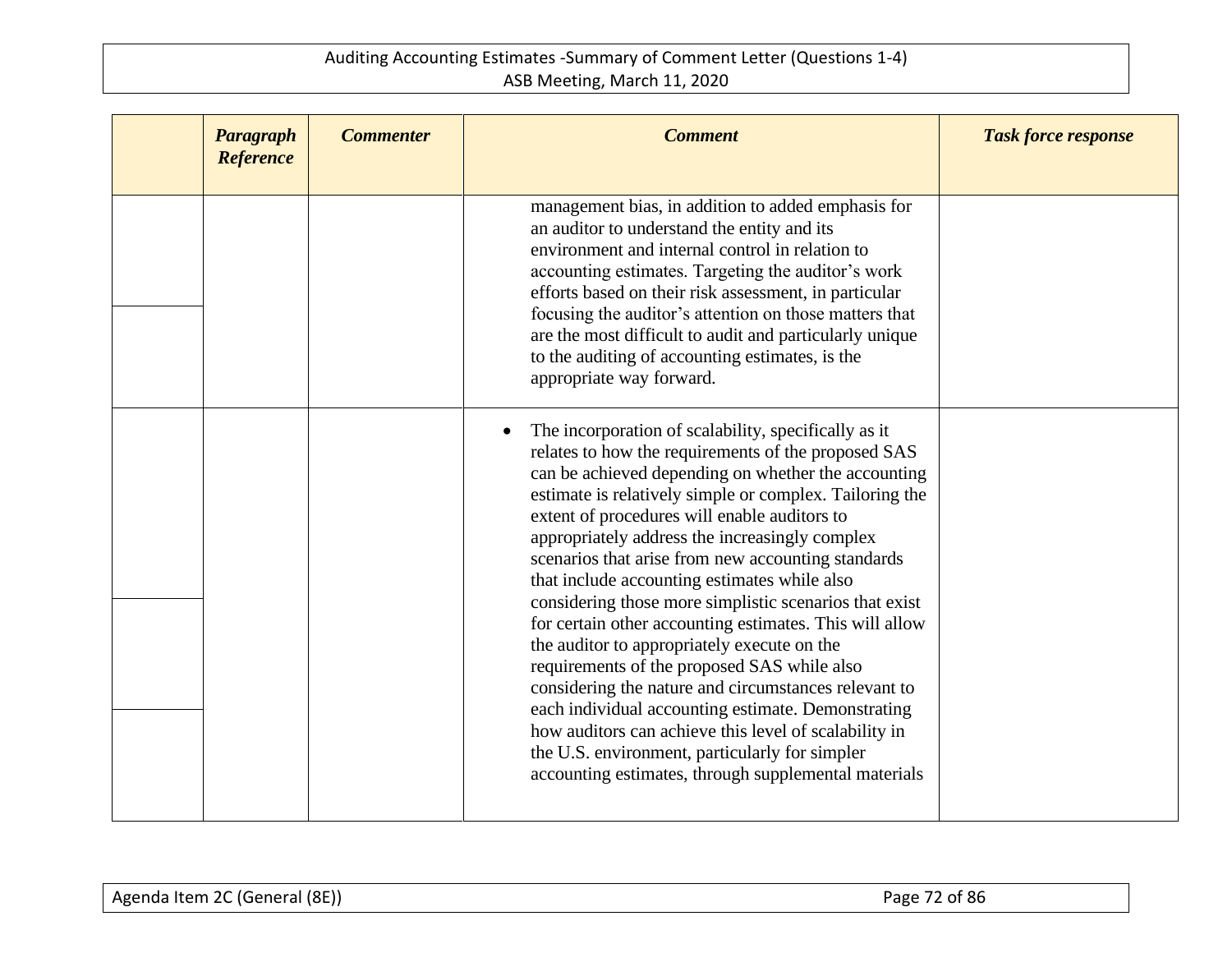| Paragraph<br><b>Reference</b> | <b>Commenter</b> | <b>Comment</b>                                                                                                                                                                                                                                                                                                                                                                                                                                                                                                                                                                                                                                                                                                                                                                                                                                                                                                                                                                                                                                                                                              | <b>Task force response</b>                 |
|-------------------------------|------------------|-------------------------------------------------------------------------------------------------------------------------------------------------------------------------------------------------------------------------------------------------------------------------------------------------------------------------------------------------------------------------------------------------------------------------------------------------------------------------------------------------------------------------------------------------------------------------------------------------------------------------------------------------------------------------------------------------------------------------------------------------------------------------------------------------------------------------------------------------------------------------------------------------------------------------------------------------------------------------------------------------------------------------------------------------------------------------------------------------------------|--------------------------------------------|
|                               |                  | that include specific examples will be useful in the<br>effective implementation of the proposed SAS.<br><b>Considerations Regarding Audit Evidence</b><br>As highlighted in the Explanatory Memorandum to the<br>proposed SAS, in finalizing ISA 540 (Revised), the<br>International Auditing and Assurance Standards Board<br>(IAASB) issued a series of conforming amendments to other<br>ISAs, including conforming amendments to ISA 500, Audit<br>Evidence (ISA 500). The ASB determined that rather than<br>proposing amendments to AU-C section 500, Audit Evidence<br>(AU-C section 500) as part of this proposed SAS, the<br>conforming amendments would be made as part of the<br>proposed SAS, Audit Evidence. While the proposed SAS,<br>Audit Evidence, includes substantially all the IAASB's<br>conforming amendments to ISA 500, there are differences, as<br>well as certain changes, that have been made to the ISA 500<br>conforming amendments. D&T provided comments and<br>recommendations pertaining to these conforming<br>amendments in our September 18, 2019, comment letter to | Provide comments to<br>Evidence task force |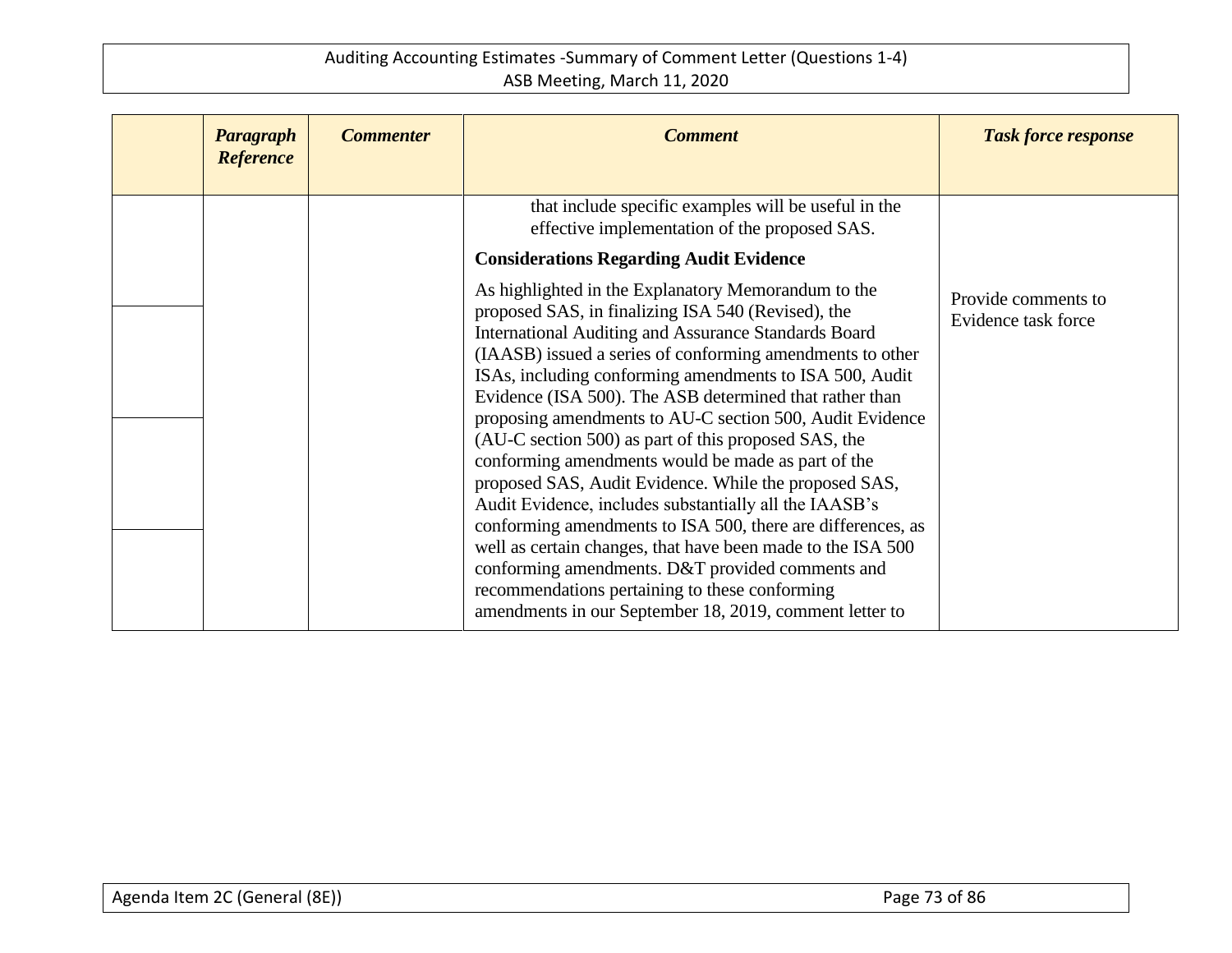|       | <b>Paragraph</b><br>Reference                | <b>Commenter</b>                     | <b>Comment</b>                                                                                                                                                                                                                                                                                                                                                                                                                                                                                                                                         | <b>Task force response</b> |
|-------|----------------------------------------------|--------------------------------------|--------------------------------------------------------------------------------------------------------------------------------------------------------------------------------------------------------------------------------------------------------------------------------------------------------------------------------------------------------------------------------------------------------------------------------------------------------------------------------------------------------------------------------------------------------|----------------------------|
|       |                                              |                                      | the ASB for the proposed SAS, Audit Evidence, as in certain<br>instances wording changes were made that we believe are<br>unnecessary, alter the intended meaning of the requirements<br>and guidance, and will have unintended consequences when<br>contemplated in the context of this proposed SAS. These are<br>summarized in Appendix III. We recommend these be<br>addressed as part of finalizing the proposed SAS, Audit<br>Evidence, or if not, be addressed as part of this proposed<br>SAS.                                                 |                            |
| 8E-11 | $Nodes\q$<br>neral\gener<br>al<br>supportive | 12 - GAO<br>Comments on<br>Estimates | We support the American Institute of Certified Public<br>Accountants' Auditing Standards Board's (ASB) efforts to<br>converge the standards for auditing accounting estimates with<br>those of the International Auditing and Assurance Standards<br>Board (IAASB). We agree that the differences between the<br>ASB's proposed standard and the IAASB's standard will not<br>result in substantive differences in application. We are<br>responding to the ASB's questions included in the<br>explanatory memorandum accompanying the exposure draft. | Supportive                 |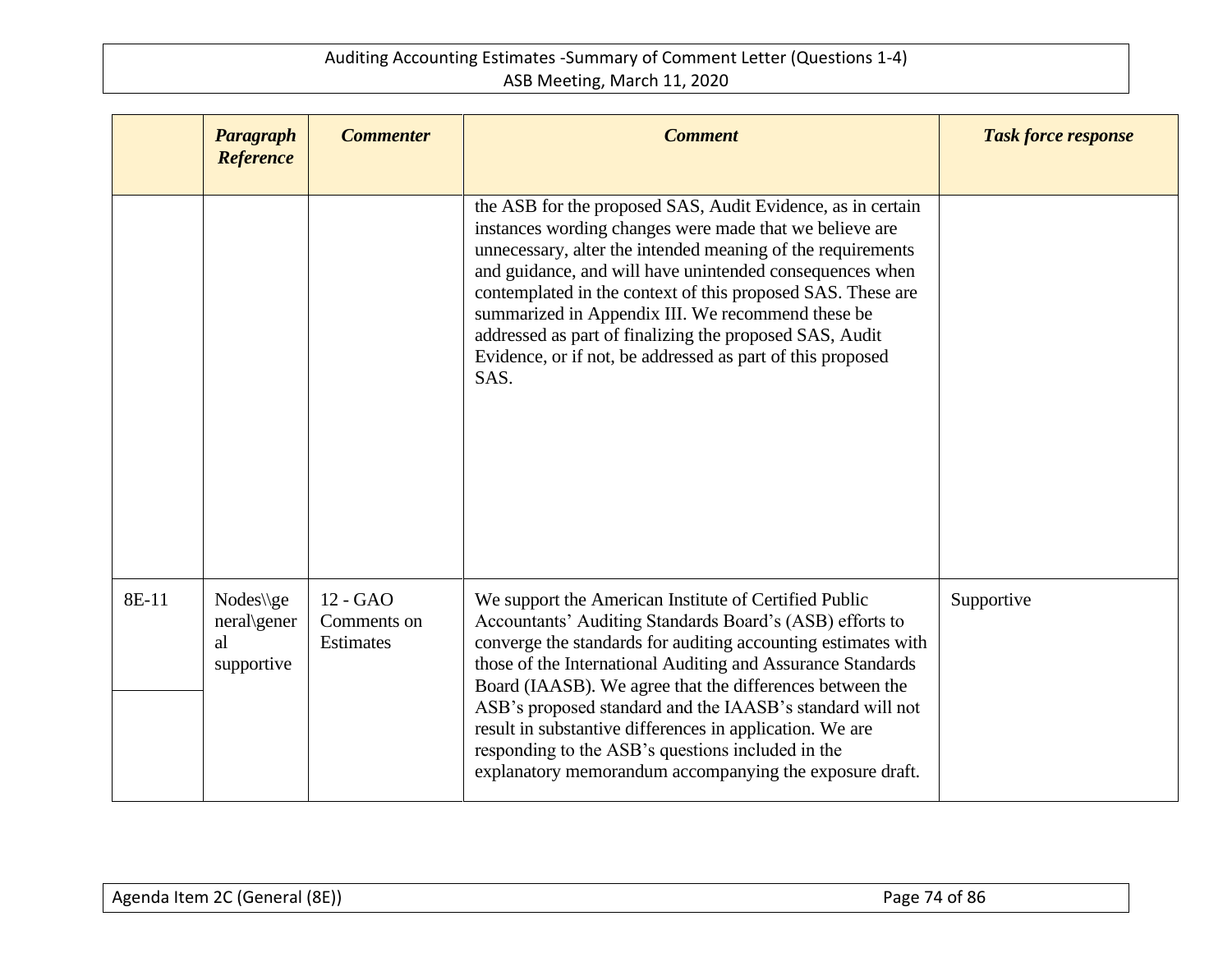|       | <b>Paragraph</b><br>Reference                | <b>Commenter</b>                   | <b>Comment</b>                                                                                                                                                                                                                                                                                                                                                                                                                                                                                                                                                                                                                                                                                                                                                                            | <b>Task force response</b> |
|-------|----------------------------------------------|------------------------------------|-------------------------------------------------------------------------------------------------------------------------------------------------------------------------------------------------------------------------------------------------------------------------------------------------------------------------------------------------------------------------------------------------------------------------------------------------------------------------------------------------------------------------------------------------------------------------------------------------------------------------------------------------------------------------------------------------------------------------------------------------------------------------------------------|----------------------------|
|       |                                              |                                    | In addition, we have noted other revisions and edits that we<br>believe will improve the final standard.                                                                                                                                                                                                                                                                                                                                                                                                                                                                                                                                                                                                                                                                                  |                            |
| 8E-12 | Nodes\\ge<br>neral\gener<br>al<br>supportive | 13 - - Wipfli and<br>Mind the GAAP | We support the AICPA's efforts to converge U.S. auditing<br>standards with those promulgated by the International<br>Auditing and Assurance Standards Board (IAASB) and<br>understand the reasons for using the IAASB's ISA 540<br>(Revised) as the starting point for Exposure Draft. However,<br>this approach made it difficult for us to understand clearly<br>what the Auditing Standards Board is proposing to change<br>from current U.S. auditing standards. In the future, we would<br>recommend that the Auditing Standards Board prepare a<br>redlined document comparing the current and proposed<br>auditing guidelines and/or a summary document identifying<br>any significant changes from the current auditing guidance to<br>that being proposed in the Exposure Draft. | Supportive                 |
|       |                                              |                                    | In addition, the background to the Exposure Draft indicates<br>that the Auditing Standards Board monitored recent Public<br>Company Accounting Oversight Board (PCAOB) projects in<br>the area of auditing estimates. However, it is unclear to us<br>how the Exposure Draft considered those recent PCAOB<br>activities and what, if any, differences will remain with<br>PCAOB auditing standards if the Exposure Draft is adopted<br>in its proposed form. Again, in future standard setting<br>activities, we urge the Auditing Standards Board to include as<br>part of the materials made available for comment a summary                                                                                                                                                           |                            |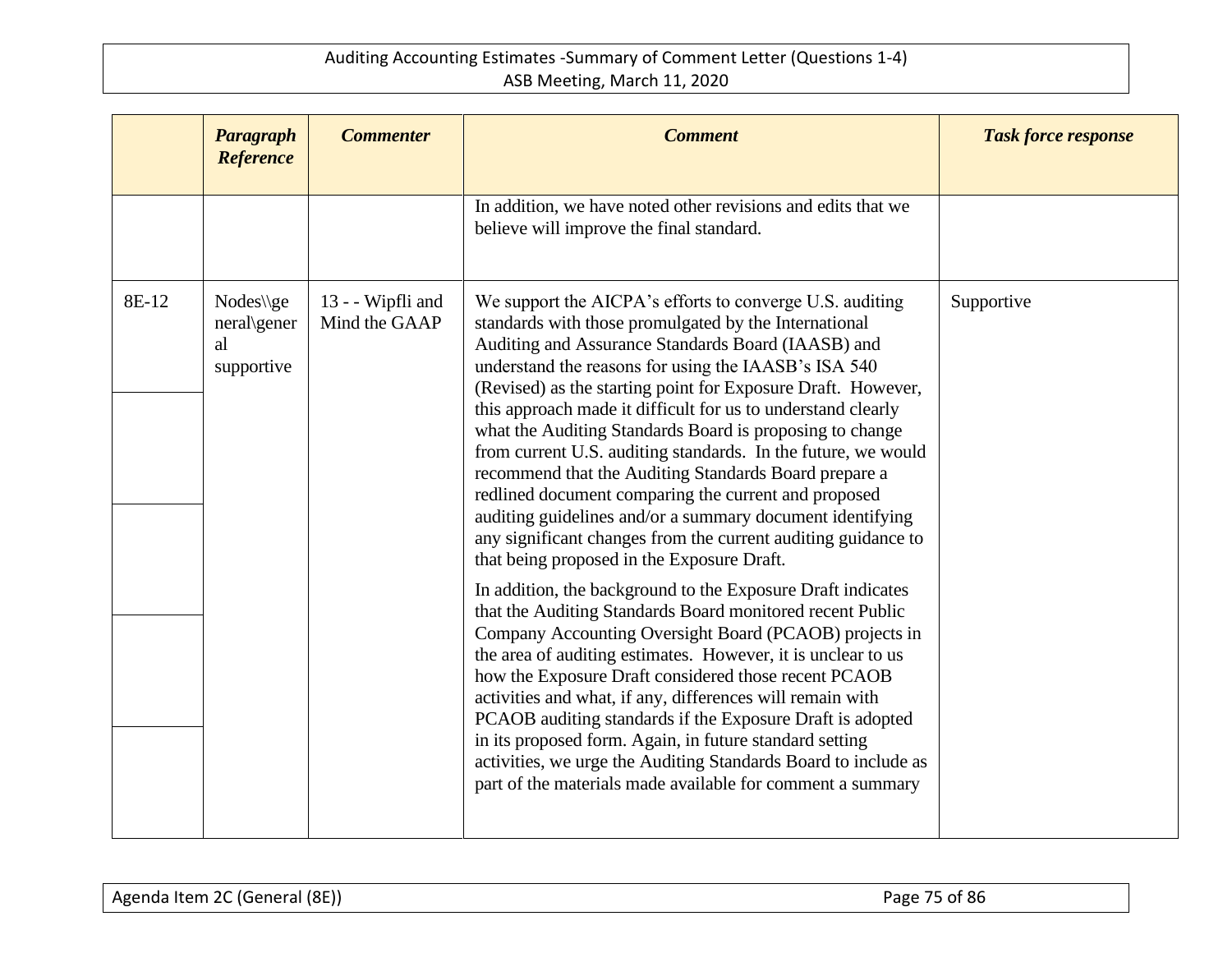|       | <b>Paragraph</b><br><b>Reference</b>         | <b>Commenter</b> | <b>Comment</b>                                                                                                                                                                                                                                                                                                                                                                                                                                                                                                                                | <b>Task force response</b> |
|-------|----------------------------------------------|------------------|-----------------------------------------------------------------------------------------------------------------------------------------------------------------------------------------------------------------------------------------------------------------------------------------------------------------------------------------------------------------------------------------------------------------------------------------------------------------------------------------------------------------------------------------------|----------------------------|
|       |                                              |                  | of any remaining differences between its proposals and<br>extant PCAOB auditing standards.                                                                                                                                                                                                                                                                                                                                                                                                                                                    |                            |
| 8E-13 | Nodes\\ge<br>neral\gener<br>al<br>supportive | 14 - NYSSCPA     | <b>General Comments</b><br>We are generally supportive of the proposed SAS.                                                                                                                                                                                                                                                                                                                                                                                                                                                                   | Supportive                 |
| 8E-14 | Nodes\\ge<br>neral\gener<br>al<br>supportive | $18 - GT$        | We support the Board's undertaking to enhance the auditing<br>standard related o accounting estimates, and we agree with<br>the Board's approach to converge this standard with the<br>corresponding international auditing standard. As accounting<br>estimates become more prevalent and complex in financial<br>statements, we believe it is important to have a generally<br>consistent approach to auditing across various jurisdictions so<br>that auditors are not challenged by different requirements for<br>a single, global audit. | Supportive                 |
| 8E-15 | $Nodes\q$<br>neral\gener<br>al<br>supportive | $19 - EY$        | As part of a global network of firms that uses one Global<br>Audit Methodology (GAM) that is based on the International<br>Standards on Auditing (ISAs), we support the ASBs efforts                                                                                                                                                                                                                                                                                                                                                          | Supportive                 |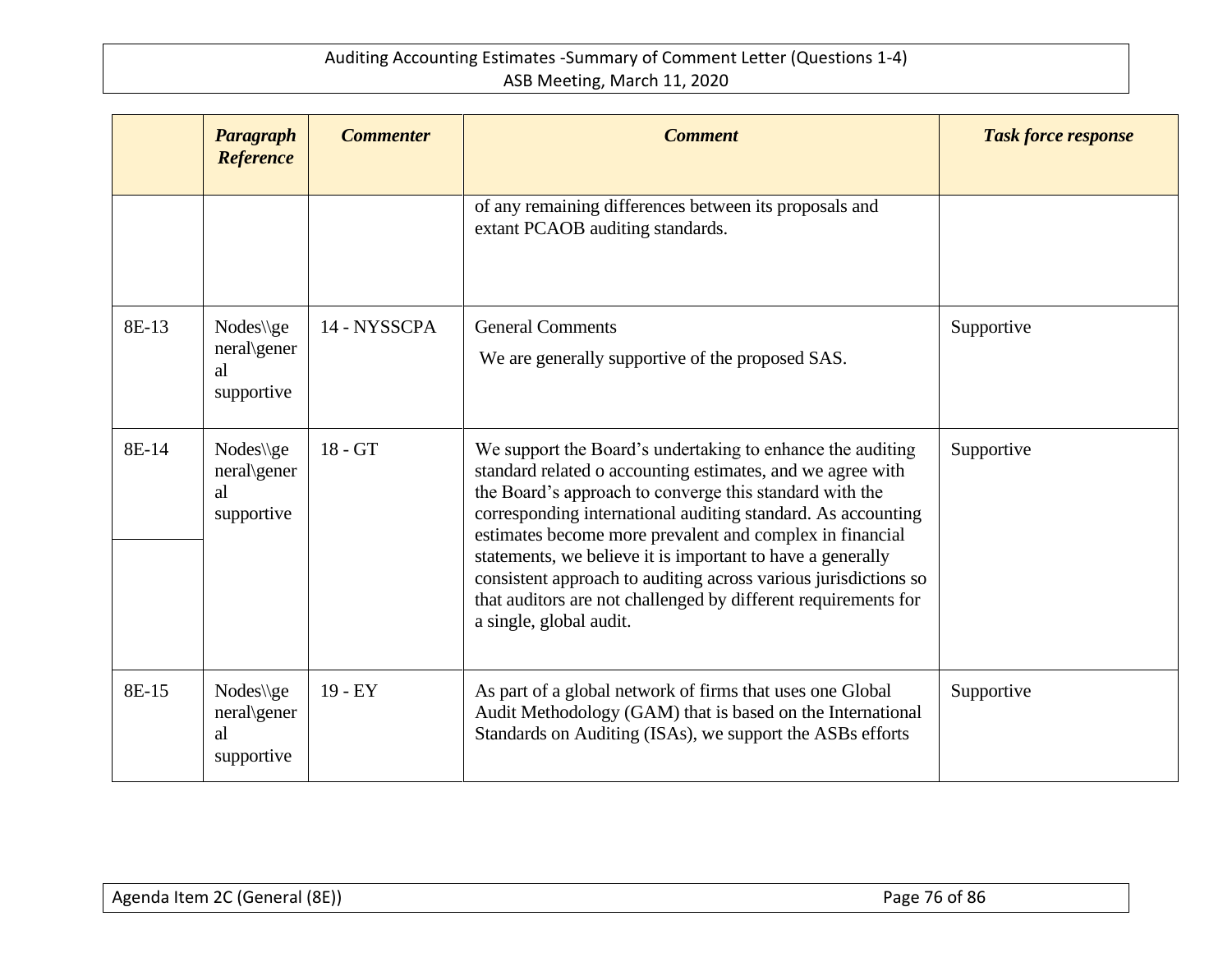|       | Paragraph<br><b>Reference</b>                | <b>Commenter</b> | <b>Comment</b>                                                                                                                                                                                                                                                                                                                                                                                                                                                                                                                                                                | <b>Task force response</b>                                                                                                                                                                                                                                                                                 |
|-------|----------------------------------------------|------------------|-------------------------------------------------------------------------------------------------------------------------------------------------------------------------------------------------------------------------------------------------------------------------------------------------------------------------------------------------------------------------------------------------------------------------------------------------------------------------------------------------------------------------------------------------------------------------------|------------------------------------------------------------------------------------------------------------------------------------------------------------------------------------------------------------------------------------------------------------------------------------------------------------|
|       |                                              |                  | to converge its standards with those of the International<br>Auditing and Assurance Standards Board (IAASB).<br>We believe the proposed SAS is generally in alignment with<br>the Public Accounting Oversight Board (PCAOB) standards,<br>which would reduce the risk of different conclusions being<br>reached when audits are performed under PCAOB and<br>AICPA standards. However, we recommend that the Board<br>consider providing more guidance to address the use of<br>specialists and third-party pricing information in auditing<br>estimates.                     | At the January 2020 ASB<br>meeting the ASB<br>acknowledged that a separate<br>project relating to AU-C 501<br>would be considered that<br>will take into consideration<br>the guidance in appendix A,<br>"Special Topics" of PCAOB<br>Release 2018-005 as well as<br>the use of management<br>specialists. |
| 8E-16 | $Nodes\q$<br>neral\gener<br>al<br>supportive | 22 - TIC         | TIC appreciates the effort of the Auditing Standards Board<br>(ASB) to consider the revisions to auditing accounting<br>estimates resulting from the IAASB and PCAOB projects in<br>developing the changes to generally accepted auditing<br>standards (GAAS) described in this ED. Generally, TIC<br>agrees that the proposed changes will help auditors to<br>perform appropriate audit procedures relating to auditing<br>accounting estimates and related disclosures and will drive<br>auditors to exercise professional skepticism, thereby<br>improving audit quality. | Supportive                                                                                                                                                                                                                                                                                                 |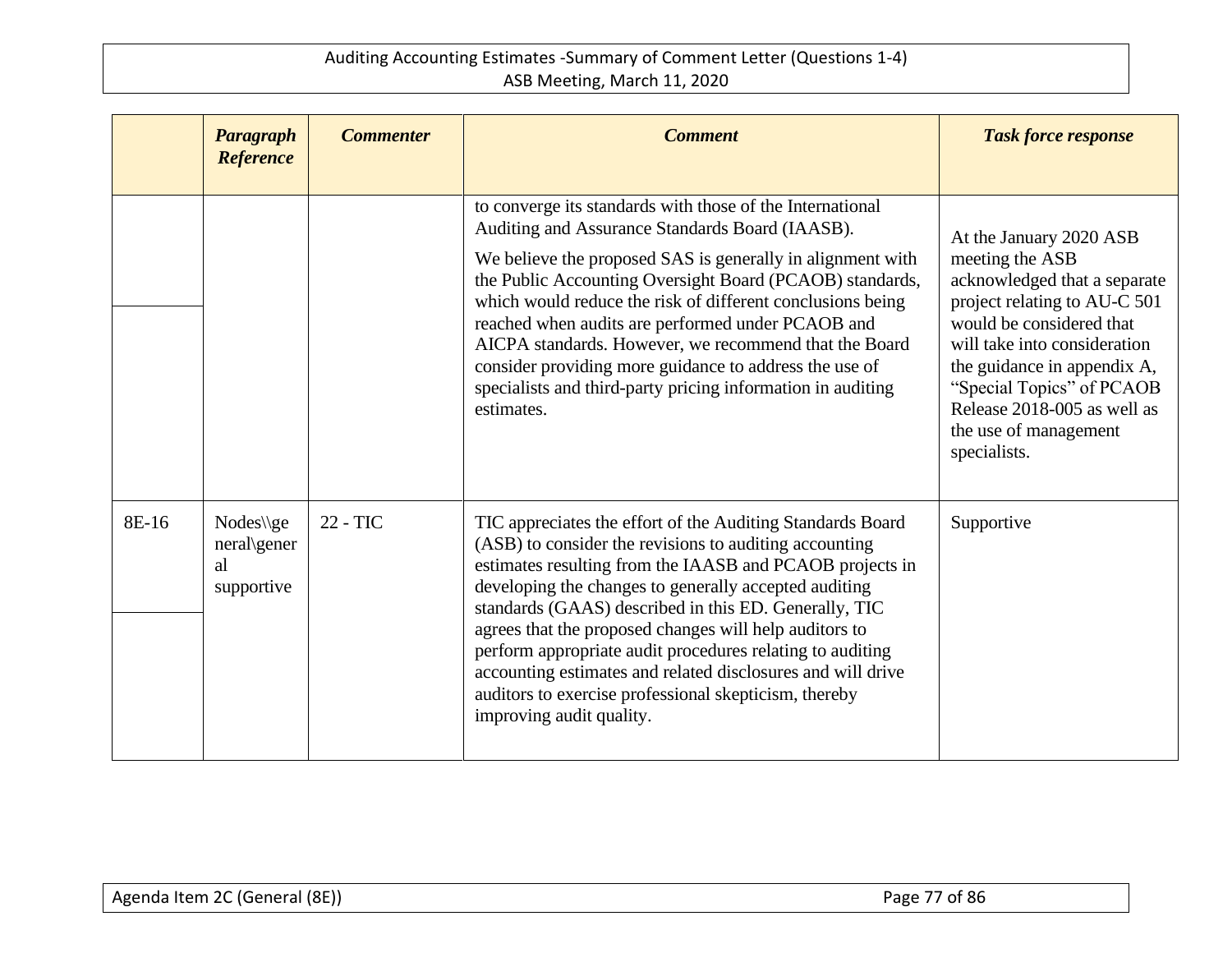|       | <b>Paragraph</b><br><b>Reference</b>                             | <b>Commenter</b> | <b>Comment</b>                                                                                                                                                                                                                                                                                                                                                                                                                                                                                      | <b>Task force response</b>                                                 |
|-------|------------------------------------------------------------------|------------------|-----------------------------------------------------------------------------------------------------------------------------------------------------------------------------------------------------------------------------------------------------------------------------------------------------------------------------------------------------------------------------------------------------------------------------------------------------------------------------------------------------|----------------------------------------------------------------------------|
| 8E-17 | Nodes\\ge<br>neral\gener<br>al<br>supportive                     | 26 - BDO         | We support of the Board's overall strategy to converge AU-C<br>section 540 with the International Auditing and Assurance<br>Standards Board (IAASB) issued International Standard on<br>Auditing (ISA) 540 (Revised), Auditing Accounting<br>Estimates and Related Disclosures, and we appreciate the<br>Board's considerations of the amendments by the Public<br>Company Accounting Oversight Board (PCAOB) to its<br>standards for auditing accounting estimates and fair value<br>measurements. | Supportive                                                                 |
| 8E-18 | Nodes\\ge<br>neral\gener<br>al<br>supportive<br>with<br>comments | 01 - TN State    | On behalf of the Tennessee Department of Audit, Division of<br>State Audit, we thank the Auditing Standards Board for the<br>opportunity to comment on the Exposure Draft (ED),<br>Auditing Accounting Estimates and Related Disclosures. We<br>generally agree with the board's proposals. In regard to the<br>specific request for comments, our responses follow:                                                                                                                                | Supportive                                                                 |
| 8E-19 | Nodes\\ge<br>neral\gener<br>al<br>supportive                     | <b>28 - KPMG</b> | <b>Further Consideration of Convergence with PCAOB AS</b><br>2501<br>Both the International Auditing and Assurance Standards<br>Board (IAASB) and the Public Company Accounting                                                                                                                                                                                                                                                                                                                     | At the January 2020 ASB<br>meeting the ASB<br>acknowledged that a separate |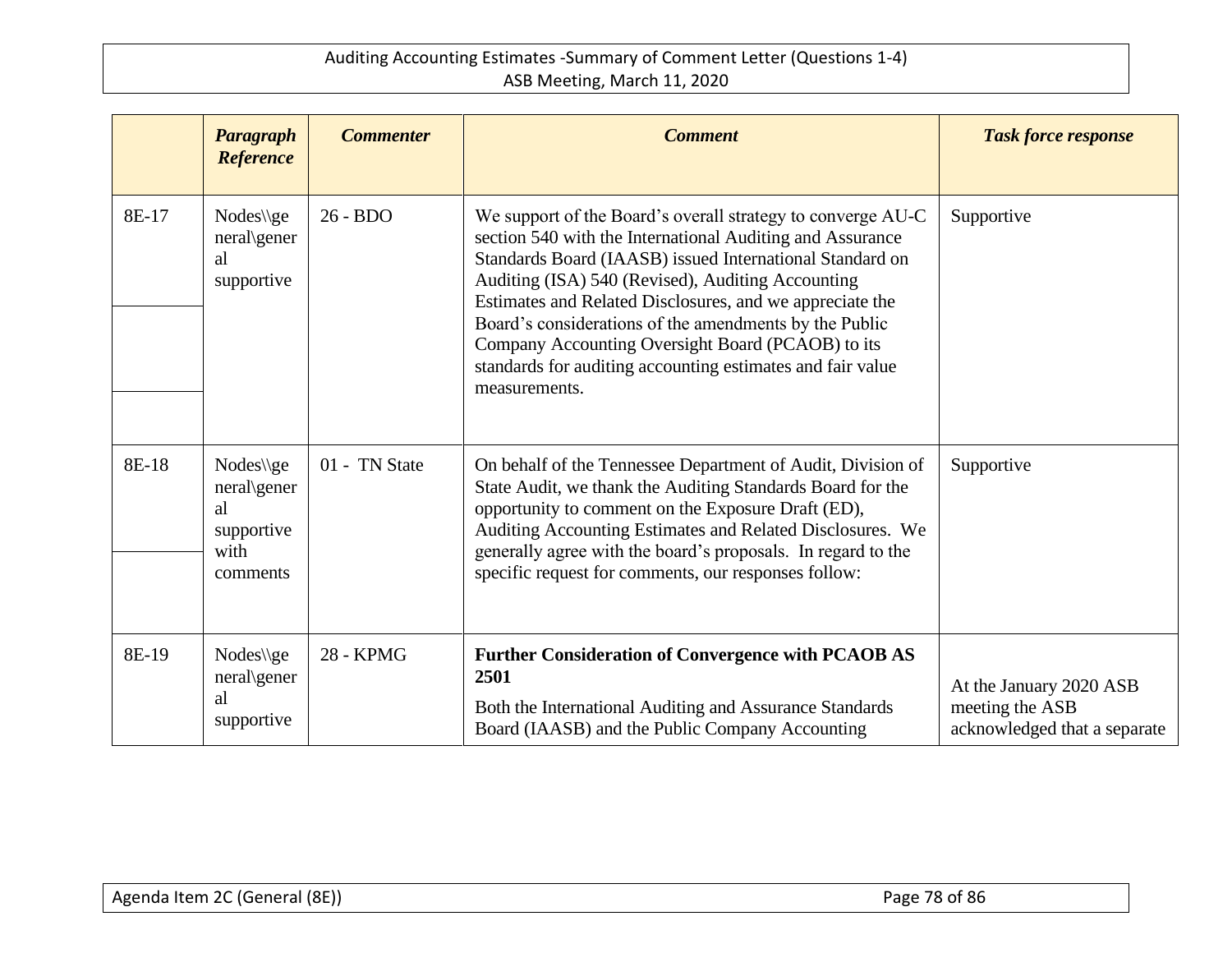| Paragraph<br><b>Reference</b> | <b>Commenter</b> | <b>Comment</b>                                                                                                                                                                                                                                                                                                                                                                                                                                                                                                                                                                                                                                                                                                                                                                                                                                                              | <b>Task force response</b>                                                                                                                                                                                                   |
|-------------------------------|------------------|-----------------------------------------------------------------------------------------------------------------------------------------------------------------------------------------------------------------------------------------------------------------------------------------------------------------------------------------------------------------------------------------------------------------------------------------------------------------------------------------------------------------------------------------------------------------------------------------------------------------------------------------------------------------------------------------------------------------------------------------------------------------------------------------------------------------------------------------------------------------------------|------------------------------------------------------------------------------------------------------------------------------------------------------------------------------------------------------------------------------|
| with<br>comments              |                  | Oversight Board (PCAOB) recently adopted new standards<br>on auditing accounting estimates. Throughout their standard<br>setting processes, both boards recognized that auditor<br>challenges in this area are tied to inherent risk factors such as<br>subjectivity, complexity and uncertainty and that audit<br>response is to be appropriately designed depending on the<br>assessed risk of material misstatement. We agree and further<br>believe that the above-referenced inherent risk factors are not<br>driven by the size of the entity or its status as a public or<br>private company. For this reason, not only is convergence<br>with the IAASB's ISA 540 (Revised) important but further<br>consideration of the PCAOB's AS 2501 appears both<br>necessary and desirable. Our specific suggestions in this<br>regard are discussed throughout this letter. | project relating to AU-C 501<br>would be considered that<br>will take into consideration<br>the guidance in appendix A,<br>"Special Topics" of PCAOB<br>Release 2018-005 as well as<br>the use of management<br>specialists. |
|                               |                  | <b>Further Consideration of Impact of the Proposed Audit</b><br><b>Evidence Standard on This Proposed Standard</b>                                                                                                                                                                                                                                                                                                                                                                                                                                                                                                                                                                                                                                                                                                                                                          |                                                                                                                                                                                                                              |
|                               |                  | Our comment letter on the Audit Evidence Exposure Draft<br>provided our thoughts regarding how information, both<br>internal and external, should be evaluated. While we did not<br>object to the proposed definition of external information<br>sources, including the related application material included in<br>Appendix A, a number of our other comments on the<br>proposed standard on audit evidence will likely affect the<br>application material of this Exposure Draft. In particular, in<br>our response to question 3 of the specific request for                                                                                                                                                                                                                                                                                                             |                                                                                                                                                                                                                              |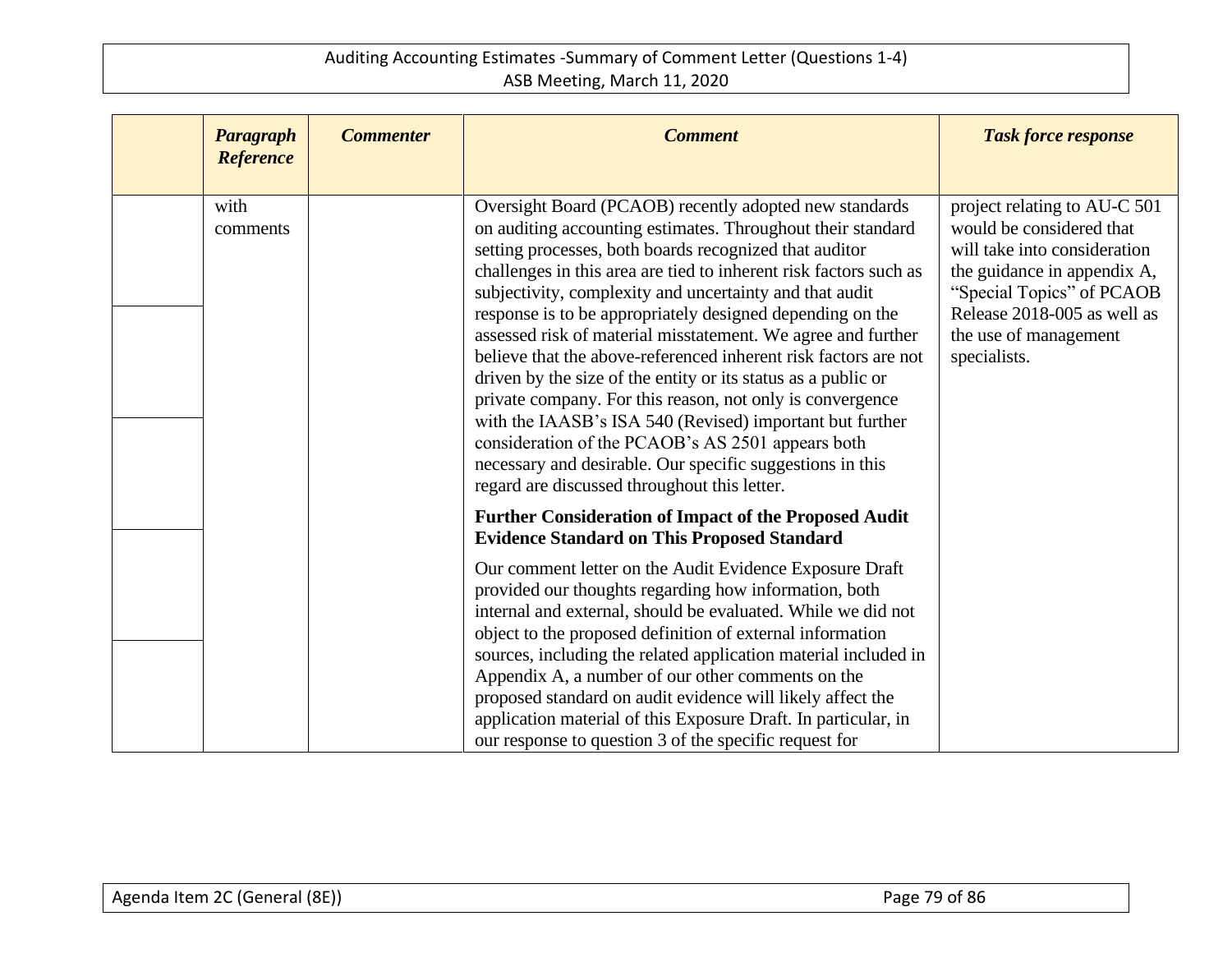|       | <b>Paragraph</b><br><b>Reference</b>         | <b>Commenter</b> | <b>Comment</b>                                                                                                                                                                                                                                                                                                                                                                                                                                                                                                                                                                                             | <b>Task force response</b>                                                                                                                                                                                                                                                                                 |
|-------|----------------------------------------------|------------------|------------------------------------------------------------------------------------------------------------------------------------------------------------------------------------------------------------------------------------------------------------------------------------------------------------------------------------------------------------------------------------------------------------------------------------------------------------------------------------------------------------------------------------------------------------------------------------------------------------|------------------------------------------------------------------------------------------------------------------------------------------------------------------------------------------------------------------------------------------------------------------------------------------------------------|
|       |                                              |                  | comment below, we provide our reasons for requesting that<br>the Board evaluate the need for more specific guidance<br>related to auditors' use as audit evidence of pricing<br>information from third-party sources, considering the<br>guidance in Appendix $A - Special$ Topics of AS 2501.                                                                                                                                                                                                                                                                                                             |                                                                                                                                                                                                                                                                                                            |
|       |                                              |                  | In addition, the Audit Evidence Exposure Draft indicates that<br>the Board is considering whether to relocate content related<br>to the auditor's use of the work of management's specialists<br>to another AU-C section. While a specific section and<br>amendments, if any, have not yet been exposed, we have<br>identified certain requirements and application material<br>regarding the work of management's specialists in this<br>Exposure Draft that we believe require further consideration<br>as part of the Board's work on both the Exposure Draft and<br>the Audit Evidence Exposure Draft. | At the January 2020 ASB<br>meeting the ASB<br>acknowledged that a separate<br>project relating to AU-C 501<br>would be considered that<br>will take into consideration<br>the guidance in appendix A,<br>"Special Topics" of PCAOB<br>Release 2018-005 as well as<br>the use of management<br>specialists. |
| 8E-20 | Nodes\\ge<br>neral\gener<br>al<br>supportive | 28 - KPMG        | While we are generally supportive of the Proposed Standard<br>as exposed, in addition to our responses to those questions<br>posed by the Board, we respectfully request the Board's<br>further consideration of whether further convergence with                                                                                                                                                                                                                                                                                                                                                          | At the January 2020 ASB<br>meeting the ASB<br>acknowledged that a separate                                                                                                                                                                                                                                 |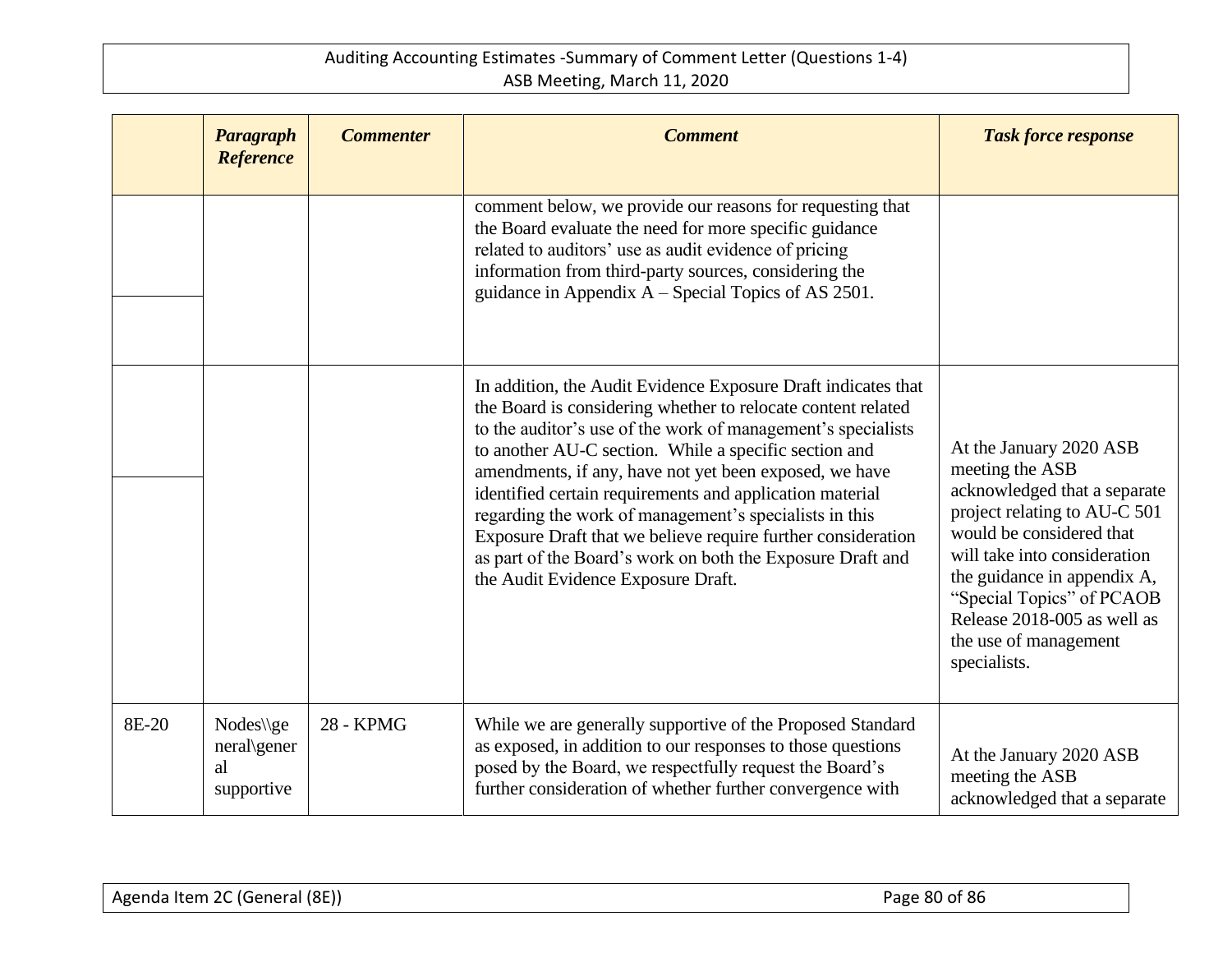|       | Paragraph<br><b>Reference</b> | <b>Commenter</b> | <b>Comment</b>                                                                                                                                                                                                                 | <b>Task force response</b>                                                                                                                                                                                                                                                        |
|-------|-------------------------------|------------------|--------------------------------------------------------------------------------------------------------------------------------------------------------------------------------------------------------------------------------|-----------------------------------------------------------------------------------------------------------------------------------------------------------------------------------------------------------------------------------------------------------------------------------|
|       | with<br>comments              |                  | PCAOB Auditing Standards (AS) would benefit<br>practitioners, and the interrelationship of this Exposure Draft<br>with the Board's Exposure Draft of the Proposed Standard,<br>Audit Evidence (Audit Evidence Exposure Draft). | project relating to AU-C 501<br>would be considered that<br>will take into consideration<br>the guidance in appendix A,<br>"Special Topics" of PCAOB<br>Release 2018-005 as well as<br>the use of management<br>specialists.                                                      |
| 8E-21 | Nodes\\Tit<br>le              | $19 - EY$        | We recommend the following edit to the title of the SAS:<br>Auditing Accounting Estimates, <i>Including Fair Value</i><br>Measurements, and Related Disclosures                                                                | Discussed at the January<br>2020 ASB meeting. The<br>ASB concluded that the title<br>to align with ISA 540<br>(Revised) and not to include<br>fair value measurements in<br>the title. The ASB believes<br>it is adequately addressed in<br>the scope section. No change<br>made. |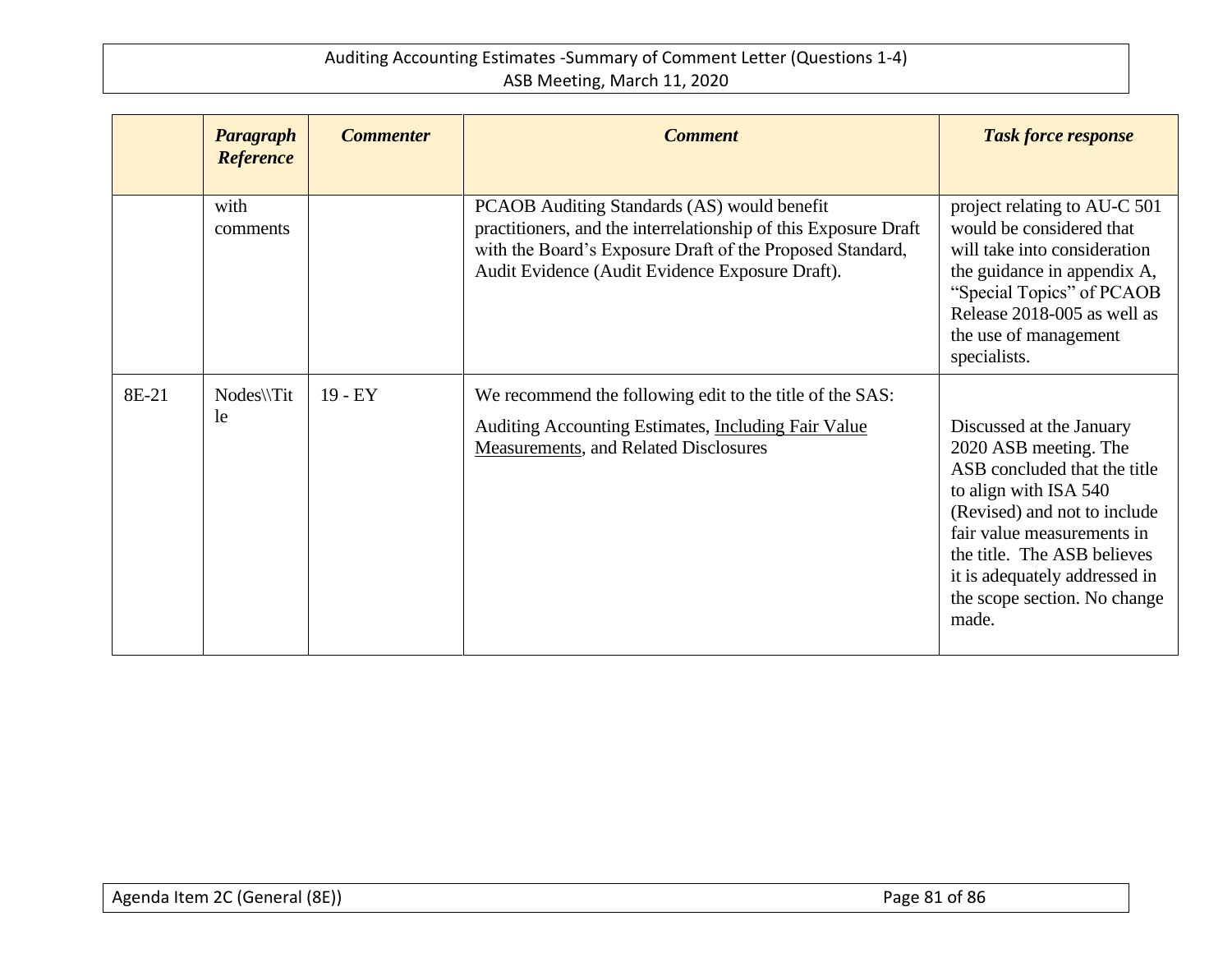|       | <b>Paragraph</b><br><b>Reference</b> | <b>Commenter</b> | <b>Comment</b>                                                                                                                                                                                                                                                                                                                                                                                                                                                                                                                                                                                                                                                                                                                                                                                                                                                                                                                                                                                                                 | <b>Task force response</b> |
|-------|--------------------------------------|------------------|--------------------------------------------------------------------------------------------------------------------------------------------------------------------------------------------------------------------------------------------------------------------------------------------------------------------------------------------------------------------------------------------------------------------------------------------------------------------------------------------------------------------------------------------------------------------------------------------------------------------------------------------------------------------------------------------------------------------------------------------------------------------------------------------------------------------------------------------------------------------------------------------------------------------------------------------------------------------------------------------------------------------------------|----------------------------|
| 8E-22 | General                              | 29 - ABA         | We are commenting on this Proposal due to the potential<br>implications the final standard may have on audits of banks.<br>Along with the recent auditing proposed auditing standard on<br>audit evidence, the Proposal addresses key issues that banks<br>will face from auditors as a result of the Current Expected<br>Credit Loss (CECL) accounting standard for the<br>measurement of credit losses. <sup>1</sup> $2$ Along with its impact on<br>audit evidence, CECL changes the nature of the accounting<br>estimate – now one that forecasts future credit events that do<br>not conform to any market consensus $-$ and will put to the<br>test many of the estimation concepts discussed in the<br>Proposal. The CECL allowance is expected to often be<br>highly subjective and, therefore, subject to significant<br>possible management bias. The range of reasonably possible<br>CECL estimation outcomes will normally be multiples of<br>materiality. It is through this lens that ABA views this<br>Proposal |                            |

<sup>&</sup>lt;sup>1</sup> The Financial Accounting Standards Board (FASB) issued the "Current Expected Credit Loss" accounting standard (Accounting Standards Update 2016-13) in June 2016 and is effective for SEC registrants on January 1, 2020.

<sup>&</sup>lt;sup>2</sup> See the ABA comment letter to the Proposed Statement on Auditing Standards – Audit Evidence a[t https://www.aba.com/advocacy/policy-analysis/comment](https://www.aba.com/advocacy/policy-analysis/comment-letter-to-aicpa-on-audit-evidence)[letter-to-aicpa-on-audit-evidence](https://www.aba.com/advocacy/policy-analysis/comment-letter-to-aicpa-on-audit-evidence)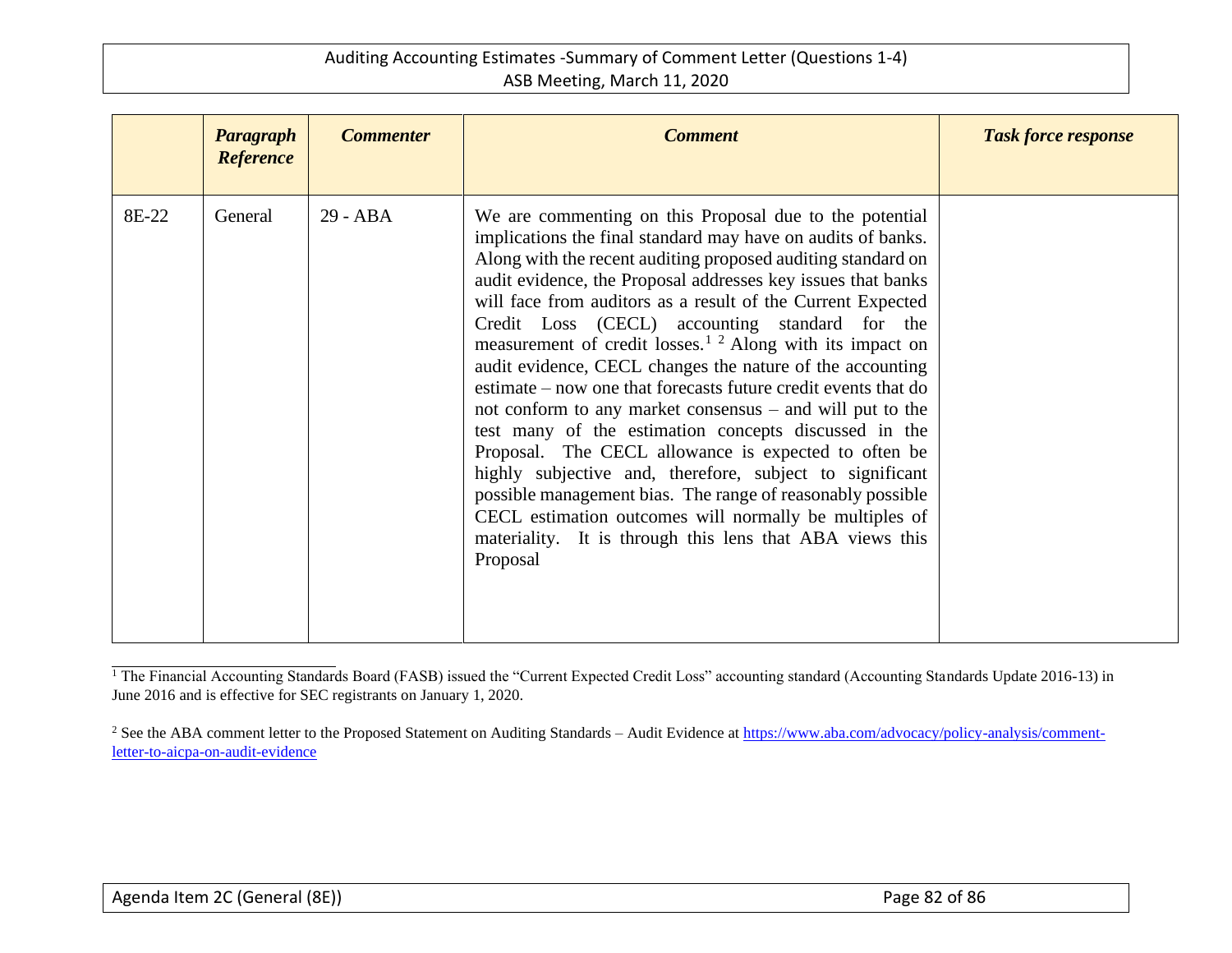| Paragraph<br><b>Reference</b> | <b>Commenter</b> | <b>Comment</b>                                                                                                                                                                                                                                                                                                                                                                                                                                                                                                                                                                                                                                                                                                                                                                                      | <b>Task force response</b>                                                                                                                                    |
|-------------------------------|------------------|-----------------------------------------------------------------------------------------------------------------------------------------------------------------------------------------------------------------------------------------------------------------------------------------------------------------------------------------------------------------------------------------------------------------------------------------------------------------------------------------------------------------------------------------------------------------------------------------------------------------------------------------------------------------------------------------------------------------------------------------------------------------------------------------------------|---------------------------------------------------------------------------------------------------------------------------------------------------------------|
|                               |                  | Based on the recent delay of the effective date of CECL for<br>most companies, ABA believes this standard will apply<br>mainly to audits starting in 2023. With that in mind,<br>however, CECL implementation will be a long and costly<br>process for smaller institutions, many of whom are in the<br>midst of making investment decisions related to systems<br>needed to support CECL processes Conflicting messages<br>coming from FASB, the banking agencies, and auditing and<br>consulting firms, have many institutions hesitating in their<br>implementation decisions. The final standard should provide<br>some clarity on auditing expectations.                                                                                                                                       |                                                                                                                                                               |
|                               |                  | Specifically, the ASB should address how the final standard<br>would address audits of smaller institutions. The nature and<br>extent of the evidence smaller banks believe they will need<br>to provide to their auditors will highly influence how they<br>will configure not only their CECL estimate models but also<br>the operational systems that feed into their models.<br>Addressing smaller banks, therefore, should be a priority in<br>an Accounting and Auditing Guide. However, just as with<br>what has been proposed regarding "professional skepticism,"<br>we believe this issue should also be directly integrated into<br>future auditing standards, such as this one. This is a major<br>point that was made in our comment letter related to the Audit<br>Evidence proposal. | Task force to share comment<br>with evidence task force.<br>Proposed SAS is scalable<br>based on complexity of<br>estimate and not the size of<br>the entity. |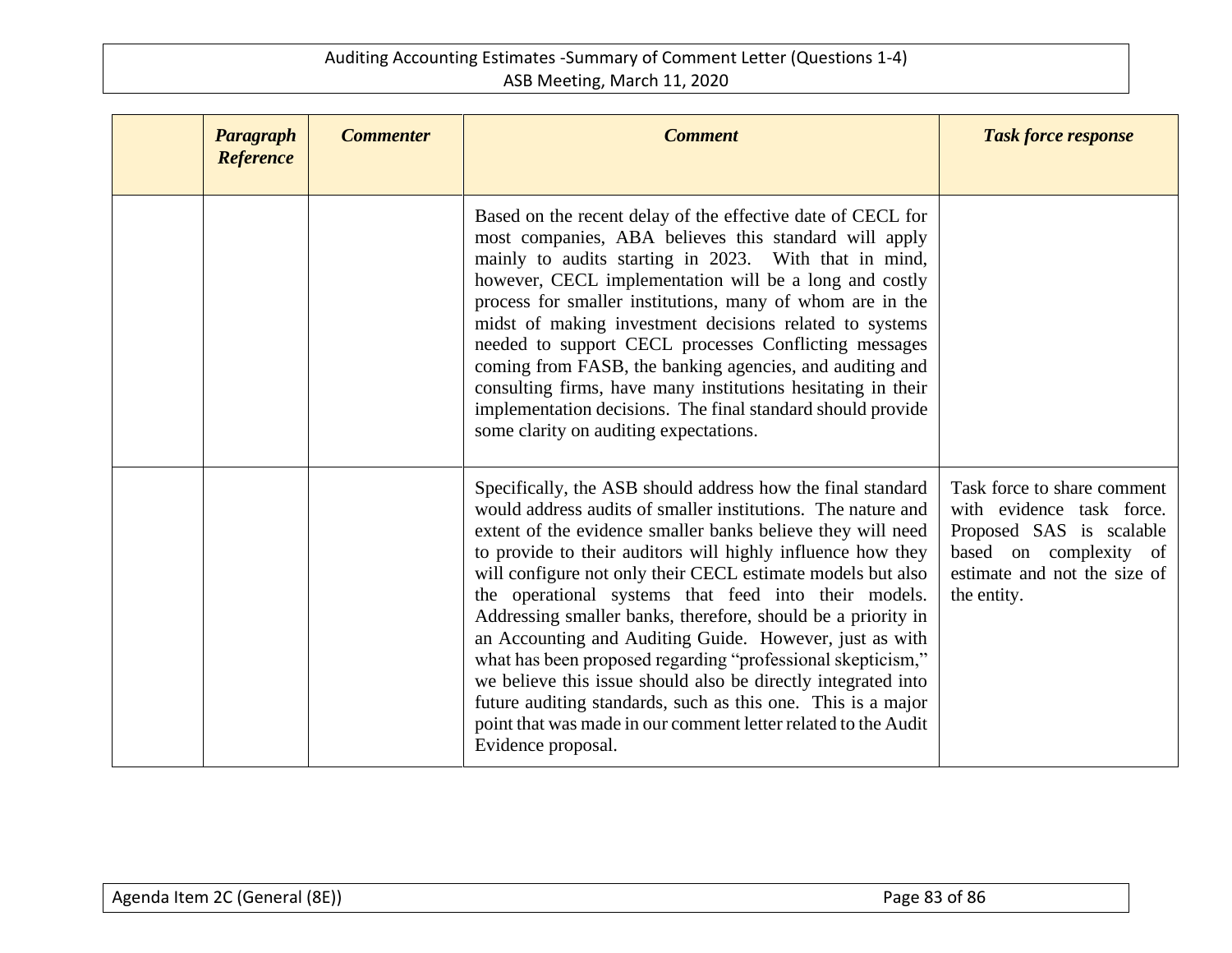|       | Paragraph<br><b>Reference</b> | <b>Commenter</b> | <b>Comment</b>                                                                                                                                                                                                                                                                                                                                                                                                                                                                                                                                                                                                                                                                                                            | <b>Task force response</b>         |
|-------|-------------------------------|------------------|---------------------------------------------------------------------------------------------------------------------------------------------------------------------------------------------------------------------------------------------------------------------------------------------------------------------------------------------------------------------------------------------------------------------------------------------------------------------------------------------------------------------------------------------------------------------------------------------------------------------------------------------------------------------------------------------------------------------------|------------------------------------|
| 8E-23 | General                       | $30 - PWC$       | We support the Auditing Standards Board's (ASB) objective<br>of convergence with the International Auditing and<br>Assurance Standards Board (IAASB)'s revised ISA 540,<br>Auditing Accounting Estimates. In determining what<br>revisions to AU-C section 540 are necessary in the context of<br>the US environment, we also support the ASB's<br>consideration of the Public Company Accounting Oversight<br>Board (PCAOB)'s AS 2501 (Revised), Auditing Accounting<br>Estimates, Including Fair Value Measurements. These<br>standards are intended to improve audit quality by<br>strengthening how auditors evaluate the methods,<br>assumptions, and data used by management in developing<br>accounting estimates. | Supportive                         |
|       |                               |                  | The proposed SAS will be applicable to a wide range of<br>accounting estimates. We appreciate the ASB's efforts to<br>embed concepts related to scalability within the proposed<br>SAS. We encourage the ASB to consider, based on<br>feedback to the exposure draft, whether additional guidance<br>is necessary to demonstrate how the proposed SAS would<br>be expected to apply to less complex estimates.                                                                                                                                                                                                                                                                                                            | Supportive with comments<br>Noted. |
|       |                               |                  | We also believe it will be important for the AICPA to develop<br>a process to make timely updates to the various Accounting<br>and Auditing Guides that contain incremental guidance on<br>accounting estimates to ensure the guides are consistent with<br>the proposed SAS.                                                                                                                                                                                                                                                                                                                                                                                                                                             | Supportive with comments<br>Noted. |